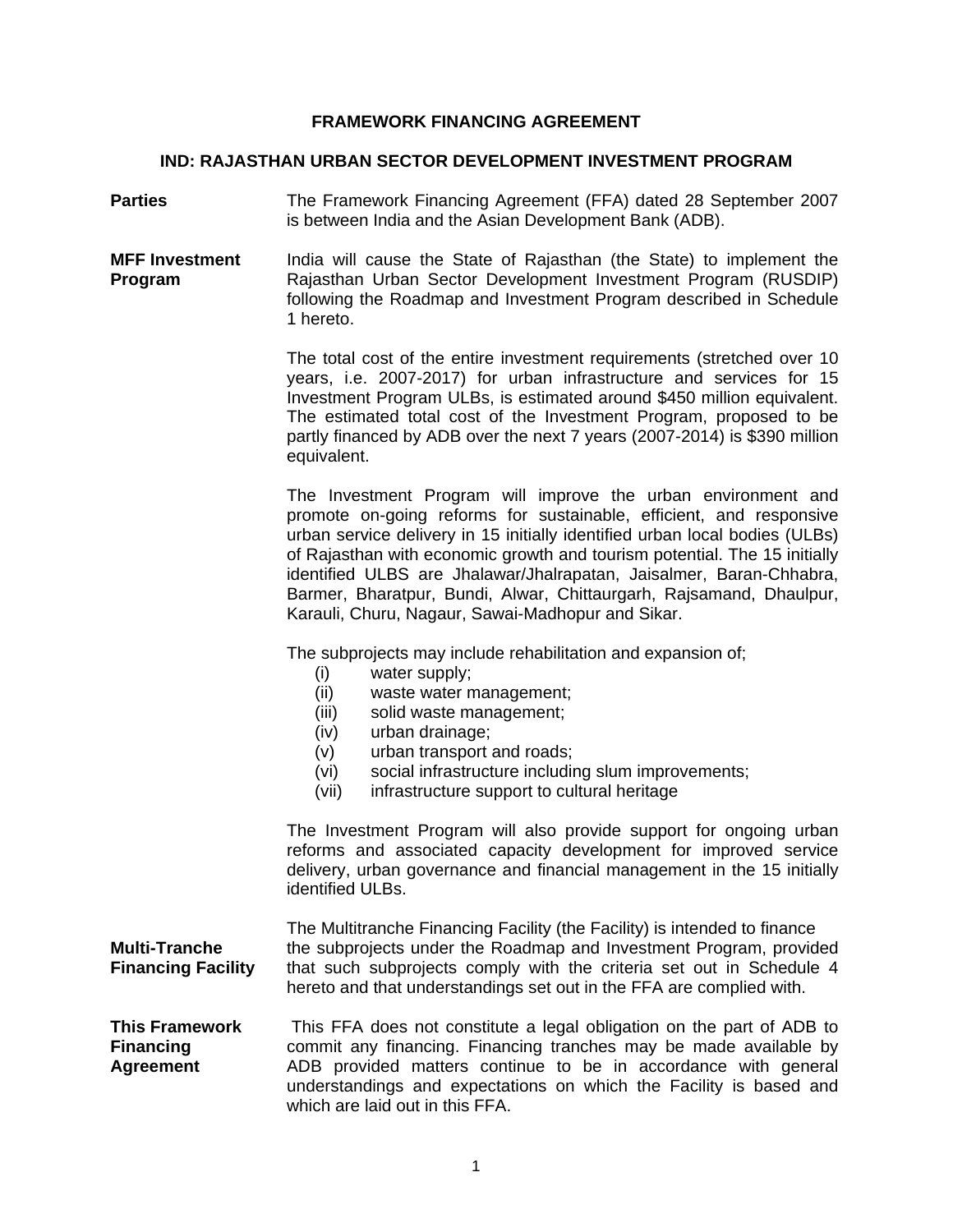Likewise this FFA does not constitute a legal obligation on the part of India to request any financing. India has the right not to request any financing under the Facility.

India and ADB may exercise their respective rights to cancel the Facility or any uncommitted portion hereof, and ADB may exercise its right to refuse a financing request, by giving written notice to such effect to the other party. The written notice will provide an explanation for the cancellation or refusal and, in the case of a cancellation, specify the date on which the cancellation takes effect. Notices under this paragraph would be only after adequate consultations between ADB and India.

#### *Financing Plan*

The Financing Plan for the Rajasthan Urban Sector Development Investment Program is summarized below. Details are set out in Schedule 1 hereto.

|                         | (\$ million) |           |
|-------------------------|--------------|-----------|
| <b>Financing Source</b> | Total        | Share (%) |
| Asian Development       |              |           |
| Bank                    | 273.00       | 70.00     |
| GoR and other agencies  | 117.00       | 30.00     |
| Total                   | 390.00       | 100.00    |

ADB will provide loans to finance subprojects under the Roadmap and Investment Program, as and when the subprojects are ready for financing and a related request is made under a periodic financing request. Each loan will constitute a tranche.

Each tranche may be financed under terms different from the financing terms of previous or subsequent tranches. The choice of financing terms will depend on the project, and ADB's financing policies, all prevailing at the time the tranche is documented in a legal agreement. Tranches may be provided in sequence or simultaneously, and some may overlap in time with each other.

Commitment charges are not payable on the Facility. They are payable only on financing actually committed by ADB as a loan. ADB rules on commitment charges, which are in effect when a tranche is provided, will apply with respect to such tranche as per related Loan and Project Agreement.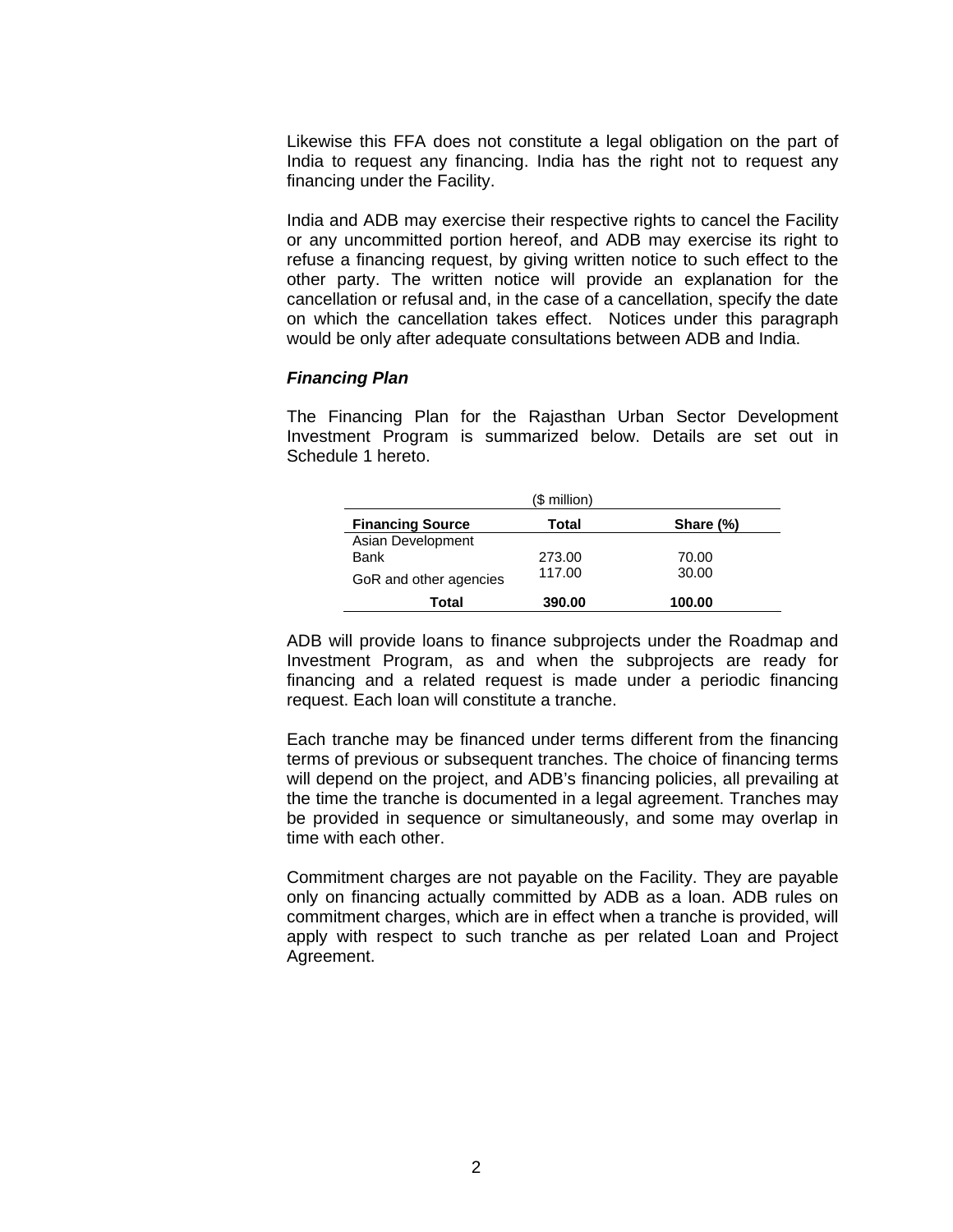#### *Amount*

The maximum financing amount available under the facility is \$273 million (two hundred and seventy three million). It will be provided in individual loans from ADB's ordinary capital resources.<sup>1</sup>

#### *Availability Period*

The last date on which any disbursement under any tranche may be made by December 2014. The last PFR may not be made no later than 2010.

#### *Terms and conditions*

#### **Execution**  Each loan will be used to finance a range of subprojects that meet agreed eligibility criteria, described in Schedule 4 of this Framework Financing Agreement (FFA) and the capacity development component. India will provide the proceeds of each tranche to the State, to be applied to the financing of expenditures of the Roadmap and Investment Program in accordance with conditions set forth in this Agreement and the legal agreements for each loan.

The Executing Agency (EA) for the Investment Program will be the State acting through the Local Self Government Department (LSGD) under the Urban Governance Department of Government of Rajasthan. The EA will implement the Investment Program in accordance with principles set forth in Schedule 1 to this agreement, as supplemented with more details in the legal agreements for each loan.

**Periodic Financing Request**  The Investment Program will be implemented over a 7 year period. Implementation of sub-projects is proposed in three or more tranches over the implementation period. The first loan comprises mainly consulting services, civil works and equipment purchased in three sample Investment Program ULBs.<sup>2</sup> The sub-projects were selected on the basis of readiness for implementation and their representative character of the overall program components. The institutional capacity development and implementation support will continue over the entire period of implementation and a strong emphasis is placed on this component to achieve the reform milestones.

> India may request, and ADB may agree, to provide loans under the Facility to finance the Roadmap and Investment Program and its related sub-projects under the submission of a PFR. India will make available to the State the proceeds of the loan in accordance with the related PFR, and the legal agreements for the loan.

 $\overline{a}$ 

<sup>1</sup> Provisions of the Ordinary Operations Loan Regulations applicable to LIBOR-Based Loans made from ADB's Ordinary Capital Resources, dated 1 July 2001, would apply to each loan, subject to modifications, if any, that may be included under any Loan Agreement (said Ordinary Operations Loan Regulations as so modified, if any, being hereafter called the Loan Regulations). 2 Sample Investment Program ULBs are Alwar, Jaisalmer, Jhalawar-Jhalarapatan.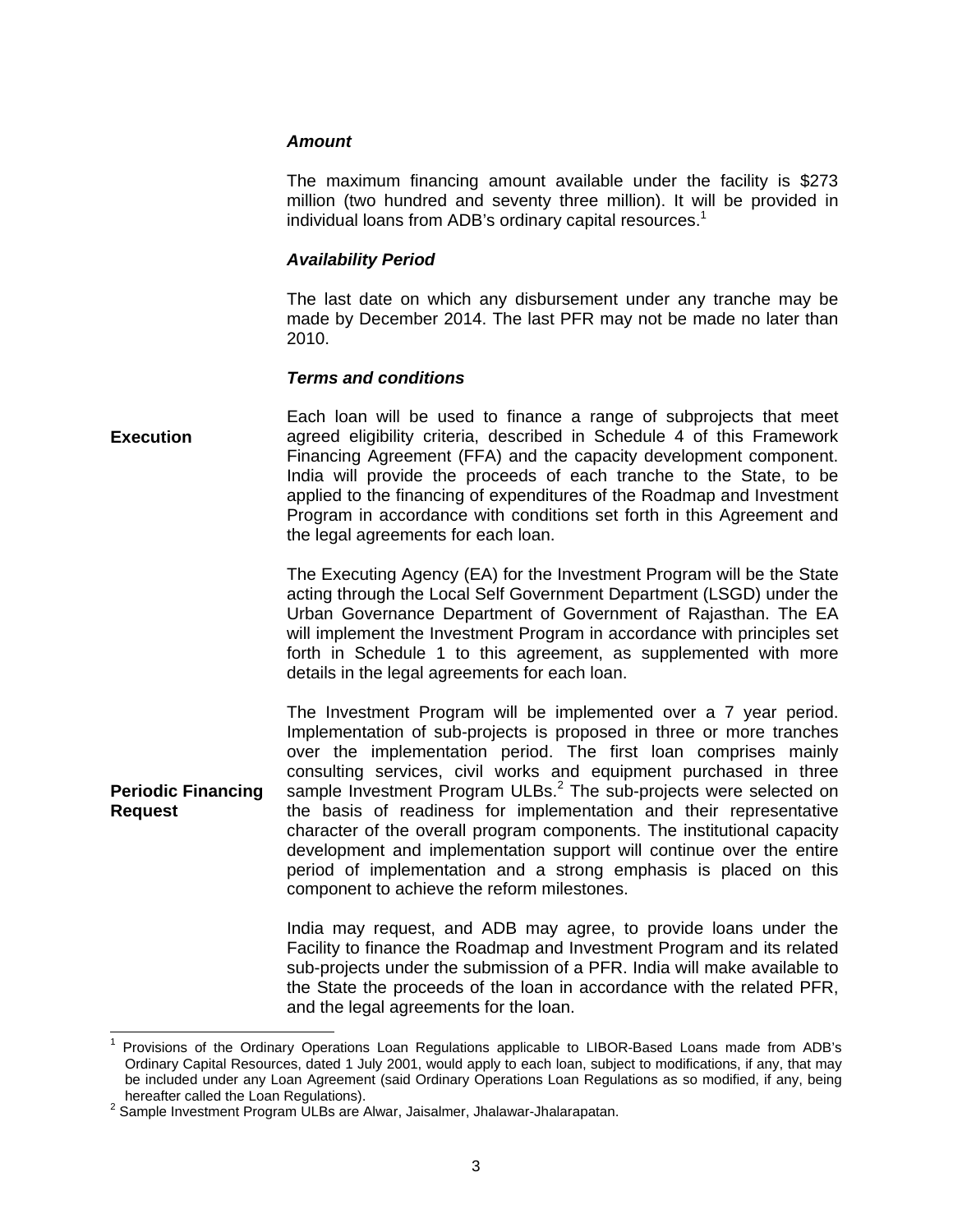Approval of the second PFR that may be submitted by India would be subject to review by ADB of the progress in implementing the water tariff reform in those ULBs that have introduced the revised water tariff in September 2007, according to the institutional and financial improvement action plan [Schedule 1, Table 2 of the FFA].

The first loan will be for an amount of \$60 million equivalent. Each subsequent PFR will be for an amount of no less than \$50 million, or its equivalent. ADB will review the PFR, and if found satisfactory will prepare the related legal agreements.

PFRs for financing subproject to the selection criteria set out in Schedule 4 hereto, satisfactory due diligence, and preparation of relevant safeguards and fiduciary frameworks and other documents. ADB, India and the State will agree on a Facility Administration Memorandum and schedule to initiate these activities as soon as possible after the date of this Financing Framework Agreement, but prior to the effective date of the legal documents for the first loan.

**General Implementation Framework Procedures**  Until notice is otherwise given by India, the Secretary, Additional Secretary, Joint Secretary, Director, or Deputy Secretary in the Department of Economic Affairs of the Ministry of Finance of the Government of India are designated as authorized representative of India for the purposes of executing PFRs.

> The Facility will be implemented in accordance with the general framework set out in Schedule 3 hereto.

> Loans to be provided under the Facility will be subject to following procedures and undertakings:

- (a) India will have notified ADB of forthcoming PFR at least 15 days in advance of the submission of the PFR.
- (b) India will have submitted a PFR in the format agreed with ADB.
- (c) ADB may decline to approve any PFR, or authorize the negotiation of any legal document for a loan, provided; any decision to so decline is communicated to India by ADB within 30 days from the receipt of the PFR.

The PFR will be substantially in the form attached hereto, and will contain the following details:

- (a) Loan amount;
- (b) Description of subprojects and institutional capacity development and implementation support to be financed;
- (c) Cost estimates and financing plan;
- (d) Implementation arrangements specific to the subprojects;

# **PFR Information**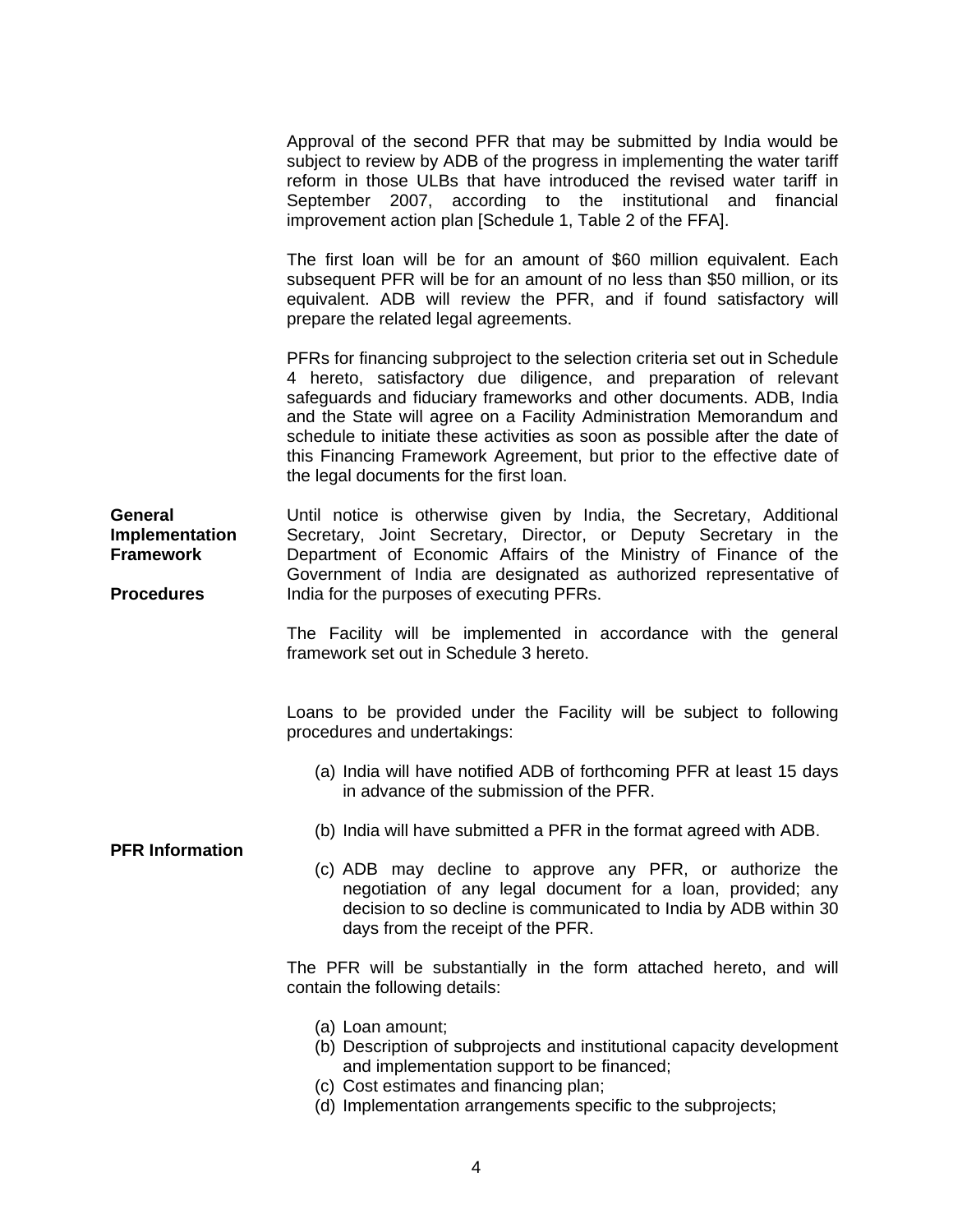- (e) Confirmation of the continuing validity of and adherence to the understanding in this Agreement;
- (f) Confirmation of compliance with the provisions under previous Loan Agreement(s) and Project Agreement(s) as appropriate; and
- (g) Other information as may be required under the Facility Administration Manual, or reasonably requested by ADB.
- **Safeguards**  Attached under Schedule 5 are the Safeguards Frameworks that will apply during implementation of the MFF in accordance with ADB's safeguard policies and India's and State's applicable safeguard laws, in effect as of the provision of a tranche with respect to subprojects financed under such tranche. ADB safeguard policies currently include (i) Policy on Involuntary Resettlement (1995), (ii) Policy on Indigenous Peoples (1998), and (iii) Environment Policy (2002).
- **Procurement**  All goods and services to be financed under the Facility will be procured in accordance with ADB's Procurement Guidelines (January 2007, as amended from time to time).
- **Consulting Services**  All consulting services to be financed under the Facility will be procured in accordance with ADB's Guidelines on the Use of Consultants (January 2007, as amended from time to time).

#### *Advance Contracting and Retroactive Financing.*

Under each loan of the Facility, advance contracting of civil works and equipment and materials, and recruitment of consulting services may be requested subject to these being eligible in accordance with agreed procedures and guidelines as above.

Except as otherwise agreed with ADB, the expenditures incurred for civil works, equipment and materials and consulting service eligible for advance contracting will be eligible for retroactive financing of up to 20% of the proposed amount for the loans under the Facility for eligible expenditures, including consultants, goods, and civil works, incurred prior to effectiveness of each of the loan, but no earlier than 12 months before the signing of the respective loan agreement and project agreement for the loan under the Facility. India and the State have been advised that ADB's approval of advance contracting and retroactive financing does not constitute a commitment to finance relevant projects under this Facility.

**Disbursement**  Disbursements of each loan proceeds, under the Facility, will be in accordance with ADB's *Loan Disbursement Handbook,(January 2007,*  as amended from time to time). Each loan under the Facility will have its own imprest account in the Reserve Bank of India. The amount at any given time in the imprest account shall be equivalent to 6 months of estimated expenditures or 10% of the related loan amount, whichever is lower. Individual payments under the statement of expenditures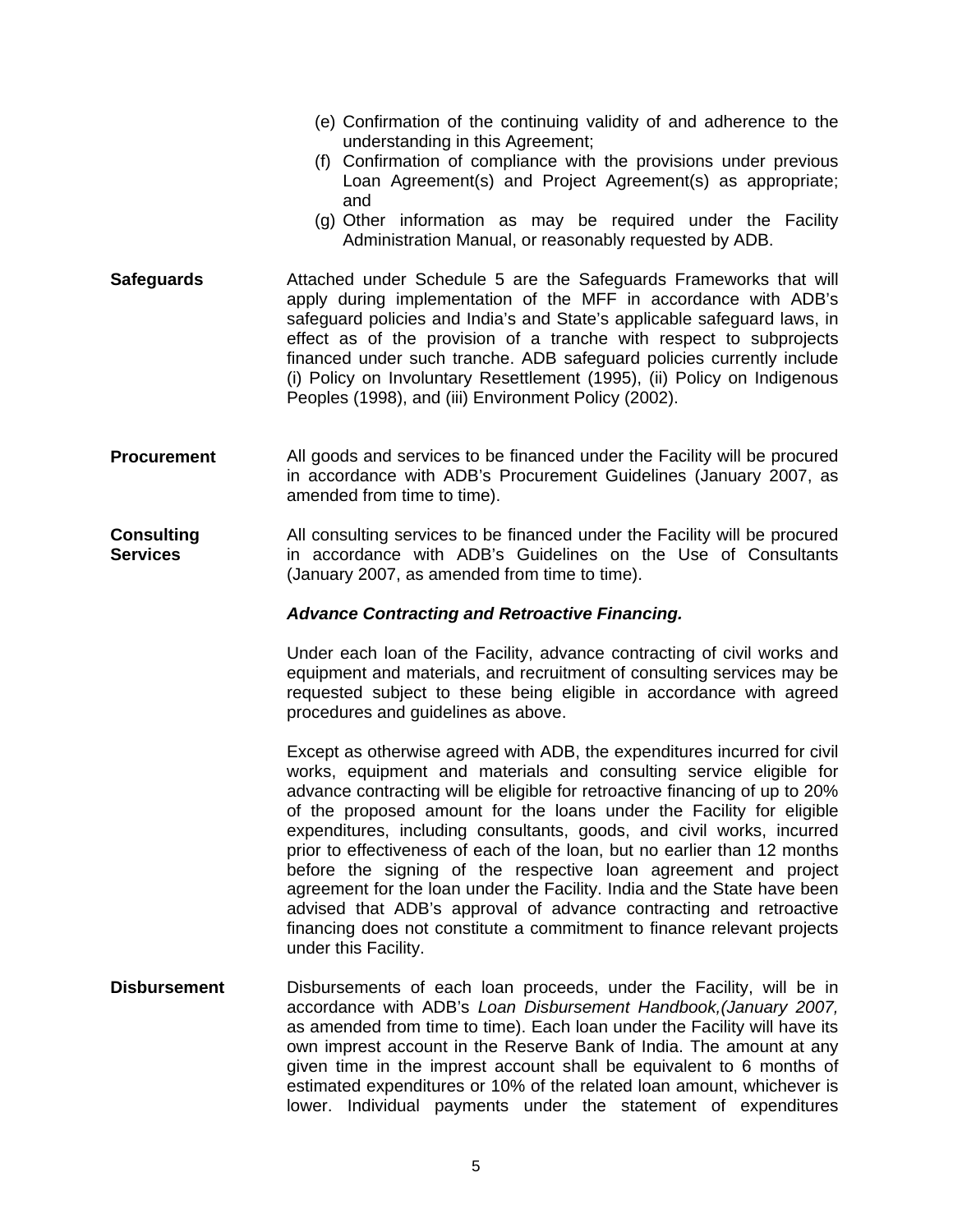procedures (SOE) will not exceed the equivalent of \$100,000.

**Monitoring, Evaluation and Reporting Arrangements** 

The Investment Program Management Unit (IPMU) will establish an Investment Program Performance Monitoring System (IPPMS) acceptable to ADB within 3 months of the effectiveness of the first loan under the Facility and under each succeeding loans in accordance with the Investment Program and individual project performance indicators including those in the Design and Monitoring Framework (Schedule 2). IPMU will establish baseline data for each of the selected indicators and will conduct annual surveys with the assistance of consultants and update ADB and GoR on the progress against each indicator. The IPMU will also provide ADB with quarterly progress reports on the implementation of each individual subproject within 45 days of the end of each quarter. The progress reports will cover progress made during the period of review; changes to the implementation schedule, if any; problems or difficulties encountered and remedial actions taken; and work to be undertaken and subprojects and/or components to be proposed for financing in the coming quarter. The reports will also include a summary financial account for each implementing agency, expenditures to date, and a report on benefit monitoring. Based on the quarterly progress reports, ADB will prepare annual implementation progress reports to be submitted to the Board each December. The IPMU will submit to ADB a project completion report within 3 months of physical completion of the subprojects financed under each loan and a Facility completion report within 3 months of physical completion of all supported activities and subprojects under the Facility.

#### **Representations and Warranties**  In addition to standard Representations and Warranties, India through the State assures the following actions:

#### *Specific Representations and Warranties*

**Institutional and Financial Improvement Action Plan:** The Facility funds are utilized effectively and efficiently to implement the Investment Program and achieve the objectives. State through LSGD will ensure compliance with the Institutional and Financial Improvement Action Plan, which are identified in Table 2 of Schedule 1.

For each ULB the institutional and financial improvement action plan that includes water, sewerage, solid waste tariffs and replacement substitute for property tax [Table 2, Schedule 1 to the FFA] is implemented on schedule.

**Fiduciary Oversight.** Accounts for each project will be audited by independent auditors whose qualifications, experience and terms of reference are acceptable to ADB and audit reports will be submitted to ADB within 9 months of the end of the fiscal years.

**Counterpart Funds.** The State will ensure that sufficient counter part funds are available from its budget for each fiscal year, in a timely manner, for the efficient implementation of the Projects under the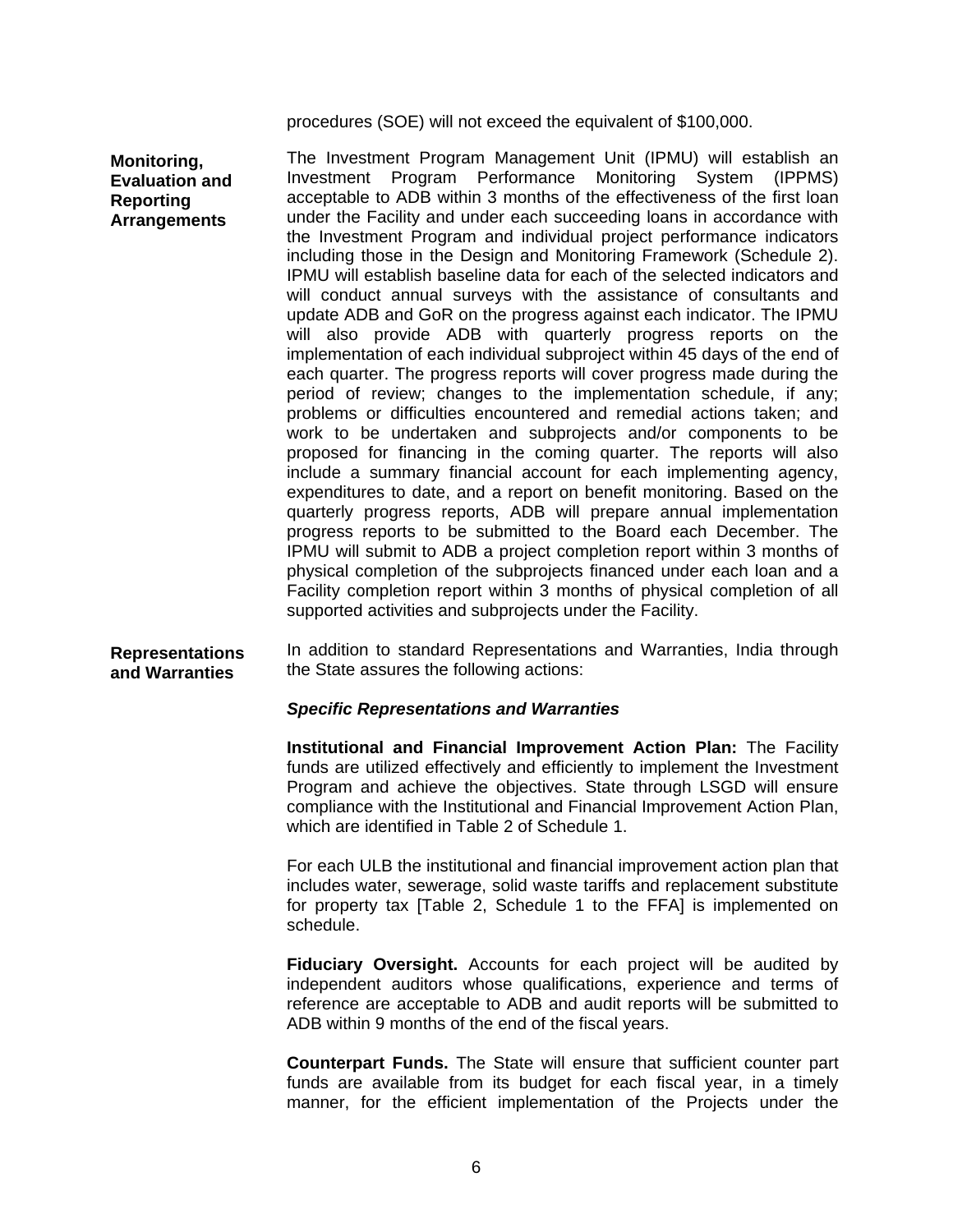Facility.

**Sub-project Selection.** All ULBs and subprojects therein are selected and processed for approval, the criteria and procedures included under Schedule 4 of this FFA, as agreeable to ADB, India and the State. The State will post the criteria for subproject selection and details of sanctioned contracts/subprojects on the State's Investment Program office bulletin board and its website.

**Safeguards.** The projects under the Facility will be carried out in accordance with safeguard policies of ADB; and the Indigenous Peoples Development Framework, Resettlement Framework and Environmental Assessment and Review Framework and India's and State laws as applicable to the Facility.

Signed in Manila as the day and year first above written

# **For INDIA For ASIAN DEVELOPMENT BANK**

By <u>(Original Signed)</u><br>KAVITA PRASAD By <u>(Original Signed)</u><br>KUNIO SENGA KAVITA PRASAD **Deputy Secretary Director General**  Department of Economic Affairs Government of India (Authorized Representative)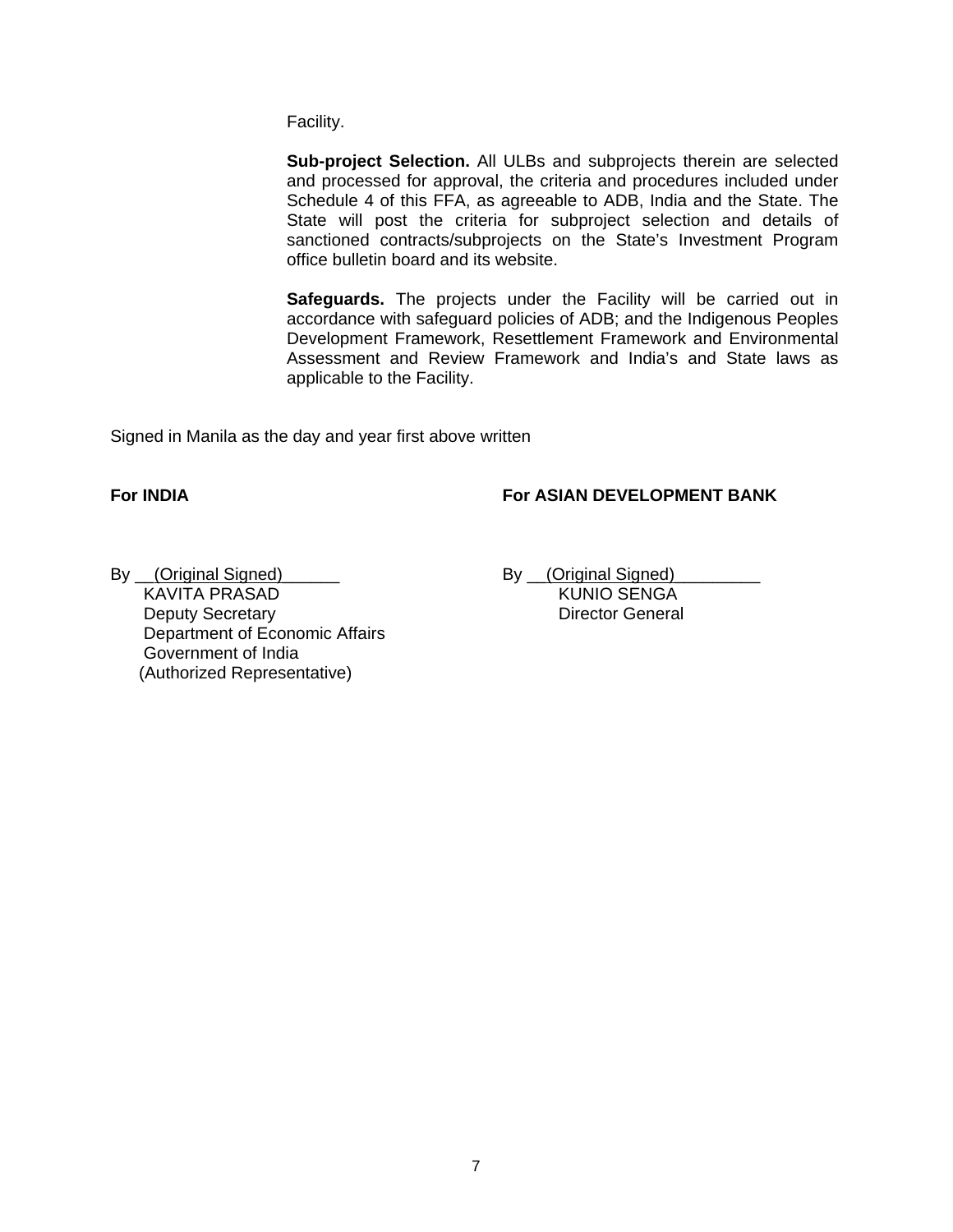#### **SCHEDULE 1 ROADMAP AND INVESTMENT PROGRAM**

# **A. Urban Development and Current Sector Performance**

1. The State of Rajasthan (the State) is geographically India's largest state covering an area of 0.35 million km<sup>2</sup>, with a population of 56.5 million people (as per India's Census 2001). About 13.5 million people reside in the State's urban centers, constituting 24 percent of the total population, which is less that that of India as a whole (28 percent) thereby lending a rural feature to the State. The majority of the urban population (57 percent) is concentrated in 20 towns with population of more than 100,000. There has been a rapid growth of the urban population during the 1990s (2.7 percent) due to high natural growth rates and rural migration. And it is estimated that the existing number of towns (222) will increase to 230 by 2012.**<sup>3</sup>** While the future population growth rates are projected to decline, they will still remain high. It has been estimated that in the initially identified Investment Program towns**<sup>4</sup>** (Program ULBs) the population growth rates over the next 10 years will range from 2 percent to 7 percent per annum.

2. The State is currently facing two major challenges in the urban sector. The State recognizes that slow urban development is one of the major constraints against private investment and productivity increase and non-agriculture, including tourism, are expected to drive the State's future growth which will be reflected in an expansion of cities and towns. Hence, the State is required to promote urban growth by providing basic urban infrastructure and carrying out sound urban planning. Secondly, along with promoting urban growth, the State has to keep the overall pace of rural to urban migration under control and promote a regional balance within the State. Bigger cities such as Jaipur and Kota are becoming bigger and bigger due to the migration from rural areas and smaller cities/towns, and putting a tremendous pressure on the urban services and infrastructure. To arrest the mass migration to bigger cities, the State needs to promote the development of small and medium towns in particular.

3. An assessment of urban infrastructure and services conditions undertaken as part of the preparation of the Investment Program road map indicates that urban services, including water supply, sanitation, drainage, solid waste management, urban transport and roads are inadequate in the towns. The percentage of the urban population in the State with access to piped water supply is 80%.<sup>5</sup> However, the majority of the population (80%) receiving piped water supply receives less than 80 liters per capita per day (lpcd), while the prescribed level (by the Indian Bureau of Standards) of drinking water supply is between 100–175 lpcd, depending on the size of the towns. Furthermore, approximately 30% of the piped water supplied is from groundwater sources, most of which is untreated. The remaining population access hand-pumps (10%), and tube wells/open wells (7%) for their drinking water supply needs.

4. About 70% of the urban households have access to in-house sanitation facilities, while 24% (predominantly from poor households) resort to open defecation. Only 11 towns out of 222 towns in the State have partial sewerage systems. Inadequate sanitation, with waste water

<sup>&</sup>lt;u>Example 2001</u><br><sup>3</sup> Census of India, 2001.

<sup>&</sup>lt;sup>4</sup> The population of the Program ULBs is as follows as per 2006: Jhalawar (48.054, by 2001); Jhalrapatan (30,103, by 2001); Jaisalmer (69.894), Baran-Chhabra (96,798), Barmer (92,203), Bharatpur (229,807); Bundi (94,593); Alwar (286,853); Chittaurgarh (105,212); Rajsamand (59,391); Dhaulpur (110,157); Karauli (75,133) Churu (108,014);

Nagaur (100,077), Sawai-Madhopur (113,545) and Sikar (199,084).<br><sup>5</sup> Per capacity water supply in the 222 towns in the State vary in the following distribution—40% receive less than 60 litres per capita per day (lpcd); 36% receive 60–80 lpcd; 14% receive 80–100 lpcd; and only 10% receive above 100 lpcd.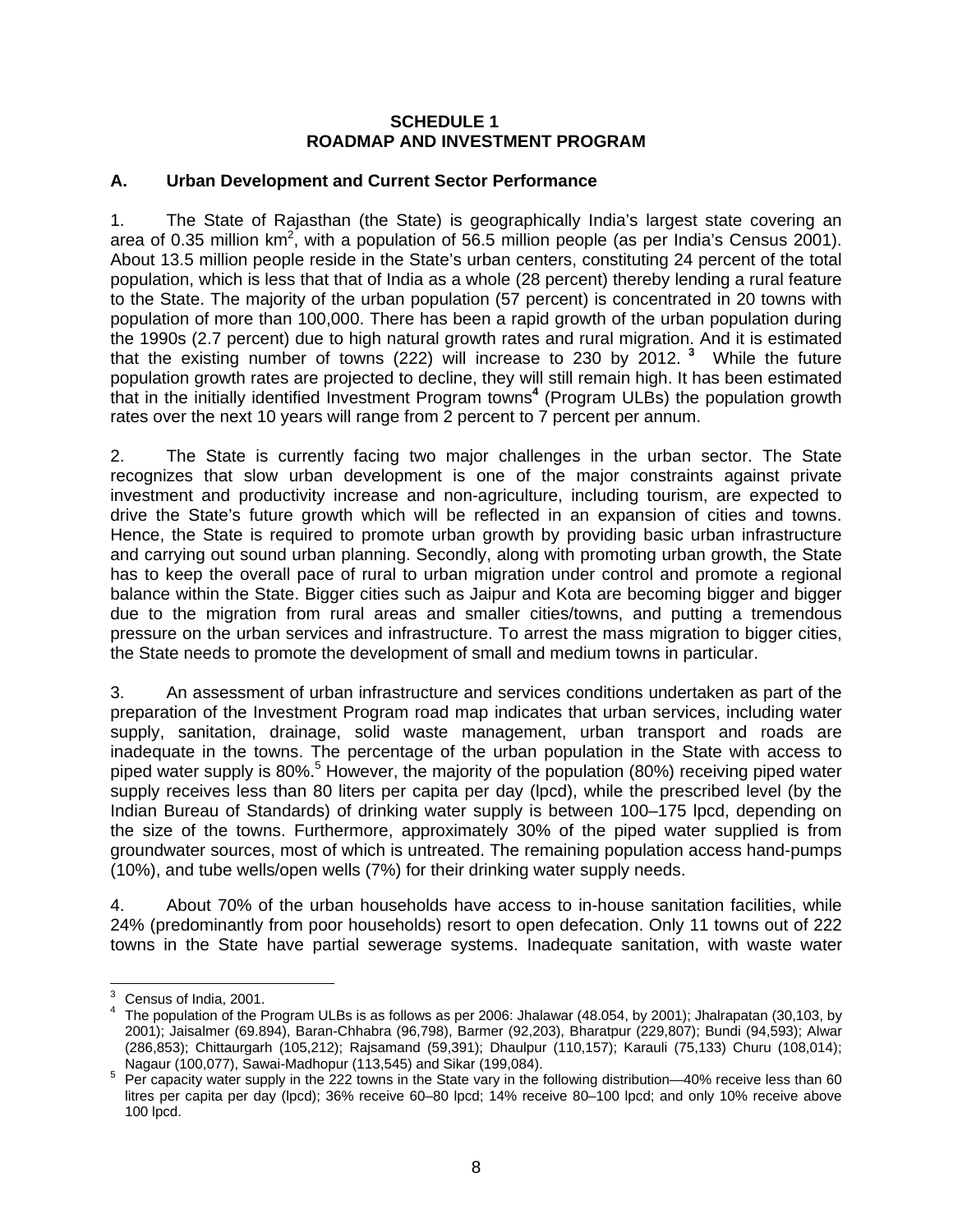percolating into the soil and overflowing to the drains/streams, presents environmental and health risks. The absence of sewerage facilities has led to contamination of surface water in and around the towns, and particularly open drains have become extremely hazardous containing high risk of water borne diseases. Currently, less than 50% of solid waste is collected, house-tohouse services are available to only 35% of households; waste segregation is not practiced; the capacity of dust bins and other storage is insufficient; waste is manually handled during transportation; and crude open dumping is prevalent as more than 80% of the towns do not have engineered sanitary landfill and proper waste management facilities. A substantial proportion of households regularly dispose of their waste by dumping them in the nearest open space or drains. Equipment is used generally inefficiently, and no records are kept of waste collected, transported, and disposed. These current practices impact public health of the urban population in the State that needs to be addressed.

5. In all of the Program Investment ULBs urban roads are in poor condition; and road network and parking spaces are insufficient to meet the demands in current traffic volume that has increased significantly during the last decade. The road network capacity has not expanded commensurate with increased traffic demand, resulting in frequent traffic congestion.

6. **Urban Institutional Framework.** The analysis of the urban institutional framework made under the Road Map for the Investment Program suggests that weak urban management systems are responsible for poor performance in urban planning and provision of infrastructure and services in the Investment Program ULBs. Development of dedicated urban local authorities is still at its early stage, and effective urban management is constrained by a multiplicity of institutions with overlapping responsibilities. The functions/responsibilities of the ULBs are generally confined to solid waste management, and minor roads. The ULBs have no control over the important basic services of water supply and sanitation.<sup>6</sup> Water supply and sanitation is provided by the Government of Rajasthan (GoR)'s State Public Health Engineering Department (PHED). Town planning and land development is a function assigned to the State authorities as well as to the ULBs. These functions are being devolved to the ULBs.

7. **Institutional Finances.** All Investment Program ULBs are supported by the State. The main revenues of ULBs are from the infrastructure development tax and the rental income from municipal properties. Water charges are levied in all Investment Program ULBs and the collection efficiency is relatively high, at around 80% in general. However, water charges are far below the operating cost (approximately 23%) due to low tariffs and high level of un-accounted for water (around an estimated 40–50%). Power supply costs which constitute a significant portion of the cost of water supply operations are paid by the PHED.

8. Lack of adequate revenue sources is affecting the ULBs' ability to undertake operation and maintenance of urban services. ULBs financial resources are mainly spent on salaries and administration related expenses (for instance, in Alwar 80%, in Jaisalmer, 76% and in Jhalawar and Jhalapatan, 81%) leaving limited resources for operation and maintenance.

9. Government of Rajasthan (GoR) has recognized that urban development accelerates the State's growth hence urban development has assumed a high priority. This can be seen by the significantly large allocation for urban development in its last budget (2005-2006). Capital expenditure, estimated to be about 4.5% of the GSDP in 2005–2006, is directed to the social sectors, water supply and sanitation, and urban development, the sector that was relatively neglected in budget allocations during the 1990s. This change in emphasis together with the

<sup>&</sup>lt;u>Fill concept</u><br><sup>6</sup> PHED is in the process of transferring the responsibilities of maintenance of drainage to ULBs, however, the assets are still owned by PHED.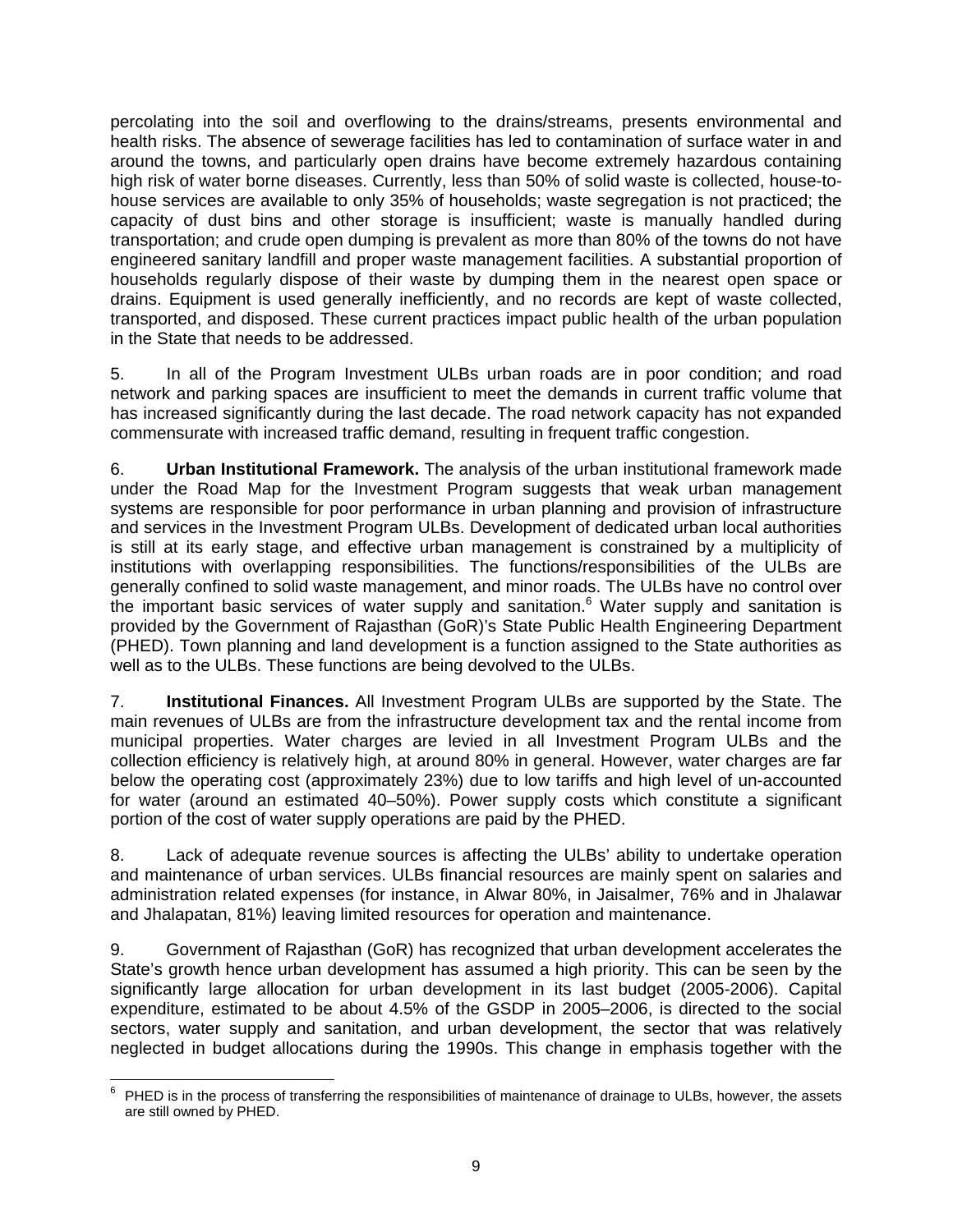financial sector reforms that are currently being undertaken by GoR, and passage of the  $74<sup>th</sup>$ Constitutional Amendment Act in 1992, which laid out the basis for decentralization in the urban sector, has brought about some improvements, but inefficiencies in service delivery, inadequate investment to expand service coverage, and lack of maintenance of assets persist.

# **B. Rationale for the Investment Program**

10. The Investment Program is compatible with India's  $10<sup>th</sup>$  Five-Year Plan (FYP) (FY 2002-2007), which recognizes that the quality of urban governance and service delivery systems is vital to influencing the pace of urban development. The Plan supports a two-pronged approach whereby funds for capital investments are linked to urban governance, finance, and service delivery reforms. The 10<sup>th</sup> Plan's main reference for reform is the  $74<sup>th</sup>$  Constitutional Amendment Act of 1994 that creates an enabling framework for ULBs to play a pivotal role in urban service delivery and to be equipped with necessary financial and administrative powers and capacities. With the recently announced Jawarharlal Nehru National Urban Renewal Mission (JNNURM) and the Urban Infrastructure development Scheme for Small and Medium Towns (UIDSSMT), GOI reaffirms its promise for sustainable urban development by committing sizeable funds for fast-track investments in cities subject to the cities' commitment to a range of reforms. JNNURM and UIDSSMT reiterate the need for the states to empower ULBs to pursue reforms for levy of user charges, enhanced property tax, rationalizing establishment costs, and improving financial management systems. It also advocates balancing asset creating with asset management, incorporating private sector efficiencies into service delivery, and financially sustainable service providers.

11. While GOR's  $10<sup>th</sup>$  FYP focused on four basic themes: high growth, equitable growth, human development and reforms, GoR's 11<sup>th</sup> FYP, covering the period from 2007 to 2012, puts a significant emphasis on addressing the needs of the rapidly developing urban population, in particular on strengthening and manage and strengthen urban infrastructure, and on urban governance reforms. It identifies the key areas for improvement as (i) infrastructure; (ii) need for development in slum areas; (iii) improved management of cultural heritage; (iv) urban poverty; (v) increase in pollution and depletion in ground water resources; (vi) inadequate financial resources for the ULBs; and (vii) congestion in urban towns; It contains the following provision:

- (i) Urban Development. Urban development/local self government with an outlay of Rs. 1517 million – for urban planning, promoting central sponsored schemes with emphasis on poverty alleviation, undertaking institutional and financial reforms through States Urban Agenda for Rajasthan (SUARAJ), undertaking implementation of legislative and regulatory frameworks, focusing on training and capacity building, and promoting public-private partnership frameworks/including citizen participation in urban development, and
- (ii) Water supply. Water supply with an outlay of Rs. 40,767 million for benchmarking water supply systems, tariff restructuring, continuous water supply and consumer metering, recycling, reuse and water conservation, ensuring water supply relibility and customer satisfaction, and undertaking institutional and financial reforms leading to improved service delivery.

12. In accordance with GOI and GoR's urban policy framework, key urban sector reforms are already being initiated by the GoR, including: Land and Regulatory Reforms<sup>7</sup>, and Accounting

 7 The following bills are proposed to be enacted in FY 2007 (i) Rajasthan Municipalities Bill 2005; (ii) Rajasthan Prevention of Defacement of Properties Bill, 2006 and (iii) Rajasthan Heritage Conservation Bill, 2006.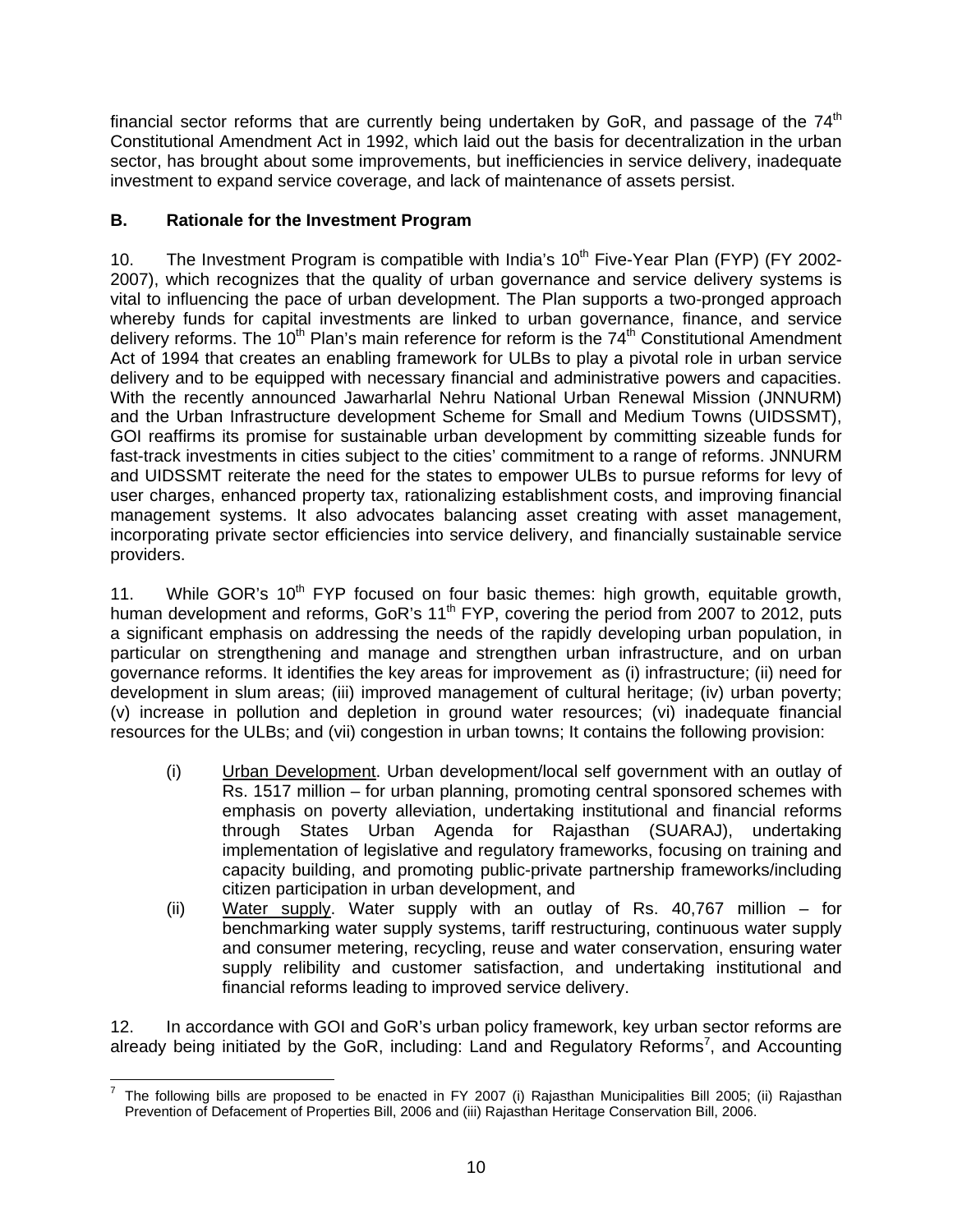Reforms including adoption of GoI's National Accounting Manual and announcement of State Policy on Accounting Reforms, 2004; (ii) scheduled conversion of 183 ULB accounting to double-entry accounting system; and (iii) launch of the "E-Nagar Mitra Project"<sup>8</sup> - an egovernance and accounting reform initiative. Financial reforms includes (i) rationalization of Property (Land and Building) Tax and land bank management; (ii) revenue enhancing measures; (iii) promoting public-private partnerships and citizen participation in urban development<sup>9</sup> – addressing professionalization of services; and (iv) providing ULBs access to institutional finance through the Rajasthan Urban Development Fund  $(RUDF)^{10}$ .

13. The Rationale for the Roadmap and Investment Program is derived from the above development agenda and the policy priorities of the GOI and GoR. The Road Map and the Investment Program aim to address urban infrastructure and service needs that remain a constraint on harnessing the increasing development potential of the Investment Program ULBs as well as improved living conditions for the rapidly growing urban population. The Road Map and the Investment Program follow the principle of linking capital investments to reforms in order to ensure sustainable impact. It targets the towns which are reform oriented, either district headquarters generally, with above 50,000 population, or where there is a potential for increasing growth within the tourism sector.

14. The Investment Program is designed to use the multitranche financing facility (MFF, or the Facility). The primary reason for designing the Investment Program as a Facility stems from the broad and complex agenda that urban development in Rajasthan involves. The Investment Program involves provision of multiple infrastructure subprojects in 15 ULBs with varying needs and absorptive capacities. The Facility will enable flexibility in investment decisions based on needs and constraints of each ULB within a sector roadmap instead of an upfront and precise definition of investments required in a conventional assistance modality. It will further allow implementation of the Program based on readiness of individual subprojects.

# **C. Road Map and Investment Program:**

15. **Vision:** The Roadmap and Investment Program has been guided by the GOI's and the GoR's policy framework and development priorities. The vision is "providing sustainable urban infrastructure and services in district headquarters and identified urban centers of the State leading to economic and tourism growth and better quality of life for a population of 1.6 million which in turn reinforces stronger economy and reduce poverty". The principles of the Roadmap and Investment Program are (i) providing urban infrastructure and services whose full potential benefits will be realized when all subsectors are improved in an integrated manner (ii) linking investments to ongoing reforms for urban governance, finance and service delivery; (iii)

<sup>-&</sup>lt;br>8 Recognizing the success of Lok Mitra (one-stop utility service payment in urban centres of Jaipur, Ajmer, Bikaner and Udaipur) and Jan Mitra (rural service delivery system), the IT Department is now designing an ambitious project called E-Nagar Mitra. This project seeks to integrate the features of Lok Mitra and Jan Mitra, and will bring together various services offered by different departments and provide a unified e-services platform, minimizing the multiple interaction points for the citizen. Over 60 departmental services will be provided through these counters

interaction points for the citizen. Over 60 departmental services will be provided through these counters.<br><sup>9</sup> The Economic Policy and Reform Council (EPRC) consists of a sub-group on Urban Governance, which is currently reviewing: (i) public-private partnerships and citizen participation in urban development; (ii) solid waste

management Action Plan; and (iii) Housing Policy and Institutional Finance.<br><sup>10</sup> Government of Rajasthan, through the Local Self Government Department, established the RUDF in November 2006 to address the need for attracting large fund flows into the urban development sector. RUDF is positioned to facilitate developing and financing urban infrastructure in the State's ULBs. Created under the Indian Trust Act, 1882, RUDF was formed through a initial corpus of Rs.50 million and is currently managed by an Asset Management Company, Rajasthan Urban Infrastructure Finance and Development Corporation (RUIFDCO), which is a state-owned Public Sector Unit (PSU).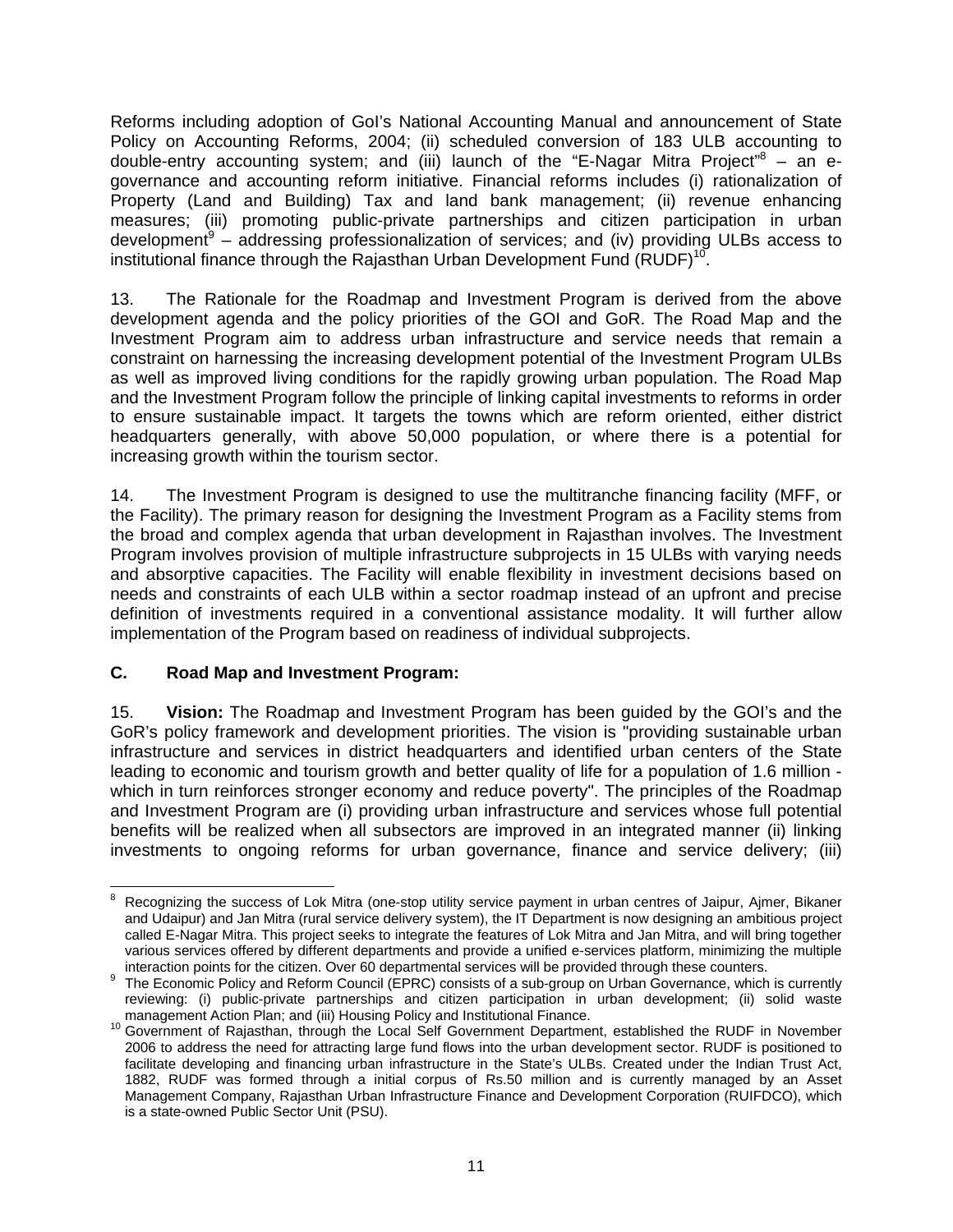providing maximum demonstration effect for replication in other cities of the State; and (iv) a phased approach to development. The Investment Program will meet the priority investment and reform needs and pave the way to attain the visions for the identified ULBs.

16. **Long Term Sector Needs and Proposed Investment Program:** Assessment of the long-term investment needs and prioritization for the next 10 years' requirements for urban infrastructure and service improvements in the Investment Program ULBs are based on growth strategies, City Development Plans prepared for some of the Investment Program ULBs, available masterplans, state-level plans, consultations, demand projections, and assessment of institutional absorptive capacities to develop and sustain infrastructure assets. It is estimated that over \$525 million is needed over the next 10 years (see table 1) to meet priority infrastructure requirements of the 15 ULBs, including water supply, environmental sanitation (wastewater management, solid waste management, urban drainage), urban transport and road, social infrastructure including slum improvements and infrastructure support to cultural heritage.

17. The road map for institutional and financial improvements incorporates strengthening of Investment Program ULBs capacity to manage and finance urban infrastructure facilities in a sustainable manner (table 2).

18. The proposed Investment Program, which will be financed under an MFF, forms part of the long-term investment. The Investment Program to be implemented over a 7-year period places emphasis on increasing operational efficiencies, and establishing the institutional, operational, and financial foundations and building capacities for further improvements. During the following 7-year period, the system established would consolidate around the proven approaches and operations would continue to achieve greater coverage to most urban services by 2017.

# **D. Investment Program**

19. **Impact and Outcome:** The impact of the Investment Program is improved urban infrastructure and services in district headquarters and tourist towns to support their growth potential and reduce poverty. The expected outcomes of the Investment Program will be improved urban environmental and public health, and improved living conditions for 1.6 million people living in the identified 15 towns in Rajasthan, as well as for increasing number of tourists.

| <b>Component</b>                            | <b>Need</b> | <b>Dist</b> | Program | <b>Dist</b> |
|---------------------------------------------|-------------|-------------|---------|-------------|
|                                             | US\$ mn     | %           | US\$ mn | %           |
| Part A: Urban Infrastructure<br>Improvement |             |             |         |             |
| <b>Water Supply</b>                         | 104.3       | 23.2%       | 75.2    | 25.2%       |
| Sewerage and Sanitation                     | 105.5       | 23.4%       | 70.3    | 33.2%       |
| Solid Waste Management                      | 12.7        | 2.8%        | 9.9     | 4.1%        |

#### **Table 1: Rajasthan Urban Sector Development Investment Program and Long-term Sector Investment Needs**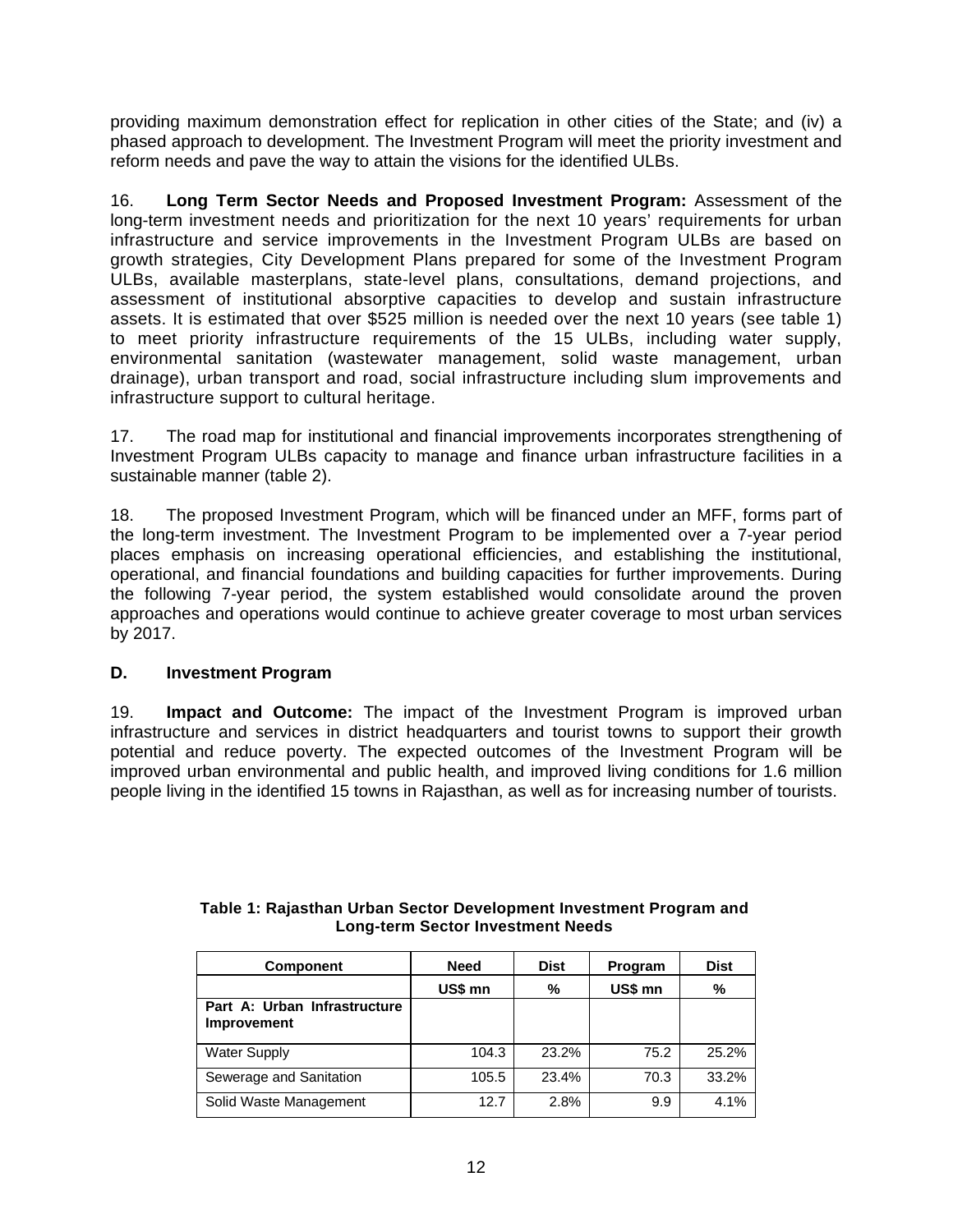| Urban Drainage                                                                                   | 28.9        | 6.4%   | 14.6  | 4.7%   |
|--------------------------------------------------------------------------------------------------|-------------|--------|-------|--------|
| Urban Transport and Roads                                                                        | 116.6       | 25.9%  | 40.2  | 12.4%  |
| Social Infrastructure                                                                            | 35.7        | 7.9%   | 5.9   | 4.5%   |
| Heritage Support Infrastructure                                                                  | 14.6        | 3.2%   | 11.8  | 4.3%   |
| Resettlement and Land <sup>a/</sup>                                                              | 3.9         | 0.9%   | 3.5   | 1.4%   |
| Sub total - Part A                                                                               | 422.2       | 93.7%  | 231.4 | 89.8%  |
|                                                                                                  |             |        |       |        |
| <b>Part B: Institutional Capacity</b><br><b>Development and</b><br><b>Implementation Support</b> |             |        |       |        |
| <b>Consulting Services</b>                                                                       | 12.1        | 2.7%   | 18.5  | 4.4%   |
| <b>Incremental Administration</b>                                                                | 11.1        | 2.5%   | 9.9   | 4.0%   |
| Institutional Development                                                                        | 3.0         | 0.7%   | 2.7   | 1.1%   |
| CAPP / IEC                                                                                       | 1.5         | 0.3%   | 1.3   | 0.5%   |
| <b>PPMS</b>                                                                                      | 0.5         | 0.1%   | 0.4   | 0.2%   |
| Sub total - Part B                                                                               | 28.2        | 6.3%   | 32.8  | 10.2%  |
|                                                                                                  |             |        |       |        |
| <b>Base Cost</b>                                                                                 | $450.4^{a}$ | 100.0% | 264.2 | 100.0% |
|                                                                                                  |             |        |       |        |
| <b>Total Cost (including</b><br>contingencies and financing<br>charges)                          |             |        | 390.0 |        |

a/ Contingency and Financing Charges for Investment Need was not determined as it is based on GoR policy regarding borrowing of funds from alternative sources and allocation towards contingencies.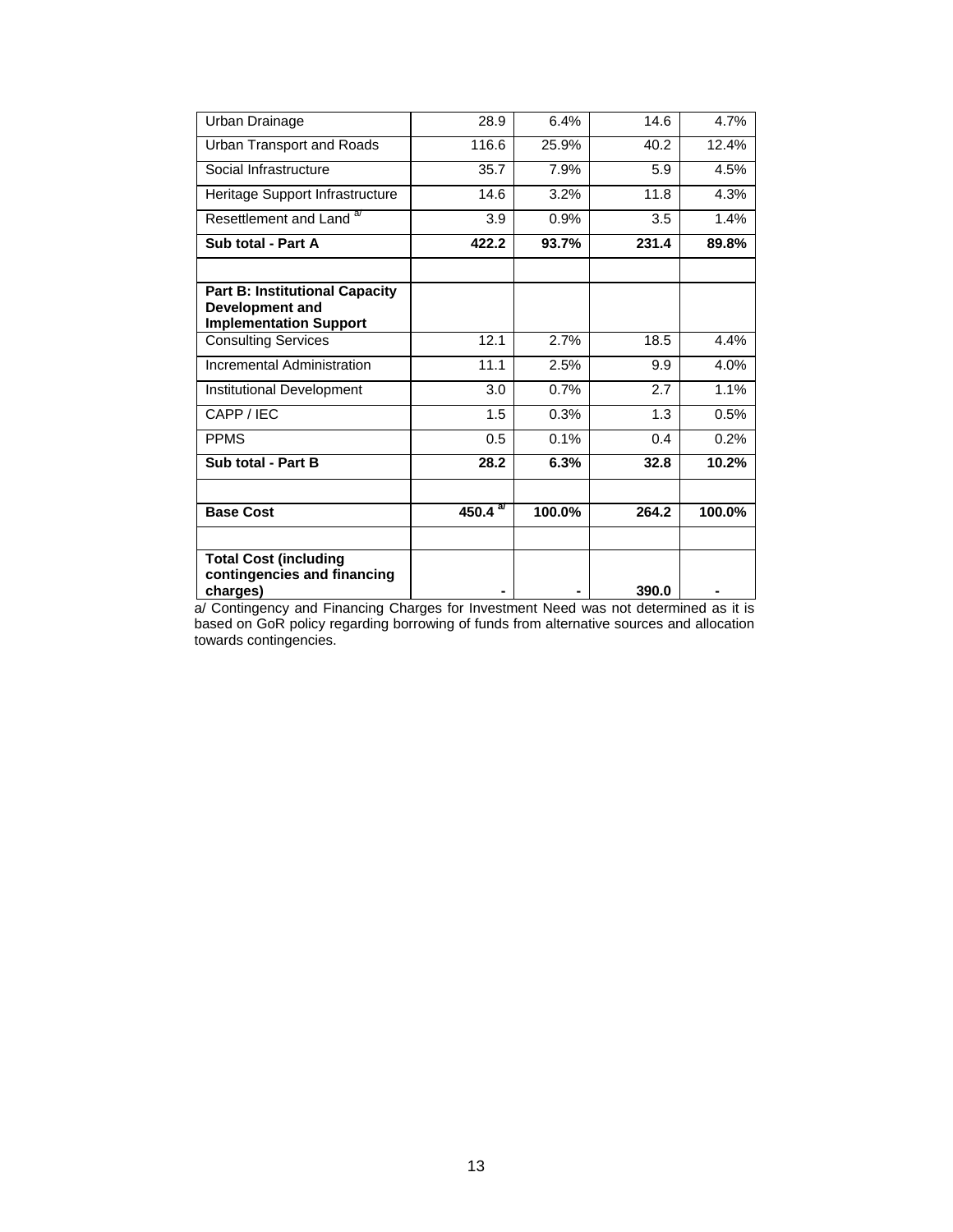# **TABLE 2: INSTITUTIONAL AND FINANCIAL IMPROVEMENT ACTION PLAN**

| <b>Water Supply</b>                                  |                                                                                                                                                                                                                                                                                                                                                                                                               |
|------------------------------------------------------|---------------------------------------------------------------------------------------------------------------------------------------------------------------------------------------------------------------------------------------------------------------------------------------------------------------------------------------------------------------------------------------------------------------|
| Water tariff revision                                | Tariff implementation in all 15 the ULBs shall follow the principles of the<br>mandatory reforms under the India' Jawarharlal Nehru National Urban Renewal<br>Mission (JNNURM).                                                                                                                                                                                                                               |
|                                                      | By December 2014, the water tariff level should be sufficient to cover full<br>operation and maintenance of the water operation for each ULB.                                                                                                                                                                                                                                                                 |
| Water supply coverage                                | By end of year 4 of each tranche, water supply service coverage of 90% should<br>be achieved through the water supply investment under the Investment Program.                                                                                                                                                                                                                                                |
| Water tariff collection                              | By the end year 3 of each tranche, water tariff collection performance should be<br>kept at no less than 85%.                                                                                                                                                                                                                                                                                                 |
| <b>Sewerage</b>                                      |                                                                                                                                                                                                                                                                                                                                                                                                               |
| Sewerage tariff revision                             | The current sewerage tariff level as prescribed at 20% of water bill without a<br>treatment plant and 33% of water bill with a treatment plan should be maintained<br>provided that the full O&M cost is recovered for sewerage operation for each of<br>the Investment Program ULBs.                                                                                                                         |
| Sewerage asset transfer                              | If the PHED is to transfer sewerage assets to ULBs, an asset transfer plan<br>including skills/human resource transfer, revenue sharing, and associated<br>debt/equity transfer should be prepared within 1 year of commencement of the<br>Investment Program implementation.                                                                                                                                 |
| Sewerage connection                                  | As part of and along with sewerage services, connection to sewer should be<br>made mandatory in each of the Investment Program ULBs taking up sewerage<br>investment.                                                                                                                                                                                                                                         |
| Solid waste management                               |                                                                                                                                                                                                                                                                                                                                                                                                               |
| solid<br>waste<br>management<br>(SWM)                | SWM charges should be introduced to cover no less than 50% of operation and<br>maintenance cost of SWM operation for each ULB within no later than one year<br>of related subproject completion.                                                                                                                                                                                                              |
|                                                      |                                                                                                                                                                                                                                                                                                                                                                                                               |
| <b>Infrastructure Development</b><br>tax             | Infrastructure Development tax shall be so maintained by the State so as to<br>augment the financial stability of theULBs.                                                                                                                                                                                                                                                                                    |
| <b>Institutional Reform and Capacity Development</b> |                                                                                                                                                                                                                                                                                                                                                                                                               |
| Financial management                                 | Implementation of double entry accrual accounting systems in each ULB within 4<br>years of the commencement of the Investment Program implementation.                                                                                                                                                                                                                                                         |
| Capacity Development Plan<br>(CDP) Implementation    | The IMPU, with assistance from the loan consultants, will prepare a<br>comprehensive CDP, for the Investment Program ULBs and the State line<br>agencies based on consultations with all the stakeholders by December 2008.<br>This CDP should be acceptable to the respective City level committees, the<br>Empowered committee, and its implementation be completed by the IPMU,<br>through IPIUs, by 2010. |

20. **Outputs:** The Investment Program outputs are grouped into two parts. Part A will improve (i) water supply systems in 15 ULBs through rehabilitation, strengthening and expansion of networks and new supply systems, (ii) extension of existing and construction of new, sewerage and drainage systems, (iii) solid waste collection, processing, treatment and disposal through development of sanitary landfill sites, (iv) road rehabilitation and road safety improvements; (v) minor infrastructure support to cultural heritage, such as access roads, sanitation etc.; (vi) slum improvements and other municipal facilities which may be prioritized as the master plans are updated and finalized. Part B covers institutional capacity development and implementation support required to implement the physical works and a comprehensive capacity development and institutional development program that will result in a more responsive State system, empowered local government, improved financial performance of the local bodies and services providers and overall improved levels of services for citizens.

# **1. Urban Infrastructure Improvements**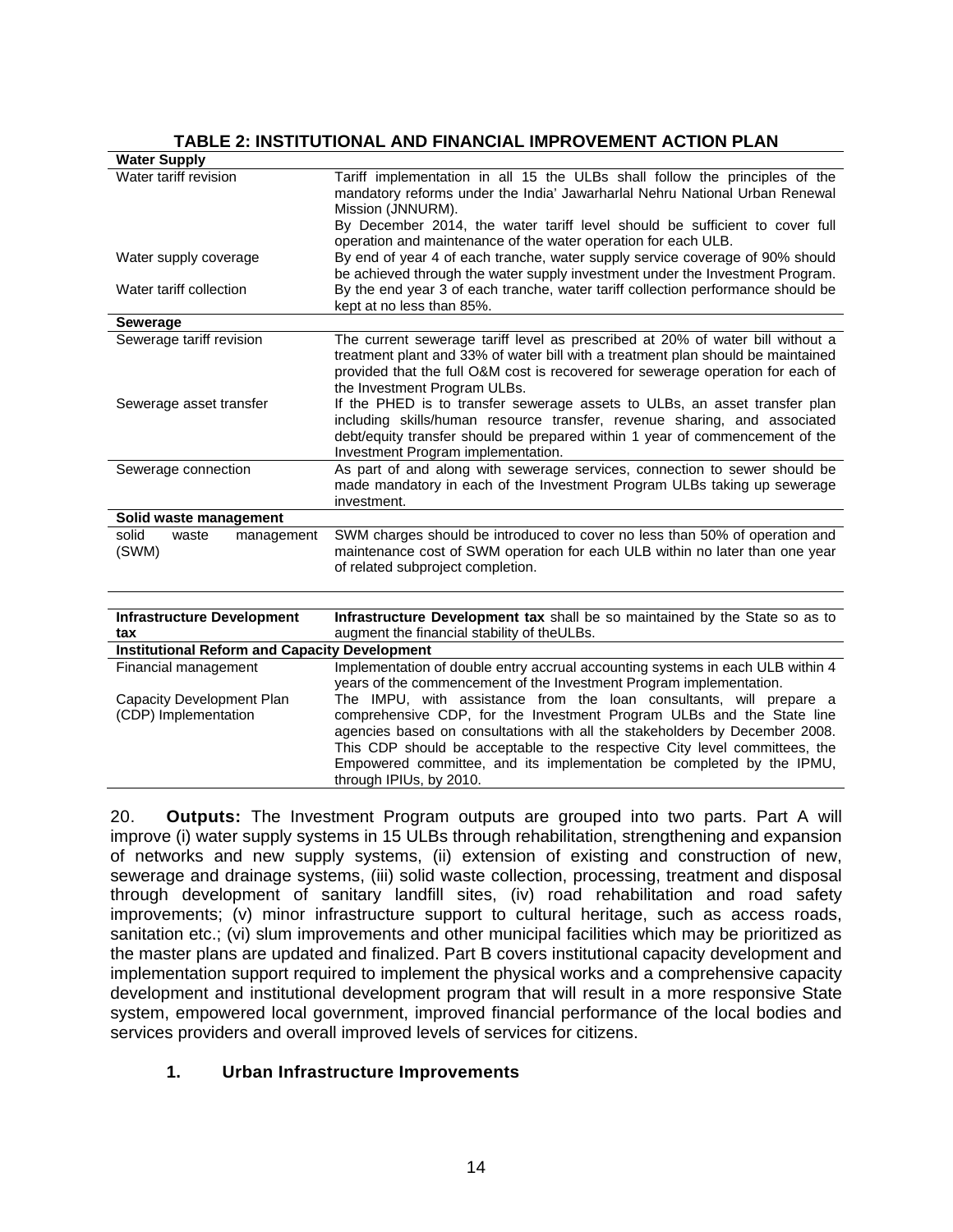21. **Water Supply***.* Investments under this component aim at improving quality and quantity of water suppy to the population – potable water supply of 135 litres per person per day (lpcd) on average at the consumer end- through source augmentation, improvements to water treatment facilities, distribution system rehabilitation, monitoring and loss reduction. Further, investments aim at increasing the piped water supply service coverage levels to 90% on average in the Investment Program ULBs and reducing the unaccounted for water (UFW) to 20 percent of total supply over the Investment Program period in all parts of the system. The investments consist of: (i) immediate rehabilitation of the existing supply systems in all Investment Program ULBs to optimize their efficiency and minimize losses, and subsequent long-term program of leak detection and rectification; (ii) source augmentation and improvements to/provision of water treatment facilities, (iii) provision of universal household connections and metering, and bulk metering; (iv) replacement of inefficient pumping machineries, among other energy conservation and demand management measures; to reduce the O&M costs of the water supply systems and improve efficiency; and (v) awareness campaigns and water conservation measures such as rainwater harvesting.

22. **Wastewater Management.** The wastewater management improvements aim at developing appropriate sanitation facilities or sewerage system catering to safe disposal of sewage based on sewage flow equivalent to 80 percent of net water supply to the households and maximizing population coverage based on optimum flushing velocities for the sewerage system, in the absence of which providing appropriate low cost sanitation facilities; and identifying least life cycle cost option for establishing the sewerage system and sewage treatment plant,and appropriate options for water recycle and reuse.

23. **Solid Waste Management.** The solid waste management improvements aim at developing a door-to-door waste collection system in the entire municipal area of the Investment Program ULBs and providing appropriate segregation and treatment facilities for collected municipal waste. The investments include the following: (i) public awareness campaign and household waste collection equipment to maximize recycling and waste segregation at source; (ii) provision for collection and safe transportation of waste; (iii) improvement in street sweeping and drain de-silting activities; and (iv) construction of safe solid waste processing and disposal facilities such as engineering sanitary landfills and composting plants, preferably on a public private partnership (PPP) model, to minimize the quantum of waste to be land filled.

24. **Urban Drainage.** The urban drainage improvements aim at eliminating the public health and flooding risks, and pollution of surface waters, by implementing adequate stormwater drainage facilities for the Program ULBs.. Investments under this subcomponent will include (i) development of comprehensive drainage masterplans for the ULBs; (ii) construction of roadside and outfall drains to carry storm-water runoffs into natural channels or groundwater recharging areas; and (iii) provision of adequate equipment and resources to maintain the drains. Investments will be based on the drainage masterplans for the ULBs and/ or prioritize areas with poor drainage, recurrent flooding problems, high population density and slums.

25. **Urban Transport.** The urban transport improvements aim at decongesting the citycentres, creating better traffic flow through the ULBs and greater road capacity to ensure effective traffic management and transportation provision in the Program ULBs. Investments include (i) development of comprehensive traffic management plans; (ii) construction of new roads and bridges in priority and congested areas in the cities; (iii) development of parking spaces and public transport terminals, based on and as identified by the traffic management plan of the ULBs; and (iv) upgrading of selected roads and pedestrian facilities.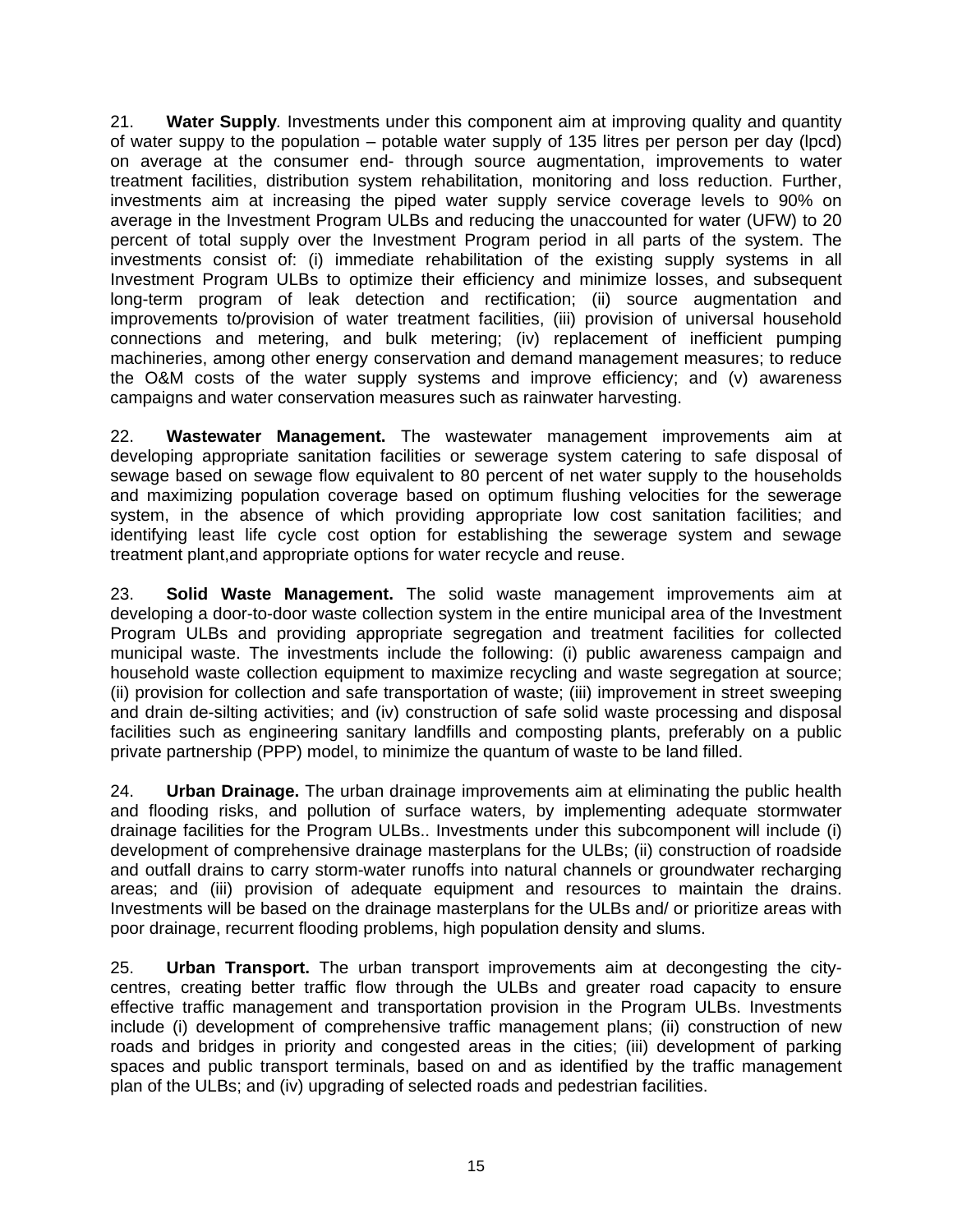26. **Social Infrastructure.** Slum improvements aim at improving quality of life in poor settlements of the Program ULBs. Investments consist slum infrastructure to cover inadequate services relating to water, sanitation, roads, streetlights, drainage, community/town halls, rain water harvesting structures and street lightning.

27. **Infrastructure Support to Cultural Heritage.** The Infrastructure Support to Cultural Heritage provides infrastructure support to cultural heritage sites and monuments.

# **2. Institutional Capacity Development and Implementation Support**

28. **Institutional Capacity Development.** A three-pronged approach is being adopted for interventions under this component, which will assist GoR and the Investment Program ULBs in furthering the reforms, already being initiated by GoR; such as (i) computerization, tax assessments and infrastructure mapping through a Geographic Information System; (ii) facilitating transition of ULB accounting functions to a double-entry accounting system through computerization of accounting and financial management functions – in line with GoR's ongoing SUARAJ program; and (iii) providing training to Investment Program ULBs and State line department staff on Investment Program implementation, better management of urban services, and urban governance through identified training institutions like the Rajasthan Institute of Local Self Government (RILSG). This component under the Investment Program aims to institutionalize a system to facilitate the transition of urban service management responsibilities to the ULBs and to address the ability of the Local Self-Government Department (LSGD) to oversee this service delivery by the ULBs and to ensure that ULBs plan, provide and sustain service provision.

29. At the Local Self Government Department, particularly the Directorate of Local Bodies; and the State Town Planning Department levels, the capacity development will improve and strengthen internal systems and procedures, and ULB performance monitoring. At the Investment Program ULB level, the capacity development component will enhance urban planning, asset inventory and management, accounting and financial management systems of the ULBs to help ensure sustainability in service provision; and undertake training on project development, design and implementation, and basic service delivery for municipal staff of the 15 Investment Program ULBs.

30. The Capacity Development Program will also include a Community Action Participation Program (CAPP) to support implementation and positive impact of physical improvements under the Investment Program. The CAPP includes capacity development at the community level focusing on stakeholders in slum areas and community based organizations. More specifically the CAPP will focus on (i) information dissemination on the Investment Program; (ii) educating people on environment and health linkages and their role for good environmental practices for solid waste; (iii) raising awareness of the cost implications of improved services. Activities will also be directed to ensure participation of and equal benefits to the urban residents including the women, the poor, slum communities, and other vulnerable groups during Investment Program implementation. Consulting assistance and NGO services, training program, equipment, and promotion materials will be provided to carry out these activities.

31. **Implementation Support:** Under this component, investments will support costs of the Investment Program management and implementation, including incremental administration associated with Investment Program Management Unit and Investment Program Implementation Units mainly in equipment and logistics. It will also fund the costs of the consulting services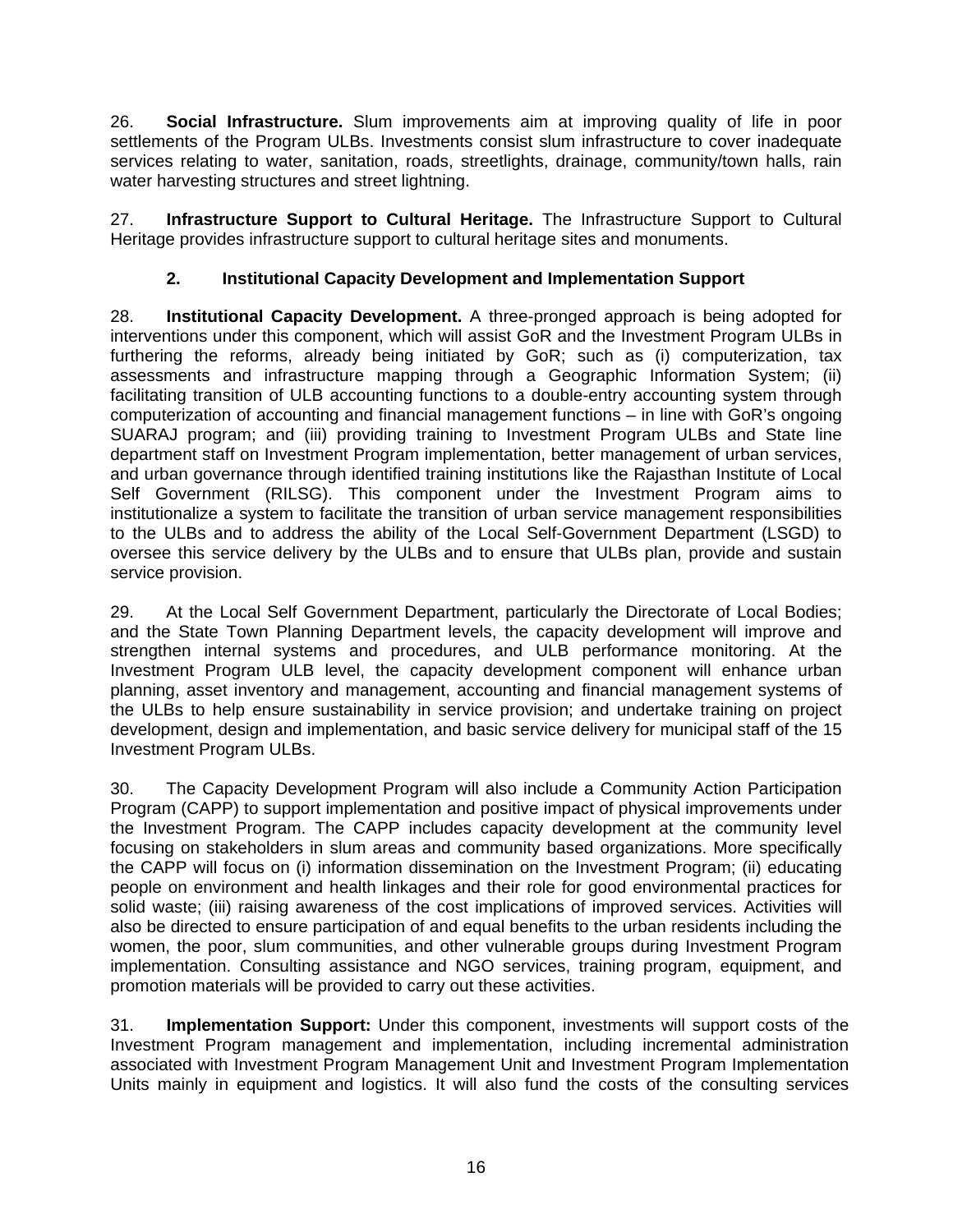required for assisting these units in managing the Investment Program and undertaking detailed design and construction supervision during the Investment Program period.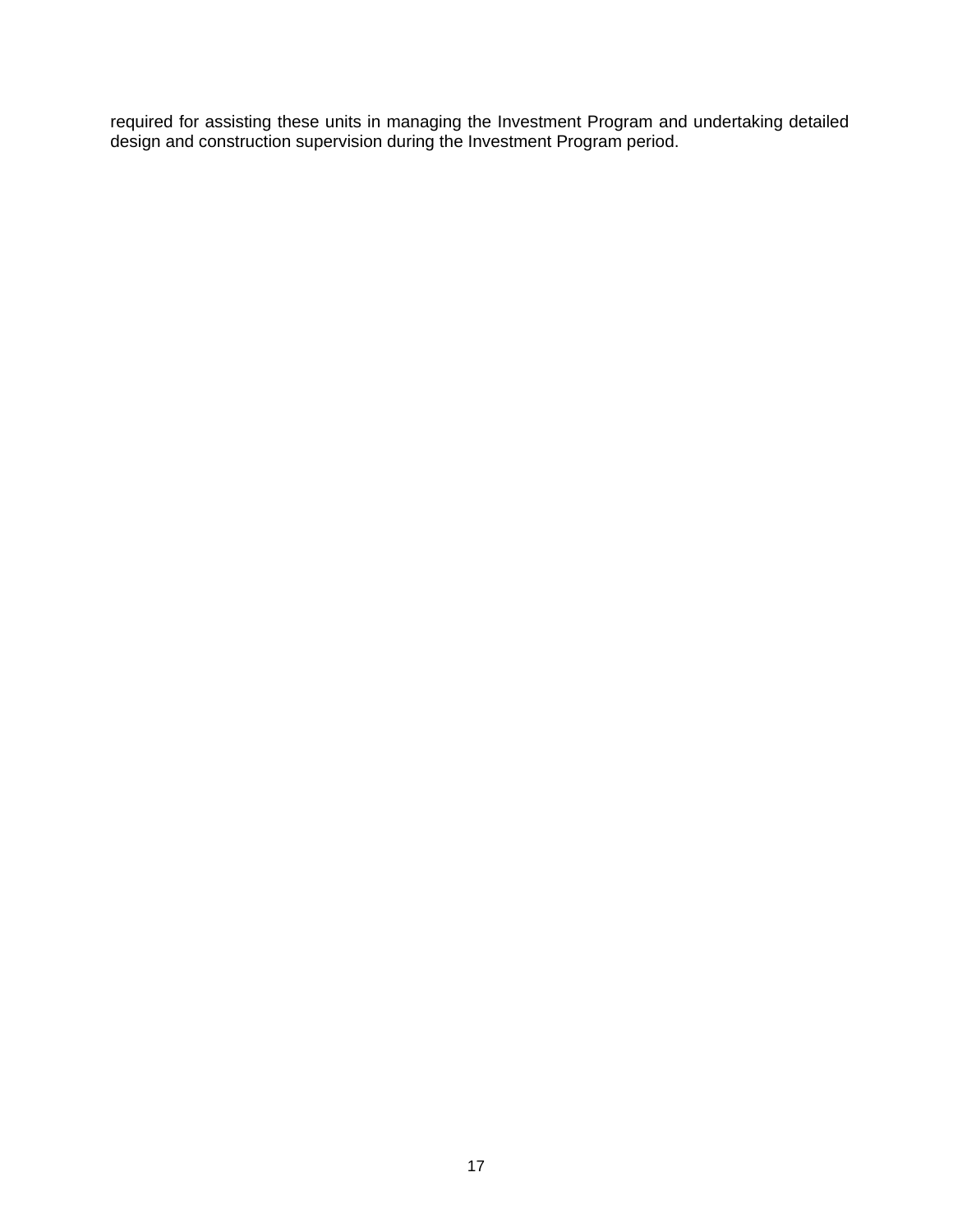# **SCHEDULE 2 DESIGN AND MONITORING FRAMEWORK FOR THE FACILITY**

| <b>Design Summary</b>                                                                                                                                                                                                                                                                                                                                                                         | <b>Performance Indicators/Targets</b>                                                                                                                                                                                                                                                                                                                                                                                                                                                                                                                                                                                                                                                                                                                                                                                                                                                                                                                                                                                                                                                                                                                                                                                                                                                                                                                                                             | <b>Data Sources/Reporting</b><br><b>Mechanisms</b>                                                                                                                                                                                                                                                                                                       | <b>Risks/Assumptions</b>                                                                                                                                                                                                                                                                                                                                                                                                                                                                                                                                                                                                                                                                                                                                                                                                                                                                                |
|-----------------------------------------------------------------------------------------------------------------------------------------------------------------------------------------------------------------------------------------------------------------------------------------------------------------------------------------------------------------------------------------------|---------------------------------------------------------------------------------------------------------------------------------------------------------------------------------------------------------------------------------------------------------------------------------------------------------------------------------------------------------------------------------------------------------------------------------------------------------------------------------------------------------------------------------------------------------------------------------------------------------------------------------------------------------------------------------------------------------------------------------------------------------------------------------------------------------------------------------------------------------------------------------------------------------------------------------------------------------------------------------------------------------------------------------------------------------------------------------------------------------------------------------------------------------------------------------------------------------------------------------------------------------------------------------------------------------------------------------------------------------------------------------------------------|----------------------------------------------------------------------------------------------------------------------------------------------------------------------------------------------------------------------------------------------------------------------------------------------------------------------------------------------------------|---------------------------------------------------------------------------------------------------------------------------------------------------------------------------------------------------------------------------------------------------------------------------------------------------------------------------------------------------------------------------------------------------------------------------------------------------------------------------------------------------------------------------------------------------------------------------------------------------------------------------------------------------------------------------------------------------------------------------------------------------------------------------------------------------------------------------------------------------------------------------------------------------------|
| <b>Impacts</b><br>Increased economic<br>growth and reduced<br>poverty, and sustained<br>improvement in the<br>urban environment and<br>quality of life in the<br>initially identified urban<br>local bodies (ULBs) in<br>Rajasthan (the<br>Investment Program<br>ULBs).                                                                                                                       | By the end of 2017:<br>• Increase in per capita real income in the<br>Investment Program ULBs by 10%;<br>• Urban infrastructure services reaching an<br>additional 20% population in the Investment<br>Program ULBs;<br>• number of tourists in the Investment<br>Program ULBs increased by 10%;<br>• number of sanitation related diseases in<br>Investment Program ULBs decreased by<br>$20\%$ ;<br>• number of population below poverty line<br>(BPL) with access to improved urban<br>infrastructure services in Investment<br>Program ULBs increased by 30%;<br>• percentage of population below poverty line<br>(BPL) in Investment Program ULBs held<br>constant or declining.                                                                                                                                                                                                                                                                                                                                                                                                                                                                                                                                                                                                                                                                                                             | • State and local government<br>statistics:<br>Household consumer<br>expenditure and employment<br>surveys;<br>• Census data;<br>• Records from the Department<br>of Tourism and Department of<br>Health of Government of<br>Rajasthan (GoR);<br>• Sample surveys of BPL;<br>• Investment Program<br>completion report and Project<br>completion reports | <b>Assumptions (A)</b><br>A: Macroeconomic stability.<br>A: Continued political<br>support for urban<br>development in Rajasthan.<br>Risks (R)<br>R: Sustained drought and<br>other natural disasters in<br>Rajasthan.                                                                                                                                                                                                                                                                                                                                                                                                                                                                                                                                                                                                                                                                                  |
| Outcomes<br>Increased access to<br>sustainable urban<br>infrastructure and<br>services for 1.6 million<br>people in the<br><b>Investment Program</b><br>ULBs by the end of the<br>Investment Program<br>(2014)<br>Improved capacities of,<br>and sustainable<br>management of urban<br>services by the<br><b>Investment Program</b><br>ULBs by the end of the<br>Investment Program<br>(2014) | By the end of 2014:<br>Water supply:<br>• 1.4 million people in the Investment Program<br>ULBs (90% of the total population) provided<br>with treated piped water supply of at least<br>100 litres per capita per day (lpcd);<br>Waste water management::<br>· total and appropriate sanitation provided for<br>1.6 million people in the Investment Program<br>ULBs:<br>• all ULBs with population density<br>150hh/hectare and water supply of 135 lpcd<br>are provided with sewerage facilities<br>including STPs;<br>• reduction in the volume of wastewater<br>discharged to water bodies;<br>Solid waste management:<br>• all Investment Program ULBs have access to<br>appropriate sanitary landfill facilities and<br>ULBs have capacity and facilities to collect<br>municipal waste.<br>Urban drainage:<br>• drainage outfalls provided in all Investment<br>Program ULBs to reduce risks of flooding;<br>• all core areas of the Investment Program<br>ULBs provided with roadside drains.<br>Urban roads and transport:<br>• Improved traffic flow within the Investment<br>Program ULBs and travel times between<br>zones maintained at present levels or<br>reduced in all the Investment Program ULBs;<br>Social infrastructure:<br>· about 0.21 million poor living in notified slums<br>of the Investment Program ULBs provided<br>with improved basic urban services and living | • State and local government<br>statistics and reports;<br>• Census data:<br>• Sample surveys of BPL;<br>• IPPMS and IPMU progress<br>reports;<br>• ADB review mission reports;<br>• NGO reports;<br>· Baseline surveys;                                                                                                                                 | <b>Assumptions (A)</b><br>A: Overall capacity of the<br><b>Investment Program ULBs</b><br>for urban governance and<br>service delivery is improved<br>to effectively operate and<br>manage urban infrastructure<br>and services.<br>A: Adequate funding is<br>mobilized for operations,<br>maintenance and<br>replacement of newly<br>provided facilities.<br>Risks (R)<br>R: ULBs do not have<br>sufficient revenue to properly<br>manage and maintain the<br>existing and newly acquired<br>assets.<br>R: Slow actions by GoR and<br>the Investment Program<br>ULBs to undertake urban<br>institutional and financial<br>reforms.<br><b>R:</b> Lower than expected<br>willingness by users to pay<br>for services.<br><b>R:</b> Lack of sufficient skilled<br>staff to operate and manage<br>urban services in the<br>Investment Program ULBs.<br>R: Environmental regulations<br>not fully enforced. |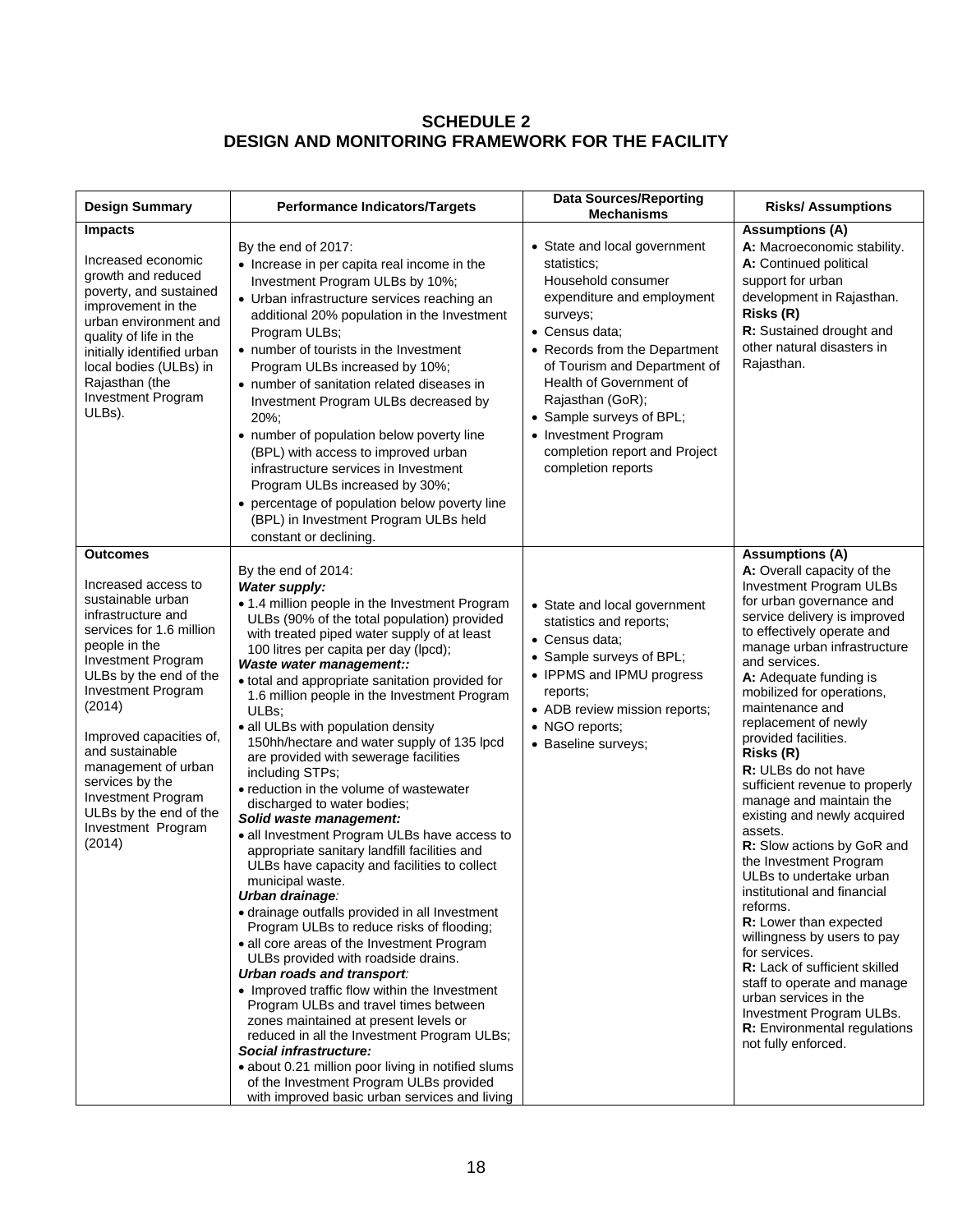| <b>Design Summary</b>                                                                                                                                | <b>Performance Indicators/Targets</b>                                                                                                                                                                                                                                                                                                                                                                                                                                                                                                                                                                                                                                                                                                                                                                                                                                                                                                                                                                                                                                                                                                                                                                                                                                                                                                                                                                                                                                                                                                                                                                                      | <b>Data Sources/Reporting</b><br><b>Mechanisms</b>                                                                                                                                                                                                                                                                                 | <b>Risks/ Assumptions</b>                                                                                                                                                                                                                                                                                                                                                                                                                                                                                                                                                                                                                                                                                                                                                                                                                                                                                                                                                                                                                                               |
|------------------------------------------------------------------------------------------------------------------------------------------------------|----------------------------------------------------------------------------------------------------------------------------------------------------------------------------------------------------------------------------------------------------------------------------------------------------------------------------------------------------------------------------------------------------------------------------------------------------------------------------------------------------------------------------------------------------------------------------------------------------------------------------------------------------------------------------------------------------------------------------------------------------------------------------------------------------------------------------------------------------------------------------------------------------------------------------------------------------------------------------------------------------------------------------------------------------------------------------------------------------------------------------------------------------------------------------------------------------------------------------------------------------------------------------------------------------------------------------------------------------------------------------------------------------------------------------------------------------------------------------------------------------------------------------------------------------------------------------------------------------------------------------|------------------------------------------------------------------------------------------------------------------------------------------------------------------------------------------------------------------------------------------------------------------------------------------------------------------------------------|-------------------------------------------------------------------------------------------------------------------------------------------------------------------------------------------------------------------------------------------------------------------------------------------------------------------------------------------------------------------------------------------------------------------------------------------------------------------------------------------------------------------------------------------------------------------------------------------------------------------------------------------------------------------------------------------------------------------------------------------------------------------------------------------------------------------------------------------------------------------------------------------------------------------------------------------------------------------------------------------------------------------------------------------------------------------------|
|                                                                                                                                                      | conditions:<br><b>Support infrastructure for Cultural Heritage</b><br>• infrastructure services provided for identified<br>heritage and tourism related monuments in<br>the Investment Program ULBs;<br>Improved institutional capacity:<br>• Investment Program ULBs meet O&M costs<br>of all urban services and have sound<br>financial management practices;<br>• Investment Program ULBs have adequate<br>revenues from their own sources such as<br>local taxes and levies to meet all of their own<br>expenses;<br>• ownership of urban assets and<br>responsibilities for urban services, as per the<br>74 <sup>th</sup> Amendment Act to the Constitution of<br>India, lies with the Investment Program<br>ULBs; and<br>• Investment Program ULBs have adequately<br>trained and skilled human resources to<br>operate and maintain the urban facilities and<br>services.                                                                                                                                                                                                                                                                                                                                                                                                                                                                                                                                                                                                                                                                                                                                          |                                                                                                                                                                                                                                                                                                                                    |                                                                                                                                                                                                                                                                                                                                                                                                                                                                                                                                                                                                                                                                                                                                                                                                                                                                                                                                                                                                                                                                         |
| <b>Outputs</b><br>Implemented<br>Investment Program<br>for water supply<br>Implemented<br><b>Investment Program</b><br>for waste water<br>management | <b>Water Supply:</b><br>• Existing System Rehabilitation and UFW<br>Reduction Investment Program implemented<br>in all Investment Program ULBs, which<br>include, replacement of excessively leaking<br>carrier mains; repair and replacement of<br>distribution mains; repair and replacement of<br>leaking house connections older than 10<br>years; installation/replacement of consumer<br>water meters in 100% of the existing<br>connections; refurbishment/replacement of<br>old pumping machinery; installation of bulk<br>meters at all supply points; rehabilitation of<br>existing water treatment plants;<br>augmentation of storage capacities; and<br>provision of chlorination facilities;<br>• source augmentation and new treatment<br>plants in Alwar, Jaisalmer, Baran-Chabra,<br>Barmer, Rajasmand, Dhaulpur, Karauli,<br>Churu, Nagaur, Sawai Madhopur, and Sikar;<br>• New distribution pipelines installed to<br>increase piped water supply coverage to<br>90% of all households in the Investment<br>Programs ULBs;<br>District water quality testing laboratory in<br>$\bullet$<br>Jhalawar;<br><b>Waste Water Management:</b><br>• Sewerage system - outfall, trunk sewers,<br>and tertiary networks and household<br>connection in priority areas as identified-<br>and sewage treatment plants (STPs)<br>constructed in Alwar (STP capacity 20 MLD),<br>Jaisalmer (10 MLD), Baran (12 MLD),<br>Chabra (4 MLD), Bharatpur (20MLD), Bundi<br>(10 MLD), Chittorgarh (10 MLD), Dhaulpur<br>(10 MLD), Karuli (8MLD), Churu (15 MLD),<br>Nagaur (10MLD), Sawai Madhopur<br>(13MLD), Sikar (16 MLD); | • IPMU quarterly progress<br>reports;<br>• Budgets and annual work<br>plans;<br>• Mid-term review reports for<br>each Ioan<br>• Mid-term review report for the<br>Investment Program;<br>• IPPMS reports;<br>• ADB review mission reports;<br>• Disbursement records;<br>• Subproject completion and<br>commissioning certificates | <b>Assumptions (A)</b><br>A: Required land acquisition<br>and compensations<br>completed in time.<br>A: Public awareness<br>campaigns are successful in<br>connections to the new<br>facilities.<br>A: Poor will be connected<br>and be able to afford both the<br>connection and the service.<br>A: Adequate staff trained and<br>placed for STP and WTP<br>operation and maintenance.<br><b>Risks</b><br>R: Groundwater depletion<br>issues not addressed<br>properly causing<br>unsustainable extraction of<br>groundwater.<br><b>R:</b> Further deterioration of<br>water supply systems may<br>cause cost increases and<br>scope changes.<br>R: Limited knowledge of<br>existing distribution systems<br>may result in investment in<br>water supply rehabilitation<br>not achieving the projected<br>improvements.<br><b>R:</b> Limited knowledge of<br>existing household<br>wastewater disposal may<br>lead to lower connectivity to<br>the sewers and increased<br>investment requirement.<br>Environmental clearances<br>not completed in a timely<br>manner. |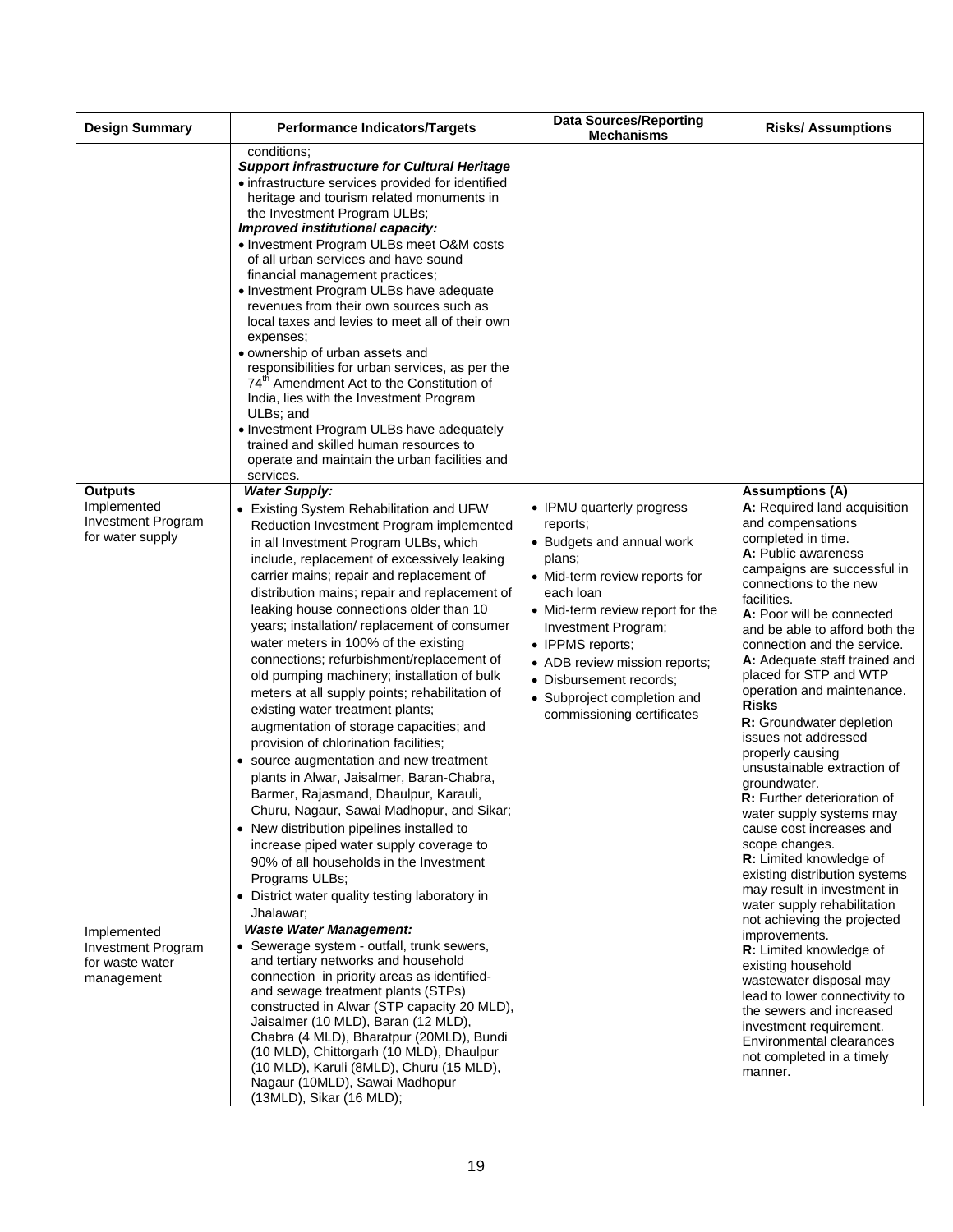| <b>Design Summary</b>                                                                                                                           | <b>Performance Indicators/Targets</b>                                                                                                                                                                                                                                                                                                                                                                                                                                                                                                                                                                                                      | <b>Data Sources/Reporting</b><br><b>Mechanisms</b>                                                                                                                                                                                                                                                                                       | <b>Risks/ Assumptions</b>                                                                                                                                                                                                                                                                                                                             |
|-------------------------------------------------------------------------------------------------------------------------------------------------|--------------------------------------------------------------------------------------------------------------------------------------------------------------------------------------------------------------------------------------------------------------------------------------------------------------------------------------------------------------------------------------------------------------------------------------------------------------------------------------------------------------------------------------------------------------------------------------------------------------------------------------------|------------------------------------------------------------------------------------------------------------------------------------------------------------------------------------------------------------------------------------------------------------------------------------------------------------------------------------------|-------------------------------------------------------------------------------------------------------------------------------------------------------------------------------------------------------------------------------------------------------------------------------------------------------------------------------------------------------|
| Implemented<br><b>Investment Program</b><br>for Solid Waste<br>Management                                                                       | <b>Solid Waste Management:</b><br>• Household waste containers in all<br>Investment Program ULBs;<br>• Collection and transportation containers,<br>equipment and vehicles for municipal solid<br>waste in all the Investment Program ULBs;<br>• Construction of engineered municipal<br>sanitary landfill and composting plants as<br>per Gol's Municipal Solid Waste<br>Management Rules, 2000, in all Investment<br>Program ULBs;                                                                                                                                                                                                       |                                                                                                                                                                                                                                                                                                                                          | <b>Assumptions (A)</b><br>(A) Public awareness<br>campaign will be effective to<br>encourage household for<br>waste segregation and<br>payment of service fees.<br>(A) Poor will connect and<br>afford the connection and the<br>service.<br>(A) Environmental regulations<br>for acceptable practices                                                |
| Implemented<br>Investment Program<br>for Urban Drainage                                                                                         | <b>Urban Drainage:</b><br>• Comprehensive Drainage Master Plan for all<br>Investment Program ULBs; and<br>• Roadside drains and trunk outfalls to carry<br>storm water runoff into natural channels, and<br>adequate tools and resources to maintain<br>the drains as per the master plans.                                                                                                                                                                                                                                                                                                                                                |                                                                                                                                                                                                                                                                                                                                          | implemented.<br>(A) Resettlement and<br>environmental clearance<br>completed in a timely<br>manner.<br>(A) Adequate funds for<br>provided for operation and                                                                                                                                                                                           |
| Implemented<br><b>Investment Program</b><br>for Urban Transport<br>and Roads                                                                    | <b>Urban Transport and Roads:</b><br>• Comprehensive Traffic Management Plans<br>prepared for all Investment Program ULBs;<br>• Identified major entry and exit roads<br>resurfaced in the Investment Program ULBs<br>to decongest the city/town centers; and<br>• Identified transport infrastructure - Road<br>Over Bridge (RoB)s or Road Under Bridge<br>(RuB)s built in Alwar, Baran and Chabra,<br>Bharatpur, Bundi, Chittorgarh, Churu,<br>Nagaur, Sawai Madhopur, and Sikar -<br>completed in the Investment Program ULBs.                                                                                                          |                                                                                                                                                                                                                                                                                                                                          | maintenance.<br>Risks (R)<br>(R)Households not willing to<br>pay for the services.                                                                                                                                                                                                                                                                    |
| Implemented<br><b>Investment Program</b><br>for Social Infrastructure                                                                           | • Major entry and exit roads, basic urban<br>infrastructure and amenities (e.g. water and<br>sanitation, roads, streetlights, drainage,<br>community hall, rain water harvesting<br>structures etc) developed for 0.21 million<br>population living in identified slums in the<br>Investment Program ULBs.                                                                                                                                                                                                                                                                                                                                 |                                                                                                                                                                                                                                                                                                                                          | <b>Assumptions (A)</b><br>(A) Public awareness<br>campaigns are effective.<br>(A) Beneficiaries, particularly<br>renters, continue to live in<br>improved slums.<br>Risks (R)<br>(R) Public awareness is less<br>than effective.                                                                                                                      |
| Implemented<br><b>Investment Program</b><br>for support<br>infrastructure for<br>cultural heritage                                              | • Heritage conservation plans prepared for the<br>identified sites and monuments in the<br>Investment Program ULBs;<br>• Identified supporting infrastructure around<br>the monuments and facilities for tourists<br>developed in the Investment Program ULBs;                                                                                                                                                                                                                                                                                                                                                                             |                                                                                                                                                                                                                                                                                                                                          |                                                                                                                                                                                                                                                                                                                                                       |
| Implemented<br><b>Investment Program</b><br>for Capacity<br>Development<br>Implementation and<br>management of the<br><b>Investment Program</b> | • Infrastructure base maps completed for all<br>the Investment Program ULBs;<br>• Identified governance and institutional<br>management training provided to the<br>Investment Program ULB officials;<br>• Double entry accounting system introduced,<br>financial management systems<br>computerized and asset management<br>systems improved in the Investment<br>Program ULBs;<br>• Hand-over of assets and responsibilities of<br>sewerage systems (from PHED to the<br>Investment Program ULBs) completed;<br>• Sustainable user charge structure including<br>improved volumetric water charges,<br>sewerage charges and solid waste | • IPMU quarterly progress<br>reports of the six IPIUs;<br>• Budgets and annual work<br>plans;<br>• IPPMS reports;<br>• Review mission reports;<br>• Disbursement records;<br>• Subproject completion and<br>commissioning certificates;<br>• Records of consultations and<br>meetings;<br>• Financial statements of<br>agencies and ULBs | <b>Assumptions (A)</b><br>(A) Continued support for<br>the Investment Program<br>ULBs.<br>(A) Financial sustainability<br>of the ULBs.<br>(A) Tariff reforms and<br>introduction of user charges.<br>(A) ULB staff are capable to<br>manage the urban services.<br>Risks (R)<br>(R) Rollback on tariff<br>reforms, property taxes or<br>user charges. |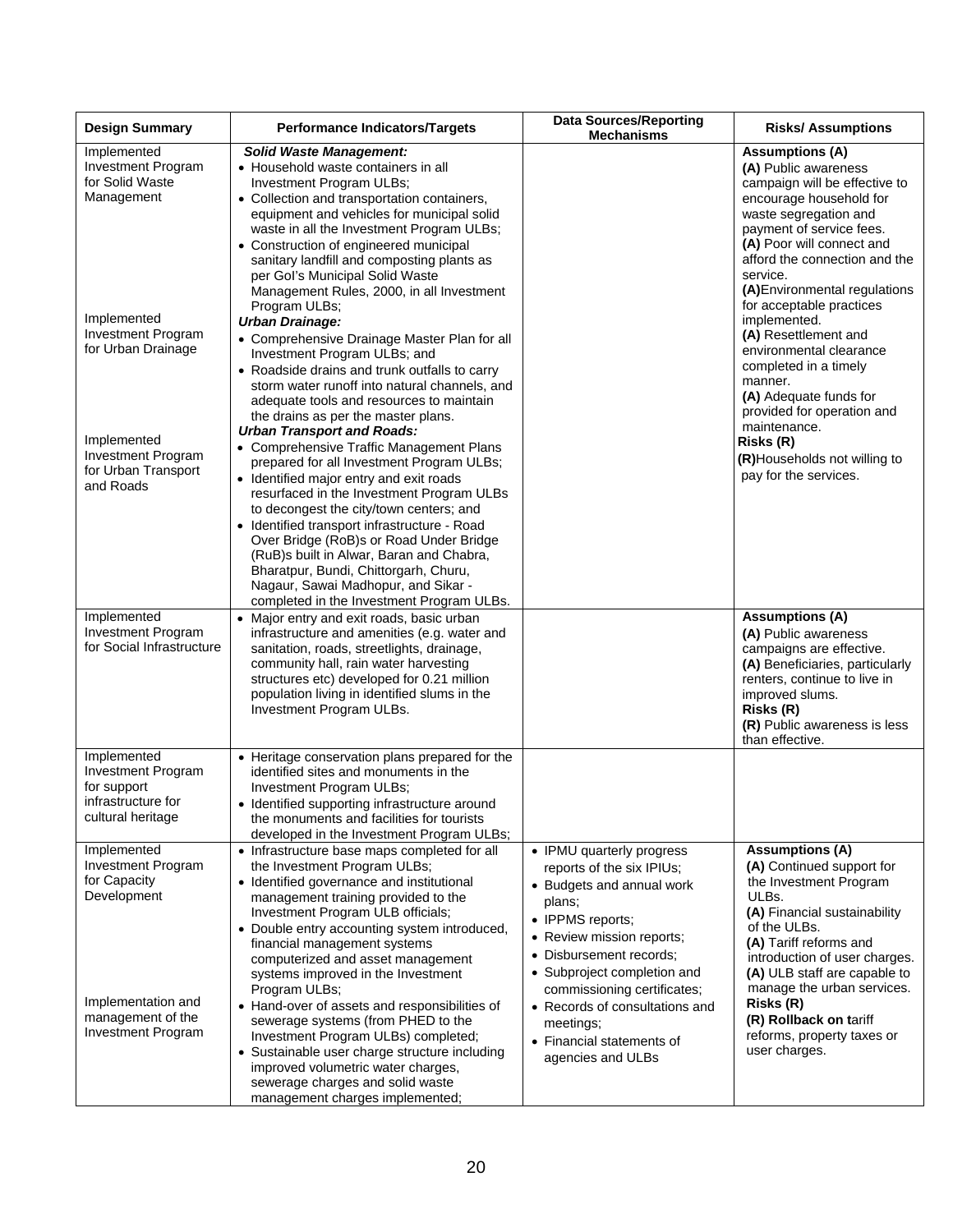| <b>Design Summary</b><br><b>Performance Indicators/Targets</b><br><b>Mechanisms</b>                                                                                                                                                                                                                                                                                                  | <b>Risks/Assumptions</b>         |  |
|--------------------------------------------------------------------------------------------------------------------------------------------------------------------------------------------------------------------------------------------------------------------------------------------------------------------------------------------------------------------------------------|----------------------------------|--|
| • GIS installed in priority areas;<br>• Municipal and departmental staff trained in<br>operation and maintenance of services,<br>financial management, regulation<br>enforcement:<br>• PPP opportunities studied and tried in<br>selected subprojects in the Investment<br>Program ULBs; and<br>• CAPP and IEC Investment Programs<br>implemented in the Investment Program<br>ULBs. |                                  |  |
| <b>Activities with milestones</b>                                                                                                                                                                                                                                                                                                                                                    | (\$ Million)<br><b>Inputs</b>    |  |
| <b>Investment Program Preparation</b><br>2.                                                                                                                                                                                                                                                                                                                                          | 273.00<br>ADB                    |  |
| 1.1. IPMU in Jaipur and fifteen IPIUs established and fully staffed by December 2007<br>1.2. Consultant teams (IPMC and DSC) appointed by November 2007<br>1.3. Land acquisition & environmental clearances for works under the 1 <sup>st</sup> tranche completed by<br>February 2008                                                                                                | GoR<br>117.00<br>Total<br>390.00 |  |
| 1.4. Engineering designs and RFP preparation for subprojects under the 1 <sup>st</sup> tranche of the Investment<br>Program completed by December 2007                                                                                                                                                                                                                               |                                  |  |
| Subproject Implementation (for the 1 <sup>st</sup> tranche)<br>2.<br>2.1. Initiate CAPP and IEC by April 2008                                                                                                                                                                                                                                                                        |                                  |  |
| 2.2. Update construction plans and schedules - June 2008                                                                                                                                                                                                                                                                                                                             |                                  |  |
| 2.3. Initiate land acquisition and resettlement if any by September 2007                                                                                                                                                                                                                                                                                                             |                                  |  |
| 2.4. Prepare bid documents - December 2007                                                                                                                                                                                                                                                                                                                                           |                                  |  |
| 2.5. Procure equipment and materials - Water Supply, Sewerage, etc - September 2008                                                                                                                                                                                                                                                                                                  |                                  |  |
| 2.6. New water supply ring main (17.5 km), 10 storage reservoirs, 17 stand-alone chlorination                                                                                                                                                                                                                                                                                        |                                  |  |
| facilities/plants constructed in Alwar by 2012;                                                                                                                                                                                                                                                                                                                                      |                                  |  |
| 2.7. Approximately 47 km of water distribution pipelines rehabilitated/replaced in Alwar by 2011;<br>2.8. Approximately 74 bulk flow meters, 10 ultrasonic flow meters and 34,000 household water meters<br>installed in Alwar, Jaisalmer, Jhalawar and Jhalarapatan by 2011;<br>2.9. Existing pumping machineries and tubewells rehabilitated in Alwar, Jaisalmer, Jhalawar and     |                                  |  |
| Jhalarapatan by 2011;                                                                                                                                                                                                                                                                                                                                                                |                                  |  |
| 2.10. STPs - of capacities 20 MLD in Alwar and 10 MLD in Jaisalmer – and associated outfalls, trunk<br>mains, laterals and household connections (minimum of 30% of the total number fo households)<br>completed by 2012;                                                                                                                                                            |                                  |  |
| 2.11. Outfall drains of 12.8 km completed in Jaisalmer by 2010;<br>2.12. New intake and supply augmentation facilities, including 58 km of transmission mains, one clear<br>water reservoir, 10 storage rervoirs and deciated power supply line completed for Jaisalmer by<br>2011:                                                                                                  |                                  |  |
| 2.13. 4 Sanitary landfills (and composting plants) of ultimate 163 tons/day (Alwar), 55 tons/day<br>(Jaisalmer), 25 tons/day (Jhalawar) and 18.5 tons/day (Jhalarapatan) constructed by 2012;                                                                                                                                                                                        |                                  |  |
| 2.14. Dry well Intakes(2), clear water reservoirs (2), overhead storage tanks (10) and rising mains<br>(24.5km) constructed and water treatment plants rehabilitated in Jhalawar and Jhalarapatan by<br>2011:                                                                                                                                                                        |                                  |  |
| 2.15. Road over bridge (RoB) in Alwar completed by 2010; and<br>2.16. Solid waste equipment and vehicles for Alwar, Jaisalmer, Jhalawar and Jhalarapatan procured by<br>2009.                                                                                                                                                                                                        |                                  |  |
| 3. Institutional Capacity Development and Implementation Support                                                                                                                                                                                                                                                                                                                     |                                  |  |
| 3.1. Improvement of financial management and accounting and computerization initiated in the<br>Investment Program ULBs by December 2007                                                                                                                                                                                                                                             |                                  |  |
| 3.2. Operational improvement of urban infrastructure services: Development of operation management                                                                                                                                                                                                                                                                                   |                                  |  |
| Investment Programs, staff trained, and implementation is ongoing                                                                                                                                                                                                                                                                                                                    |                                  |  |
| 3.3. Training of ULB and government department officials initiated by January 2008<br>3.4. Establishment of IPPMS by March 2008.                                                                                                                                                                                                                                                     |                                  |  |

ADB = Asian Development Bank, BPL = below poverty line, CAPP = Community Action Participation Program, DSC = Design and Supervision Consultants, GIS = Geographical Information Systems, GOI = Government of India, GoR = Government of Rajasthan, IEC = Information, Education and Communication, IPMC = Investment Program Management Consultants, IPMU = Investment Program Management Unit, IPIU = Investment Program Implementation Unit, IPPMS = Investment Program Performance Management System, NGO = nongovernment organization, O&M = operation and maintenance, PHED = Public Health and Engineering Department, PPP = Private Public Partnership, UFW = un-accounted for water, ULB = urban local body, WSS = water supply and sanitation, STP = sewerage treatment plant, WTP = water treatment plant.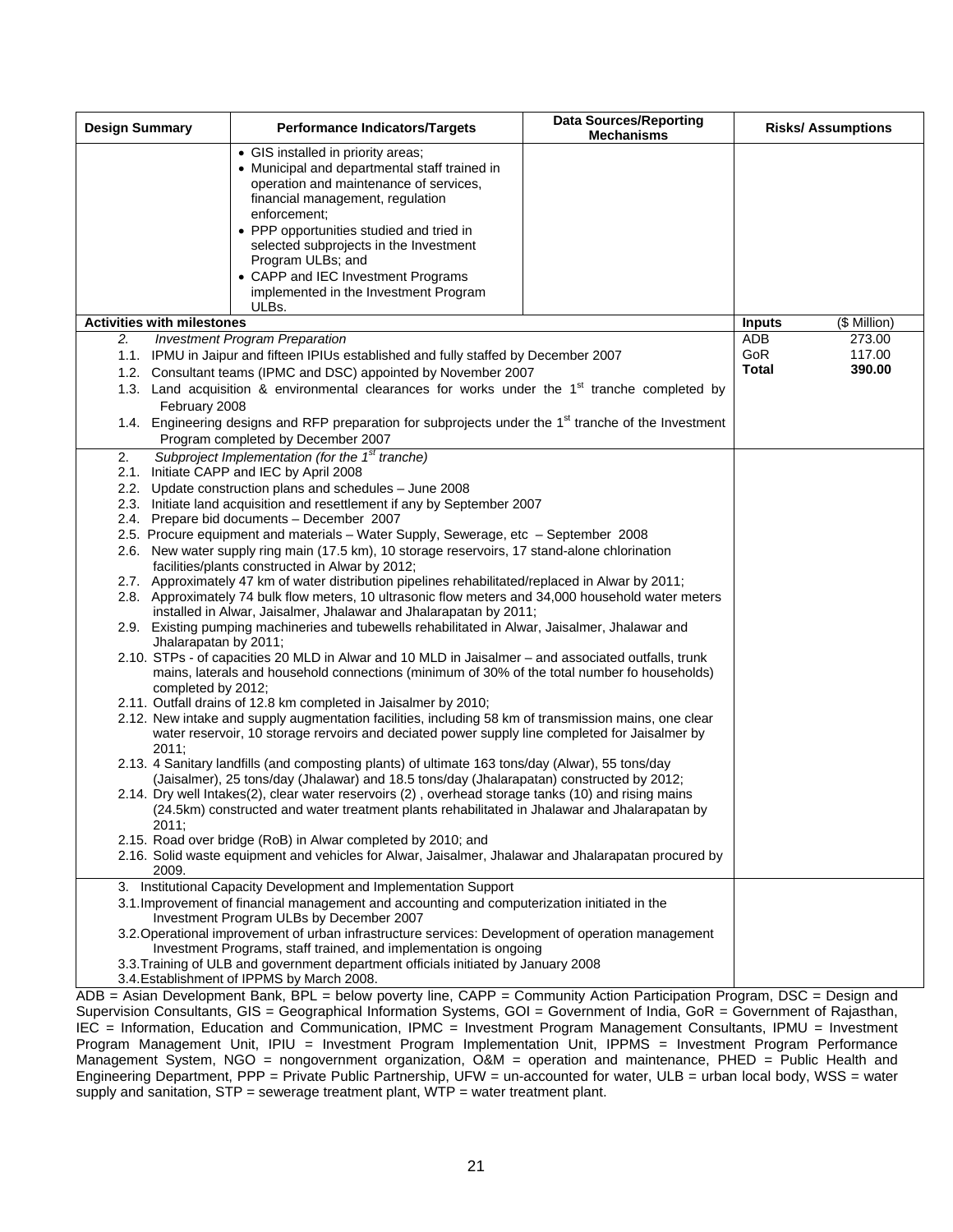#### **SCHEDULE 3 IMPLEMENTATION FRAMEWORK**

1. Unless modified and amended in loan or project agreements under the Facility, the Investment Program will be implemented as follows:

#### Implementation

2. The EA for the facility under the Investment Program will be the Local Self Government Department (LSGD). An Investment Program Management Unit (IPMU) as established under the LSGD which will be responsible for overall implementation and management of the Investment Program and Facility.

3. (a) A state-level and inter-ministerial Empowered Committee as established will provide policy guidance and overall coordination across all the State agencies and ULBs, and take decisions on matters related to the Investment Program. The EC is chaired by the Minister of Urban Development and Local Self Governance, and members include Ministers, Directors and/or representatives of other relevant government ministries and departments.<sup>11</sup>

(b) Work Finalization Committee  $(WFC)^{12}$  as established by the State shall be responsible for reviewing the subproject appraisal reports for final approval of the subprojects in accordance with the procedures set forth under schedule 4 to this FFA.

4. The IPMU $<sup>13</sup>$  that will also be the project management unit under each project as</sup> applicable, will be the Implementing Agency (IA) for the Investment Program. The IPMU will comprise of staff seconded from the line agencies of GoR responsible for managing the urban facilities and services under the Investment Program, such as PHED, PWD, Tourism Department, etc, and staff from Program ULBs. The IPMU will be headed by a Project Director (PD). The PD will be responsible for overall management of the Investment Program and coordination with and reporting to the EC, GoR and ADB on the Investment Program.

5. Under the IPMU, fifteen Investment Program Implementation Units (IPIUs) which will also be the project implementation units under each project as applicable, will be established at the zonal and sub-division levels of the LSGD, and a full-time representative of the IPIU will be appointed in each Investment Program ULB. These IPIUs will carry out daily implementation activities required under the Investment Program, and will be established in all the ULBs. Further, the IPMU and IPIUs will be assisted by the Investment Program Management Consultants (IPMC) in managing the Investment Program and assuring the technical quality of

 $\overline{a}$ 11 The Empowered Committee includes; Minister, UD&LSG (Chairman); Additional Chief Secretary, Infrastructure (member); Pr. Secretary, Finance & Plan (member); Pr. Secretary, Urban Governance; Pr. Secretary, Art and Culture (member); Secretary, tourism (member), Secretary, PHED (member), Secretary, LSG (member) and<br>Project Director RUIDP (member secretary),

Project Director RUIDP (member secretary), 12 The WFC is includes; Principal Secretary Urban Governance (Chairman), Secretary, LSGD, Project Director, RUIDP, Concerned District Collectors, Additional Project Director, RUIDP, Director Local Bodies, Additional Commissioner, Tourism, Director, Archaeology, Director, Medical and Health, Chief Engineer, PHED, Chief Engineer, PWD, Chief Town Planner, Town Planning Department, Superintending Engineer, PIU (concerned),

<sup>&</sup>lt;sup>13</sup> Since the Project Management Unit (PMU) of RUIDP is successfully implementing RUIDP, as demonstrated by the successful rating of the RUIDP in ADB's *Loan Financial Information System<sup>13</sup>* report, GoR has decided to reconstitute of the existing PMU of RUIDP as IPMU for the Investment Program which will include a broader range of skills and representation from the Program ULBs.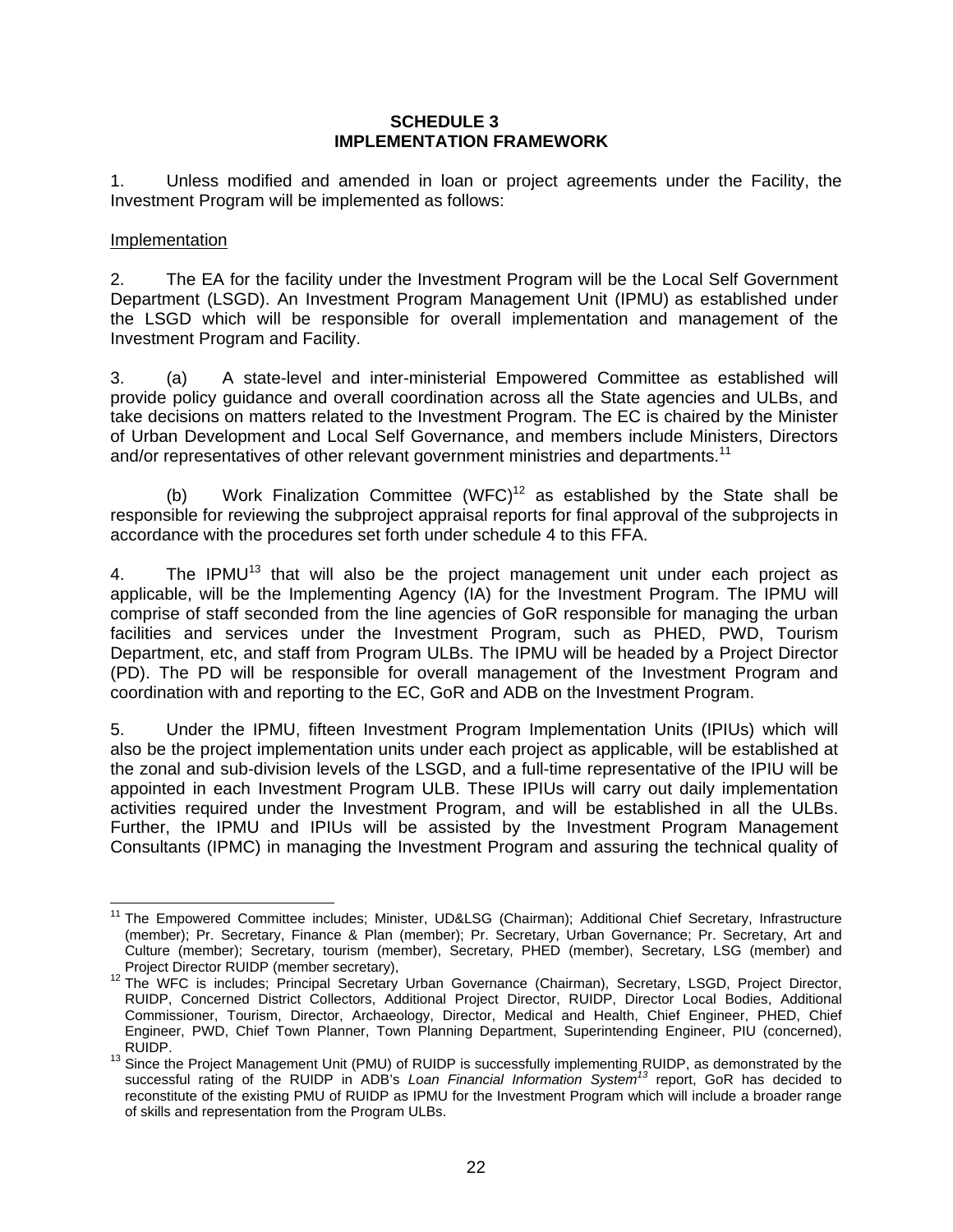design and construction, and the Design and Supervision Consultants (DSCs) in preparing the design documents, managing tendering of contractors and supervising the construction works.

6. City Level Committees<sup>14</sup> (CLCs) formed under the chairmanship of the District Collectors will review project activities, identify issues for improvement, and provide guidance to the IPIUs on actions to be taken to improve project performance. In ULBs where water source augmentation sub-projects are proposed, representatives from Department of Irrigation will also be made members of the CLC; and wherever heritage and tourism sub-projects are proposed representatives from Archaeological Survey of India or State Department of Archaeology Museum, depending on the appropriate jurisdiction, and Department of Tourism will become members of the CLC. The CLCs will meet at least quarterly or more frequently, if required.

#### Subproject Selection and Implementation

7**.** (a) The State will ensure that all ULBs and subprojects therein are selected and processed for approval, the criteria and procedures included under Schedule 4, as agreeable to ADB, India and the State.

(b) The State will post the procurement documents, and the criteria for subproject selection and details of sanctioned contracts/subprojects on the State's Investment Program office bulletin board and website.

 (c) The State through the EA will ensure that civil works for all subprojects will be synchronized with civil works for sewerage, water supply pipe laying, and drainage as appropriate.

# Subproject Approval Procedure

8. With assistance from the IPMU and/ or other agencies of the LSGD, the Investment Program ULBs will prepare a City Level Infrastructure Plan (CLIP) that identifies the gaps between current and target levels of urban infrastructure, estimates the interventions required to fill the gaps and proposes subprojects under each of the components of the Investment Program. The CLIP will be sent to CLC of the respective ULB for approval, pursuant to which it will be sent to the EC for approval. The IPMU, with the assistance of IMPC and DSCs, will be responsible for detailed appraisal of the subprojects and will ensure that all the subprojects proposed for funding meet the selection criteria described in Schedule 4 of this FFA The IPMU will prepare a summary of the subproject appraisal report based on the CLIPs that will include the rationale for each subproject, the scope and components, a technical description and analysis, the cost estimates and financing plan, an environmental assessment, a resettlement plan, an indigenous peoples development plan if applicable, and the implementation arrangements along with financial, economic, and institutional analyses. The subproject appraisal reports are sent to the Works Selection Committee formed for the Investment Program, headed by the Principle Secretary of Department of Urban Governance, for approval. The subproject appraisal reports will then be sent to ADB for review and approval in a format

<sup>&</sup>lt;sup>14</sup> The CLCs will be chaired by the district collectors, and members are members of Parliament, members of Legislative Assembly; Mayor; Chairman Municipal Council; Vice Chairman; Municipal Council; Vice Chairman; Municipal Council; Chairman/Secretary; Urban Improvement Trust: Superintending Engineer, Public Health Engineering Department; Superintending Engineer, Public Works Department. Commissioner Municipal Council, Principal Medical Officer, Medical and Health, Sr. Town Planner, Town Planning Department, Superintending Engineer, PIU, RUIDP and representatives of local Non-governmental Organizations and Community-based organizations.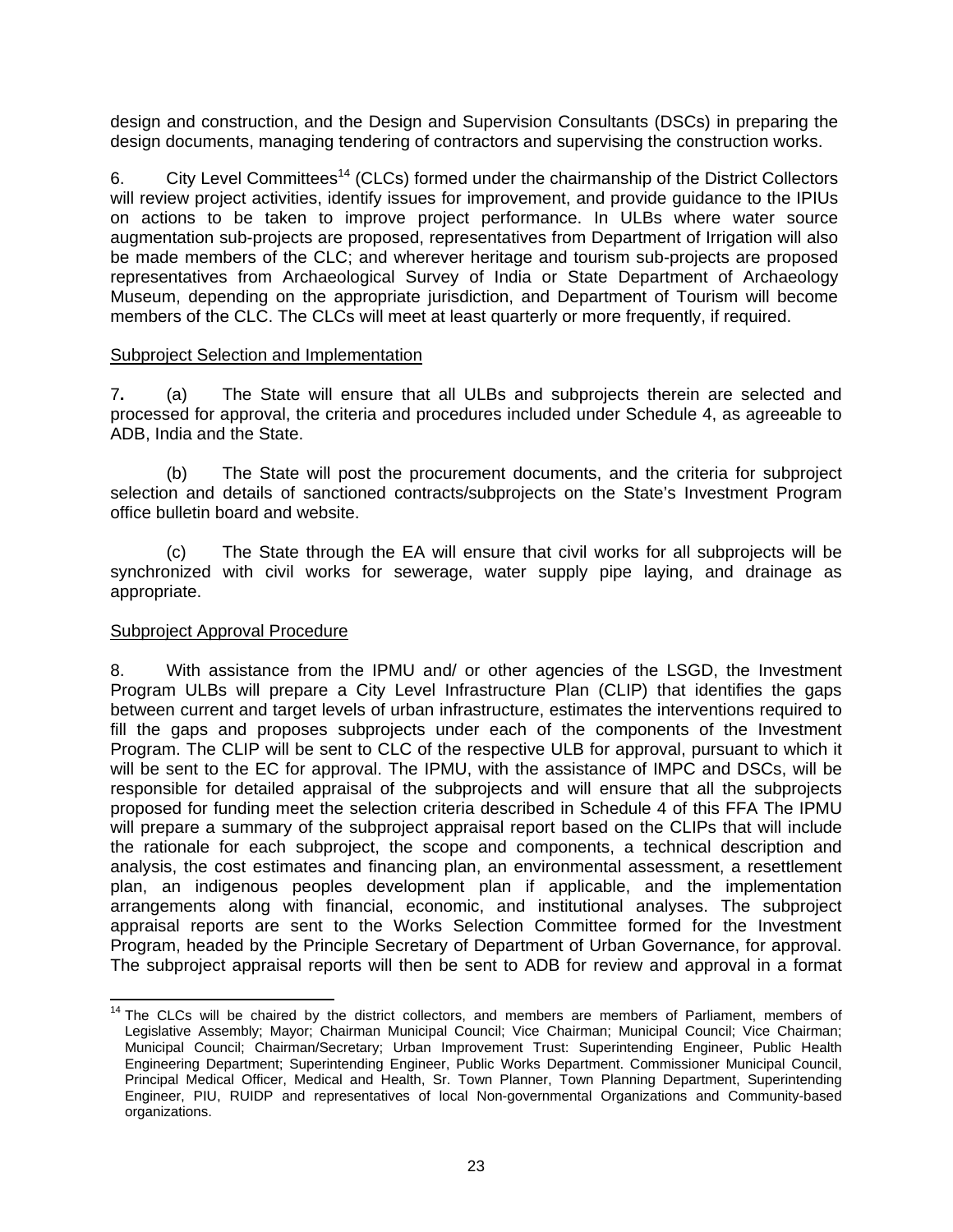agreed on by GoR and ADB. If necessary, ADB may advise the IPMU to modify the subproject appraisal reports. Following ADB's approval, and subject to any modifications and measures required by ADB, the IPMU will prepare PFRs for ADB's financing. PFRs will be formally submitted to ADB for further processing through the GOI.

#### Conditions for commencement of civil works under Subprojects

10. (a) For water supply subprojects - the State will ensure that the related PHED/ULB will have (set up) a separate accounting system for water supply and sewerage for the ULB prior to commencement of civil works on water supply subproject in the ULB.

 (b) For urban transport and roads subprojects - prior to commencement of civil works under this component, the ULB will have prepared a comprehensive citywide traffic and transportation plan.

#### Counterpart Funds

11. The State will ensure that sufficient counterpart funds are made available from its budget for each fiscal year, in a timely manner, for the efficient implementation of the Investment Program and the Facility towards its contribution and those of the ULBs.

#### Institutional Reforms and Sustainability

12. The State will ensure adequate funds towards operations and maintenance of the facilities created under the Facility through budgetary allocations or other means, to be provided to the EA, the appropriate ULB or line agencies during and after subproject completions.

13. The State shall ensure that for each ULB, the institutional and financial improvement action plan that includes water, sewerage, solid waste tariffs and replacement/substitute for property tax [Table 2, Schedule 1 to the FFA] is implemented on schedule.

14. The State will ensure that the contractual documents under any PPP modality, in particular extended O&M, BOT, or performance-based management contracts (PBMC), as applicable, are provided to ADB for prior review and approval in order to be used under the individual subprojects.

#### Other Subproject specific requirements

15. The State will ensure that 90% customer metering is achieved in the relevant ULBs within three years of the completion of related water supply subproject in the ULB concerned.

16. The State will ensure that the domestic waste is segregated from the industrial, medical and hazardous waste in the ULBs where solid waste management subprojects are being implemented under the Facility, which is to be treated separately as per the prescribed system in the Municipal Solid Wastes (Management and Handling) Rules, 2000, of India.

17. The State will ensure that poverty and social assessments are carried out for the subprojects under the Facility in accordance with relevant policies and guidelines of ADB.

18. The State will ensure that civil works contracts under the Facility will follow all applicable labor laws of the GoI and GoR and that these further include provisions to the effect that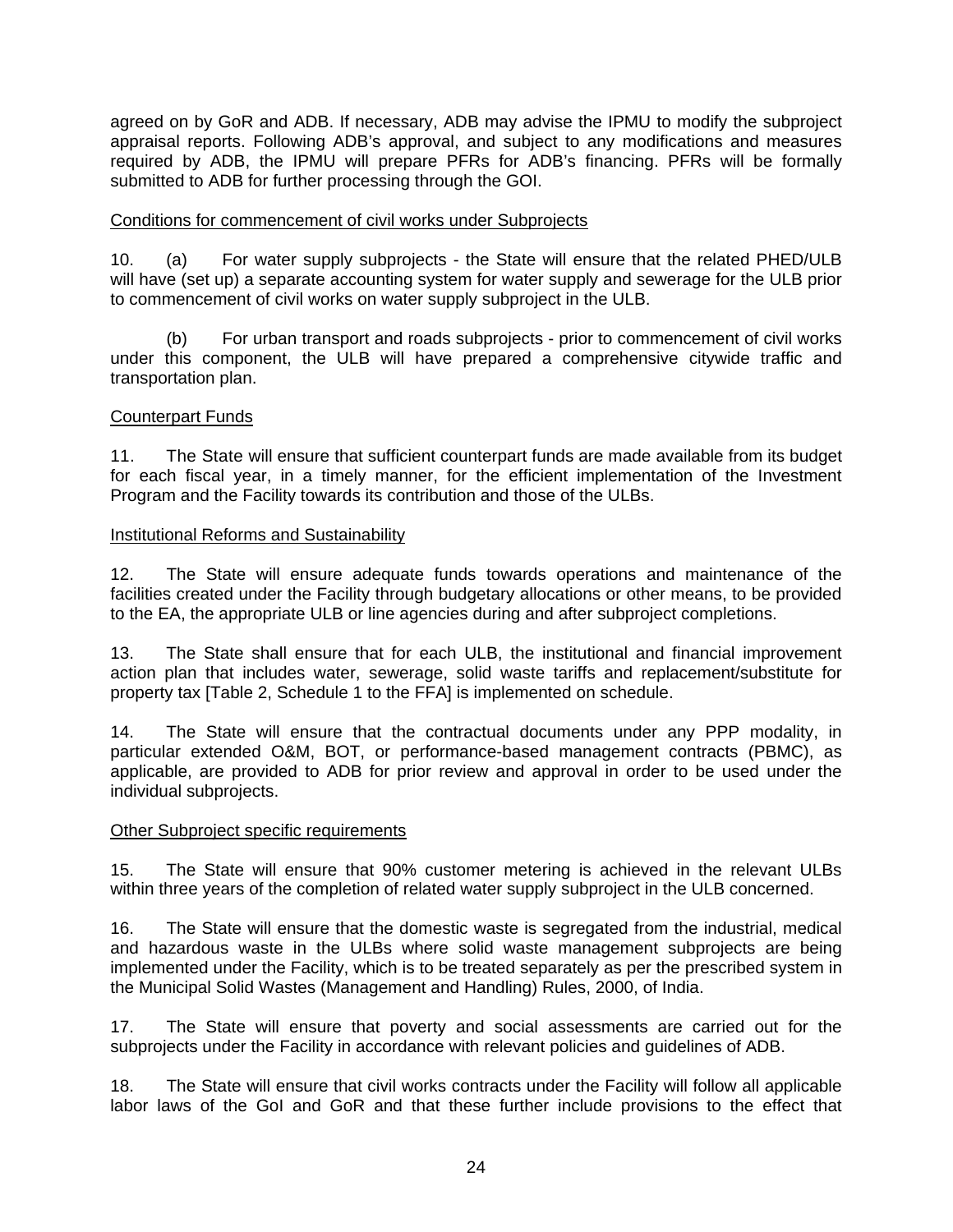contractors; (i) carry out HIV/AIDS awareness programs for labor; and disseminate information at worksites on risks of sexually transmitted diseases and HIV/AIDS as part of health and safety measures for those employed during construction; and (ii) follow and implement all statutory provisions on labor (including not employing or using children as labor, equal pay for equal work), health, safety, welfare, sanitation, and working conditions. Such contracts shall also include clauses for termination by the State/EA in case of any breach of the stated provisions by the contractors.

19. The State will ensure compliance with safeguard requirements included in Schedule 5 of the FFA, as applicable to each Project; including the specific provisions therein.

# Performance Monitoring and Evaluation

20. The IPMU will ensure that an Investment Program Performance Monitoring System (IPPMS) satisfactory to ADB is established within 3 months of the effectiveness of the first loan under the Facility. The IPPMS will monitor and evaluate the performance of the Program, as well as of subprojects and projects under each loan, including key impact and outcome indicators and associated assumptions with corresponding target dates. For subprojects under any PPP modalities, such as PBMC, or extended O&M contracts, if applicable key performance indicators satisfactory to ADB will be developed during the preparation of requests for proposals and draft contract documents for each subproject.

# Review

21. Based on a review of quarterly progress reports, ADB and GoR representatives will meet as required to discuss the progress of the Facility and the Investment Program under each loan, any changes to implementation arrangements, or remedial measures required to be undertaken to achieve the overall objectives of specific subprojects and components and of the overall Investment Program. In addition to regular reviews, including a midterm review for each loan, a detailed midterm review of the Facility will be undertaken within a certain period of the effective date as agreed under the first loan agreement by ADB and India and the State. The midterm review will include a detailed evaluation of the scope of the Facility, implementation arrangements, any outstanding issues, environment, resettlement and other safeguard issues, achievement of scheduled targets, contract management progress, and other issues, as appropriate.

# Accounts

22. India will cause the State to ensure that proper accounts and records are maintained and audited in a timely manner for the Projects and the Facility (including each subproject) to adequately identify use of the loan proceeds in such manner and detail as may be specified under each loan agreement and project agreement.

23. Approval of the second PFR that may be submitted by India would be subject to review by ADB of the progress in implementing the water tariff reform in those ULBs that have introduced the revised water tariffs in September 2007, according to the institutional and financial improvement action plan [Schedule 1, Table 2].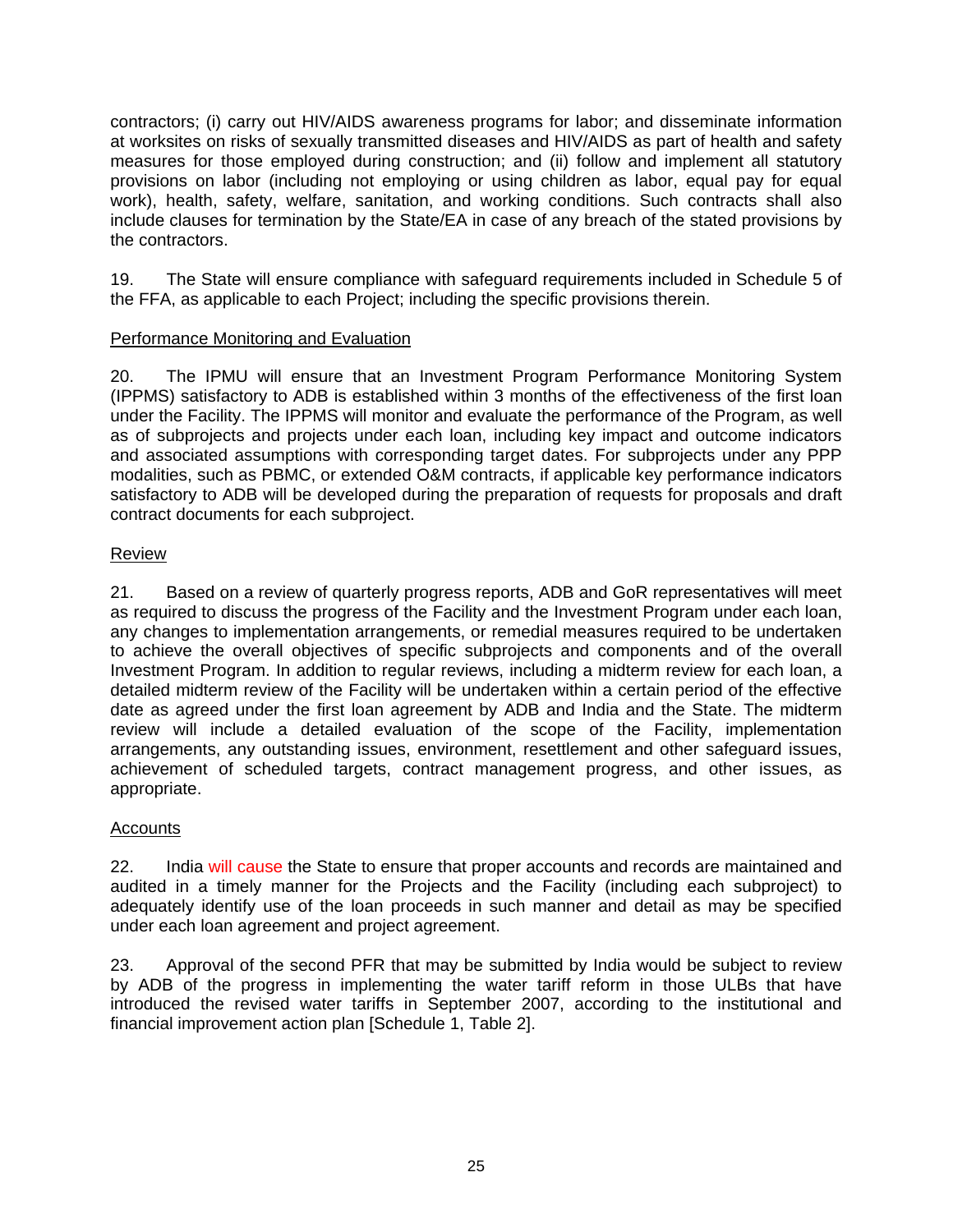# **SCHEDULE 4 SELECTION CRITERIA FOR URBAN LOCAL BODIES AND SUBPROJECTS**

# **A. Selection of Urban Local Bodies**

1. The basic principle for selection of urban local bodies (ULBs) should be their potential to become an engine of growth in its district. There are 32 districts in the State of Rajasthan (the State). The operational selection criteria used for the ULB selection for funding under the Rajasthan Urban Sector Development Investment Program (the Investment Program or the Facility) are as follows:

- (i) The ULB contributes to the subproject at no less than 10% of the related cost on average;
- (ii) The ULB is either the district headquarter of a district or a town with tourism importance—which has been identified in the State's tourism policy as such or the annual tourist visits to the town is above 50,000;
- (iii) The population of the ULB is above 50,000, unless/except the ULBs are twin towns sharing resources and management responsibilities for their urban services; and
- (iv) The ULB has signed an MOU with GoR on implementing the institutional and financial improvement action plan as outlined in Schedule 1.

2. Based on the above criteria, 15 ULBs are initially selected for support under the Facility, which include 4 Municipal Councils and 12 Municipal Boards of Category II.<sup>15</sup> Other towns that meet the above selection criteria may be subsequently included in the Facilitry, if additional financial resources become available through budget savings.

# **B. Selection of Subprojects**

3. The State through the EA will ensure that civil works for all subprojects will be synchronized with civil works for sewerage, water supply pipe laying, and drainage as appropriate.

4. In accordance with the objectives and targets set under the Investment Program, the  $components<sup>16</sup>$  of subprojects eligible for financing under the Facility will include: (i) Water Supply; (ii) wastewater management ; (iii) solid waste management; (iv) urban drainage; (v) Urban transport and roads; (vi) Social Infrastructure, including slum Improvements; and (vii) Infrastructure Support to Cultural Heritage.

5. Each ULB will undertake a City Level Investment Plan (CLIP), which may include all or some of the components. The CLIP will be based among others on the current level of services, the needs and preference of the stakeholders, the financial and institutional capacity of the town, and the norms and standards prescribed by GoR and GOI. In selecting subprojects in each town, the following aspects should be checked and ensured by GoR's Work Finalization Committee:

 <sup>15</sup> Municipal Councils=ULBs with Population above 100,000; Municipal Boards=ULBs with population > 20,000-

<sup>100,000.&</sup>lt;br><sup>16</sup> Facility will also include a component Implementation Support, Capacity Development, and a Community Action Participation Program (CAPP). There will be no selection criteria for this component.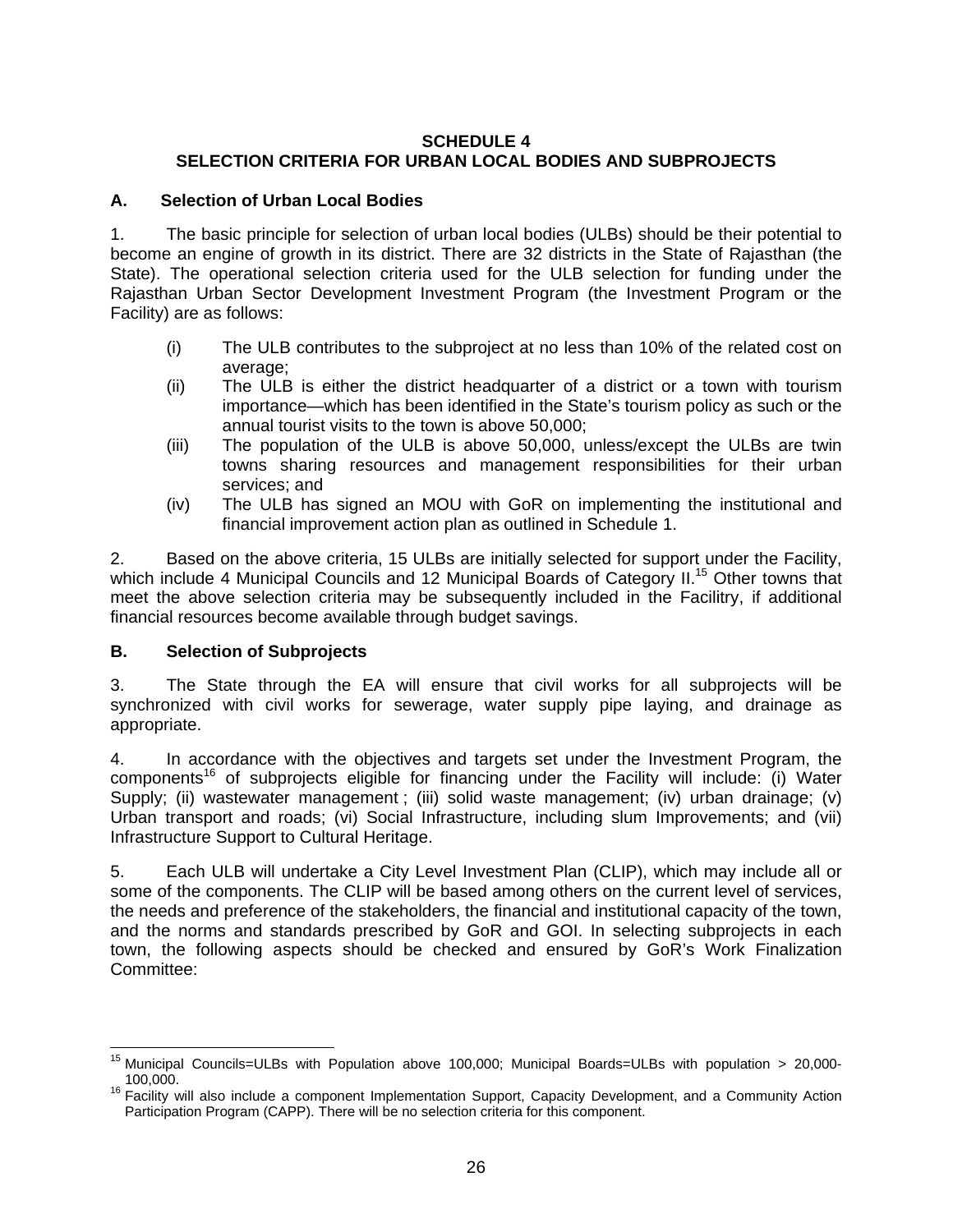- (i) The works proposed under the Urban Infrastructure Development Scheme for Small and Medium Towns (UIDSSMT) or any other scheme of GOI and/or GoR schemes containing grant funding should not be included under the Facility;
- (ii) The line agencies or responsible authorities have agreed on taking over the O&M assets created under the Facility and the Investment Program and have agreed to allocate adequate budget for the same;
- (iii) The concerned line agencies provide hindrance free land to the implementing agency for execution of works;
- (iv) Proposed investment plans under CDPs demonstrate that the ULB can mobilize financial resources required for the O&M of all the assets under the ULB's mandate created under the Facility;
- (v) Total cost of all the subprojects in each ULB should not exceed \$250/person; which can be higher in case of importance of the tourism important town with low population;
- (vi) All subprojects will have prepared resettlement plans, if required, in accordance with the Resettlement Framework of the Investment Program;
- (vii) All subprojects will meet environmental subproject selection guidelines (Appendix 1) and will have prepared Initial Environmental Examinations (IEEs) including environmental monitoring plans (EMPs) with budget in accordance with environmental assessment and review framework (EARF) of the Facility;
- (viii) All subprojects will have prepared the indigenous peoples development plans, if required, in accordance with the Indigenous Peoples Development Framework of the Investment Program; and
- (ix) Proposals related to provision of urban services in notified slum areas (a) with a secure tenure to the residents; and (b) which are not vulnerable to natural hazards such as landslides/flooding, which would enhance the vulnerability of the slum areas.
- (x) All subprojects have been selected pursuant to a least cost analysis of options acceptable to ADB.

# **C. Urban Infrastructure Improvements**

# **1. Water Supply**

- (i) Groundwater supply augmentation subproject will be supported only if a comprehensive catchment-based water resources plan has been completed, supported by data, and in consultation with all users/stakeholders, including the Groundwater Department, and one an engineering pumping test has been carried out on an exploratory borewell at the proposed site, as per the guidance/ handbook of relevant national guidelines.
- (ii) PHED/ULB will have (set up) a separate accounting system for water supply and sewerage for the ULB prior to commencement of works on water supply subproject in the ULB.
- (iii) Water subprojects must demonstrate EIRRs no less than 12%.

# **2. Sewerage**

(i) Sewerage subprojects are limited to areas where the per capita water supply levels have been established as per the relevant guidelines of GOI to ensure that self-cleansing velocities can be achieved on a regular basis without frequent system flushing.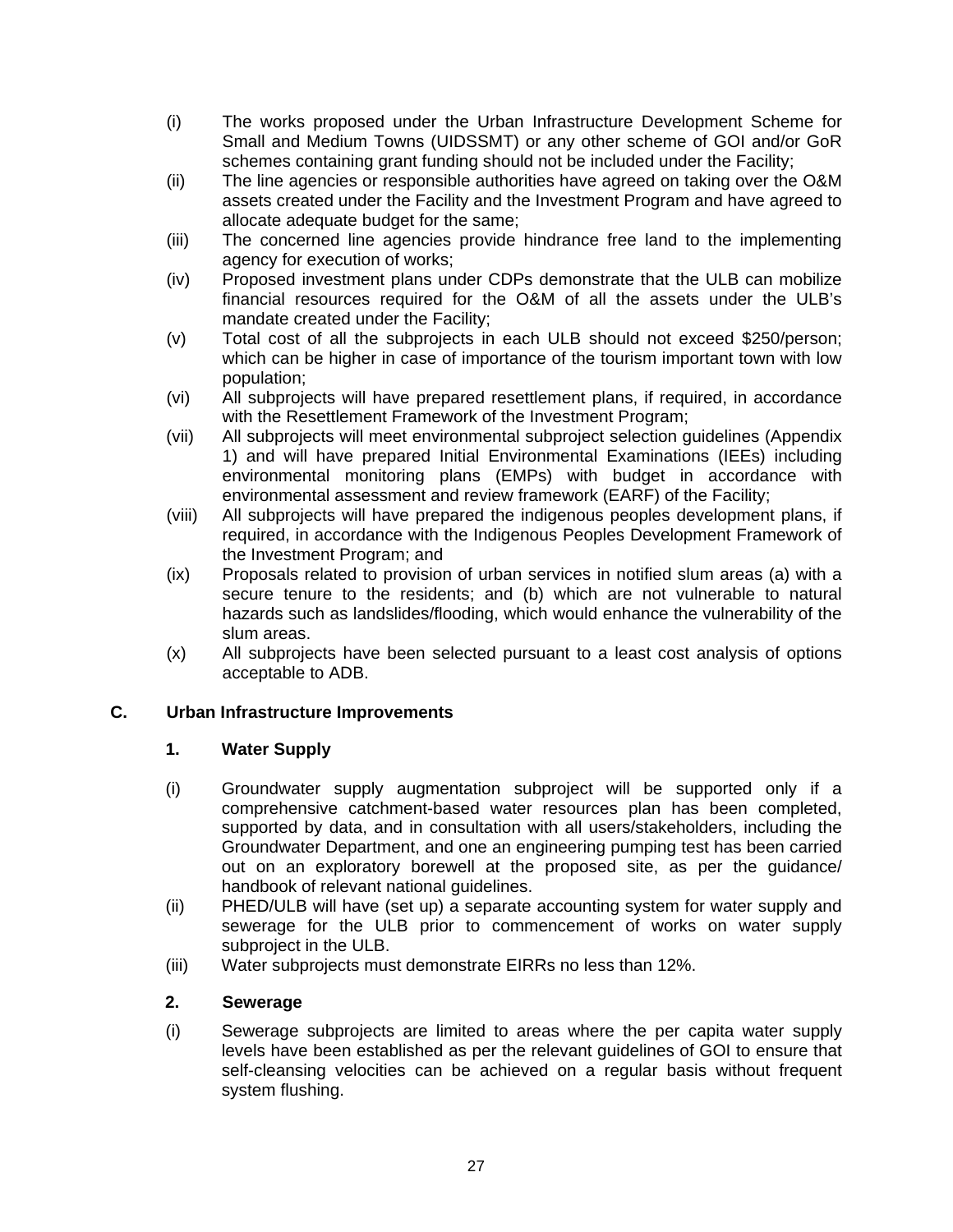- (ii) Sewerage subprojects will only commence once the ULB's water supply component, if applicable, had been commenced.
- (iii) Sewerage subprojects must demonstrate EIRRs no less that 12%.

# **3. Urban Drainage**

- (i) Drainage subprojects are limited to areas where there is a tendency for flooding related incidents, or as identified in the CLIP for the ULB.
- (ii) Citywide drainage subprojects will only be supported if a comprehensive drainage master plan has been prepared for the ULB either as part of the CLIP or separately.

# **4. Solid Waste Management**

- (i) The sanitary landfill and other solid waste management facilities are designed in accordance with the MSW Rules 2000 of GOI.
- (ii) If a composting plant is proposed, adequate market/demand study has been carried out showing the marketability of the compost.
- (iii) Alternative packages with different levels of Solid Waste Handling Rules (SWHR) compliance and service efficiency has been compared and the least cost package has been selected.

# **5. Urban Transport and Roads**

- (i) Road works are limited to major entry roads to the town, or roads that connect to major highways, arterial roads, bus terminals, railway stations and bypasses; with National Highways excluded. Internal roads are also not eligible.
- (ii) The subprojects would be in line with the National Urban Transport Policy of GoI.
- (iii) Upgradation and construction of roads and junction improvement is based on the results of traffic survey: where the average vehicle flow (AVF) is at least 3000 vehicles/day and upgradation to/ construction of concrete roads may be allowed for areas that demonstrate potential of being waterlogged and/or have weak soil.
- (iv) One bus stand may be included per town based on needs analysis.
- (v) Bridges may be included only if the demand for the bridges is substantiated through traffic survey- where the average vehicle flow (AVF) is at least 3000 vehicles/day.
- (vi) Widening of existing roads involving land acquisition and/or resettlement will not be included under the Facility, except as otherwise accepted by ADB and GoR and subject to compliance under applicable safeguard policies and frameworks of ADB and laws and regulations of GOI and GoR.
- (vii) Urban road and bridge civil works should demonstrate EIRRs no less than 12%.
- (viii) Parking lots can be included only if the ULB's traffic plans/ surveys show significant congestion problems due to parking and the projected financial returns of the parking lot exceeds 4%.
- (ix) Subprojects are limited to only those which have been included in the citywide traffic and transportation plan prepared either as part of the CLIP or separately by the ULBs.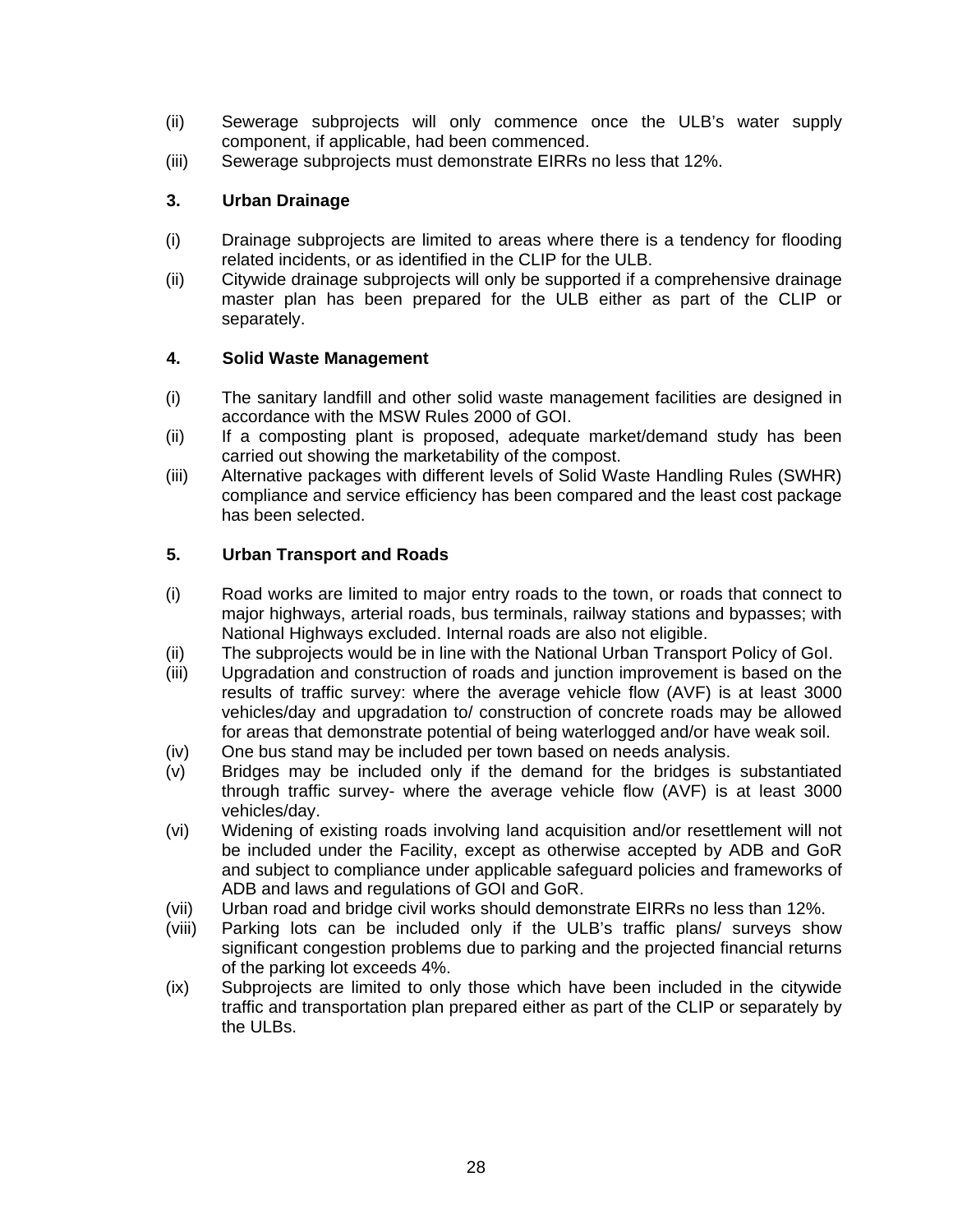# **6. Social Infrastructure**

- (i) Subprojects in notified slums that include water supply, sanitation infrastructure, initiation/ formation of self-help groups, health and environmental sanitation awareness campaigns, footpaths, and pavements,
- (ii) Subprojects that include fire fighting equipment and infrastructure for the selected ULBs.

# **7. Infrastructure Support to Cultural Heritage**

- (i) Heritage and tourism infrastructure support is to be provided only to the ULBs identified in the State's Tourism Policy.
- (ii) Heritage subprojects with estimated cost over Rs. 50 Million should demonstrate the cost effectiveness indicator to be agreed with ADB.
- (iii) Development of parks, public utilities, and construction of town halls may be provided, if these subprojects' O&M and service debt are paid either by the private sector or the share of the related ULB's own current revenue exceeded 70% of its total current revenue in the last audited financial statement.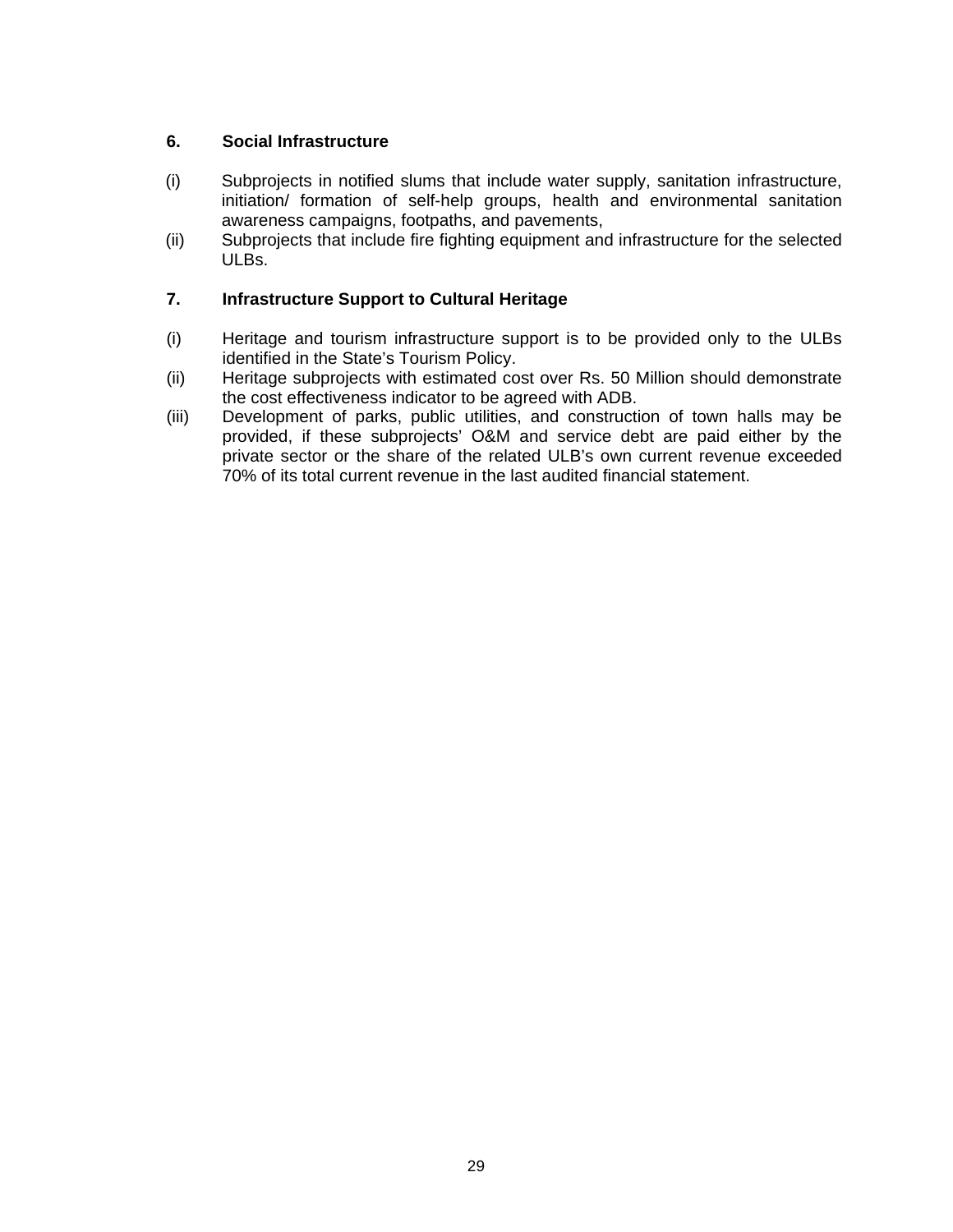# **Appendix 1: Environmental Guidelines for Sub-project Selection**

| Subproject                | <b>Environmental Selection Guidelines</b>                                                                                                                                                                                                                                                                                                            |
|---------------------------|------------------------------------------------------------------------------------------------------------------------------------------------------------------------------------------------------------------------------------------------------------------------------------------------------------------------------------------------------|
| All Subprojects           | 1. Comply with all requirements of relevant national law, including the EIA Notification of 2006, and other<br>laws in specific sectors as indicated below;                                                                                                                                                                                          |
|                           | 2. Avoid involuntary resettlement by prioritizing rehabilitation over new construction, using vacant<br>government land where possible, and taking all possible measures in design and selection of site or<br>alignment to avoid resettlement impacts;                                                                                              |
|                           | 3. Designs must be consistent with ADB Involuntary Resettlement Policies and follow the Resettlement<br>Framework prepared for the project and agreed by the Government and ADB;                                                                                                                                                                     |
|                           | 4. Avoid environmentally sensitive locations including sites with national or international designation (eg<br>for ecological/biological conservation, historical or cultural importance, etc);                                                                                                                                                      |
|                           | 5. If work is proposed with the aim of improving the conservation or management of designated sites (eg<br>drainage), this must only be undertaken: (i) after a comprehensive study and development of<br>management plans and criteria; and (ii) with the direct involvement and approval of national and local<br>bodies responsible for the site; |
|                           | 6. When designing infrastructure that involves excavation in urban areas the relevant authorities must<br>be consulted to ascertain the location of any water pipelines containing Asbestos Concrete (AC)<br>pipes. Locations of new infrastructure must then be designed to avoid excavating or disturbing any<br>AC material.                      |
| <b>Water Supply</b>       | 1. Comply with all requirements of relevant national law, including the Water (Prevention and Control of<br>Pollution) Act 1974;                                                                                                                                                                                                                     |
|                           | 2. Utilise water sources at sustainable levels of abstraction only (ie without significant reductions in the<br>quantity or quality of the source overall);                                                                                                                                                                                          |
|                           | 3. Avoid using water sources that may be polluted by upstream users;                                                                                                                                                                                                                                                                                 |
|                           | 4. Avoid water-use conflicts by not abstracting water that is used for other purposes (eg irrigation);                                                                                                                                                                                                                                               |
|                           | 5. Locate all new facilities (WTP, TW, etc) at least 100 m from houses, shops or any other premises<br>used by people, thus establishing a buffer zone to reduce the effects of noise, dust and the visual<br>appearance of the site;                                                                                                                |
|                           | 6. Locate WTP at sites where there is no risk of flooding or other hazards that might impair functioning<br>of the plant or present a risk of damage to the plant or its environs;                                                                                                                                                                   |
|                           | 7. Consult the relevant national and/or local archaeological agencies regarding the archaeological<br>potential of proposed sites of WTP, TW and primary mains, to ensure that these are located in areas<br>where there is a low risk of chance finds;                                                                                              |
|                           | 8. Avoid all usage of pipes that are manufactured from Asbestos Concrete (AC);                                                                                                                                                                                                                                                                       |
|                           | 9. Locate pipelines within the right of way (ROW) of other linear structures (roads, irrigation canals) as<br>far as possible, to reduce the acquisition of new land;                                                                                                                                                                                |
|                           | 10. Ensure that pipeline routes do not require the acquisition of land from individual farmers in amounts<br>that are a significant proportion of their total land holding (>10%);                                                                                                                                                                   |
|                           | 11. Ensure that communities who relinquish land needed for pipelines or other facilities are provided with<br>an improved water supply as part of the scheme;                                                                                                                                                                                        |
|                           | 12. Ensure that water supplied to consumers meets national drinking water standards at all times, and<br>confirm this by regular monitoring at the WTP and in domestic premises;                                                                                                                                                                     |
|                           | 13. Ensure that improvements in the water supply system are combined with improvements in sewerage<br>and drainage to deal with the increased discharge of domestic wastewater.                                                                                                                                                                      |
| Waste Water<br>Management | 1. Comply with all requirements of relevant national law, including the Water (Prevention and Control of<br>Pollution) Act 1974;                                                                                                                                                                                                                     |
|                           | 2. Locate Sewage Treatment Plants (STP) a minimum of 500 m from any inhabited areas, in locations<br>where no urban expansion is expected in the next 20 years, so that people are not affected by odour<br>or other nuisance from the plant (this may be reviewed depending on the technology adopted for the<br>treatment of waste water);         |
|                           | 3. Locate STP at sites where there is a suitable means of disposal for the treated wastewater effluent<br>(eg into a natural water course or irrigation canal) or provide a means of disposal (eg new irrigation<br>canal) as part of the scheme;                                                                                                    |
|                           | 4. Locate STP at sites where there is no risk of flooding or other hazards that might impair functioning of                                                                                                                                                                                                                                          |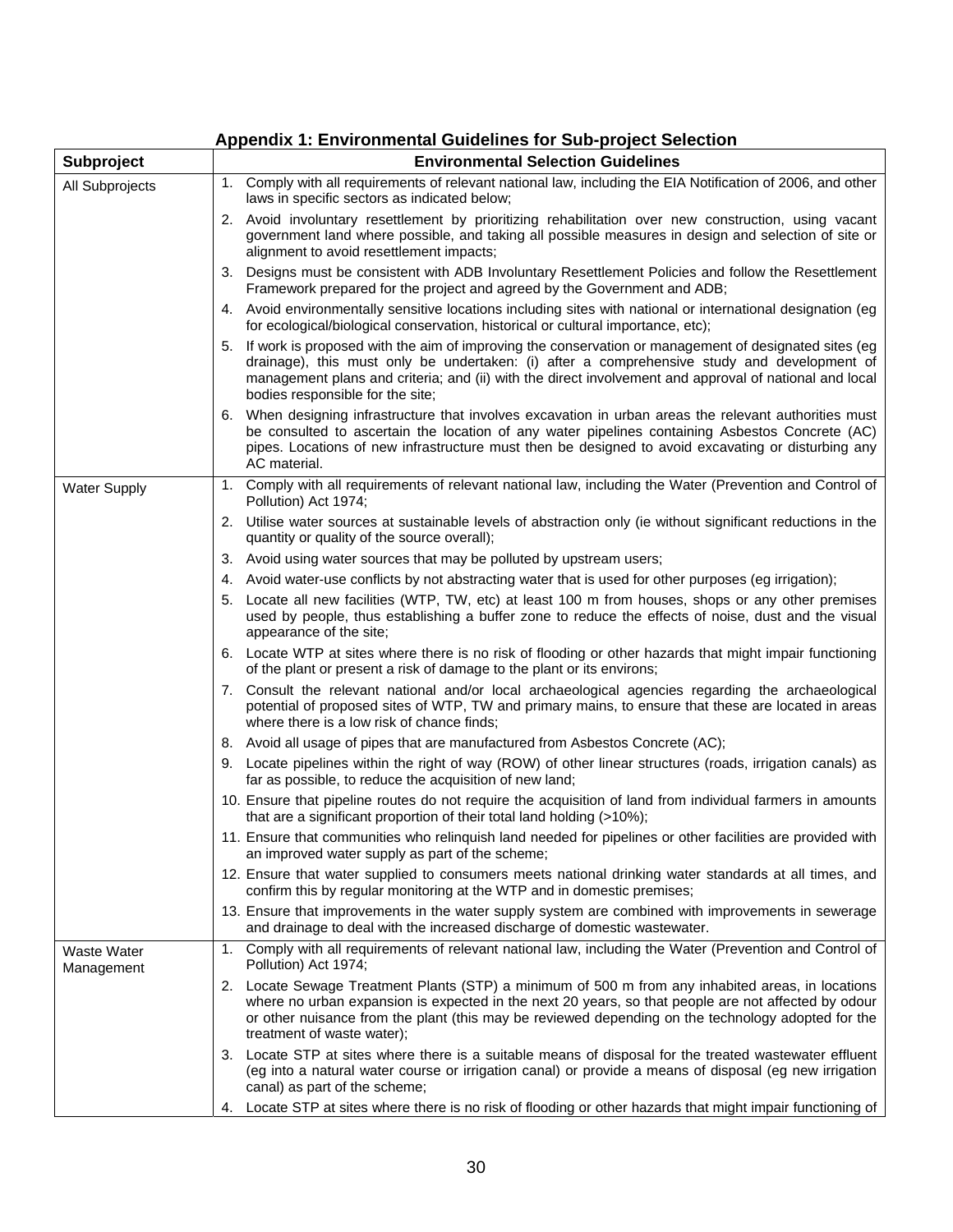|                              | the plant and present a risk of damage to the plant or its environs;                                                                                                                                                                                                                                               |
|------------------------------|--------------------------------------------------------------------------------------------------------------------------------------------------------------------------------------------------------------------------------------------------------------------------------------------------------------------|
|                              | 5. Consult the relevant national and/or local archaeological agencies regarding the archaeological<br>potential of proposed sites of STP, pumping stations and main sewers, to ensure that these are<br>located in areas where there is a low risk of chance finds;                                                |
|                              | 6. Ensure that sewage is treated at all times to national wastewater discharge standards, and confirm<br>this by regular monitoring of effluent from the STP;                                                                                                                                                      |
|                              | 7. Ensure that no wastewater is discharged into a water course in which it could be a hazard to<br>downstream users (eg a waterway that is used for as a source of water for domestic or municipal<br>supply);                                                                                                     |
|                              | 8. Include measures to ensure the safe disposal of sewage sludge without causing an environmental<br>hazard, and if possible to promote its safe and beneficial use as an agricultural fertilizer;                                                                                                                 |
|                              | 9. Locate sewage pipelines within the right of way (ROW) of roads wherever feasible, to reduce the<br>acquisition of new land;                                                                                                                                                                                     |
|                              | 10. Ensure that routes of sewage mains do not require the acquisition of land from individual farmers in<br>amounts that are a significant proportion of their total land holding (10%);                                                                                                                           |
|                              | 11. Ensure that communities that relinquish land needed for sewage mains or other facilities are<br>connected to the new sewerage system as part of the scheme;                                                                                                                                                    |
|                              | 12. Avoid locating sewage pumping stations and wet wells within 200m of any inhabited areas, and within<br>500 m of sensitive sites such as hospitals, schools, temples, etc, to minimise nuisance impacts from<br>odour, rodents, etc;                                                                            |
| Solid Waste<br>Management    | 1. Comply with all requirements of relevant national law, including: the Municipal Solid Wastes<br>(Management and Handling) Rules 2000; Water (Prevention and Control of Pollution) Act 1974; the<br>Air (Prevention and Control of Pollution) Act 1981; and Environment (Protection) Act 1986;                   |
|                              | 2. Locate landfill sites a minimum of 500 m (and at least 1 km where possible) from any inhabited areas,<br>in locations where no urban expansion is expected in the next 20 years, so that people are not<br>affected by odour or other nuisance from the site;                                                   |
|                              | 3. Locate landfills at sites where there is no risk of flooding or other hazards that might impair<br>functioning of the site and present a risk of damage to the site or its environs;                                                                                                                            |
|                              | 4. Locate landfill sites adjacent to STP whenever possible so that leachate can be collected and treated;                                                                                                                                                                                                          |
|                              | 5. Consult the relevant national and/or local archaeological agencies regarding the archaeological<br>potential of proposed landfill sites, to ensure that these are located in areas where there is a low risk<br>of chance finds;                                                                                |
|                              | 6. Provide a properly engineered and managed sanitary landfill site that is sealed to prevent leaching of<br>contaminants into surface or groundwater, where refuse is compacted and covered each day, and<br>where there is a separate concreted area for the safe disposal of hazardous waste;                   |
|                              | 7. Provide a composting facility for the beneficial use of biodegradable wastes such as vegetable<br>peelings, agricultural waste, etc;                                                                                                                                                                            |
|                              | 8. Include a public education and information element to inform communities of their responsibility to<br>place their waste at collection points, and to segregate waste that is suitable for recycling;                                                                                                           |
| Urban Drainage               | Continue the established practice of burying new main and secondary drains within existing roads as<br>1.<br>far as possible, to avoid the need to acquire new land;                                                                                                                                               |
|                              | 2. Locate new tertiary drains within the ROW at the side of roads wherever feasible, again to avoid the<br>need to acquire new land;                                                                                                                                                                               |
| Urban Transport and<br>Roads | Develop road improvement schemes (road widening, bridge construction, etc) only where the need is<br>1.<br>clearly demonstrated by appropriate traffic and hazard studies;                                                                                                                                         |
|                              | 2. Prioritise the widening of existing roads over construction of new roads and conduct widening within<br>the existing ROW to avoid the need to acquire new land;                                                                                                                                                 |
|                              | 3. New roads of widening of existing roads involving land acquisition and/or resettlement should not be<br>included in the Investment Program, except as otherwise accepted by ADB and GoR and subject to<br>compliance requirements under ADB's Involuntary Resettlement Policy (1995) and related<br>frameworks; |
|                              | 4. Include the provision of new or improved drainage to remove the increased runoff caused by<br>increasing the road surface area;                                                                                                                                                                                 |
|                              | 5. Retain mature roadside trees, and if any trees have to be removed, plant two new trees for every one<br>that is lost;                                                                                                                                                                                           |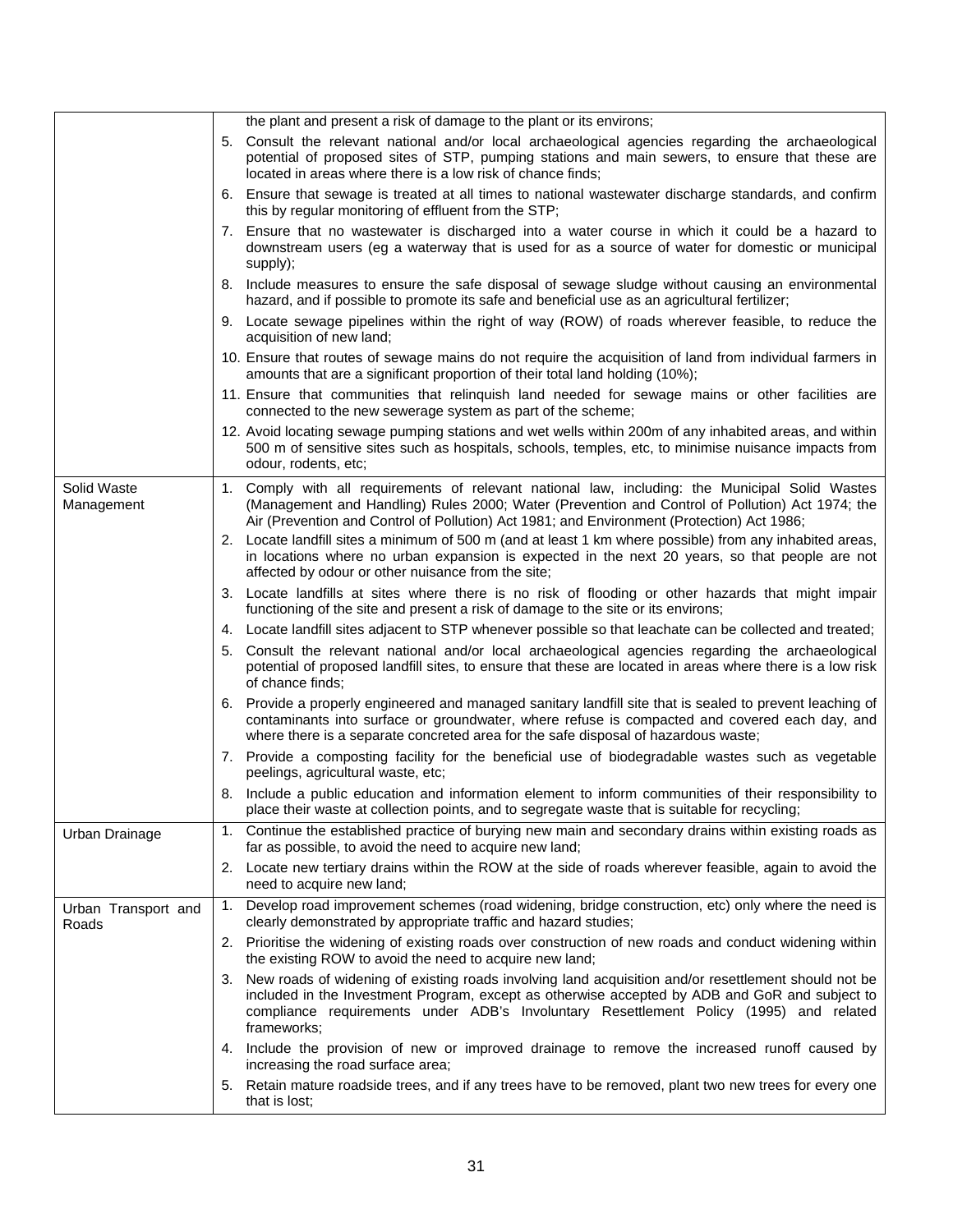|                       | 6. Include tree planting alongside elevated bridges to provide a natural barrier to noise and visual<br>impacts, and include additional man-made barriers if necessary;                                                                                                                                                                                                                                                                                                                                                                    |
|-----------------------|--------------------------------------------------------------------------------------------------------------------------------------------------------------------------------------------------------------------------------------------------------------------------------------------------------------------------------------------------------------------------------------------------------------------------------------------------------------------------------------------------------------------------------------------|
|                       | 7. Consult the relevant national and/or local archaeological agencies regarding the archaeological<br>potential of proposed sites of any new roads, bridges or car parks, to ensure that these are located in<br>areas where there is a low risk of chance finds:                                                                                                                                                                                                                                                                          |
| Art, Culture Heritage | Cultural heritage projects should:                                                                                                                                                                                                                                                                                                                                                                                                                                                                                                         |
| and Tourism           | 1. Be consistent with: (i) the Government's Heritage Conservation and Development Plan; (ii) A Cultural<br>Heritage Management Framework to be developed for the project and agreed by the Government and<br>ADB; (iii) A site specific Archaeological and Historic Site Management Plan to be developed for the<br>subproject by relevant specialists (archaeologists and conservation architects) in consultation with<br>national and state government specialists, local and international NGOs and experts, and local<br>communities: |
|                       | 2. Prioritize non-invasive preservation work to retard deterioration, stabilize the site, and maintain<br>current states, over works involving restoration or reconstruction;                                                                                                                                                                                                                                                                                                                                                              |
|                       | 3. Exclude adaptation (modifying a site for compatible use);                                                                                                                                                                                                                                                                                                                                                                                                                                                                               |
|                       | 4. Follow ADB's environmental assessment procedures, including classifying any subproject with<br>significant impacts on cultural heritage sites as Environment Category A (could have significant<br>negative impacts);                                                                                                                                                                                                                                                                                                                   |
|                       | Heritage and tourism subprojects should:                                                                                                                                                                                                                                                                                                                                                                                                                                                                                                   |
|                       | 1. Be proposed or requested by the relevant heritage and tourism authorities and identified as a priority<br>in the authorities' development plans;                                                                                                                                                                                                                                                                                                                                                                                        |
|                       | 2. Consult the relevant national and/or local archaeological agencies with respect to all proposed<br>construction work within or near designated sites of cultural or historical importance to obtain their<br>approval, assess the risk of the work damaging known or as yet undiscovered artefacts, and to<br>develop and apply the necessary safeguards to protect these areas from damage during the<br>construction work;                                                                                                            |
|                       | 3. Work on cultural heritage sites will not involve reconstruction, or adaptation. The only allowed<br>processes are preservation, restoration, and maintenance;                                                                                                                                                                                                                                                                                                                                                                           |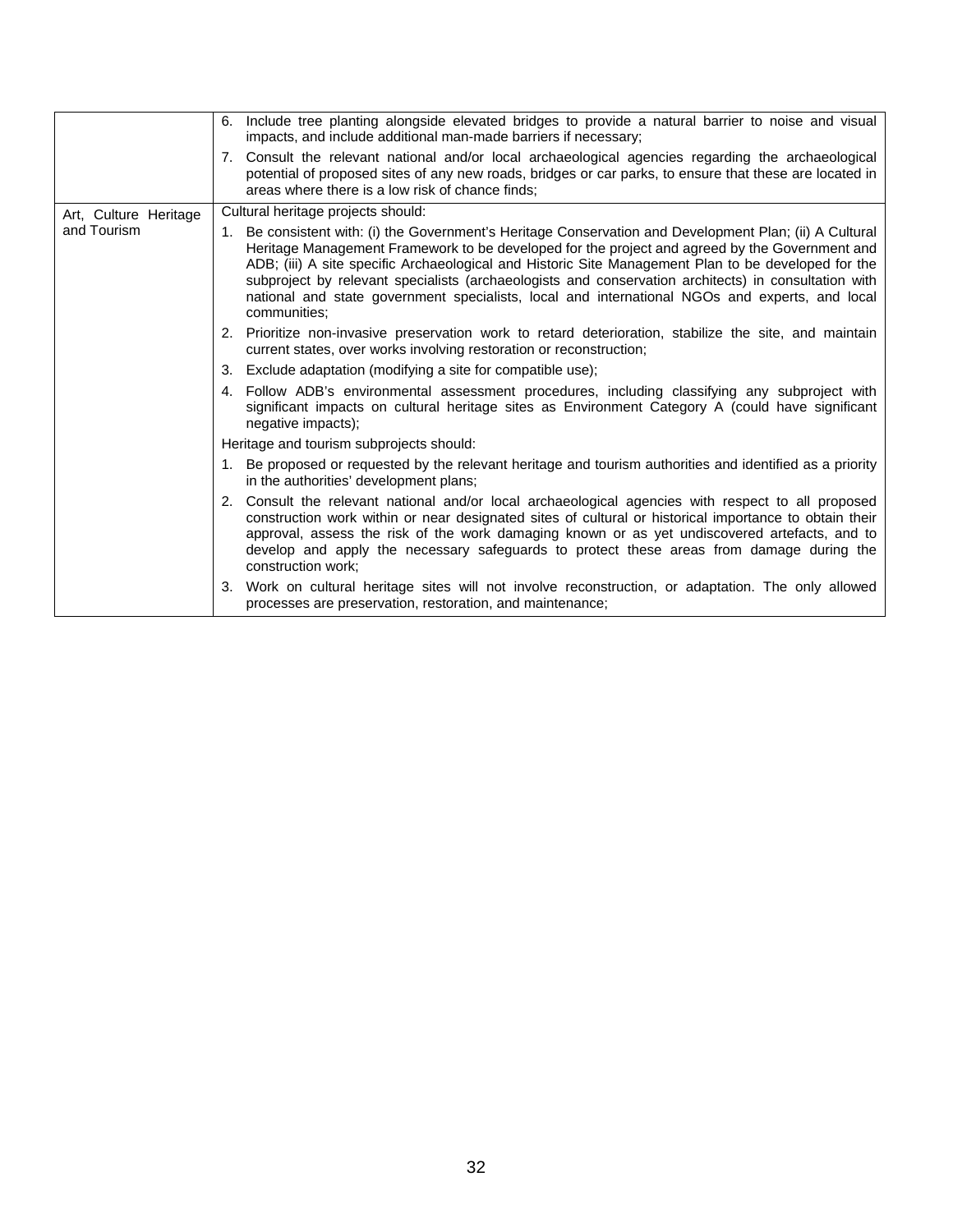#### **SCHEDULE 5 SAFEGUARD REQUIREMENTS AND SOCIAL DEVELOPMENT POLICIES**

1. India will ensure that all the requirements prescribed in this Schedule, which have been prepared with respect to the Facility and of which ADB has been provided full copies, are complied with during the processing and implementation of the subprojects under the Facility.

2. Prior to the preparation of each PFR, the applicability and relevance of each Safeguard framework for environmental assessment, involuntary resettlement, and indigenous people will be reviewed and updated to ensure relevance and consistency with applicable country legal frameworks and ADB's safeguards policies, as amended from time to time.

3. In all cases for each new PFR preparation, India will ensure that the State will review ongoing subprojects to check on the status of compliance with the safeguards plans and frameworks, and submit review reports to ADB, together with other required safeguard documents relevant to the subproject included in the tranche being processed. In any case if major non-compliance is discovered in the course of the review of on-going subprojects, a corrective action plan will be prepared and submitted to ADB.

4. In addition, all ADB Safeguards policies in effect as of the date the financing of subprojects is prepared or provided under the Facility will apply to such subprojects.

5. Safeguards Assurances for subprojects under individual Projects under the Facility include the following as will be incorporated into related loan and project agreements:

- (a) The State through the EA will ensure that
	- (i) under the Facility, the projects are carried out and all subproject facilities designed, constructed, operated, maintained, and monitored in compliance with the environmental laws and regulations of India, the State, ADB's Environment Policy (2002), and Environmental Assessment and Review Framework (EARF) (Attachment 1); subprojects encroaching any National Park or its buffer zone shall not be included in projects; however, subprojects in or close to the wild life sanctuaries or any other environmentally sensitive areas may be allowed subject to the EA obtaining all statutory clearances.
	- (ii) An Initial Environmental Examination (IEE) as required, including an Environmental Management Plan (EMP) with budget identifying the cost of its implementation as incorporated in the related bid document if any, with adequate public consultation for each subproject, in accordance with the EARF will be submitted to ADB for review and approval before award of related contract. In case of any Environmental Impact Assessment (EIA) or Summary Initial Environmental Examination (SIEE) for subproject classified as A or B sensitive, this will be subject to the 120 day public disclosure requirement under ADB's Environment Policy (2002);
	- (iii) All mitigation measures identified in the IEE, SIEE, EIA or Summary Environmental Impact Assessment (SEIA) and the related EMP, as applicable, for each subproject, will be incorporated in subproject design, and carried out during construction, and O&M, and will be disclosed to stakeholders;
	- (iv) if there are any changes in specific locations or alignments of any subproject facilities after completion of the process of IEE (or EIA) or due to detailed design or implementation that has an impact on the environmental assessment carried out thus far, then additional environmental assessment will be carried out in accordance with ADB's Environmental Policy (2002) and the EARF, and prior approval of ADB obtained before further physical implementation of the subproject;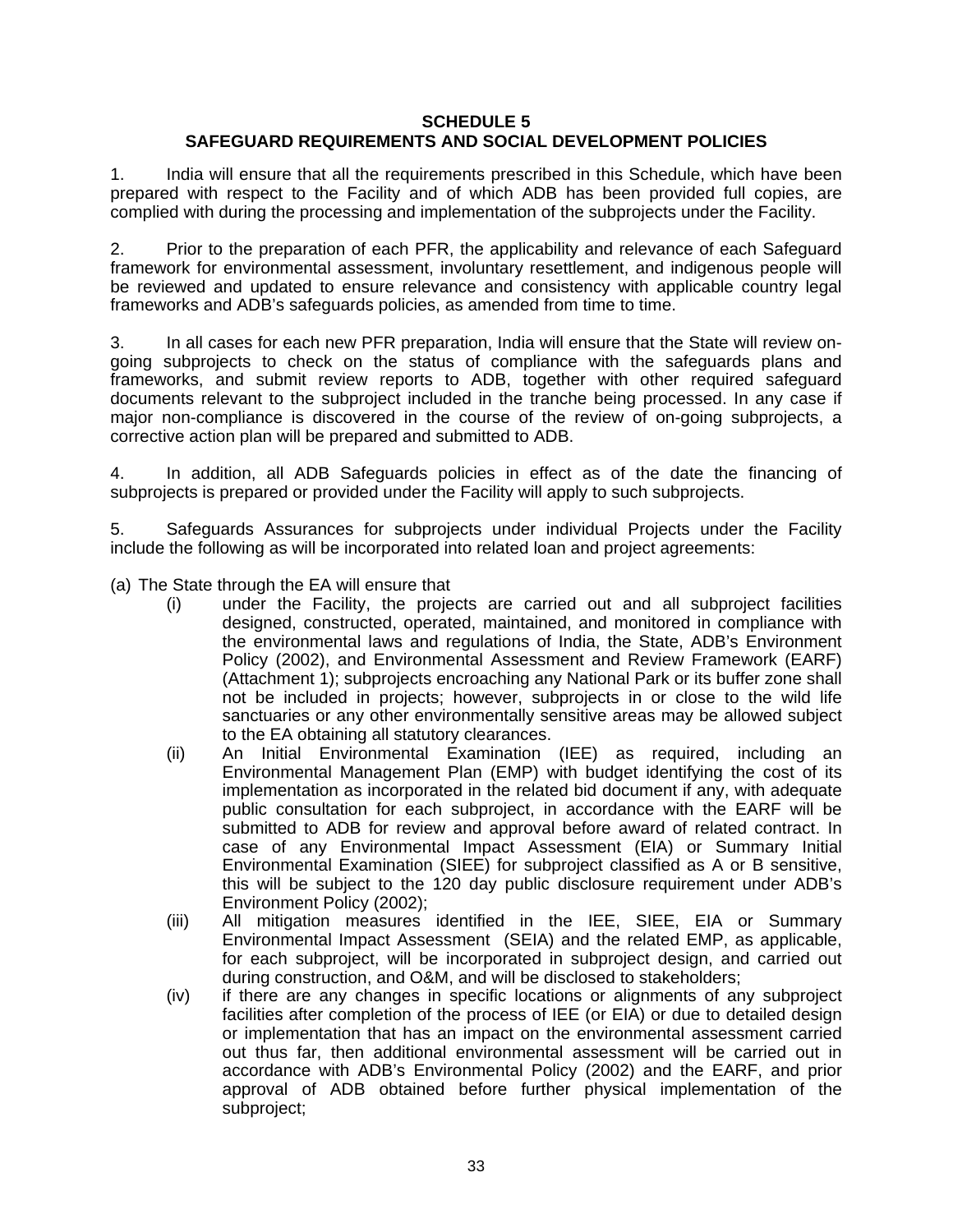- (v) all environmental clearances required by applicable laws, and regulations at national, State, or local levels will be obtained in a timely manner, prior to commencement of civil works for the relevant subproject, and
- (vi) semi-annual progress reports on the implementation of the EMPs, measures under the IEE/EIA, and the environmental monitoring shall be carried out as a part of project implementation for review and disclosure in accordance with ADB's Public Communications Policy (2005)
- (b) The State through the EA will
	- (i) undertake projects in accordance with the national and State laws and regulations, ADB's Policy on Involuntary Resettlement (1995) and the Resettlement Framework (RF) (Attachment 2);
	- (ii) ensure that to the extent possible, subprojects will not require land acquisition or involuntary resettlement; however, if and acquisition and/or involuntary resettlement are required for any subproject; the State through the EA will ensure following;
		- a. a Resettlement Plan (RP) for the subproject, acceptable to ADB is prepared, in accordance with applicable laws and regulations and the RF, and submitted to ADB for review and approval before award of related civil works contract proper consultation during preparation of the RP with the affected persons, as also disclosure of the RP to the affected persons including information on land acquisition and compensation process undertaken;
		- b. all land, rights of way and other land-related rights required for the subproject are acquired or made available;
		- c. all affected persons (APs) are compensated in accordance with the agreed RP before commencement of civil works of the related subproject including any section-wise handover thereof, strictly in accordance with the stipulation in the related civil works contract. If during detailed design and implementation, any modification and/additional land acquisition or involuntary resettlement impacts are identified, the RP will be prepared (or modified if exiting) in accordance with applicable laws and regulations and the RF and prior approval of ADB obtained before further implementation of RP;
	- (iii) ensure that efficient grievance redressal mechanisms are in place in accordance with the related RP to assist affected persons resolve queries and complaints if any, in a timely manner;
	- (iv) ensure that all compensation at replacement value for acquired assets made to affected persons well in advance for them to make alternative arrangements, before commencement of civil works; and
- (c) The State through the EA will ensure that
	- (i) if any impact is identified during planning, design, or implementation of any subproject on indigenous people (IP), that an Indigenous Peoples Development Plan (IPDP) or integration of specific actions for the indigenous people in the RP is prepared in accordance with ADB's Policy on Indigenous People (1998) and the Indigenous Peoples Development Framework (IPDF) (Attachment 3) and that the same is further (i) approved by ADB before award of related civil works contract, and (ii) implemented before commencement of related civil works contract. Any updation to the IPDP due to detailed designs or during implementation shall follow requirements similar to the RPs.
- (d) The State through the EA will ensure that
	- (i) subprojects under the Investment Program will be carried out in accordance with ADB's Policy on Gender and Development (1998).
	- (ii) that civil works contracts under the Investment Program will follow all applicable labor laws of the Government and GoR and that these further include provisions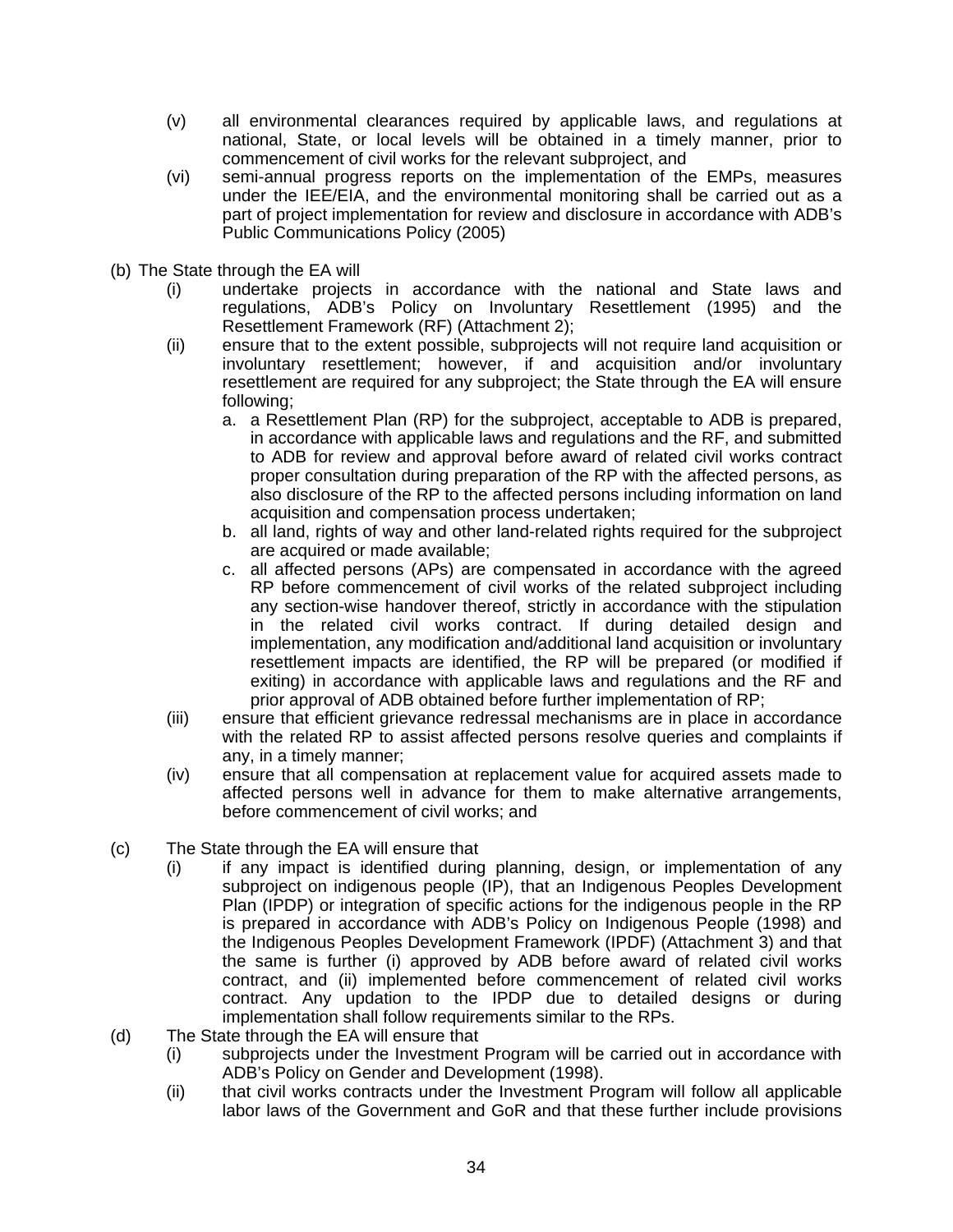to the effect that contractors; (i) carry out HIV/AIDS awareness programs for labor and disseminate information at worksites on risks of sexually transmitted diseases and HIV/AIDS as part of health and safety measures for those employed during construction; and (ii) follow and implement all statutory provisions on labor (including not employing or using children as labor, equal pay for equal work), health, safety, welfare, sanitation, and working conditions. Such contracts shall also include clauses for termination by the GoR/EA in case of any breach of the stated provisions by the contractors.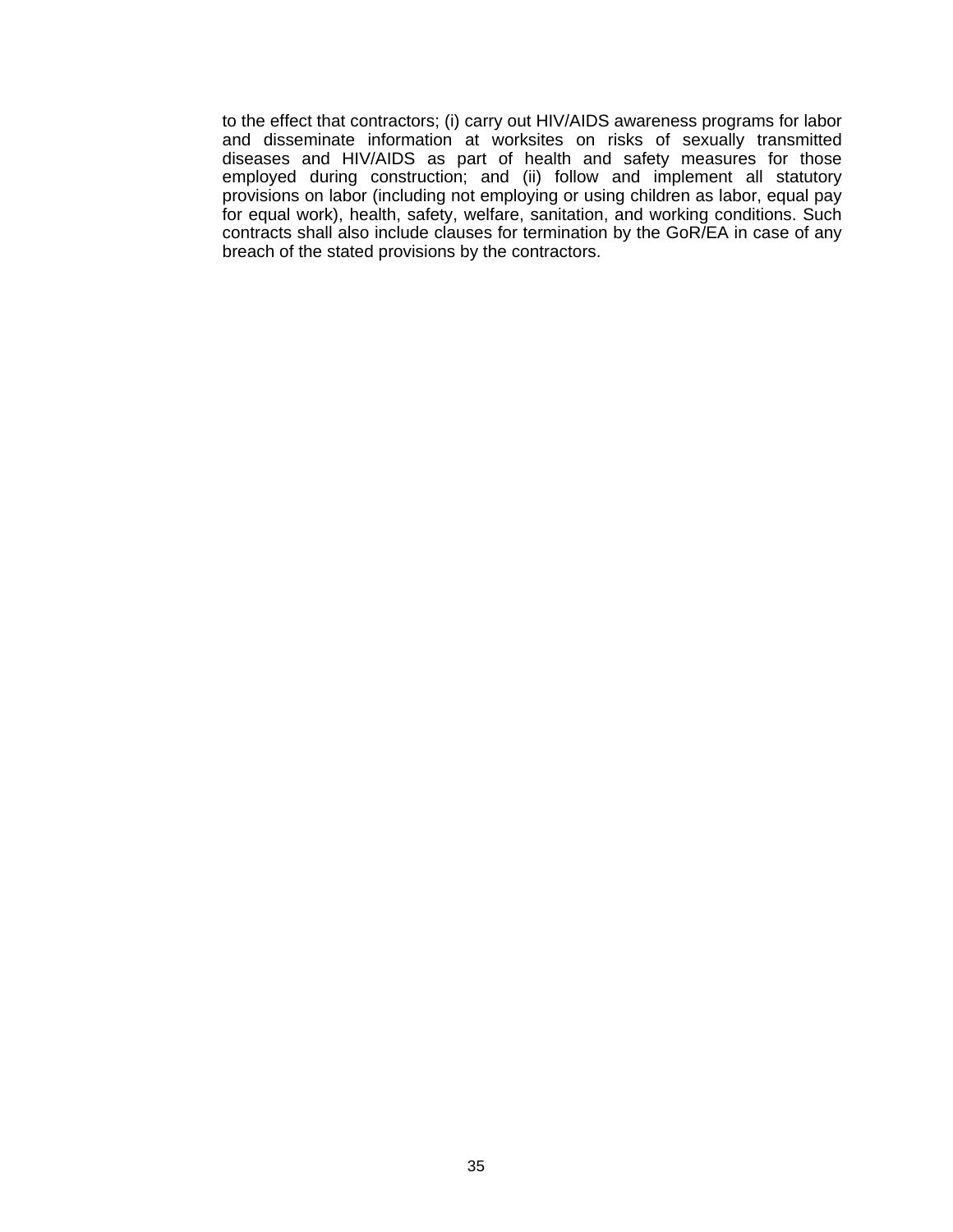# **Attachment 1**

# **ENVIRONMENTAL ASSESSMENT AND REVIEW FRAMEWORK**

# **A. Background**

1. RUSDIP will improve infrastructure through the development, design and implementation of a series of subprojects, each providing improvements in a particular sector (water supply, sewerage, etc) in one town. RUSDIP has been classified by ADB as environmental assessment category B (some negative impacts but less significant than category A), and the impacts of subprojects prepared for the first tranche of funding were assessed through Initial Environmental Examination (IEE) Reports prepared in January-February 2007.

2. The nature of the subprojects may change during their subsequent development, particularly during detailed design, and other subprojects will be prepared for funding by subsequent tranches of investment. This document provides an Environmental Assessment and Review Framework (EARF), which is the structure through which the impacts of new and amended subprojects can be assessed by the Executing Agency in the future, in compliance with both national law and ADB policy. The document was prepared by the Executing Agency with ADB assistance, and complies with ADB Environment Policy (2002) and Environmental Assessment Guidelines (2003), and the GoI EIA Notification (2006).

# **I. OVERVIEW OF THE TYPE OF SUBPROJECTS TO BE ASSESSED**

3. Infrastructure subprojects proposed under RUSDIP are primarily related to urban and/or civic services. The main types of infrastructure and their principal components are shown in Table 1, and their potential environmental impacts are summarised in Appendix 1 of this Attachment. This review is based on subprojects developed for the first tranche of investment and is not intended to be a complete list. Impacts will always need to be examined by a process of environmental assessment (involving an EIA, IEE or Environmental Review as appropriate), as the nature and significance of an impact can change with location and the specific details of the project.

| Subproject          | <b>Main Components</b>    | <b>Infrastructure (New or Refurbished)</b> |
|---------------------|---------------------------|--------------------------------------------|
| <b>Water Supply</b> | Source Augmentation       | Tube wells                                 |
|                     |                           | Surface water intake                       |
|                     |                           | Overhead or ground reservoir               |
|                     |                           | Pumps and pump house                       |
|                     |                           | <b>Chlorination facility</b>               |
|                     | <b>Water Transmission</b> | Pumping main                               |
|                     |                           | Overhead reservoirs                        |
|                     |                           | Pumps and pump houses                      |
|                     | Network Improvements      | Ring main                                  |
|                     |                           | Distribution/carrier mains                 |
|                     |                           | Bulk valves and flow meters                |
|                     |                           | Local network                              |
|                     |                           | House connections                          |
|                     |                           | Household meters                           |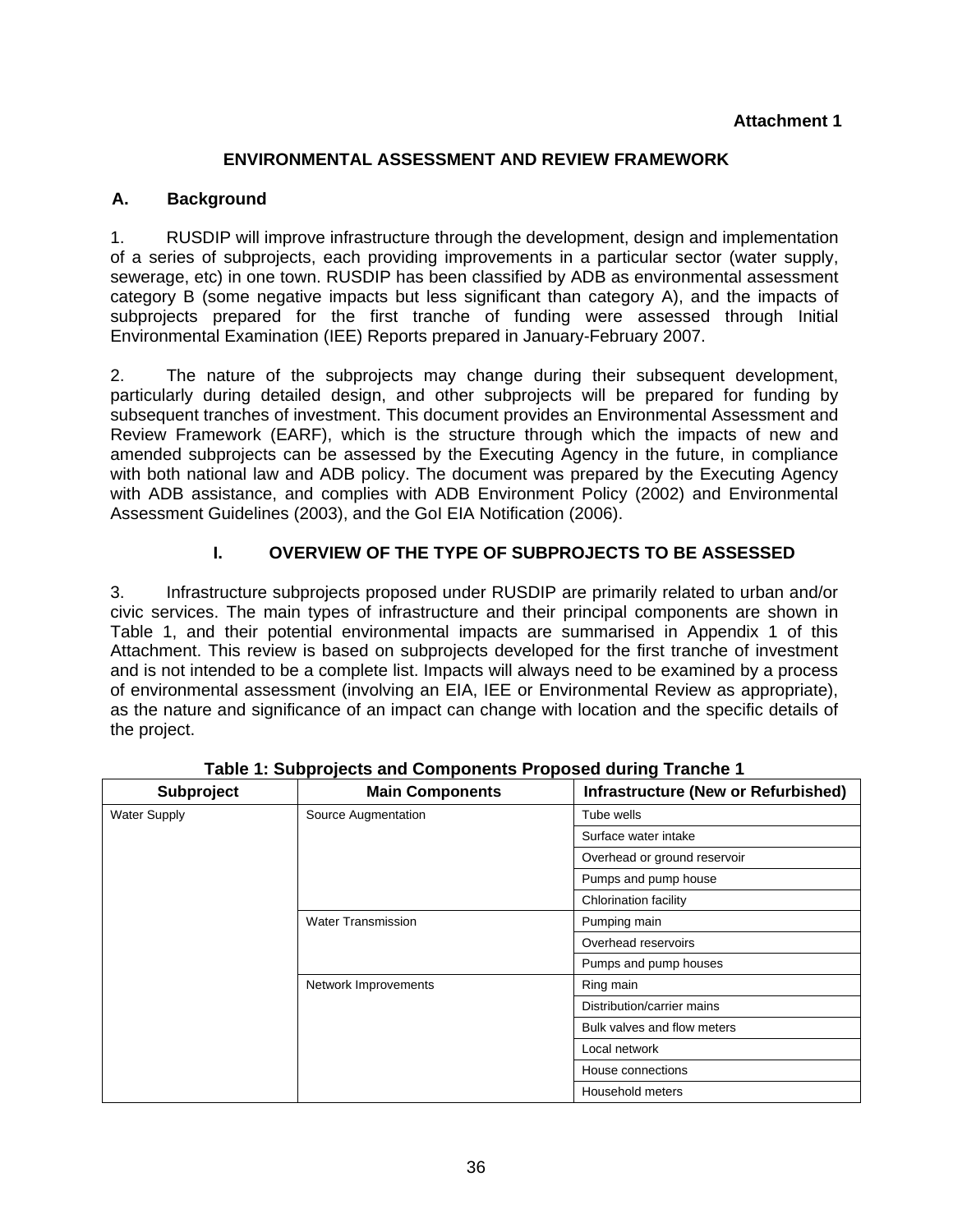| Subproject                          | <b>Main Components</b>             | <b>Infrastructure (New or Refurbished)</b> |
|-------------------------------------|------------------------------------|--------------------------------------------|
| Sewerage and Sanitation             | Network Improvements               | Secondary piped network                    |
|                                     |                                    | Tertiary piped network                     |
|                                     |                                    | Household connections                      |
|                                     | Sewage Transfer                    | Trunk sewer                                |
|                                     | Sewage Treatment Plant             | Oxygenation ponds                          |
|                                     |                                    | Pump station                               |
|                                     |                                    | Outfall for treated effluent               |
| Solid Waste Management              | <b>Waste Collection</b>            | Community storage bins                     |
|                                     | <b>Waste Transfer</b>              | <b>Transfer station</b>                    |
|                                     | <b>Waste Disposal</b>              | Landfill site                              |
|                                     |                                    | Composting plant                           |
|                                     |                                    | Access road                                |
| Urban Drainage                      | <b>Primary Network</b>             | Domestic connections                       |
|                                     |                                    | Primary drains                             |
|                                     | Secondary Network                  | Secondary drains                           |
|                                     | <b>Tertiary Network</b>            | Main drains                                |
|                                     |                                    | Drainage outfall                           |
| Urban Transport and Roads           | Road/rail crossing                 | Road over Bridge                           |
|                                     |                                    | Access ramps                               |
|                                     |                                    | Road resurfacing                           |
|                                     | Road provision                     | New road                                   |
|                                     |                                    | Roadside footpath                          |
|                                     |                                    | Roadside drains                            |
|                                     | Intersection improvement           | Road signs                                 |
|                                     |                                    | Road/pavement markings                     |
|                                     |                                    | High mast lighting                         |
| Fire services                       | Fire station improvement           | Refurbish existing fire station            |
|                                     |                                    | Provide new fire station                   |
|                                     | Equipment procurement              | No infrastructure                          |
| Culture,<br>Heritage<br>Art.<br>and | Museum Management Plan             | No infrastructure                          |
| Tourism                             | Heritage feature restoration study | No infrastructure                          |
| <b>Medical Services and Health</b>  | Street lighting study              | No infrastructure                          |

4. Appendix 1 of this Attachment shows that in general the activities that have the greatest potential for environmental impacts are activities that:

- (i) Occur in the construction period and are related to ground excavation;
- (ii) Require the acquisition of private land, particularly if they also involve the relocation of people;
- (iii) Occur in urban areas where there are houses, businesses or socially important buildings nearby.

5. Because of this the most significant impacts are generally related to the physical environment, the human environment, and the cultural heritage.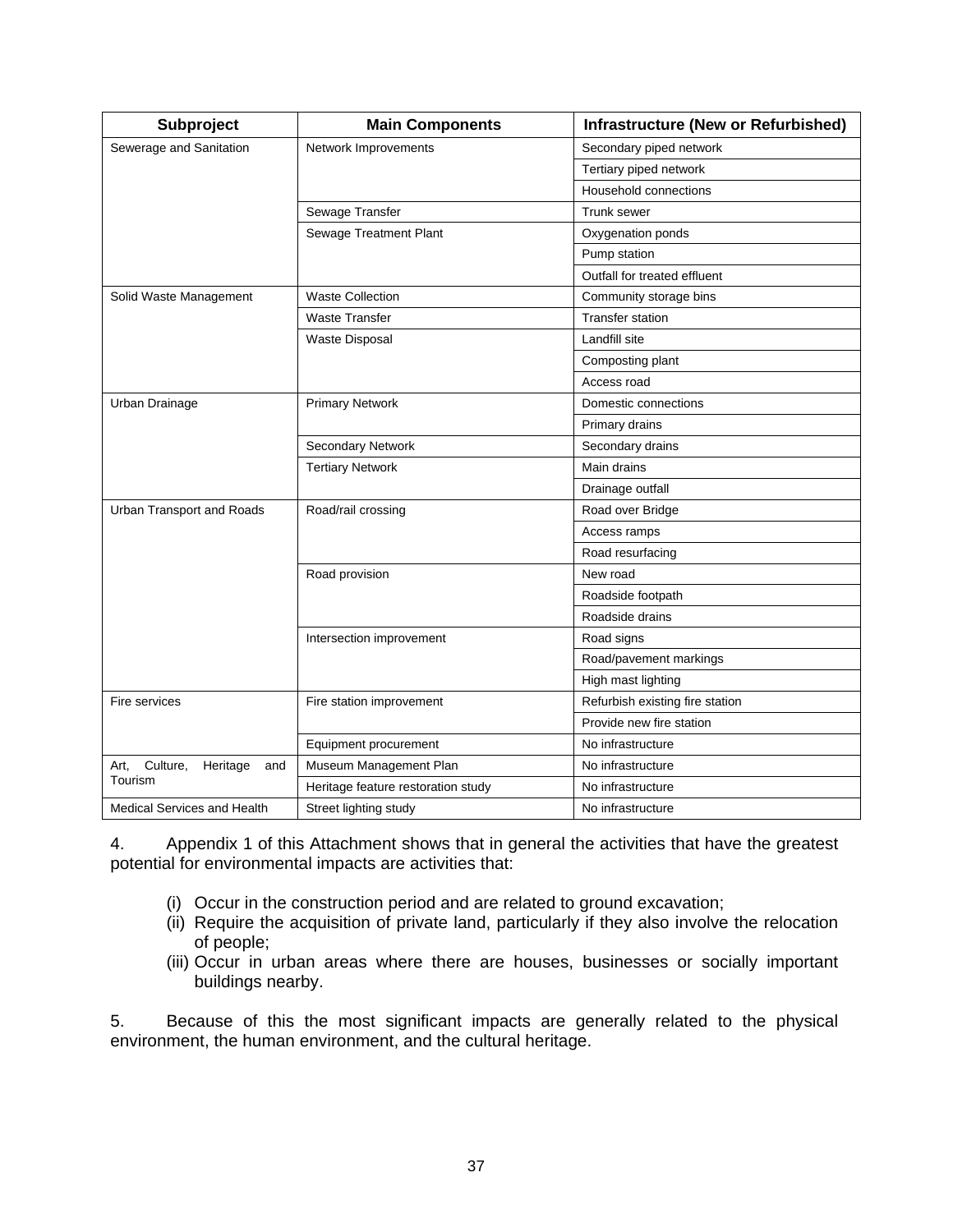# **II. COUNTRY'S ENVIRONMENTAL ASSESSMENT AND REVIEW PROCEDURES**

### **A. Environmental Assessment**

6. The GoI EIA Notification of 2006 (replacing the EIA Notification of 1994), sets out the requirement for Environmental Assessment in India. This states that Environmental Clearance (EC) is required for specified activities/projects, and this must be obtained before any construction work or land preparation (except land acquisition) may commence. Projects are categorised as A or B depending on the scale of the project and the nature of its impacts.

7. Category A projects require EC from the national Ministry of Environment and Forests (MoEF). The proponent is required to provide preliminary details of the project in the form of a Notification, after which an Expert Appraisal Committee (EAC) of the MoEF prepares comprehensive Terms of Reference (ToR) for the EIA study, which are finalized within 60 days. On completion of the study and review of the report by the EAC, MoEF considers the recommendation of the EAC and provides the EC if appropriate.

8. Category B projects require environmental clearance from the State Environment Impact Assessment Authority (SEIAA). The State level EAC categorises the project as either B1 (requiring EIA study) or B2 (no EIA study), and prepares ToR for B1 projects within 60 days. On completion of the study and review of the report by the EAC, the SEIAA issues the EC based on the EAC recommendation. The Notification also provides that any project or activity classified as category B will be treated as category A if it is located in whole or in part within 10 km from the boundary of protected areas, notified areas or inter-state or international boundaries.

9. The only type of infrastructure proposed in Tranche 1 that is specified in the EIA Notification is solid waste management, where EC is required for all Common Municipal Solid Waste Management Facilities (facilities that are shared by more than one town). However, according to Rajasthan State Pollution Control Board (RPCB), MoEF is expected to issue a clarification to the Notification, to include all landfills and Sewage Treatment Plants as projects requiring EC. If that is the case, the procedure will be as described in Section IV.C.2 below.

# **B. Other Environmental Laws and Regulations**

10. Appendix 2 of this Attachment lists those Acts, Rules, Policies and Regulations currently in force in India that deal with environmental issues that could apply to infrastructure development. However, because of the relatively minor negative impacts of most of the types of subproject likely to be developed under RUSDIP, it is expected that most subprojects should not fall within the scope of these legal instruments. Subprojects and activities that will need to comply with certain laws are:

- (i) Any components that require the acquisition of forest land;
- (ii) Any construction activities located in areas covered by the Arvalli Range Notification in Alwar;
- (iii) Water Treatment Plants (WTP) and Sewage Treatment Plants (STP);
- (iv) Composting and landfill facilities;
- (v) Common waste management facilities, including composting, landfills, transfer stations;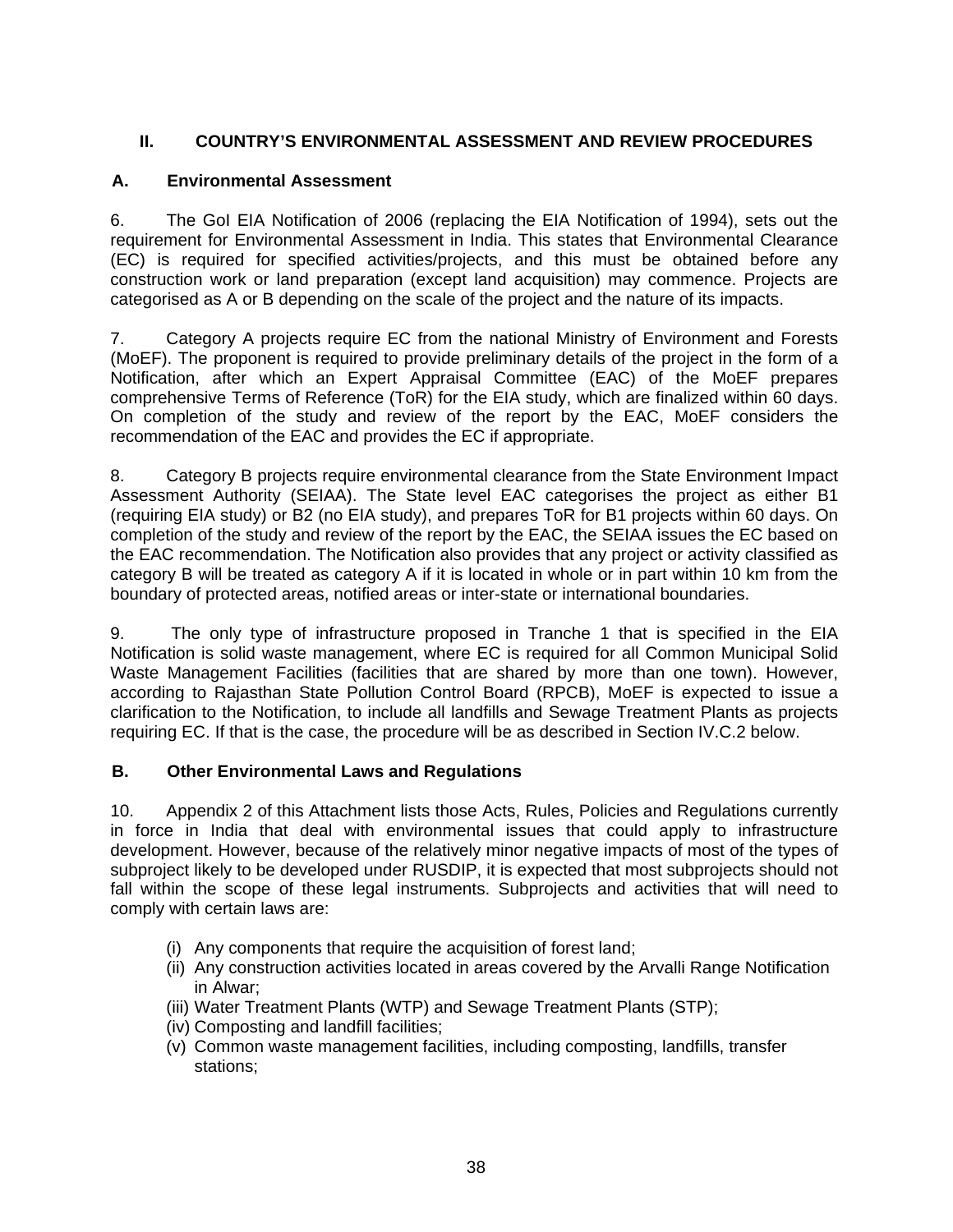(vi) Common waste management facilities within 10 km of the boundary of protected areas (such as National Parks, Sanctuaries, Notified Areas and Biosphere Reserves);

(vii) Mobile diesel generators.

11. The specific requirements to ensure compliance by these components and subprojects are shown in Table 2.

| Component                                                                                                                                                                           | <b>Applicable Legislation</b>                                                                                     | <b>Compliance</b>                                                                                       | <b>Action Required</b>                                                                                                                                                                                |  |  |
|-------------------------------------------------------------------------------------------------------------------------------------------------------------------------------------|-------------------------------------------------------------------------------------------------------------------|---------------------------------------------------------------------------------------------------------|-------------------------------------------------------------------------------------------------------------------------------------------------------------------------------------------------------|--|--|
| 1. All components<br>require<br>that<br>acquisition of forest<br>land                                                                                                               | Forest<br>(Conservation)<br>Act<br>1980; Wildlife (Protection) Act<br>1972                                        | Approval of Ministry of<br>Environment and Forests<br>(MoEF)                                            | Identify non-forest land and<br>formulate an afforestation<br>program                                                                                                                                 |  |  |
| 2. Water Treatment<br>Plant (WTP) and<br>Sewage Treatment<br>Plant (STP)                                                                                                            | Water (Prevention and Control<br>of Pollution) Act 1974                                                           | <b>Consent for Establishment</b><br>(CFE) and Consent for<br>Operation<br>(CFO)<br>from<br><b>RSPCB</b> | Based on project review and site<br>inspection RSPCB provides CFE<br>before construction, and stipulate<br>the disposal standards to be met<br>during operation.<br>After completion of construction, |  |  |
|                                                                                                                                                                                     |                                                                                                                   |                                                                                                         | CFO is issued confirming<br>compliance with the CFE<br>conditions, if any                                                                                                                             |  |  |
|                                                                                                                                                                                     |                                                                                                                   | Renewal of CFO during<br>operation (STP only)                                                           | Based on the performance of the<br>STP and its compliance with the<br>disposal standards CFO is<br>renewed every year                                                                                 |  |  |
| 3. All composting<br>and landfill facilities                                                                                                                                        | <b>Municipal Solid Wastes</b><br>(Management and Handling)<br><b>Rules 2000</b>                                   | Authorization of proposed<br>site by RSPCB                                                              | Authorization is issued based on<br>land use in and around the site<br>and the groundwater condition                                                                                                  |  |  |
|                                                                                                                                                                                     | Water (Prevention and Control<br>of Pollution) Act 1974; Air<br>(Prevention and Control of<br>Pollution) Act 1981 | CFE and CFO from<br><b>RSPCB</b>                                                                        | Same as for STPs (above)                                                                                                                                                                              |  |  |
| 4. Common waste<br>management<br>facilities including<br>composting,<br>landfills and                                                                                               | Environment (Protection) Act<br>1986: Environmental Impact<br><b>Assessment Notification 2006</b>                 |                                                                                                         | Based on preliminary information<br>and site visits, if required, project<br>will be categorized as B1 or B2.<br>B1 projects require EIA study for<br>approval.                                       |  |  |
| transfer stations<br>5. Common waste                                                                                                                                                | Category B<br>Environmental Impact                                                                                | Requires environmental                                                                                  | Conduct EIA study.                                                                                                                                                                                    |  |  |
| management<br>facilities within or<br>10 km outside the<br>boundary of<br>protected areas<br>such as National<br>Parks, Sanctuaries,<br>Notified Areas and<br>Biosphere<br>Reserves | Assessment Notification, 2006<br>Category A                                                                       | clearance from the federal<br>Ministry of Environment<br>and Forests (MoEF)                             | Category A and B1 projects<br>require public consultation as part<br>of EIA                                                                                                                           |  |  |
| 6. Mobile diesel<br>generators                                                                                                                                                      | Air (Prevention and Control of<br>Pollution) Act 1981                                                             | CFE and CFO from<br><b>RSPCB</b>                                                                        | CFO renewed every year based<br>on performance                                                                                                                                                        |  |  |

**Table 2: Action Required to ensure Subprojects Comply with National Environmental Laws**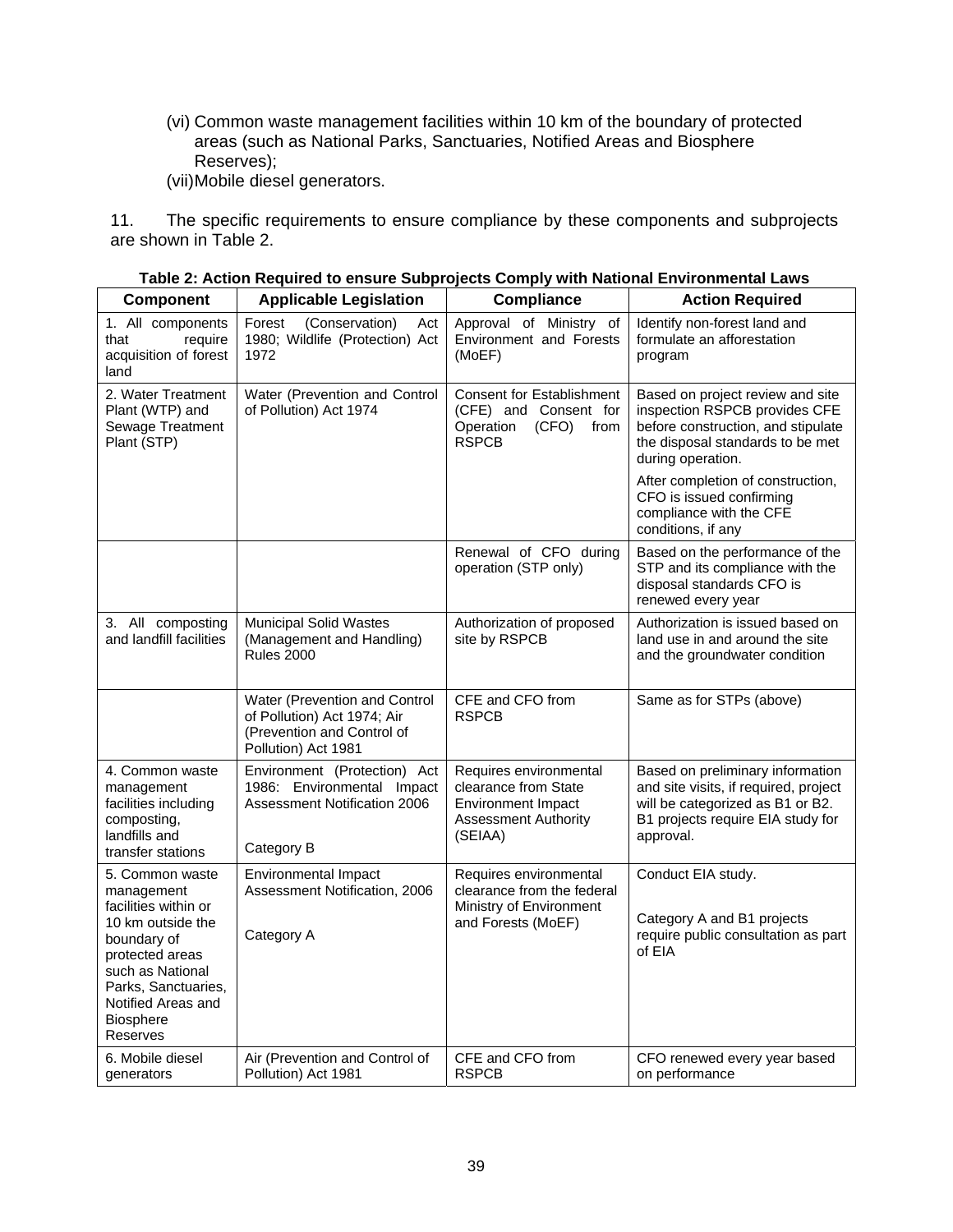# **III. SPECIFIC PROCEDURES TO BE USED FOR SUBPROJECTS**

### **A. Responsibilities and Authorities**

- 12. The main agencies involved in managing and implementing the RUSDIP are as follows:
	- (i) LSGD is the EA responsible for management, coordination and execution of all activities funded under the loan;
	- (ii) the Implementing Agency (IA) is the Project Management Unit of the ongoing RUIDP, which will be expanded to include a broader range of skills and representation from the Urban Local Bodies (ULB, the local government in each town). Assigned as the RUSDIP Investment Program Management Unit (IPMU), this body will coordinate construction of subprojects across all towns, and ensure consistency of approach and performance;
	- (iii) the IPMU will be assisted by: Investment Programme Management Consultants (IPMC) who will manage the programme and assure technical quality of design and construction; and Design and Supervision Consultants (DSC), who will design the infrastructure, manage tendering of Contractors and supervise the construction process;
	- (iv) Investment Program Implementation Units (IPIU) will be established in seven zones across the State to manage implementation of subprojects in their area. IPIUs will be staffed by professionals seconded from government departments (PHED, PWD), ULBs, and other agencies, and will be assisted by consultants from the IPMC and DSC as necessary;
	- (v) the IPMU will appoint Construction Contractors (CC) to build elements of the infrastructure in a particular town. The CCs will be managed by the IPIU, and construction will be supervised by the DSC;
	- (vi) LSGD will be assisted by an inter-ministerial Empowered Committee (EC), to provide policy guidance and coordination across all towns and subprojects. The EC will be chaired by the Minister of Urban Development and LSG, and members will include Ministers, Directors and/or representatives of other relevant Government Ministries and Departments;
	- (vii) City Level Committees (CLCs) have also been established in each town, chaired by the District Collector, with members including officials of the ULB, local representatives of state government agencies, the IPIU, and local NGOs and CBOs. The CLCs will monitor project implementation in the town and provide recommendations to the IPIU where necessary.

13. Resettlement issues will be coordinated centrally by a Resettlement Specialist within the IPMU, who will ensure consistency of approach between towns. A local Resettlement Specialist will also be appointed to IPIUs of zones in which there are resettlement impacts and they will prepare and implement local Resettlement Plans following the framework established in Tranche 1.

14. Environmental issues will be coordinated by an Environmental Specialist within the IPMU, who will ensure that all subprojects comply with environmental safeguards. An Environmental Monitoring Specialist (EMS) who is part of the DSC team will implement the Environmental Monitoring Plan from each IEE, which involves observations and surveys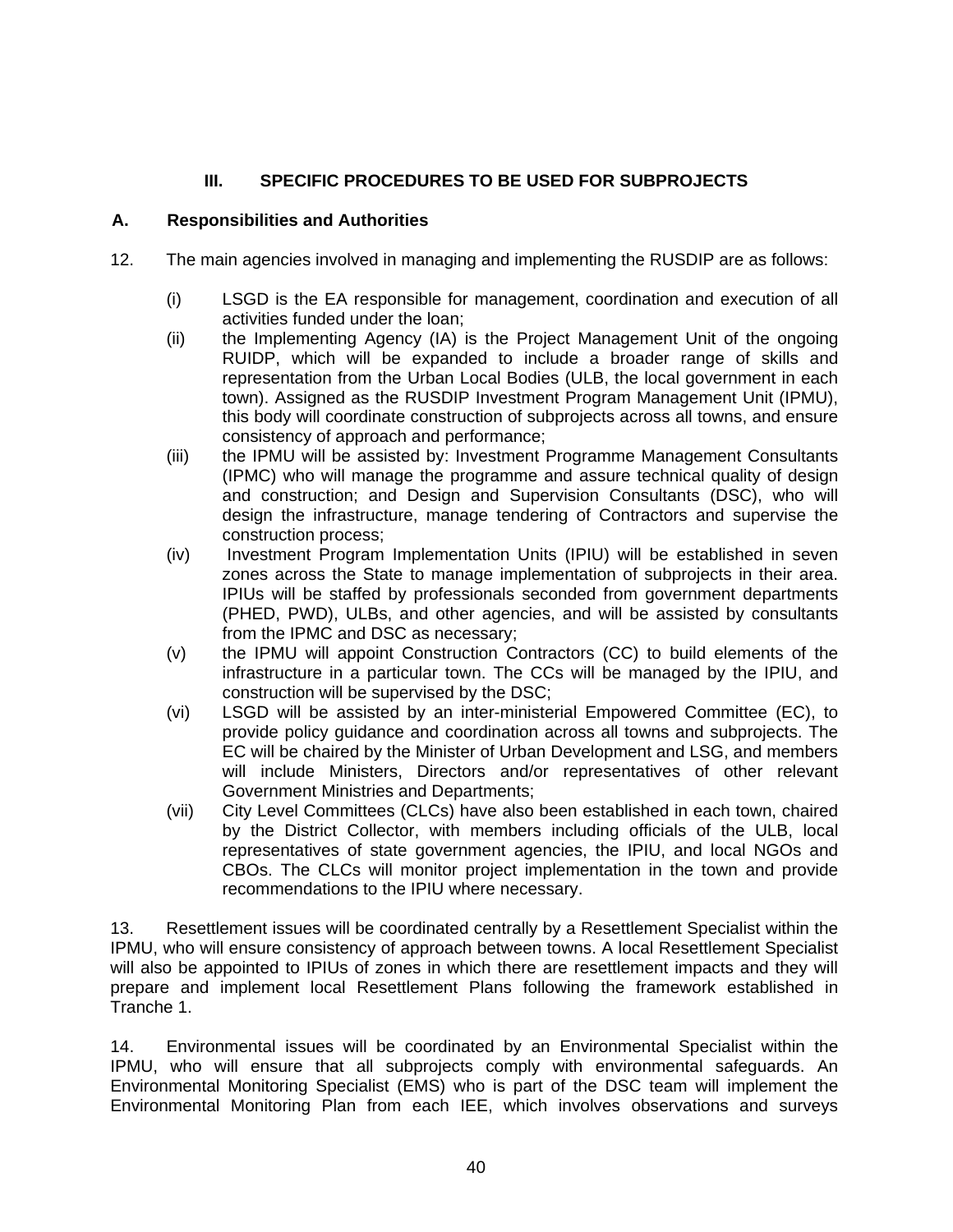throughout construction to ensure that mitigation measures are provided and protect the environment as intended. Domestic Environmental Consultants (DEC) will be appointed by each IPIU to conduct studies necessary to gain Environmental Clearance for each subproject, and to prepare IEEs and other documents to comply with national law and ADB procedure. IEEs produced for Tranche 1 should be updated to reflect any changes in the subprojects, and these can then be used as a model for preparing IEEs and EIAs for new subprojects under future tranches of funding.

# **B. Environmental Guidelines for Subproject Selection**

15. The avoidance of negative impacts (by sensitive site selection, amending features of the design, etc) is a key facet of environmental assessment, as it both protects the environment and can save considerable time, effort and cost downstream in a project, by avoiding the need for difficult and costly environmental mitigation and compensation measures. It is important therefore that environmental impacts are taken into account throughout the development of projects and subprojects, beginning in the earliest stages, and that decisions are made on the basis of environmental criteria, as well as feasibility and cost.

16. The analysis of the potential impacts of the types of project likely to be considered within RUSDIP (Appendix 1of this Attachment) enables the formulation of certain guidelines that, if they are taken into account in selecting and developing subprojects, should reduce their environmental impacts. These are presented in Schedule 4, Environmental Guidelines for the Selection and Development of Subprojects.

# **C. Procedures for Environmental Assessment of Subprojects**

17. Subprojects prepared for investment under RUSDIP must comply with national legislation and ADB policy. Relevant national laws are listed in Appendix 2, the specific requirements for compliance by subprojects are summarised in Table 2 above, and GoI and ADB environmental assessment procedures are described below. In practice LSGD and the DEC will liaise with the relevant Government agencies, such as Rajasthan Pollution Control Board, Ministry of Environment and Forestry, and the ADB Regional Department (RD) to determine the specific requirements for environmental assessment of each subproject. If the environmental criteria shown in Table 3 are followed in the selection and development of subprojects, then most should have relatively minor environmental impacts, and the procedure for environmental assessment should then be straightforward and can be modelled on the approach adopted during Tranche 1. The principal steps in each process are described below.

# **1. ADB Environment Policy**

# Environmental Classification

18. According to ADB Environment Policy the environmental classification of subprojects is determined by the Environment and Social Safeguards Division (ESSD) of ADB, and there are four possible outcomes:

(i) Category A: A subproject is classified as Category A if it could have significant adverse environmental impacts. Such projects require Environmental Impact Assessment (EIA);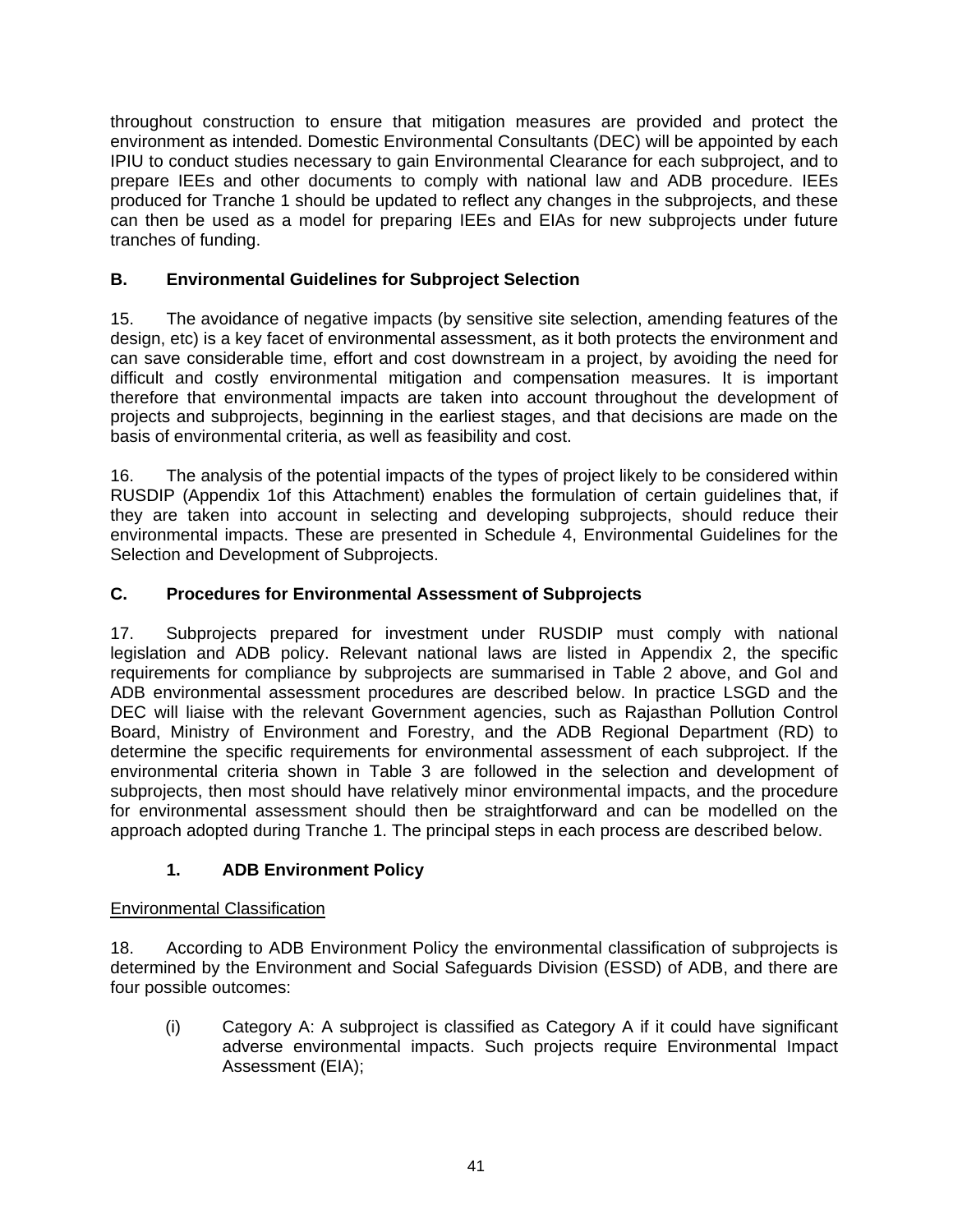- (ii) Category B: A subproject is classified as Category B if it is likely to have some negative impacts, but these will be less significant than those of Category A. These projects require an Initial Environmental Examination (IEE);
- (iii) Category B sensitive: A subproject may be classified as Category B sensitive if it involves environmentally sensitive activities<sup>17</sup>. Such projects require IEE, but have the same requirements for disclosure and Environmental Management Plans as Category A (see below);
- (iv) Category C: A subproject is classified as Category C if it is not expected to have any environmental impacts. In this case no EIA or IEE is required, although environmental implications are reviewed.

19. The classification of a project is reviewed on completion of the studies and may be revised if appropriate by ADB's Chief Compliance Officer.

### Preparation of Initial Environmental Examinations (IEEs)

20. An IEE describes the studies conducted to identify the potential environmental impacts of a proposed development, and is prepared when impacts are unlikely to be highly significant and can be mitigated relatively easily. Under a Multi-tranche Financing Facility (MFF) a separate IEE is required for each Category B subproject, so several IEEs are likely to be needed for each town (covering subprojects in water supply, sewerage, etc). The content and format of the IEE are described in Appendix 3 of the ADB Environmental Assessment Guidelines (2003).

### Preparation of Environmental Impact Assessments (EIAs)

21. An EIA fulfils the same purpose as an IEE, but is generally a more detailed study and more comprehensive document, because of the greater severity of the potential impacts. In the unlikely event of a subproject being classified as Category A, an EIA would be required to comply with ADB Environment Policy (2003), and the content and format are described in Appendix 2 of the ADB Environmental Assessment Guidelines (2003).

### Environmental Management Plans (EMP)

22. EMPs describe the environmental management measures that will be carried out to mitigate negative impacts or enhance the environment during implementation of a project, plus the environmental monitoring to be conducted to ensure that mitigation is provided and is effective in reducing impacts, or to determine the long-term impacts of a project. The EMP is normally prepared as part of the EIA or IEE, although it may be presented in a separate volume or document. The preparation and content of an EMP are described in the ADB Environmental Assessment Guidelines, and are more detailed when conducted for an EIA than for an IEE. EMPs for Category A and B sensitive subprojects should outline specific mitigation measures, environmental monitoring requirements, and related institutional arrangements, including budget requirements.

### Public Consultation and Information Disclosure

<sup>&</sup>lt;sup>17</sup> A project may be deemed environmentally sensitive if it is near environmentally sensitive areas, or involves: deforestation or loss of biodiversity; involuntary resettlement issues; processing, handling and disposal of toxic and hazardous substances; or other environmentally sensitive activities that also may be of concern to a wide group of external stakeholders.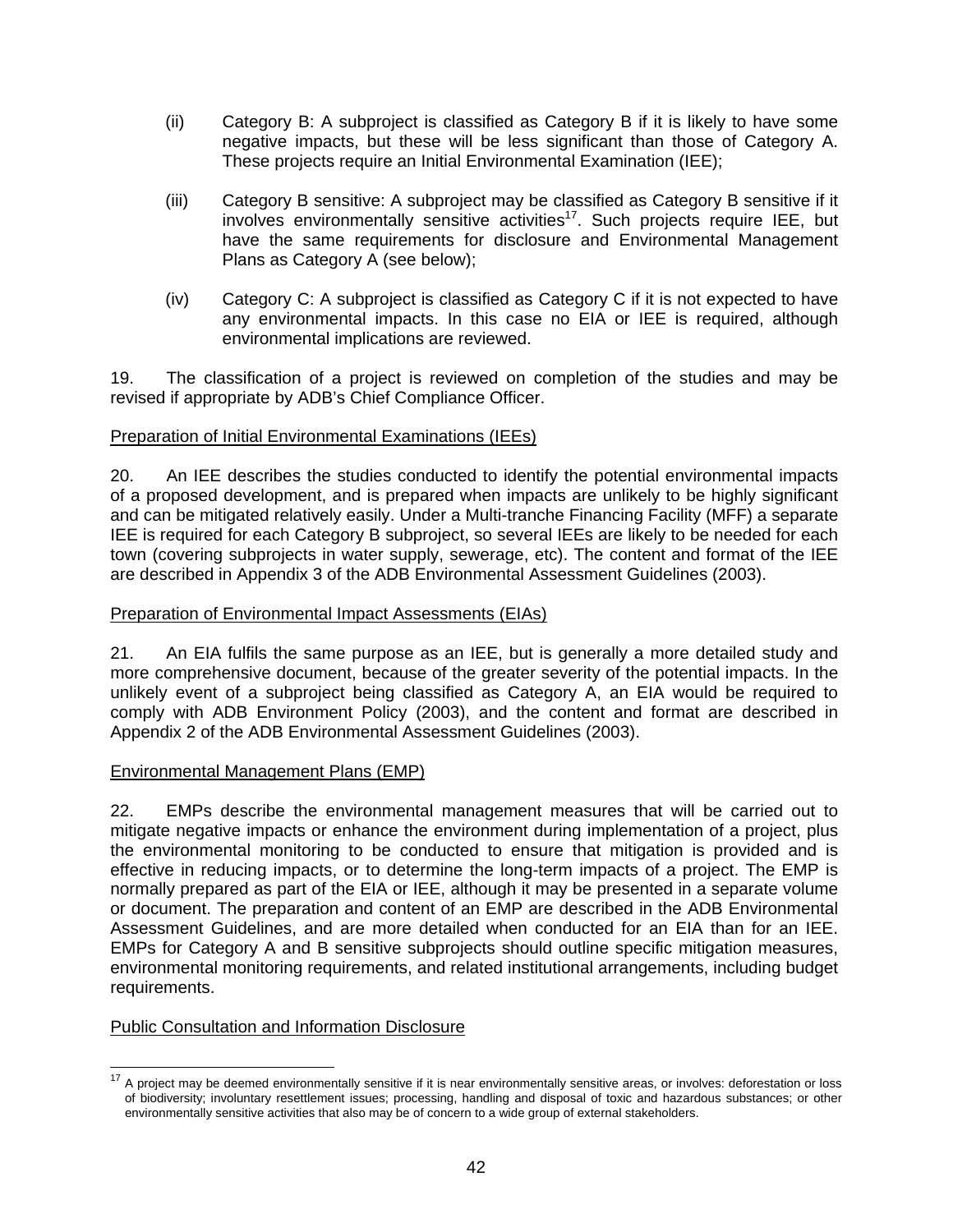23. Public consultation is the process of exchanging information with those persons and organisations with a legitimate interest in a project and/or who are likely to be affected by the project (stakeholders). It is a two-way process that informs and involves the community in developing a project, and informs the proponent about issues and concerns, which can then be addressed in project design. Information disclosure involves stakeholders in monitoring the development and implementation of a project and fosters openness in decision-making by presenting documents and other project materials for public scrutiny.

24. Consultation and disclosure is mandatory under ADB Environment Policy, and best practice approaches should be followed. This involves consultation with stakeholders at an early stage of EA preparation, and throughout project implementation. A variety of approaches can be adopted, which are described in detail in the ADB EA Guidelines. As a minimum, stakeholders should be consulted regarding the scope of the environmental study before work has commenced in earnest, and should then be informed about the likely impacts of the subproject and proposed mitigation once the draft IEE or EIA report is under preparation. The report should record the views of stakeholders and indicate how these have been taken into account in project development. There are a variety of approaches for such contacts including public meetings, focus group discussions, workshops, public information campaigns, etc, and several methods should be used in order to reach all sectors of society, as well as institutional stakeholders, NGOs etc.

25. Information is disclosed through public consultation and more formally by making documents and other materials available in a form and at a location in which they can be easily accessed by stakeholders. This normally involves making draft reports available at public locations in the town and providing a mechanism for the receipt of comments, and making documents available more widely by lodging them on the ADB and the EA's website. Normally summaries of the IEE or EIA (SIEE, SEIA) are provided, and the full documents are made available on request. For Category A or B sensitive projects the SEIA or SIEE must be made available to the public at least 120 days before ADB's Board of Directors considers the loan.

### Review of Environmental Assessment

- 26. ADB will review draft final reports of:
	- (i) IEEs of any Tranche 1 subprojects updated during detailed design;
	- (ii) IEEs or EIAs of subproject types that were not reviewed in Tranche 1;
	- (iii) IEEs or EIAs of any subproject classified as Category A or B-sensitive; and
	- (iv) IEEs or EIAs of any subproject with capital cost exceeding \$5 million.

27. Comments will be provided on format, content and compliance with ADB procedure, and these will be addressed by the consultant in preparing the final reports. The final IEE or EIA documents and summaries (SIEE, SEIA) are submitted to ADB officially by the Executing Agency for consideration by the Bank's Board of Directors. As noted above, completed reports are made available worldwide by ADB via the depository library system and the ADB website.

### **2. GoI/GoR Environmental Clearance Procedures**

28. The requirements of national environmental laws that apply to RUSDIP subprojects are summarised in Table 2. This indicates that in terms of compliance, subprojects may be of three types: (i) Subprojects that attract the EIA Notification; (ii) Subprojects that require clearance/no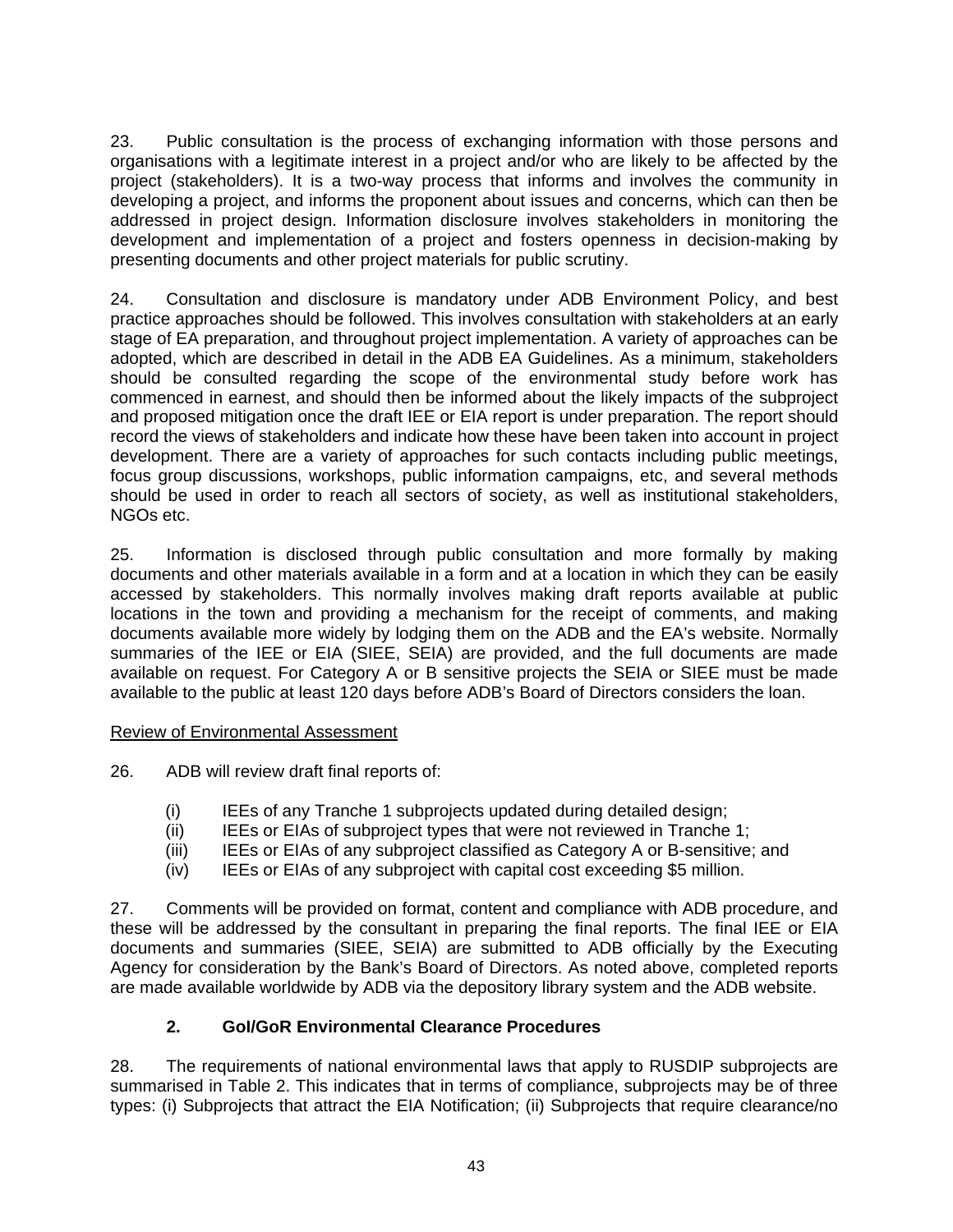objection certificates or consent from competent Government agencies; and (iii) subprojects that require no environmental authorisation. The procedures for subprojects (i) and (ii) are as follows:

### Environmental Classification

29. Under the GoI EIA Notification (2006) the environmental classification of projects is determined by MoEF, and there are two possible outcomes:

- (i) Category A: A subproject is classified as Category A if it is likely to have significant negative impacts and is thus one of the types of project listed in this category in the EIA Notification. Such projects require EIA, plus Environmental Clearance (EC) from MoEF;
- (ii) Category B: A subproject is classified as Category B if it is likely to have fewer negative impacts and is listed in this category in the EIA Notification. These projects require EC from the State Environment Impact Assessment Authority (SEIAA), who classify the project as B1 (requiring EIA) or B2 (no EIA), depending on the level of potential impacts. Projects classified as B2 require no further study.

### Preparation of Environmental Impact Assessments (EIAs)

30. An EIA is mandatory for Category A and B1 projects. Projects in Category A are those with major negative impacts (such as power plants, chemical manufacturing, etc), so it is very unlikely that any subprojects developed under RUSDIP would fall into this group. However, certain subprojects (eg common landfills and sewage treatment plants) are included in Category B, and these may be classified by SEIAA as B1. These would then require EIA, which should follow the content and format shown in Appendix 1 of the EIA Notification; this includes Social Impact Assessment Studies and Rehabilitation and Resettlement Action Plans.

### Environmental Monitoring and Environmental Management Plans (EMP)

31. The EIA Notification requires that the EIA includes a comprehensive programme for monitoring the effectiveness of mitigation measures. This should specify measurement methodologies, frequency, locations, data analysis, reporting schedules, emergency procedures, detailed budget and procurement schedules. An Environmental Management Plan is also required, identifying mitigation measures and specifying administrative arrangements to ensure that mitigation measures are implemented and their effectiveness is monitored after approval of the EIA. A budget for the EMP should also be provided.

### Public Consultation and Information Disclosure

32. Public consultation and disclosure is required for A and B1 projects and consists of (i) a public hearing at or near the proposed site, and (ii) responses in writing from stakeholders. The public hearing is conducted by the appropriate Pollution Control Board, in this case RPCB. Disclosure is also handled by RCPB, who lodge the Summary EIA report on their website and invite responses from stakeholders. The Draft EIA report is available on request until the public hearing.

### Review of Environmental Assessment Reports by Government Agencies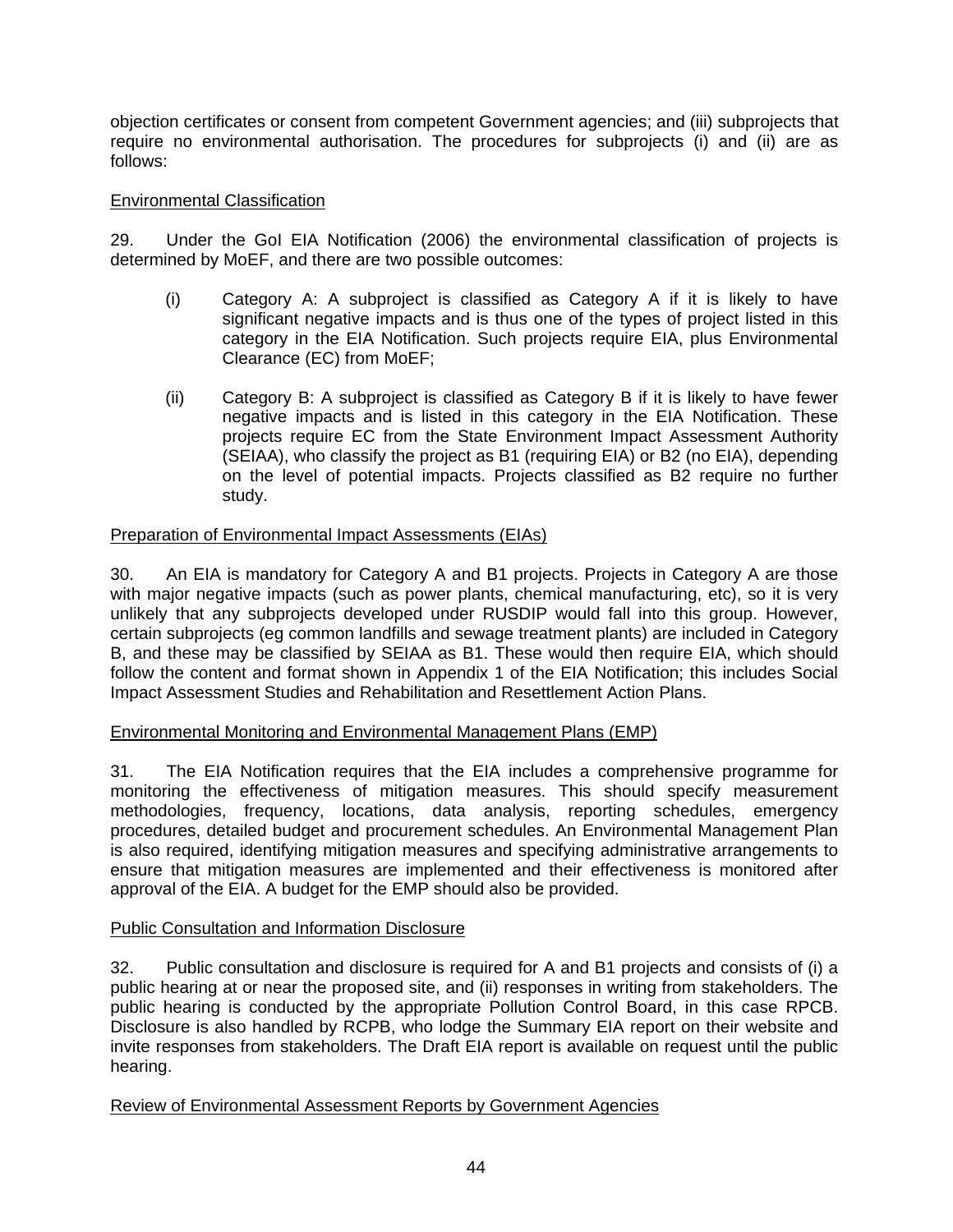33. After completion of the public consultation the proponent addresses all material concerns expressed during consultation and disclosure, by appropriate changes in the draft EIA and EMP, which are then submitted for approval. The report is reviewed by an Expert Appraisal Committee (EAC), constituted by MoEF for Category A projects and SEIAA for B1 projects. The EAC provides its recommendation to the appropriate authority, which then decides on the basis of the recommendation whether to issue or deny the Environmental Clearance (EC). An issued EC will normally include certain conditions, with which the proponent must comply.

### Post Environmental Clearance Monitoring

34. Under the EIA Notification it is mandatory for the project proponent to submit half-yearly compliance reports in respect of the stipulated EC conditions.

### Other Mandatory Environmental Requirements

35. Subprojects that include Sewage Treatment Plants(STP), Water Treatment Plants (WTP), landfill and composting facilities, or hot/wet mix plants and stone crushers (if required for construction) may attract the Water (Prevention and Control of Pollution) Act 1974, and/or the Air (Prevention and Control of Pollution) Act 1981. If this is the case consent will be required from RPCB for construction/establishment (Consent for Establishment, CFE) as well as for operation (CFO). Landfills and compost plants additionally require site authorisation from RPCB under the Municipal Solid Waste (Management and Handling) Rules 2000.

36. After obtaining EC (if required by the EIA Notification), the project proponent submits to RPCB the necessary application forms, plus maps and other documents describing the site and the project and process. CFE/CFO is issued upon review of documents, supplemented by site visits. The Board issues CFE before the start of construction and CFO on completion of construction, provided CFE conditions, if any, are satisfied. During the operation period the effluent, air emissions, noise levels, etc must conform to applicable environmental standards as required by the appropriate legislation. The CFO is considered for renewal every year based on the operational performance of the facility.

### **IV. CONFIRMATION THAT THE EARF CONFORMS TO ADB's ENVIRONMENTAL AND SOCIAL SAFEGUARD POLICIES**

37. ADB social safeguards are contained in a number of policies, of which those of most importance in relation to RUSDIP are the policies on Involuntary Resettlement (1995), and Indigenous Peoples (1998). Guidance on the practical implementation of these and other social safeguards is provided in several documents including the Handbook on Resettlement a Guide to Good Practice (1998), Guidelines for Social Analysis of Development Projects (1991), Handbook for Incorporation of Social Development in Projects (1994), and others.

38. The TA through which RUSDIP was prepared included detailed studies on Involuntary Resettlement, and Indigenous Peoples, and a Resettlement Framework was prepared describing how these issues would be addressed in development and implementation of subprojects in the future. This is a companion volume to the Environmental Assessment and Review Framework (EARF) described in this document, as together the two documents should ensure that subprojects and the RUSDIP as a whole comply with ADB policies.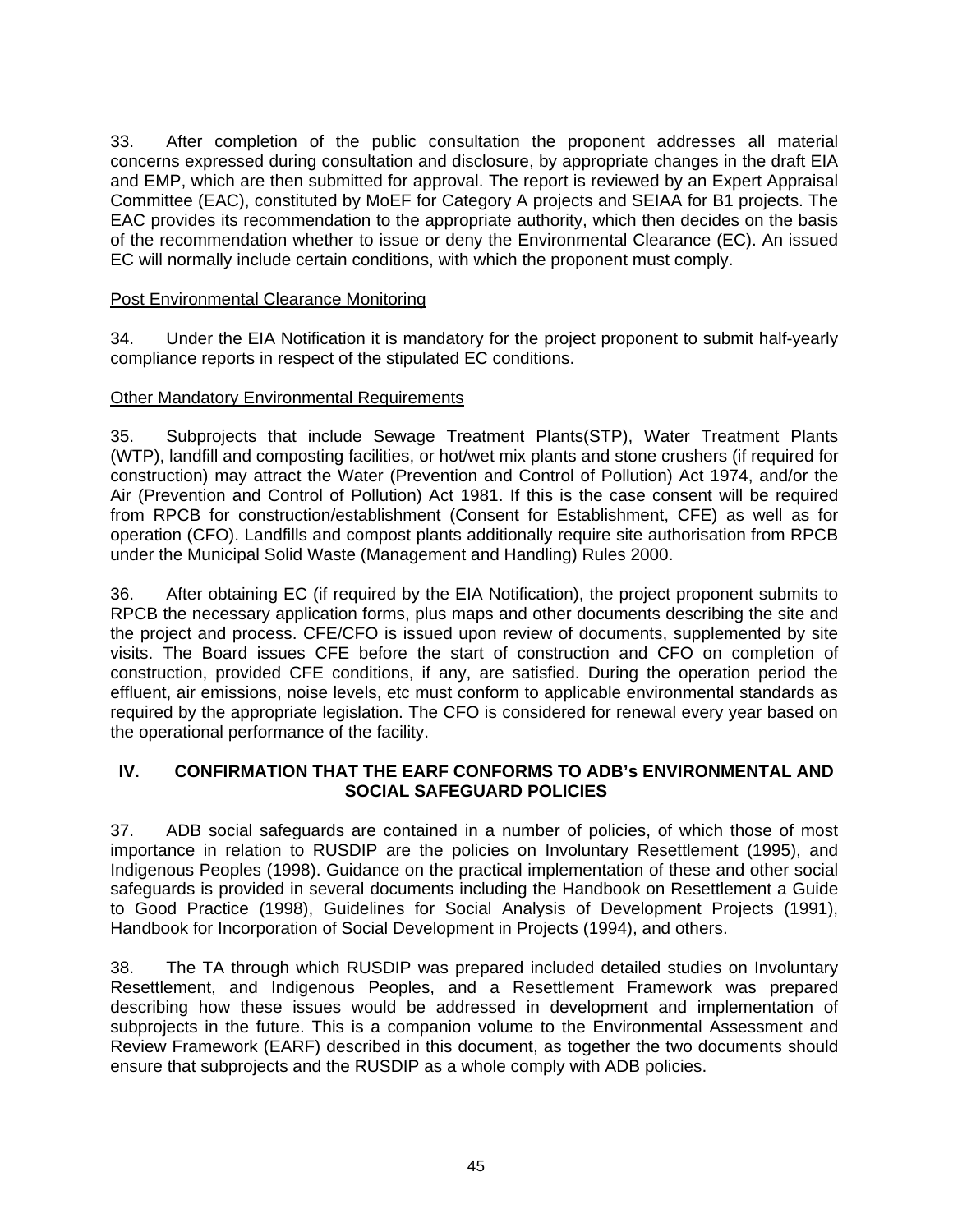39. The Resettlement Framework includes a section confirming how the procedures comply with the Bank's social safeguard policies, and Table 4 below shows how the EARF complies with the environmental safeguard policies. This is based on a table provided in the EA Guidelines, which summarises the environmental assessment requirements for project loans (because under MMF the first tranche is considered as a project). Table 4 lists the individual EA requirements and indicates where in the EARF the procedure to be followed is described.

| <b>Project Category</b>                         | <b>Basic EIA Requirements</b>                                   | <b>Approach described in EARF</b><br>Paragraph No: |
|-------------------------------------------------|-----------------------------------------------------------------|----------------------------------------------------|
| for significant adverse<br>A: Potential         | Preparation of EIA and EIA report                               | 21                                                 |
| environmental impacts                           | Public consultation (at least twice)                            | $23 - 25$                                          |
|                                                 | Preparation of EMP and budget                                   | 22                                                 |
|                                                 | SEIA circulated to ADB Board                                    | 25,26                                              |
|                                                 | SEIA disclosed to the public                                    | 25                                                 |
|                                                 | EIA available to public on request                              | 25                                                 |
| B: Some adverse environmental                   | Preparation of IEE and IEE report                               | 20                                                 |
| impacts but less significant than<br>Category A | Public consultation                                             | $23 - 25$                                          |
|                                                 | If project is environmentally sensitive:                        |                                                    |
|                                                 | SIEE circulated to ADB Board                                    | 18,25                                              |
|                                                 | SIEE disclosed to the public                                    | 25                                                 |
|                                                 | Preparation of EMP and budget                                   | 22                                                 |
|                                                 | IEE available to public on request                              | 25                                                 |
|                                                 | If not circulated SIEE is attached to RFP<br>as a core appendix |                                                    |
| C: Unlikely to have adverse impacts             | No IEE or EIA                                                   | 18                                                 |
|                                                 | Environmental implications summarised in<br><b>RRP</b>          |                                                    |

**Table 3: Confirmation that the EARF conforms to ADB Environmental Safeguard Policies** 

### **V. STAFFING REQUIREMENTS AND BUDGET**

40. Costs required for operating the Environmental Assessment and Review Framework should cover the following activities:

- (i) Conducting IEE or EIA studies, preparing and submitting reports and public consultation and disclosure;
- (ii) Application for Consent to Establish and Operate where required (currently STP, WTP and landfills);
- (iii) Implementation of Environmental Monitoring Plans (EMP) by EMS and others (including long-term surveys).

41. For budgeting purposes it is assumed that all subprojects that involve the provision of new or refurbished infrastructure will be classified as Category B by ADB (requiring IEE) and B1 by SEIAA (requiring EIA). In practice the LSGD should aim to produce a single document that serves both purposes to avoid duplication of effort, and this should be achievable given the comprehensive nature of ADB's IEE requirements.

42. Generally an IEE relies on the collection of existing data in order to describe environmental conditions in the project area, and it is not expected that new surveys would be conducted. The work thus involves the collection and analysis of data on the existing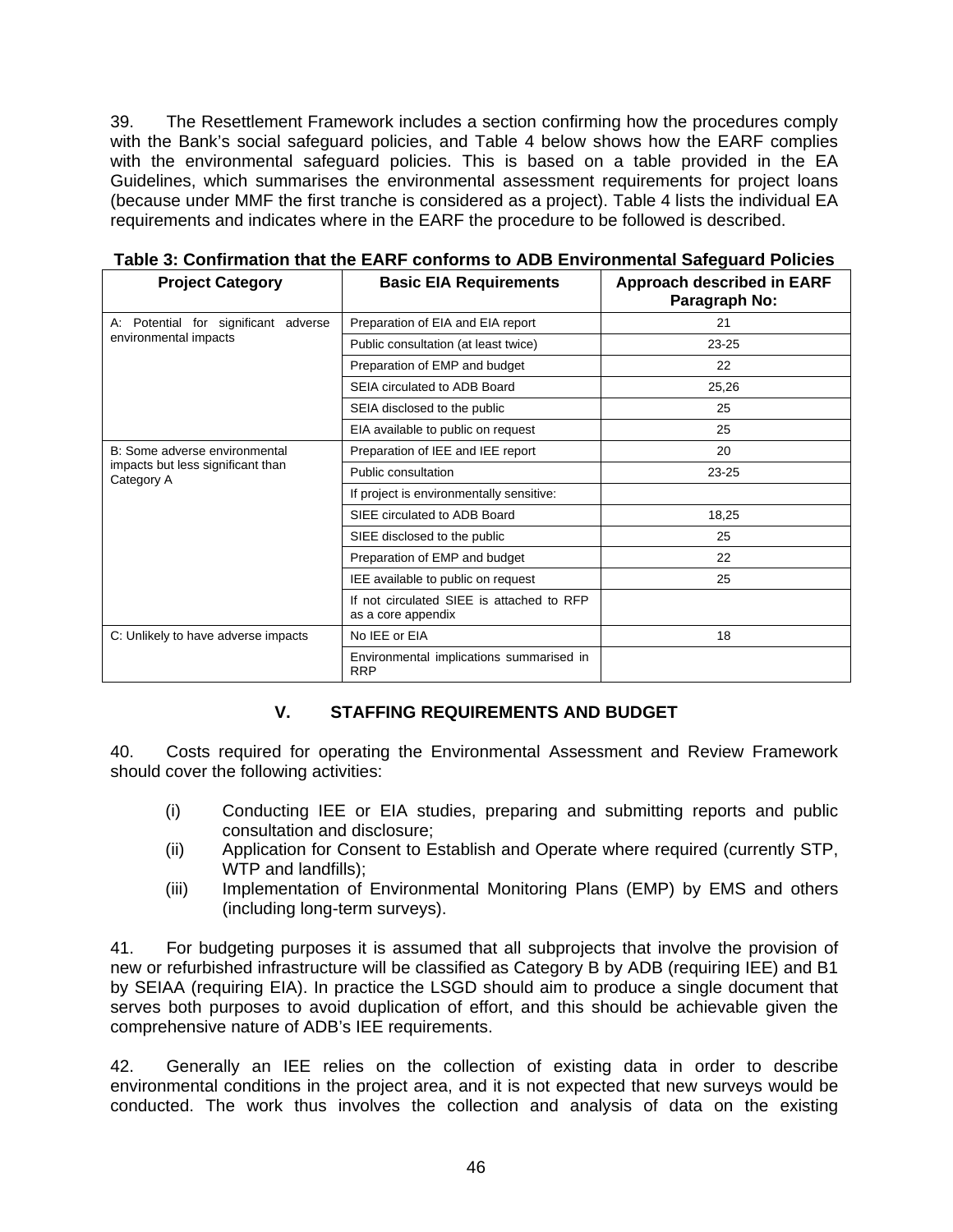environment and the proposed project, assessment and mitigation of impacts, preparation of the EMP and budget, public consultation, and preparation of the IEE report and summary. An average IEE for this type of subproject requires two months of effort, conducted by two persons (specialising in the natural environment and social issues), through one month of input each. Other expenses are the cost of two public consultation meetings per subproject, and the cost of document disclosure.

43. IEEs conducted for the first tranche of projects during the TA suggest that implementation of a typical EMP will require an experienced EMS to spend a total of around three months over the average 6 month design and 18 month construction period, conducting routine observations and surveys. There is also generally one longer-term survey per subproject (of STP effluent, quality of municipal water, etc), which requires a specialist consultant to collect and analyse data over a six year period (including one year before operation), spending around two weeks per year, three months in total.

44. The cost of these various inputs are shown in Table 5, which shows that the budget cost of implementing the Environmental Assessment and Review Procedures per subproject is INR 1.7 million. During the TA there was an average of four infrastructure projects requiring IEE per town, so the average budget for EARF per town is estimated as INR 7 million.

| Item                                         | Quantity                     | <b>Unit Cost</b>      | <b>Total Cost</b> | Sub-total |
|----------------------------------------------|------------------------------|-----------------------|-------------------|-----------|
| 1. IEE or EIA study                          |                              |                       |                   |           |
| Domestic Consultant                          | 2 x 1 month                  | 100,000 <sup>18</sup> | 200,000           |           |
| <b>Public Consultation and Disclosure</b>    | <b>Sum</b>                   | 100,000               | 100,000           | 300,000   |
|                                              |                              |                       |                   |           |
| 2. Consent by RPCB <sup>19</sup>             |                              |                       |                   |           |
| Consent to Establish                         | Sum                          | 15,000                | 15,000            |           |
| Consent to Operate                           | $30^{20}$                    | 4,800                 | 144,000           | 159,000   |
|                                              |                              |                       |                   |           |
| 3. Implementation of EMP (2 years)           |                              |                       |                   |           |
| Domestic Environmental Monitoring Specialist | 1 x 3 month                  | 100,000               | 300,000           |           |
| <b>Survey Expenses</b>                       | <b>Sum</b>                   | 100,000               | 100,000           | 400,000   |
|                                              |                              |                       |                   |           |
| 4. Longer-term survey (6 years)              |                              |                       |                   |           |
| Domestic Consultant                          | $6 \times \frac{1}{2}$ month | 100,000               | 300,000           |           |
| Sample Analysis                              | 6 x 20                       | 3,000                 | 360,000           |           |
| <b>Other Expenses</b>                        | <b>Sum</b>                   | 200,000               | 200,000           | 860,000   |
|                                              |                              |                       |                   |           |
| <b>TOTAL per subproject</b>                  |                              |                       |                   | 1,719,000 |

**Table 4: Cost of Environmental Assessment and Review Procedures (INR) per Subproject** 

<sup>&</sup>lt;sup>18</sup> Cost of domestic consultants includes fee, travel, accommodation and subsistence.

Frees payable to RPCB vary with the capital cost and type of facility (details available from RPCB). Those shown assume a STP<br>(red category) with a capital cost of INR 10,000,000. Fees for other types of project (eq WTP) a 20 Consent to Operate is renewed every year. The figure shown assumes a 30-year STP design life.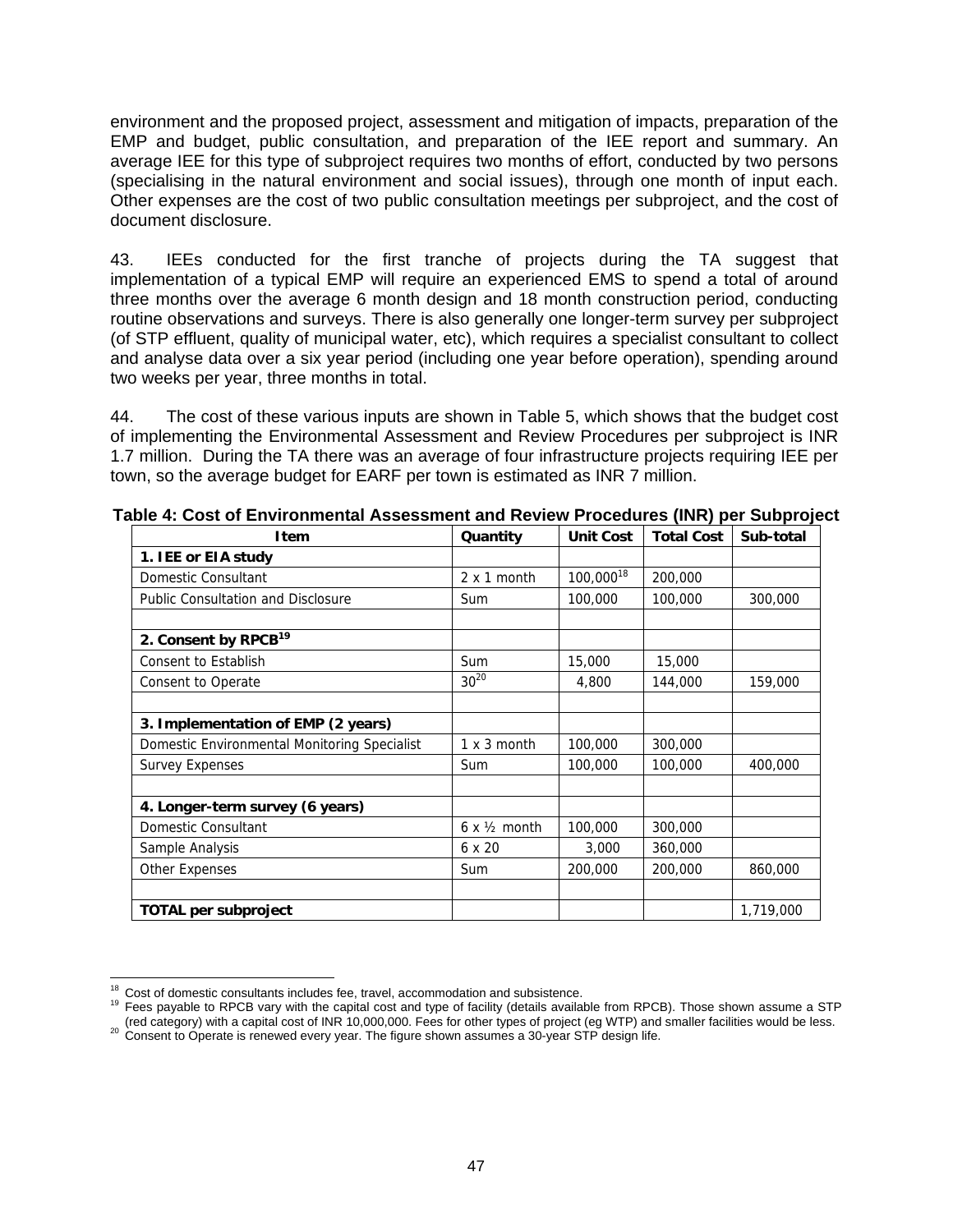# **APPENDIX 1: PRELIMINARY SCREENING OF SUB-PROJECT IMPACTS: 1. Water Supply - Construction**

| Element of scheme $\rightarrow$ |              | Supply augmentation*                     |                                                      | New or refurbished mains                           |              | New reservoirs in city                                    |                                | Refurbish pumps & TW                                                            |                                         | Network repair/expansion                                                           |
|---------------------------------|--------------|------------------------------------------|------------------------------------------------------|----------------------------------------------------|--------------|-----------------------------------------------------------|--------------------------------|---------------------------------------------------------------------------------|-----------------------------------------|------------------------------------------------------------------------------------|
| $\bigvee$ Aspect of environment | Impact       | Rationale                                | Impact                                               | Rationale                                          | Impact       | Rationale                                                 | Impact                         | Rationale                                                                       | Impact                                  | Rationale                                                                          |
| <b>PHYSICAL</b>                 |              |                                          |                                                      |                                                    |              |                                                           |                                |                                                                                 |                                         |                                                                                    |
| Atmosphere                      | <b>NS</b>    | Small-scale                              | <b>NS</b>                                            | Local impacts                                      | <b>NS</b>    | Local impacts                                             | NS                             | Re-boring TW                                                                    | <b>NS</b>                               | Small-scale<br>localised impacts,<br>mitigated by good                             |
| Topography & soil               | <b>NS</b>    | construction of<br>Tube Wells (TW),      | <b>NS</b>                                            | mitigated by good<br>practice (dust                | <b>NS</b>    | mitigated by good<br>practice                             | <b>NS</b>                      | and replacing<br>pumps at existing                                              | <b>NS</b>                               |                                                                                    |
| Surface water                   | <b>NS</b>    | with localised<br>impacts. Little risk   | reduction, waste<br><b>NS</b><br>removal). No use of | <b>NS</b>                                          |              | <b>NS</b>                                                 | sites will not<br>affect these | <b>NS</b>                                                                       | practice - avoid<br>trenching in rains, |                                                                                    |
| Groundwater                     | <b>NS</b>    | of pollution from                        | <b>NS</b>                                            | toxic materials.                                   | <b>NS</b>    |                                                           | <b>NS</b>                      | elements.                                                                       | <b>NS</b>                               | remove<br>waste,                                                                   |
| Geology/seismology              | <b>NS</b>    | spills.                                  | <b>NS</b>                                            |                                                    | <b>NS</b>    |                                                           | <b>NS</b>                      |                                                                                 | <b>NS</b>                               | cover dry material                                                                 |
| <b>ECOLOGY</b>                  |              |                                          |                                                      |                                                    |              |                                                           |                                |                                                                                 |                                         |                                                                                    |
| <b>Fisheries</b>                | <b>NS</b>    | No ecologically                          | <b>NS</b>                                            | No ecologically                                    | <b>NS</b>    | No ecologically                                           | <b>NS</b>                      | No ecological                                                                   | <b>NS</b>                               | Water<br>supply                                                                    |
| Aquatic biology                 | <b>NS</b>    | sensitive areas in<br>town or environs.  | <b>NS</b>                                            | sensitive areas in<br>town or environs. To         | <b>NS</b>    | sensitive areas                                           | <b>NS</b>                      | sensitivity at<br>existing sites                                                | <b>NS</b>                               | networks<br>are<br>buried in roads so                                              |
| Wildlife                        | <b>NS</b>    | To be confirmed.<br>but any sensitive    | <b>NS</b>                                            | be confirmed, but<br>any sensitive areas           | <b>NS</b>    |                                                           | <b>NS</b>                      |                                                                                 | <b>NS</b>                               | pipes<br>can<br>be<br>repaired<br>laid<br>or                                       |
| Forests                         | <b>NS</b>    | areas can be                             | <b>NS</b>                                            | can be avoided if                                  | <b>NS</b>    |                                                           | <b>NS</b>                      |                                                                                 | <b>NS</b>                               | without ecological                                                                 |
| <b>Endangered species</b>       | <b>NS</b>    | avoided if<br>necessary.                 | <b>NS</b>                                            | necessary.                                         | <b>NS</b>    |                                                           | <b>NS</b>                      |                                                                                 | <b>NS</b>                               | impacts.                                                                           |
| Protected areas                 | <b>NS</b>    |                                          | <b>NS</b>                                            |                                                    | <b>NS</b>    |                                                           | <b>NS</b>                      |                                                                                 | <b>NS</b>                               |                                                                                    |
| <b>ECONOMIC DEVPT</b>           |              |                                          |                                                      |                                                    |              |                                                           |                                |                                                                                 |                                         |                                                                                    |
| <b>Industries</b>               | <b>NS</b>    | Avoid impacts by                         | Mitigate                                             | Locate in ROW of                                   | <b>NS</b>    | Avoid impacts by<br>locating reservoirs<br>on unused govt | NS                             | No impact on<br>these aspects as<br>work is small-<br>scale and<br>conducted at | Mitigate                                | Conduct<br>work<br>quickly. Maintain<br>access:<br>compensate<br>business for loss |
| Infrastructure                  | <b>NS</b>    | locating TW, Clear<br>Reservoir<br>Water | Mitigate                                             | roads if possible. Do<br>not take >10% of a        | <b>NS</b>    |                                                           | <b>NS</b>                      |                                                                                 | Mitigate                                |                                                                                    |
| Transport                       | Mitigate     | (CWR), etc on un-<br>used<br>government  | Mitigate                                             | farmer's<br>land.<br>- In<br>town: avoid sensitive | Mitigate     | land. Plan work<br>with police & local                    | <b>NS</b>                      |                                                                                 | Mitigate                                |                                                                                    |
| Land use                        | Mitigate     | land. Reduce traffic                     | Mitigate                                             | locations:<br>maintain                             | Mitigate     | administration<br>to                                      | <b>NS</b>                      | existing sites                                                                  | Mitigate                                | of income:<br>plan                                                                 |
| Power                           | <b>NS</b>    | disruption<br>by<br>careful planning of  | <b>NS</b>                                            | access; compensate<br>business for loss of         | <b>NS</b>    | traffic<br>provide<br>diversions.                         | <b>NS</b>                      |                                                                                 | Mitigate                                | work with<br>local<br>authority<br>to                                              |
| Agric, Minerals, Tourism        | <b>NS</b>    | construction.                            | Mitigate                                             | Provide<br>income.<br>traffic diversions.          | <b>NS</b>    |                                                           | <b>NS</b>                      |                                                                                 | Mitigate                                | provide effective<br>traffic diversions                                            |
| <b>SOCIAL/CULTURAL</b>          |              |                                          |                                                      |                                                    |              |                                                           |                                |                                                                                 |                                         |                                                                                    |
| Population/communities          | <b>NS</b>    | Avoid sensitive                          | <b>NS</b>                                            | Select route to avoid                              | <b>NS</b>    | Avoid sensitive                                           | <b>NS</b>                      | Work is non-                                                                    | <b>NS</b>                               | Conduct<br>work                                                                    |
| <b>Health facilities</b>        | Mitigate     | sites (schools,<br>hospitals, temples).  | Mitigate                                             | sensitive sites.<br>Consult Archaeology            | <b>NS</b>    | sites (schools,<br>etc). Determine                        | <b>NS</b>                      | invasive and<br>conducted at                                                    | Mitigate                                | quickly. Maintain<br>access (facilities,                                           |
| <b>Education facilities</b>     | Mitigate     | Consult                                  | Mitigate                                             | Dept to assess<br>archaeological                   | <b>NS</b>    | archaeological<br>potential of                            | <b>NS</b>                      | existing sites so<br>no impacts on                                              | Mitigate                                | houses). Assess<br>archaeological                                                  |
| Socio-economics                 | <b>NS</b>    | to assess                                | Archaeology Dept<br>Mitigate                         | potential of route                                 | <b>NS</b>    | proposed sites                                            | <b>NS</b>                      | these aspects.                                                                  | Mitigate                                | potential of areas.                                                                |
| Cultural heritage               | Mitigate     | archaeological<br>potential of each      | Mitigate                                             | (change route if<br>necessary). Develop            | <b>NS</b>    | and change if<br>necessary. Apply                         | <b>NS</b>                      |                                                                                 | Mitigate                                | Apply protocol to<br>chance<br>protect<br>finds. Trenching                         |
| <b>Traditional land uses</b>    | Mitigate     | site. Develop                            | Mitigate                                             | protocol to identify                               | <b>NS</b>    | protocol to protect                                       | <b>NS</b>                      |                                                                                 | Mitigate                                |                                                                                    |
| Historical/archaeological       | <b>ISSUE</b> | protocol to protect<br>chance finds.     | <b>ISSUE</b>                                         | and protect any<br>chance finds.                   | <b>ISSUE</b> | chance finds.                                             | <b>NS</b>                      |                                                                                 | <b>ISSUE</b>                            | to be observed by<br>archaeologist.                                                |

\* Assumes increased groundwater abstraction via new Tube Wells (TW);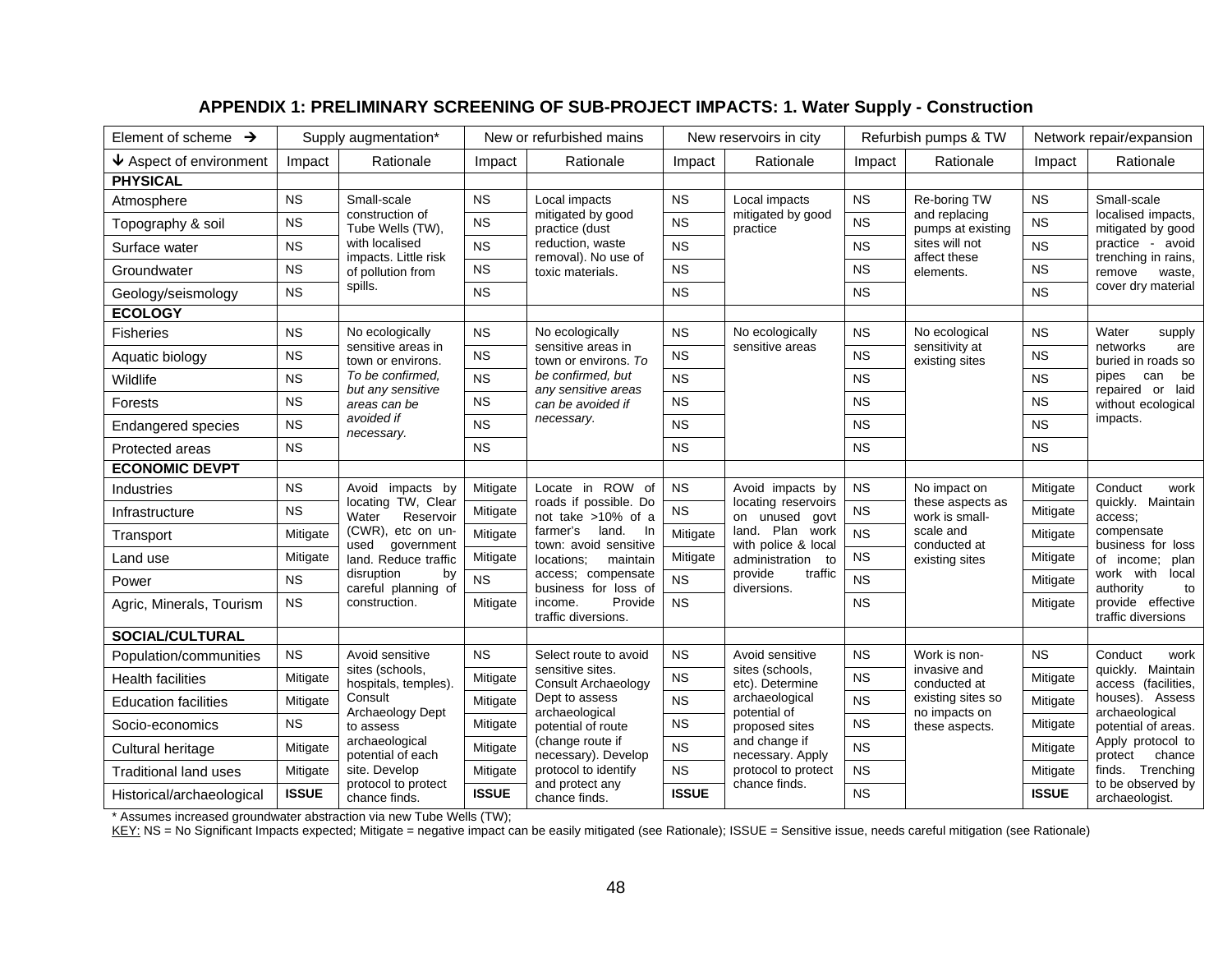| Element of scheme $\rightarrow$       |           | <b>New Treatment Plant STP</b>                 |                  | New/refurbished main sewer                     |              | Pump stations: new/repair                 |                    | Network repair/expansion                        |  |  |
|---------------------------------------|-----------|------------------------------------------------|------------------|------------------------------------------------|--------------|-------------------------------------------|--------------------|-------------------------------------------------|--|--|
| $\blacklozenge$ Aspect of environment | Impact    | Rationale                                      | Impact           | Rationale                                      | Impact       | Rationale                                 | Impact             | Rationale                                       |  |  |
| <b>PHYSICAL</b>                       |           |                                                |                  |                                                |              |                                           |                    |                                                 |  |  |
| Atmosphere                            | <b>NS</b> | Localised<br>impacts                           | <b>NS</b>        | Local impacts                                  | <b>NS</b>    | No significant                            | <b>NS</b>          | Small-scale                                     |  |  |
| Topography & soil                     | NS        | at a relatively small<br>site outside city and | NS               | mitigated by good<br>practice (dust            | <b>NS</b>    | physical impacts<br>from small-scale      | NS                 | localised impacts,<br>mitigated by good         |  |  |
| Surface water                         | <b>NS</b> | its future expansion<br>zone. Construct in     | <b>NS</b>        | reduction, waste<br>removal). No use of        | <b>NS</b>    | localised building                        | <b>NS</b>          | practice - avoid<br>trenching in rains,         |  |  |
| Groundwater                           | Mitigate  | ${\sf NS}$<br>dry season to avoid              | toxic materials. | <b>NS</b>                                      | work.        | <b>NS</b>                                 | remove<br>waste,   |                                                 |  |  |
| Geology/seismology                    | <b>NS</b> | water collecting in<br>excavated areas.        | <b>NS</b>        | <b>NS</b>                                      |              | <b>NS</b>                                 | cover dry material |                                                 |  |  |
| <b>ECOLOGY</b>                        |           |                                                |                  |                                                |              |                                           |                    |                                                 |  |  |
| <b>Fisheries</b>                      | <b>NS</b> | ecological<br>Avoid                            | NS               | Land around existing                           | <b>NS</b>    | Pump stations are                         | <b>NS</b>          | networks<br>Sewer                               |  |  |
| Aquatic biology                       | <b>NS</b> | impacts by locating<br>STP at a site where     | <b>NS</b>        | main was disturbed<br>when constructed so      | <b>NS</b>    | located in the<br>towns, where            | <b>NS</b>          | buried<br>in<br>are<br>roads<br>so<br>pipes     |  |  |
| Wildlife                              | <b>NS</b> | is<br>there<br>no<br>ecological interest.      | NS               | unlikely to be<br>ecologically sensitive       | <b>NS</b>    | there is little of<br>ecological interest | <b>NS</b>          | can be repaired<br>laid<br>without<br><b>or</b> |  |  |
| Forests                               | <b>NS</b> |                                                | <b>NS</b>        | Ensure that route of                           | <b>NS</b>    |                                           | <b>NS</b>          | ecological                                      |  |  |
| <b>Endangered species</b>             | <b>NS</b> | <b>NS</b>                                      |                  | new main avoids any<br>areas designated for    | <b>NS</b>    |                                           | <b>NS</b>          | impacts.                                        |  |  |
| Protected areas                       | <b>NS</b> |                                                | Mitigate         | nature conservation.                           | <b>NS</b>    |                                           | <b>NS</b>          |                                                 |  |  |
| <b>ECONOMIC DEVPT</b>                 |           |                                                |                  |                                                |              |                                           |                    |                                                 |  |  |
| Industries                            | <b>NS</b> | STP will be located                            | Mitigate         | Locate main in ROW                             | <b>NS</b>    | No impacts at                             | Mitigate           | Conduct<br>work                                 |  |  |
| Infrastructure                        | <b>NS</b> | on land that is not<br>used<br>for<br>any      | Mitigate         | of roads if possible.<br>Do not take >10% of   | <b>NS</b>    | existing sites,<br>which are small        | Mitigate           | quickly. Maintain<br>access:                    |  |  |
| Transport                             | <b>NS</b> | economic purpose<br>(including farming if      | Mitigate         | any farmer's land. In<br>town: avoid sensitive | <b>NS</b>    | and self-<br>contained. New               | Mitigate           | compensate<br>business for loss                 |  |  |
| Land use                              | <b>NS</b> | possible).                                     | Mitigate         | locations; maintain                            | Mitigate     | sites should be on                        | Mitigate           | of income;<br>plan                              |  |  |
| Power                                 | <b>NS</b> |                                                | <b>NS</b>        | access; compensate<br>business for loss of     | <b>NS</b>    | unused<br>government land                 | Mitigate           | work with<br>local<br>authority<br>to           |  |  |
| Agric, Minerals, Tourism              | <b>NS</b> |                                                | Mitigate         | income. Provide<br>traffic diversions.         | <b>NS</b>    | to avoid land-use<br>conflicts            | Mitigate           | provide effective<br>traffic diversions         |  |  |
| <b>SOCIAL/CULTURAL</b>                |           |                                                |                  |                                                |              |                                           |                    |                                                 |  |  |
| Population/communities                | <b>NS</b> | Consult                                        | <b>NS</b>        | Select route (in and                           | <b>NS</b>    | No impacts from                           | <b>NS</b>          | Conduct<br>work                                 |  |  |
| Health facilities                     | <b>NS</b> | Archaeology Dept<br>to locate STP on           | Mitigate         | outside the town) to<br>avoid sensitive sites. | <b>NS</b>    | refurbishment at<br>existing sites.       | Mitigate           | quickly. Maintain<br>access (facilities,        |  |  |
| <b>Education facilities</b>           | <b>NS</b> | land<br>with<br>little<br>archaeological       | Mitigate         | Maintain access to<br>affected locations.      | <b>NS</b>    | New sites should<br>be on unused          | Mitigate           | houses). Assess<br>archaeological               |  |  |
| Socio-economics                       | NS        | potential and apply                            | Mitigate         | Assess archaeology                             | <b>NS</b>    | government land                           | Mitigate           | potential of areas.                             |  |  |
| Cultural heritage                     | <b>NS</b> | protocol to identify<br>and protect any        | Mitigate         | potential of route and<br>change route if      | <b>NS</b>    | of low archaeolog<br>potential if         | Mitigate           | Apply protocol to<br>protect<br>chance          |  |  |
| <b>Traditional land uses</b>          | <b>NS</b> | chance finds. Avoid<br>areas with any land     | Mitigate         | necessary. Apply<br>protocol to protect        | <b>NS</b>    | possible. Apply<br>protocol to protect    | Mitigate           | finds. Trenching<br>to be observed by           |  |  |
| Historical/archaeological             | Mitigate  | use or importance.                             | <b>ISSUE</b>     | any chance finds.                              | <b>ISSUE</b> | any chance finds.                         | <b>ISSUE</b>       | archaeologist.                                  |  |  |

# **2. Sewerage and Sanitation - Construction**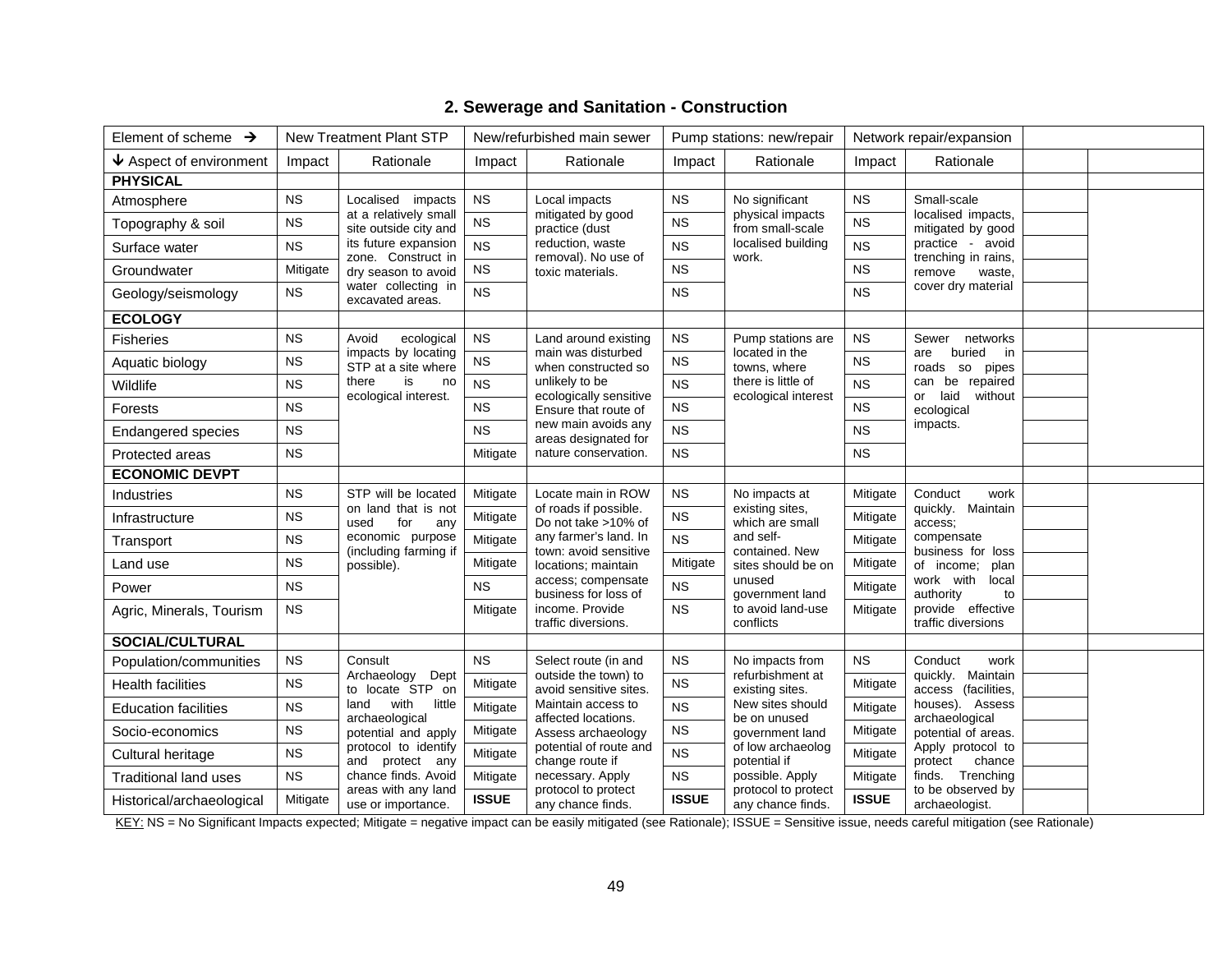| 3. Solid Waste Management - Construction |
|------------------------------------------|
|------------------------------------------|

| Element of scheme $\rightarrow$       |             | New Vehicles & Equipment                               |             | New Landfill Site                              |  |  |  |
|---------------------------------------|-------------|--------------------------------------------------------|-------------|------------------------------------------------|--|--|--|
|                                       |             |                                                        |             |                                                |  |  |  |
| $\blacklozenge$ Aspect of environment | Impact      | Rationale                                              | Impact      | Rationale                                      |  |  |  |
| <b>PHYSICAL</b>                       |             |                                                        |             |                                                |  |  |  |
| Atmosphere                            | <b>NS</b>   | Air quality is the                                     | NS          | Localised impacts, at                          |  |  |  |
| Topography & soil                     | NS          | only aspect that<br>could be affected                  | NS          | a relatively small site<br>located outside the |  |  |  |
| Surface water                         | <b>NS</b>   | by vehicles. Project<br>should include                 | <b>NS</b>   | town and its future<br>expansion zone.         |  |  |  |
| Groundwater                           | <b>NS</b>   | maintenance<br>program to reduce<br>exhaust emissions. | <b>NS</b>   |                                                |  |  |  |
| Geology/seismology                    | <b>NS</b>   |                                                        | <b>NS</b>   |                                                |  |  |  |
| <b>ECOLOGY</b>                        |             |                                                        |             |                                                |  |  |  |
| Fisheries                             | <b>NS</b>   | Provision of                                           | <b>NS</b>   | Avoid ecological                               |  |  |  |
| Aquatic biology                       | <b>NS</b>   | vehicles and<br>equipment will not<br>affect ecology.  | <b>NS</b>   | impacts by locating<br>landfill at a site      |  |  |  |
| Wildlife                              | <b>NS</b>   |                                                        | <b>NS</b>   | where there is no<br>ecological interest.      |  |  |  |
| Forests                               | <b>NS</b>   |                                                        | <b>NS</b>   |                                                |  |  |  |
| <b>Endangered species</b>             | NS          |                                                        | <b>NS</b>   |                                                |  |  |  |
| Protected areas                       | <b>NS</b>   |                                                        | <b>NS</b>   |                                                |  |  |  |
| <b>ECONOMIC DEVPT</b>                 |             |                                                        |             |                                                |  |  |  |
| <b>Industries</b>                     | <b>NS</b>   | Provision of waste                                     | <b>NS</b>   | Landfill will be                               |  |  |  |
| Infrastructure                        | <b>NS</b>   | handling vehicles<br>and equipment will                | NS          | located on land that<br>is not used for any    |  |  |  |
| Transport                             | <b>NS</b>   | not affect economic<br>activity in the town            | <b>NS</b>   | economic purpose<br>(including farming if      |  |  |  |
| Land use                              | <b>NS</b>   |                                                        | NS          | possible).                                     |  |  |  |
| Power                                 | <b>NS</b>   |                                                        | <b>NS</b>   |                                                |  |  |  |
| Agric, Minerals, Tourism              | <b>NS</b>   |                                                        | <b>NS</b>   |                                                |  |  |  |
| <b>SOCIAL/CULTURAL</b>                |             |                                                        |             |                                                |  |  |  |
| Population/communities                | NS          | Provision of waste                                     | NS          | Consult Archaeology                            |  |  |  |
| <b>Health facilities</b>              | $_{\rm NS}$ | handling vehicles<br>and equipment will                | $_{\rm NS}$ | Dept to locate landfill<br>on land with little |  |  |  |
| <b>Education facilities</b>           | <b>NS</b>   | not affect social or<br>cultural                       | <b>NS</b>   | archaeological<br>potential and apply          |  |  |  |
| Socio-economics                       | <b>NS</b>   | development or                                         | <b>NS</b>   | protocol to identify                           |  |  |  |
| Cultural heritage                     | <b>NS</b>   | activities.                                            | <b>NS</b>   | and protect any<br>chance finds. Avoid         |  |  |  |
| <b>Traditional land uses</b>          | <b>NS</b>   |                                                        | <b>NS</b>   | areas with any land                            |  |  |  |
| Historical/archaeological             | <b>NS</b>   |                                                        | Mitigate    | use or importance.                             |  |  |  |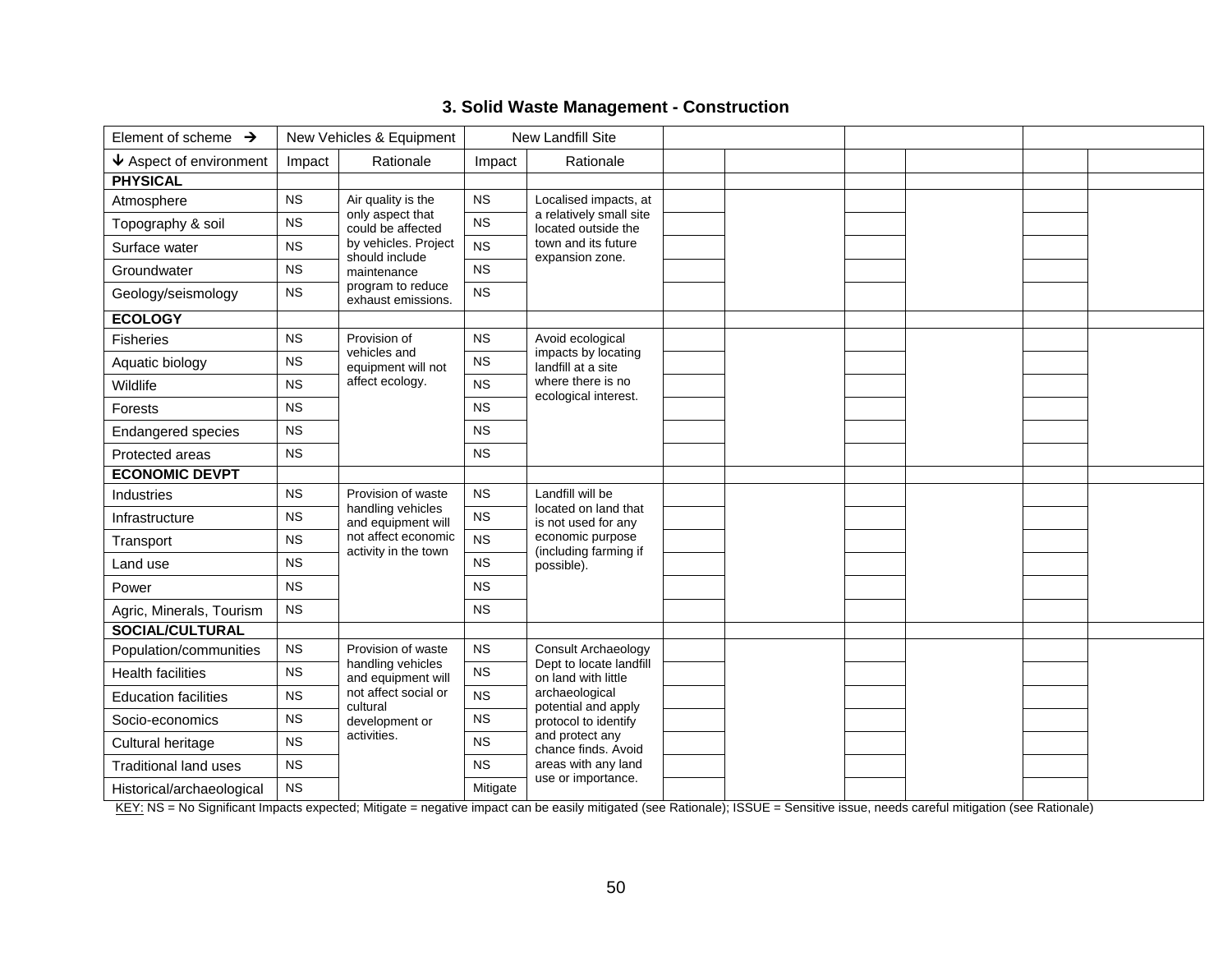| Element of scheme $\rightarrow$         |              | Road Widening                               |              | New Roads                                           | New Multi-storey Car Park |                                            | New Bridges  |                                              |  |
|-----------------------------------------|--------------|---------------------------------------------|--------------|-----------------------------------------------------|---------------------------|--------------------------------------------|--------------|----------------------------------------------|--|
| $\bm{\downarrow}$ Aspect of environment | Impact       | Rationale                                   | Impact       | Rationale                                           | Impact                    | Rationale                                  | Impact       | Rationale                                    |  |
| <b>PHYSICAL</b>                         |              |                                             |              |                                                     |                           |                                            |              |                                              |  |
| Atmosphere                              | <b>NS</b>    | Localised impacts                           | <b>NS</b>    | Localised impacts                                   | Mitigate                  | Construction is in                         | Mitigate     | Localised impacts                            |  |
| Topography & soil                       | <b>NS</b>    | at sides of existing<br>roads, mitigated by | Mitigate     | prevented by good<br>practice (see left).           | <b>NS</b>                 | centre of town so<br>impacts of dust,      | Mitigate     | prevented by good<br>practice. Erect         |  |
| Surface water                           | <b>NS</b>    | good site practice:<br>covering stockpiled  | Mitigate     | Construct in dry<br>season to prevent               | Mitigate                  | noise, etc need<br>strict mitigation.      | Mitigate     | screens to reduce<br>noise and visual        |  |
| Groundwater                             | <b>NS</b>    | sand, removing                              | Mitigate     | soil runoff polluting                               | Mitigate                  | Build in dry                               | Mitigate     | impacts. Build in dry                        |  |
| Geology/seismology                      | <b>NS</b>    | waste, preventing<br>spills.                | <b>NS</b>    | surface and ground<br>water.                        | <b>NS</b>                 | season to avoid<br>runoff.                 | <b>NS</b>    | season.                                      |  |
| <b>ECOLOGY</b>                          |              |                                             |              |                                                     |                           |                                            |              |                                              |  |
| <b>Fisheries</b>                        | <b>NS</b>    | No significant                              | Mitigate     | Routes of new roads                                 | <b>NS</b>                 | No significant                             | <b>NS</b>    | No significant                               |  |
| Aquatic biology                         | <b>NS</b>    | ecological interest<br>at sides of roads,   | Mitigate     | must be planned with<br><b>Environment Ministry</b> | NS                        | ecological interest<br>in centre of towns. | <b>NS</b>    | ecological interest in<br>towns. Avoid       |  |
| Wildlife                                | <b>NS</b>    | but existing trees<br>should be retained    | Mitigate     | to avoid all protected<br>areas and maintain a      | <b>NS</b>                 | Avoid removal of<br>trees if possible.     | <b>NS</b>    | removal of trees if<br>possible and plant    |  |
| Forests and trees                       | Mitigate     | wherever possible.                          | Mitigate     | buffer of 2 km                                      | Mitigate                  | Plant two trees to                         | Mitigate     | extra trees to act as                        |  |
| Endangered species                      | <b>NS</b>    | 2 trees should be<br>planted to replace     | Mitigate     | between boundary of<br>any such site and            | <b>NS</b>                 | replace every one<br>removed.              | <b>NS</b>    | noise, dust and<br>visual screen when        |  |
| Protected areas                         | <b>NS</b>    | every one removed                           | Mitigate     | edge of new road.                                   | <b>NS</b>                 |                                            | <b>NS</b>    | operating.                                   |  |
| <b>ECONOMIC DEVPT</b>                   |              |                                             |              |                                                     |                           |                                            |              |                                              |  |
| Industries                              | Mitigate     | Limit widening to                           | <b>NS</b>    | Plan routes carefully                               | <b>NS</b>                 | Build car parks on                         | Mitigate     | Plan construction                            |  |
| Infrastructure                          | Mitigate     | ROW alongside<br>existing roads to          | <b>NS</b>    | to minimise land<br>acquisition. No more            | <b>NS</b>                 | government<br>owned unused                 | Mitigate     | carefully to minimise<br>disruption of       |  |
| Transport                               | Mitigate     | avoid acquiring<br>land. Maintain           | <b>NS</b>    | than 10% of the total<br>land holding of any        | <b>NS</b>                 | land to avoid land<br>acquisition. All     | Mitigate     | industry, transport,<br>infrastructure, etc. |  |
| Land use                                | Mitigate     | access during                               | <b>ISSUE</b> | owner should be                                     | <b>NS</b>                 | work will occur                            | <b>NS</b>    | Involve local                                |  |
| Power                                   | <b>NS</b>    | work; compensate<br>business for lost       | <b>NS</b>    | taken. Compensate<br>for loss of income.            | <b>NS</b>                 | within site so will<br>be no impacts on    | Mitigate     | authority to provide<br>alternative routes.  |  |
| Agric, Minerals, Tourism                | <b>NS</b>    | income. Divert<br>traffic if necessary.     | Mitigate     | Provide alternative<br>livelihoods.                 | <b>NS</b>                 | industry,<br>commerce, etc                 | <b>NS</b>    | Compensate for loss<br>of business income.   |  |
| <b>SOCIAL/CULTURAL</b>                  |              |                                             |              |                                                     |                           |                                            |              |                                              |  |
| Population/communities                  | <b>NS</b>    | Although widening                           | <b>ISSUE</b> | Plan routes to avoid                                | Mitigate                  | Locate car parks                           | Mitigate     | Plan work carefully                          |  |
| <b>Health facilities</b>                | Mitigate     | is mostly non-<br>invasive, consult         | NS           | any relocation of<br>people. Compensate             | Mitigate                  | away from<br>housing and other             | Mitigate     | to minimise<br>disruption of people          |  |
| <b>Education facilities</b>             | Mitigate     | Archaeology Dept<br>to ensure that          | <b>NS</b>    | land owners/workers<br>for lost income.             | Mitigate                  | sensitive sites<br>(hospitals, temple,     | Mitigate     | and facilities.<br>Maintain access.          |  |
| Socio-economics                         | Mitigate     | important buildings                         | Mitigate     | <b>Consult Archaeology</b>                          | <b>NS</b>                 | schools) in areas                          | Mitigate     | Compensate                                   |  |
| Cultural heritage                       | <b>NS</b>    | are protected from<br>vibration damage.     | Mitigate     | Dept and avoid areas<br>with moderate-high          | <b>NS</b>                 | of low archaeolog<br>potential. Apply      | Mitigate     | workers for lost<br>income. Avoid areas      |  |
| <b>Traditional land uses</b>            | <b>NS</b>    | Maintain access to<br>houses & facilities   | Mitigate     | potential. Ground<br>work to be observed            | <b>NS</b>                 | protocol. Ground<br>work observed by       | Mitigate     | with moderate-high<br>archaeo potential.     |  |
| Historical/archaeological               | <b>ISSUE</b> | during work.                                | <b>ISSUE</b> | by archaeologist.                                   | <b>ISSUE</b>              | archaeologist.                             | <b>ISSUE</b> | Archaeologist on site                        |  |

# **4. Urban Transport and Roads - Construction**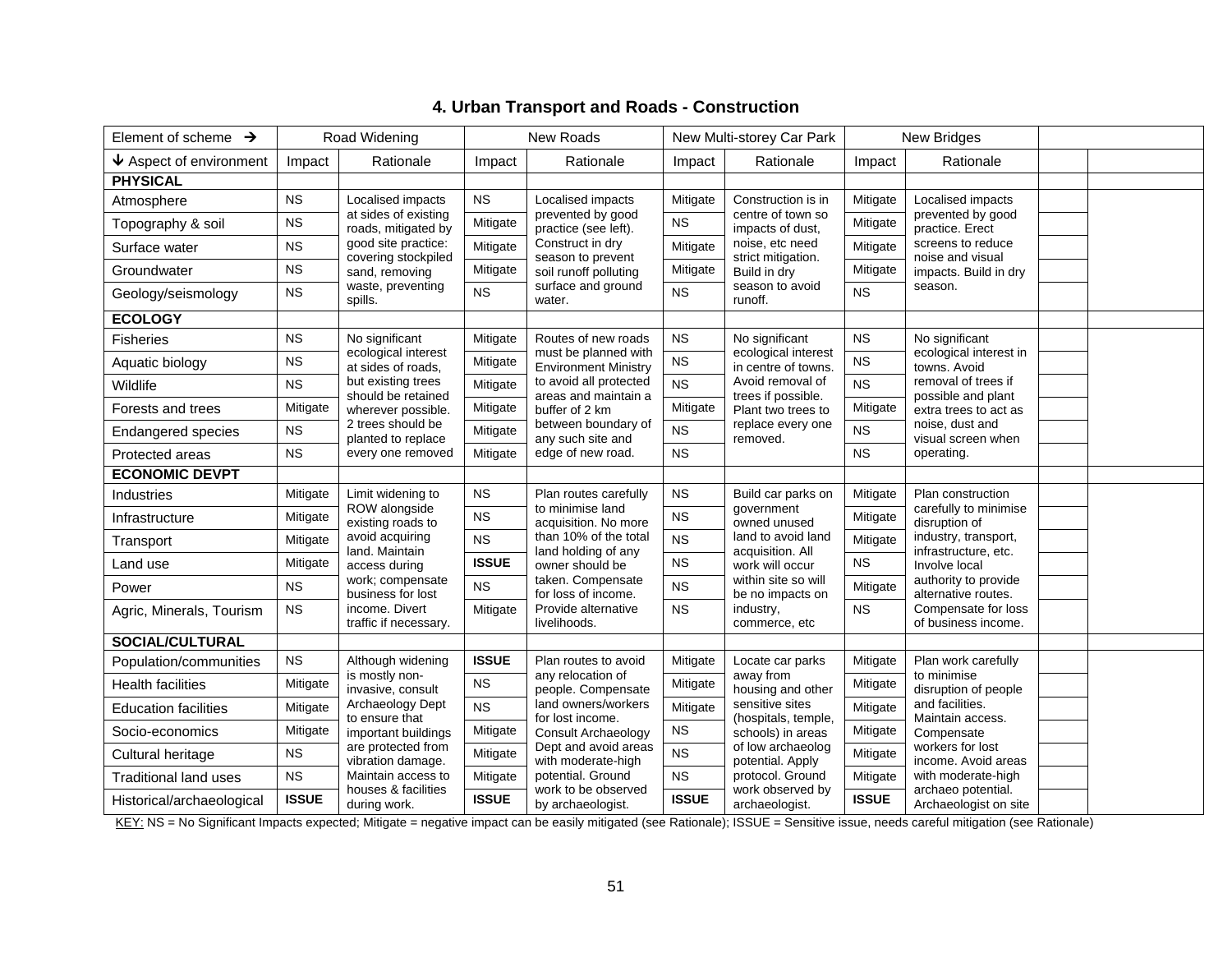# **5. Urban Drainage - Construction**

| Element of scheme $\rightarrow$       |           | <b>Refurbish Existing Drains</b>             |              | <b>Provide New Drains</b>                                                                 |  |  |  |
|---------------------------------------|-----------|----------------------------------------------|--------------|-------------------------------------------------------------------------------------------|--|--|--|
| $\blacklozenge$ Aspect of environment | Impact    | Rationale                                    | Impact       | Rationale                                                                                 |  |  |  |
| <b>PHYSICAL</b>                       |           |                                              |              |                                                                                           |  |  |  |
| Atmosphere                            | <b>NS</b> | Refurbishing work                            | $_{\rm NS}$  | Small-scale localised                                                                     |  |  |  |
| Topography & soil                     | <b>NS</b> | will be mainly small<br>scale repairs. Local | <b>NS</b>    | impacts, mitigated by<br>good practice - avoid                                            |  |  |  |
| Surface water                         | <b>NS</b> | impacts mitigated<br>by good practice        | <b>NS</b>    | trenching in rains,<br>remove waste, cover                                                |  |  |  |
| Groundwater                           | <b>NS</b> | (dust reduction,                             | $_{\rm NS}$  | dry material                                                                              |  |  |  |
| Geology/seismology                    | <b>NS</b> | waste removal) as<br>above.                  | <b>NS</b>    |                                                                                           |  |  |  |
| <b>ECOLOGY</b>                        |           |                                              |              |                                                                                           |  |  |  |
| <b>Fisheries</b>                      | <b>NS</b> | All drains are in                            | <b>NS</b>    | New drains will be in                                                                     |  |  |  |
| Aquatic biology                       | NS        | town areas, where<br>there is little         | <b>NS</b>    | town areas, where<br>there is little                                                      |  |  |  |
| Wildlife                              | <b>NS</b> | ecological interest.                         | <b>NS</b>    | ecological interest.<br>Trees should not be                                               |  |  |  |
| Forests and trees                     | <b>NS</b> |                                              | Mitigate     | cut unless it cannot<br>be avoided, and two<br>new trees planted for<br>each one removed. |  |  |  |
| <b>Endangered species</b>             | <b>NS</b> |                                              | <b>NS</b>    |                                                                                           |  |  |  |
| Protected areas                       | <b>NS</b> |                                              | <b>NS</b>    |                                                                                           |  |  |  |
| <b>ECONOMIC DEVPT</b>                 |           |                                              |              |                                                                                           |  |  |  |
| Industries                            | Mitigate  | Refurbishing work                            | Mitigate     | Conduct work<br>quickly. Maintain                                                         |  |  |  |
| Infrastructure                        | <b>NS</b> | can probably be<br>conducted without         | Mitigate     | access; compensate                                                                        |  |  |  |
| Transport                             | Mitigate  | disturbing<br>economic activity.             | Mitigate     | business for loss of<br>income; plan work                                                 |  |  |  |
| Land use                              | Mitigate  | Maintain access;                             | Mitigate     | with local authority to                                                                   |  |  |  |
| Power                                 | <b>NS</b> | compensate<br>business if any                | Mitigate     | minimise impacts;<br>provide traffic                                                      |  |  |  |
| Agric, Minerals, Tourism              | <b>NS</b> | income is lost                               | Mitigate     | diversions if needed.                                                                     |  |  |  |
| <b>SOCIAL/CULTURAL</b>                |           |                                              |              |                                                                                           |  |  |  |
| Population/communities                | Mitigate  | Maintain access to                           | Mitigate     | Conduct work                                                                              |  |  |  |
| <b>Health facilities</b>              | Mitigate  | houses and<br>facilities. Provide            | Mitigate     | quickly. Maintain<br>access (facilities,                                                  |  |  |  |
| <b>Education facilities</b>           | Mitigate  | compensation if<br>any income is lost.       | Mitigate     | houses). Assess<br>archaeological                                                         |  |  |  |
| Socio-economics                       | Mitigate  | Repair work should                           | Mitigate     | potential of areas.                                                                       |  |  |  |
| Cultural heritage                     | <b>NS</b> | be non-invasive so<br>no risk of damaging    | Mitigate     | Apply protocol to<br>protect chance finds.                                                |  |  |  |
| <b>Traditional land uses</b>          | <b>NS</b> | undiscovered                                 | Mitigate     | Trenching to be                                                                           |  |  |  |
| Historical/archaeological             | <b>NS</b> | artefacts.                                   | <b>ISSUE</b> | observed by<br>archaeologist.                                                             |  |  |  |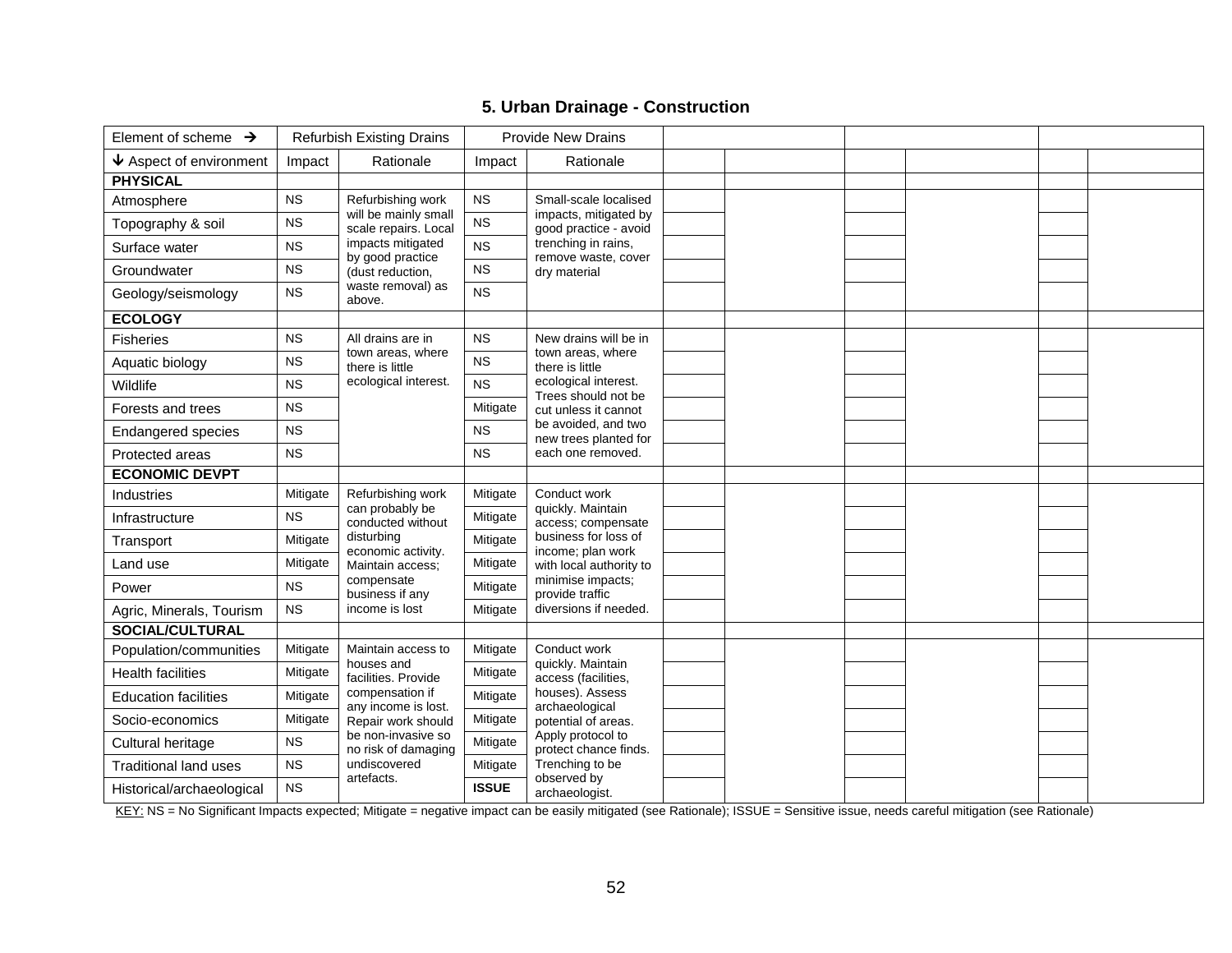# **PRELIMINARY SCREENING OF SUB-PROJECT IMPACTS: 6. Operation of each Sub-project**

| Type of scheme $\rightarrow$    |                | <b>Water Supply</b>                                     |                                                                                | Sewerage                                     |                                             | Solid Waste                                   | Roads                                                          |                                        | Drainage                             |                                                                             |
|---------------------------------|----------------|---------------------------------------------------------|--------------------------------------------------------------------------------|----------------------------------------------|---------------------------------------------|-----------------------------------------------|----------------------------------------------------------------|----------------------------------------|--------------------------------------|-----------------------------------------------------------------------------|
| $\bigvee$ Aspect of environment | Impact         | Rationale                                               | Impact                                                                         | Rationale                                    | Impact                                      | Rationale                                     | Impact                                                         | Rationale                              | Impact                               | Rationale                                                                   |
| <b>PHYSICAL</b>                 |                |                                                         |                                                                                |                                              |                                             |                                               |                                                                |                                        |                                      |                                                                             |
| Atmosphere                      | <b>NS</b>      | Technical data<br>needed on effect of                   | <b>NS</b>                                                                      | STP should be<br>located where treated       | <b>NS</b>                                   | Landfill will be<br>sealed and if             | <b>NS</b>                                                      | Noise, dust,                           | <b>NS</b>                            | Drainage<br>schemes must                                                    |
| Topography & soil               | <b>NS</b>      | increased                                               | <b>NS</b>                                                                      | effluent can be                              | <b>NS</b>                                   | possible located                              | <b>NS</b>                                                      | exhaust gases &<br>visual impacts will | <b>NS</b>                            | include measures                                                            |
| Surface water                   | Issue?         | abstraction on<br>water source.                         | Mitigate                                                                       | discharged to natural<br>watercourse or      | <b>NS</b>                                   | near STP so<br>leachate can be                | <b>NS</b>                                                      | be reduced if<br>roads & bridges       | Mitigate                             | to dispose of<br>increased volume                                           |
| Groundwater                     | Issue?         | Drainage system                                         | <b>NS</b>                                                                      | irrigation canal.                            | <b>NS</b>                                   | treated. Waste will                           | <b>NS</b>                                                      | are screened by                        | <b>NS</b>                            | of water without                                                            |
| Geology/seismology              | <b>NS</b>      | may need to be<br>improved to carry<br>increased water. | Design will include<br><b>NS</b><br>safe sludge disposal<br>or use in farming. | <b>NS</b>                                    | be covered each<br>day to prevent<br>odour. | <b>NS</b>                                     | trees. Roadside<br>drains will prevent<br>pollution by runoff. | <b>NS</b>                              | polluting surface<br>or groundwater. |                                                                             |
| <b>ECOLOGY</b>                  |                |                                                         |                                                                                |                                              |                                             |                                               |                                                                |                                        |                                      |                                                                             |
| <b>Fisheries</b>                | Issue?         | No impacts from                                         | <b>NS</b>                                                                      | STP effluent will be                         | <b>NS</b>                                   | Site management                               | <b>NS</b>                                                      | Ecological                             | <b>NS</b>                            | No ecological                                                               |
| Aquatic biology                 | Issue?         | increased ground<br>water abstraction.                  | <b>NS</b>                                                                      | treated to Indian<br>discharge standards     | <b>NS</b>                                   | will include<br>measures to                   | <b>NS</b>                                                      | impacts are<br>avoided by              | <b>NS</b>                            | impacts<br>anticipated if                                                   |
| Wildlife                        | <b>NS</b>      | Could be impacts<br>on fisheries and                    | <b>NS</b>                                                                      | so should not affect<br>ecology of receiving | <b>NS</b>                                   | control rodents,<br>insects and other         | <b>NS</b>                                                      | planning routes to<br>avoid sensitive  | <b>NS</b>                            | drainage is<br>disposed of                                                  |
| Forests                         | <b>NS</b>      | aquatic ecology if                                      | <b>NS</b>                                                                      | water body. Effluent                         | <b>NS</b>                                   | pests and site will                           | <b>NS</b>                                                      | areas. Aquatic                         | <b>NS</b>                            | appropriately                                                               |
| <b>Endangered species</b>       | <b>NS</b>      | water is sourced<br><b>NS</b><br>from lake or year-     |                                                                                | will not be discharged<br>into any protected | <b>NS</b>                                   | not be in an area<br>of ecological            | <b>NS</b>                                                      | impacts are<br>avoided by              | <b>NS</b>                            | without polluting<br>water courses.                                         |
| Protected areas                 | <b>NS</b>      | round river.                                            | <b>NS</b>                                                                      | area.                                        | <b>NS</b>                                   | importance                                    | <b>NS</b>                                                      | containing runoff.                     | <b>NS</b>                            |                                                                             |
| <b>ECONOMIC DEVPT</b>           |                |                                                         |                                                                                |                                              |                                             |                                               |                                                                |                                        |                                      |                                                                             |
| <b>Industries</b>               | <b>Benefit</b> | Improved<br>infrastructure may                          | <b>Benefit</b>                                                                 | Improved                                     | <b>Benefit</b>                              | Industry and<br>commerce will<br>benefit from | <b>Benefit</b>                                                 | Industry,<br>commerce,<br>transport,   | <b>Benefit</b>                       | Industry,<br>commerce,<br>transport,<br>agriculture and<br>tourism will all |
| Infrastructure                  | <b>Benefit</b> | bring economic                                          | <b>Benefit</b>                                                                 | infrastructure may<br>bring economic         | <b>Benefit</b>                              |                                               | <b>Benefit</b>                                                 |                                        | <b>Benefit</b>                       |                                                                             |
| Transport                       | <b>NS</b>      | benefits to town as<br>a whole from a                   | <b>NS</b>                                                                      | benefits to town as a<br>whole from a        | <b>NS</b>                                   | improved waste<br>collection; and             | <b>Benefit</b>                                                 | agriculture and<br>tourism will all    | <b>Benefit</b>                       |                                                                             |
| Land use                        | <b>NS</b>      | healthier population                                    | <b>NS</b>                                                                      | healthier population.                        | <b>NS</b>                                   | agriculture may                               | <b>NS</b>                                                      | benefit from an                        | <b>Benefit</b>                       | benefit from                                                                |
| Power                           | <b>NS</b>      | (not quantifiable).                                     | <b>NS</b>                                                                      | Agriculture should<br>benefit from use of    | <b>NS</b>                                   | benefit from<br>composting                    | <b>NS</b>                                                      | improved<br>transport system.          | <b>Benefit</b>                       | improved<br>drainage and                                                    |
| Agric, Minerals, Tourism        | <b>NS</b>      |                                                         | <b>Benefit</b>                                                                 | sludge as fertilizer.                        | <b>Benefit</b>                              | schemes.                                      | <b>Benefit</b>                                                 |                                        | <b>Benefit</b>                       | reduced flooding.                                                           |
| <b>SOCIAL/CULTURAL</b>          |                |                                                         |                                                                                |                                              |                                             |                                               |                                                                |                                        |                                      |                                                                             |
| Population/communities          | <b>Benefit</b> | Improved water<br>supply will improve                   | <b>Benefit</b>                                                                 | Improved sanitation<br>will improve health   | <b>Benefit</b>                              | Improved town<br>sanitation will              | <b>Benefit</b>                                                 | Citizens will<br>benefit from an       | <b>Benefit</b>                       | Better drainage<br>will improve way                                         |
| <b>Health facilities</b>        | <b>Benefit</b> | health and well                                         | <b>Benefit</b>                                                                 | and well being of                            | <b>Benefit</b>                              | improve public                                | <b>NS</b>                                                      | improved                               | Benefit                              | of life and health                                                          |
| <b>Education facilities</b>     | <b>NS</b>      | being of people and<br>communities.                     | <b>NS</b>                                                                      | people and<br>communities. People            | <b>NS</b>                                   | health and well<br>being of people            | <b>NS</b>                                                      | transport system<br>and salaries may   | <b>NS</b>                            | of citizens.<br>People will spend                                           |
| Socio-economics                 | <b>Benefit</b> | People should also                                      | <b>Benefit</b>                                                                 | should also be better                        | <b>Benefit</b>                              | and communities.                              | <b>Benefit</b>                                                 | rise if businesses                     | <b>Benefit</b>                       | less on flood                                                               |
| Cultural heritage               | <b>NS</b>      | be better off.<br>spending less on                      | <b>NS</b>                                                                      | off, spending less on<br>healthcare.         | <b>NS</b>                                   |                                               | <b>NS</b>                                                      | perform better.                        | <b>Benefit</b>                       | recovery. Cultural<br>and historical<br>sites will be                       |
| <b>Traditional land uses</b>    | <b>NS</b>      | healthcare.                                             | <b>NS</b>                                                                      |                                              | <b>NS</b>                                   |                                               | <b>NS</b>                                                      |                                        | <b>Benefit</b>                       |                                                                             |
| Historical/archaeological       | <b>NS</b>      |                                                         | <b>NS</b>                                                                      |                                              | <b>NS</b>                                   |                                               | <b>NS</b>                                                      |                                        | <b>Benefit</b>                       | protected from<br>flood damage.                                             |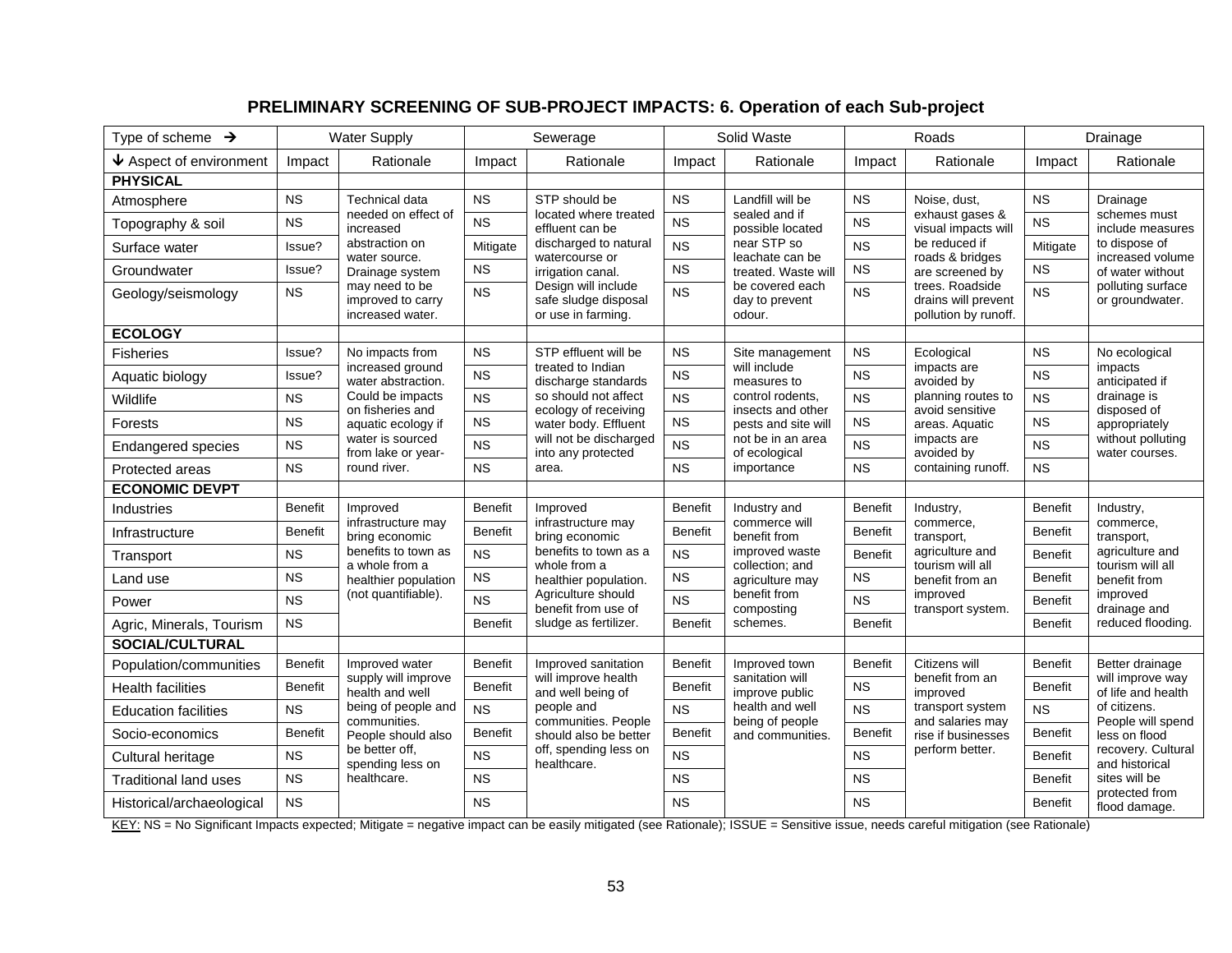### **APPENDIX 2: NATIONAL ENVIRONMENTAL LAWS APPLICABLE TO INFRASTRUCTURE DEVELOPMENT**

- (i) The Water (Prevention and Control of Pollution) Act, 1974, amended 1988
- (ii) The Water (Prevention and Control of Pollution) Rules, 1975
- (iii) The Air (Prevention and Control of Pollution) Act 1981, amended 1987
- (iv) The Air (Prevention and Control of Pollution) Rules, 1982

(v) The Environment (Protection) Act, 1986, amended 1991 and including the following Rules/Notification issued under this Act.

- The Environment (Protection) Rules, 1986, including amendments
- The Municipal Solid Wastes (Management and Handling) Rules, 2000
- The Hazardous Wastes (Management and Handling) Rules, 1989
- The Bio-Medical Waste (Management and Handling) Rules, 1998
- Noise Pollution (Regulation and Control) Rules, 2000,
- Wild Life (Protection) Amendment Act, 2002
- Eco Sensitive Zone Notification: Restricting location of industries, mining & other activities in Doon Valley (UP)
- Environmental Impact Assessment Notification-2006
- Environmental Standards of CPCB
- (vi) The Indian Wildlife (Protection) Act, 1972, amended 1993
- (vii) The Wildlife (Protection) Rules, 1995
- (viii) The Indian Forest Act, 1927
- (ix) Forest (Conservation) Act, 1980, amended 1988
	- Forest (Conservation) Rules, 1981 amended 1992 & 2003
	- Guidelines for diversion of forest lands for non-forest purpose under the Forest (Conservation) Act, 1980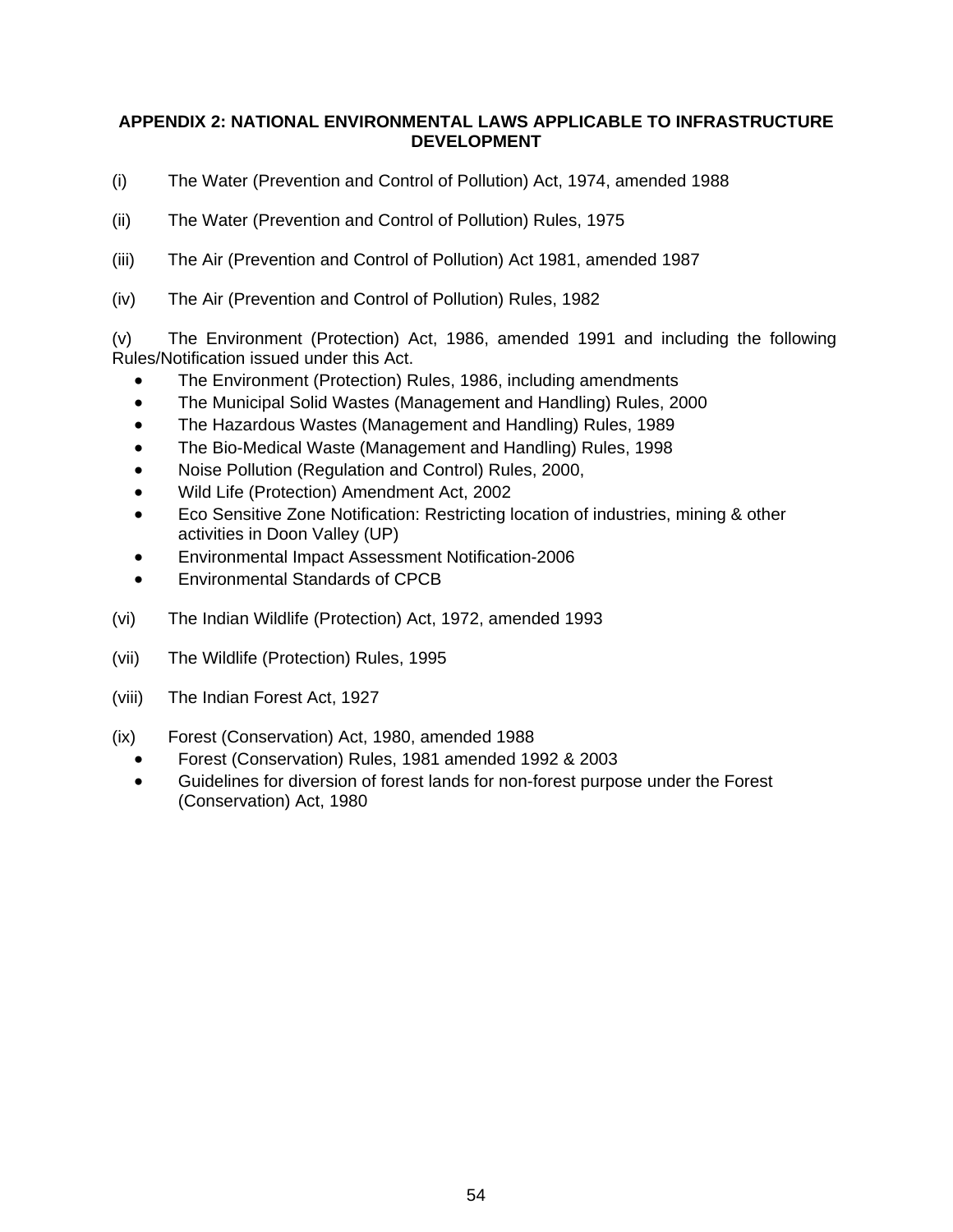### **RESETTLEMENT FRAMEWORK**

### **A. OVERVIEW**

1. The Investment Program will optimize social and economic development in 15 selected towns<sup>1</sup> in Rajasthan through investments in urban infrastructure (water supply, wastewater management, solid waste management, urban drainage, and urban transport and roads), social infrastructure, and infrastructure support to cultural heritage. The Program will also provide policy reforms to strengthen urban governance, management, and support for urban infrastructure and services. $2$ 

### **1. Scope of Land Acquisition**

2. The Program minimizes land acquisition and resettlement impacts. Rehabilitation within existing facility premises was prioritized over new construction so as not to require land acquisition and result in resettlement impacts. Through thorough surveying of all possible site alternatives, most sub-projects involving construction of water supply systems, sewerage systems, solid waste management systems, urban drainage, and transport and roads are proposed on vacant Government land. The overall impacts are to be further minimized through careful alignment selection during detailed design and sub-project implementation.

3. Detailed feasibility studies were undertaken in three sample towns, namely Alwar, Jaisalmer and Jhalawar-Jhalrapatan. The three towns comprise a good representation of the estimated 15 Program towns. Alwar is the largest of the 15 towns and is one of the fastest growing cities. Its terrain is almost plain. Jhalawar-Jhalrapatan is the smallest town with a rocky terrain. Jaisalmer, a border town of significant tourism and strategic importance, has a sandy terrain. The three towns represent the various topographies within the State, different economic and growth conditions, and include 22% of the total population of the 15 Program towns. From these three towns, sample sub-projects have been identified in urban infrastructure, social infrastructure, and infrastructure support for cultural heritage. There are no significant resettlement issues anticipated for sample sub-projects.<sup>3</sup> Short resettlement plans (RPs) were prepared for sample sub-projects involving land acquisition or involuntary resettlement impacts.<sup>4</sup>. The RP for sample sub-projects will be used as models for the preparation and implementation of future sub-project RPs consistent with this draft Resettlement Framework (RF).

### **2. Resettlement Framework**

4. The draft RF has been prepared for the Program towns. It outlines the objectives, policy principles and procedures for any land acquisition, compensation and other assistance measures for any affected persons (APs). It reflects the Government of India's (the

 $\overline{a}$ 1 Particularly district headquarters and towns with significant tourism potential. 2

 $2$  The assistance will be based on the State-level framework for urban reforms, and institutional and governance reforms recommended by the Government of India through the Jawaharlal Nehru National Urban Renewal Mission

and Urban Infrastructure Development Scheme for Small and Medium Towns.<br><sup>3</sup> Resettlement is significant when 200 or more people experience major "impacts" defined as involving AP being physically displaced from housing and/or having 10% or more of their productive, income generating assets lost<br>4 The sample subprojects are water supply sub-projects for Alwar, Jaisalmer, and Jhalawar-Jhalarapatan; urban

transport and roads sub-project in Alwar; and wastewater management sub-project in Jaisalmer.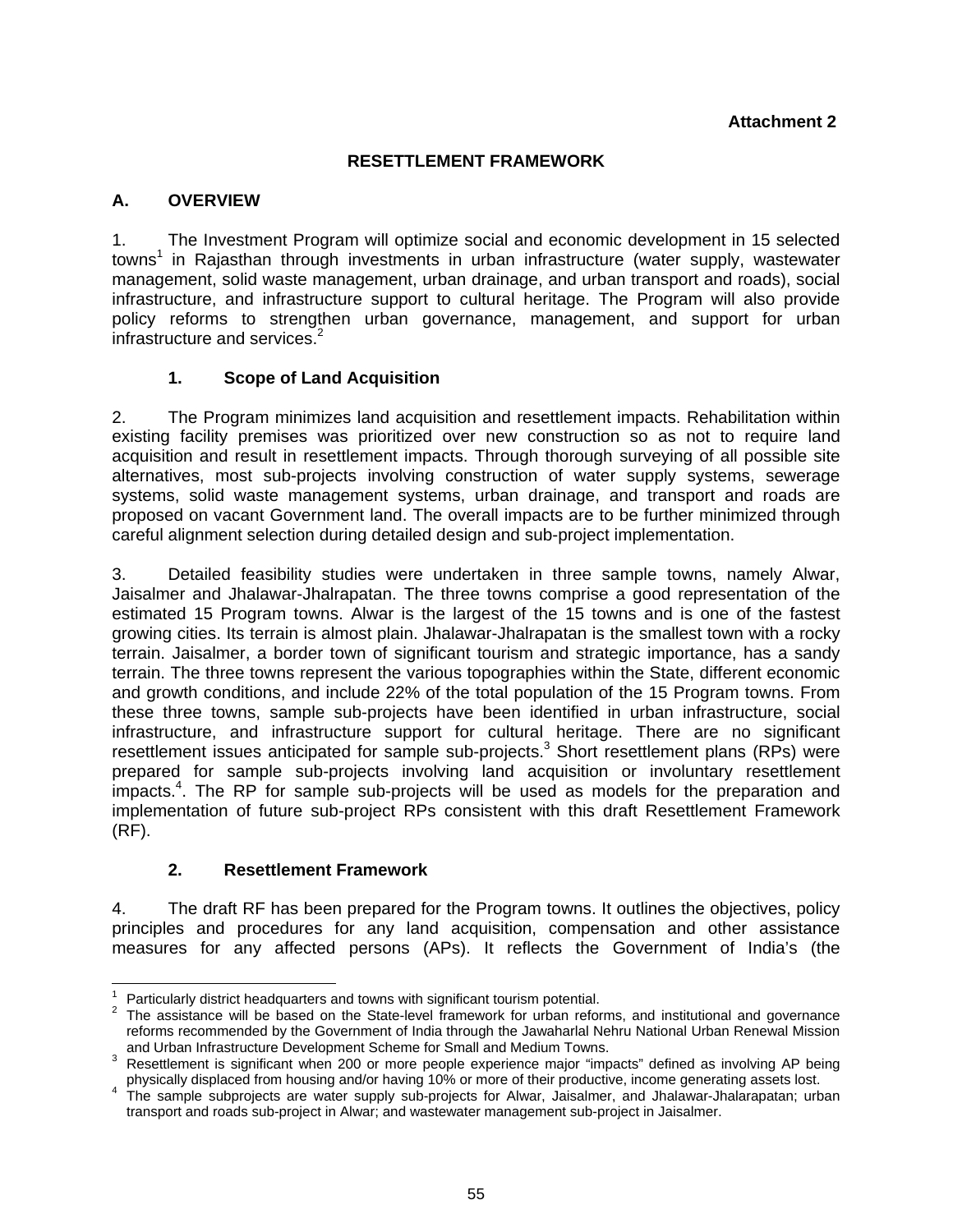Government) laws on land acquisition, and policies on resettlement and rehabilitation; and ADB's *Policy on Involuntary Resettlement*, 1995.

# **B. POLICY AND LEGAL FRAMEWORK**

5. The policy framework and entitlements for the Program are based on national laws: *The Land Acquisition Act*, 1894 (LAA, amended in 1984) the National Policy on Resettlement and Rehabilitation for Project Affected Persons, 2003 (NPRR); and ADB's *Policy on Involuntary Resettlement*, 1995. The salient features of Government and ADB polices are summarized below.

# **1. Government Policy**

### **a. National Policy on Resettlement and Rehabilitation for Project Affected Persons, (Ministry of Rural Development), 2003**

6. The NPRR stipulates the minimum facilities to be ensured for persons displaced due to the acquisition of land for public purposes. The objectives of the Policy are:

- (i) to minimize displacement and to identify non-displacing or least displacing alternatives;
- (ii) to plan resettlement and rehabilitation of project affected families (PAFs) or project affected households (PAHs), including tribal and vulnerable households;
- (iii) to provide improved standard of living to PAFs or PAHs; and
- (iv) to facilitate a harmonious relationship between the requiring body and PAFs.

7. Though NPRR is applicable for projects where over 500 PAFs are displaced, the basic principles can be applied to resettling and rehabilitating PAFs regardless of the number affected. NPRR's provisions are intended to mitigate adverse impacts on PAFs. Specific provisions exist for vulnerable and poorer groups. There is, however, no law on resettlement in the country. The law relating to the acquisition of privately owned immoveable property is the Land Acquisition Act of 1894 (LAA, amended 1984) discussed in the following section.

# **b. Land Acquisition Act, 1894**

8. The LAA provides a framework for facilitating land acquisition in India. LAA enables the State Government to acquire private land for public purposes. LAA ensures that no person is deprived of land except under LAA and entitles APs to a hearing before acquisition. The main elements of LAA are:

- (i) Land identified for the purpose of a project is placed under Section 4 of the LAA. This constitutes notification. Objections must be made within 50 days to the District Collector (DC, the highest administrative officer of the concerned District).
- (ii) The land is then placed under Section 6 of the LAA. This is a declaration that the Government intends to acquire the land. The DC is directed to take steps for the acquisition, and the land is placed under Section 9. Interested parties are then invited to state their interest in the land and the price. Under Section 11, the DC will make an award within one year of the date of publication of the declarations. Otherwise, the acquisition proceedings shall lapse.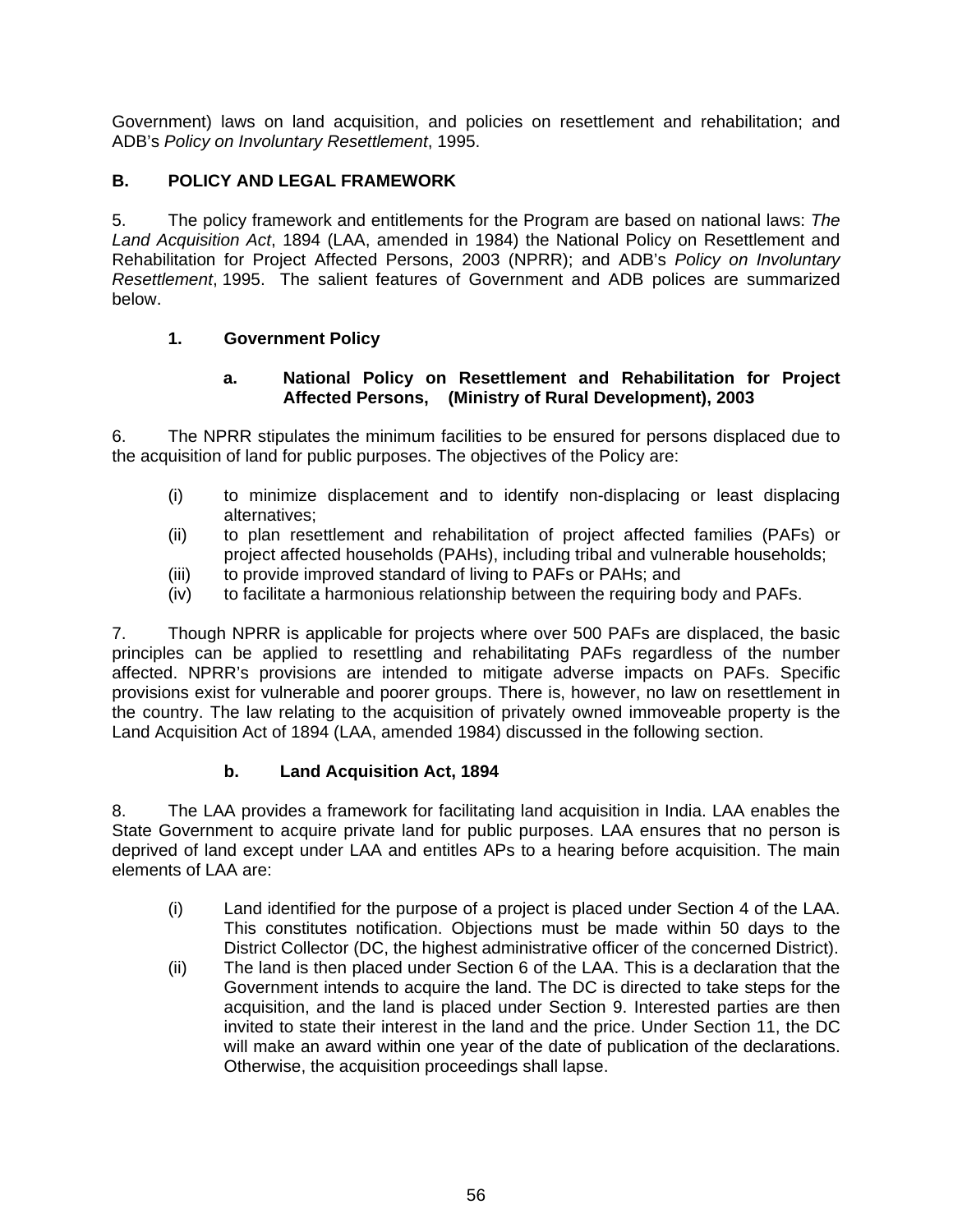- (iii) In case of disagreement on the price awarded, within 6 weeks of the award, the parties (under Section 18) can request the DC to refer the matter to the Courts to make a final ruling on the amount of compensation.
- (iv) Once the land has been placed under Section 4, no further sale or transfer is allowed.
- (v) Compensation for land and improvements (such as houses, wells, trees, etc.) is paid in cash by the project authorities to the State Government, which in turn compensates landowners.
- (vi) The price to be paid for the acquisition of agricultural land is based on sale prices recorded in the District Registrar's office averaged over the three years preceding notification under Section 4. The compensation is paid after the area is acquired, with actual payment by the State taking about two or three years. An additional 30 percent is added to the award as well as an escalation of 12 percent per year from the date of notification to the final placement under Section 9. For delayed payments, after placement under Section 9, an additional 9 percent per annum is paid for the first year and 15 percent for subsequent years.

# **2. ADB'S POLICY ON INVOLUNTARY RESETTLEMENT, 1995**

9. The three important elements of ADB's involuntary resettlement policy are (i) compensation to replace lost assets, livelihood, and income; (ii) assistance for relocation, including provision of relocation sites with appropriate facilities and services; and (iii) assistance for rehabilitation to achieve at least the same level of well-being with the project as without it.

10. For any ADB operation requiring involuntary resettlement, resettlement planning is an integral part of project design, to be dealt with from the earliest stages of the project cycle, taking into account the following basic principles:

- (i) Involuntary resettlement will be avoided whenever feasible.
- (ii) Where population displacement is unavoidable, it should be minimized.
- (iii) All lost assets acquired or affected will be compensated. Compensation is based on the principle of replacement cost.
- (iv) Each involuntary resettlement is conceived and executed as part of a development project or program. APs need to be provided with sufficient resources to re-establish their livelihoods and homes with time-bound action in co-ordination with civil works.
- (v) APs are to be fully informed and closely consulted.
- (vi) APs are to be assisted to integrate economically and socially into host communities so that adverse impacts on the host communities are minimized and social harmony is promoted.
- (vii) The absence of a formal title to land is not a bar to ADB policy entitlements.
- (viii) APs are to be identified and recorded as early as possible to establish their eligibility, through a census which serves as a cut-off date, and prevents subsequent influx of encroachers.
- (ix) Particular attention will be paid to vulnerable groups including those with out legal title to land or other assets; households headed by women; the elderly or disabled; and indigenous groups. Assistance must be provided to help them improve their socio-economic status.
- (x) The full resettlement costs will be included in the presentation of project costs and benefits.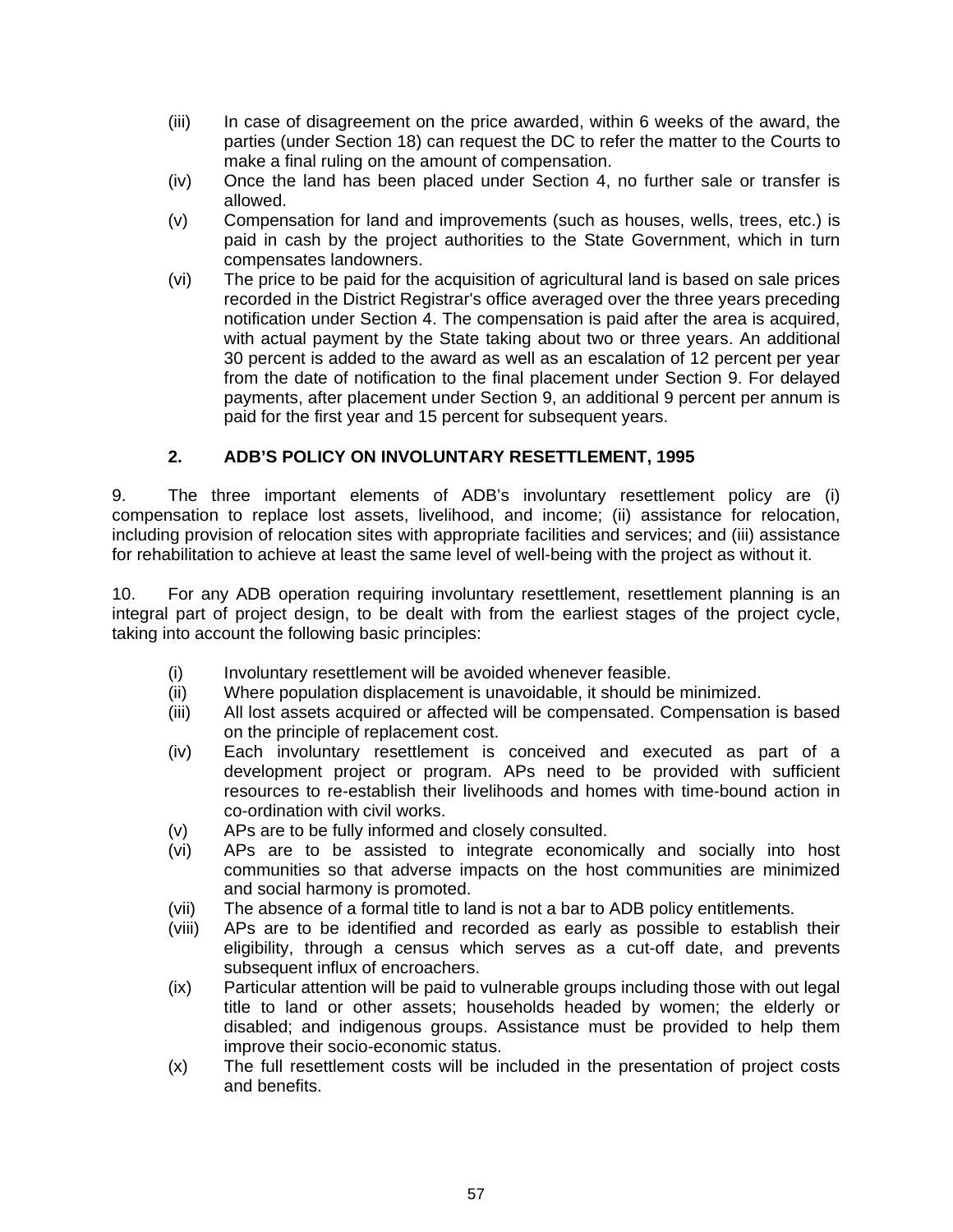### **C. Comparison of Borrower's Policy with the RF**

11. The NPRR represents a significant milestone in the development of a systematic approach to address resettlement issues in India. LAA, 1894 however gives directives for acquisition of land in public interest and provides benefits only to titleholders. Appendix 1 presents a comparison of Government polices (LAA and NPRR) in comparison with the RF which is consistent with ADB's involuntary resettlement policy.

### **D. RESETTLEMENT FRAMEWORK PRINCIPLES AND ENTITLEMENTS**

12. Based on the Government's laws on land acquisition laws, and policies on resettlement and rehabilitation; and ADB's *Policy on Involuntary Resettlement*, 1995, core involuntary resettlement principles for the Program to be followed for each sub-project, including sample sub-projects are: (i) land acquisition, and other involuntary resettlement impacts will be avoided or minimized exploring all viable alternative sub-project designs; (ii) where unavoidable, timebound resettlement plans (RPs) will be prepared and APs will be assisted in improving or at least regaining their pre-program standard of living; (iii) consultation with APs on compensation, disclosure of resettlement information to APs, and participation of APs in planning and implementing sub-projects will be ensured; (iv) vulnerable groups will be provided special assistance<sup>5</sup>; (v) payment of compensation/assistance to APs including non-titled persons (e.g., informal dwellers/squatters, and encroachers) for acquired assets at replacement rates; (vi) payment of compensation and resettlement assistance prior to the contractor taking physical acquisition of the land and prior to the commencement of any construction activities; (vii) provision of income restoration and rehabilitation; and (viii) establishment of appropriate grievance redress mechanisms.

13. The Program's sub-projects will have broadly three types of impacts that will require mitigation measures. The types of impacts are (i) loss of assets, including land and structures; (ii) loss of income or livelihood; and, (iii) collective impacts on groups, such as loss of common property resources and loss of access or limited access to such resources. Every effort will be made during the preparation of detailed design to minimize acquisition of land and other assets and to reduce any involuntary resettlement impacts. Unforeseen impacts will also be compensated in accordance with the principles of this Framework.

14. A detailed description of each compensation measure and assistance is provided in the entitlement matrix (Table 1). APs will be entitled to a combination of compensation measures and resettlement assistance, depending on the nature of ownership rights of lost assets and scope of the impact, including social and economic vulnerability of the APs.

 5 Including poor households, households headed by women, the elderly, the disabled, and scheduled tribes considered vulnerable based on the Indigenous Peoples Development Framework (IPDF).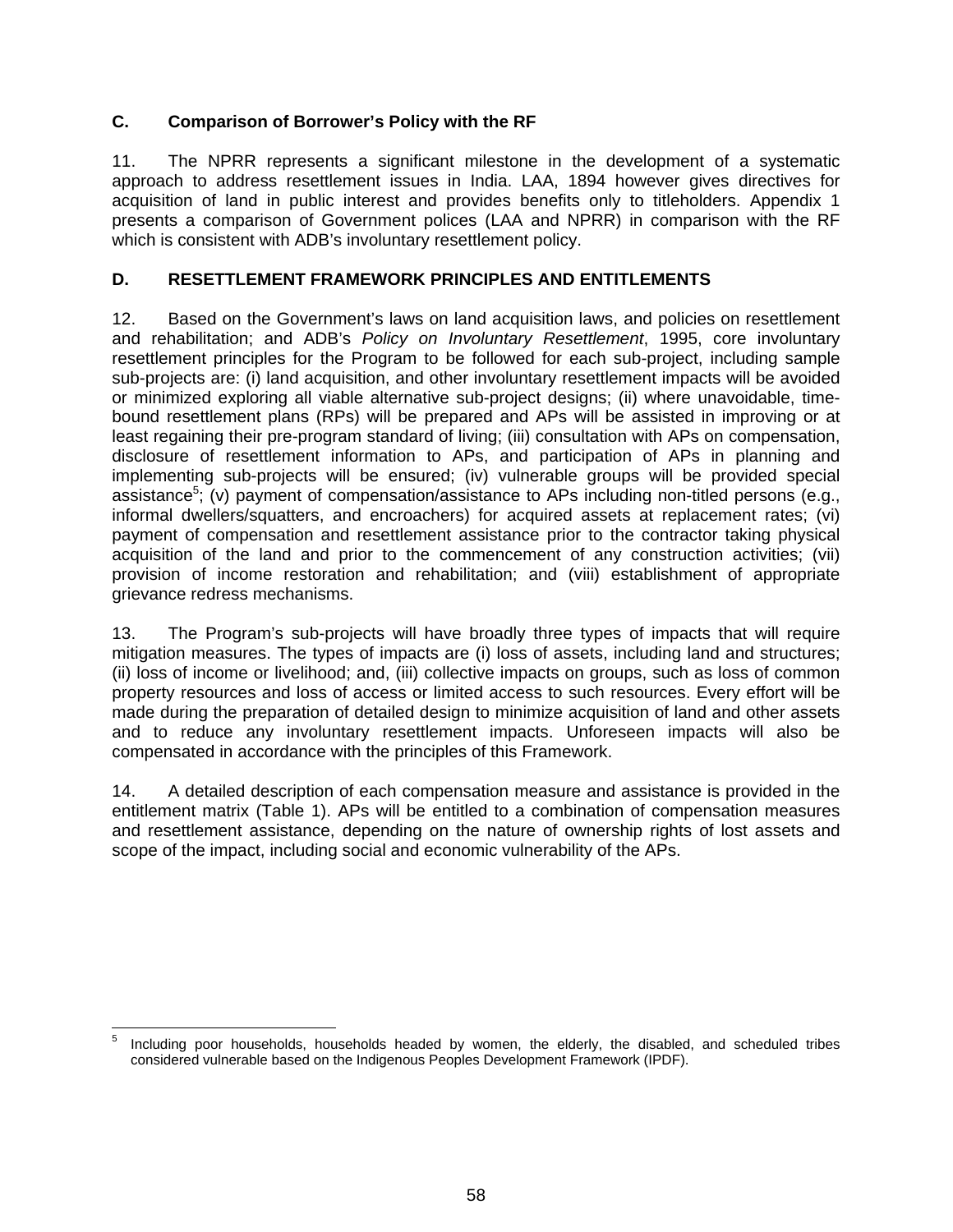#### **Table 1: Entitlement Matrix**

|       | <b>Type of Loss</b>     | <b>Application</b>                                     | <b>Definition of</b><br><b>Entitled Person</b>                                                  | <b>Compensation Policy</b>                                                                                                                                                                                                                                                                                                                                                                                                                                                                                                                                                                                                                                                                                                                            | <b>Implementation Issues</b>                                                                                                                                                                                                                                                                                                                             | <b>Responsible Agency</b>                                                                                                                                                                                                                          |
|-------|-------------------------|--------------------------------------------------------|-------------------------------------------------------------------------------------------------|-------------------------------------------------------------------------------------------------------------------------------------------------------------------------------------------------------------------------------------------------------------------------------------------------------------------------------------------------------------------------------------------------------------------------------------------------------------------------------------------------------------------------------------------------------------------------------------------------------------------------------------------------------------------------------------------------------------------------------------------------------|----------------------------------------------------------------------------------------------------------------------------------------------------------------------------------------------------------------------------------------------------------------------------------------------------------------------------------------------------------|----------------------------------------------------------------------------------------------------------------------------------------------------------------------------------------------------------------------------------------------------|
|       | Loss of private<br>land | Agricultural land,<br>homestead land<br>or vacant plot | Legal titleholders                                                                              | • Compensation at replacement value<br>or land-for-land where feasible. <sup>26</sup><br>• Fees, taxes, and other charges<br>related to replacement land<br>(applicable to all parcels of<br>replacement land, which totals the<br>equivalent area of land acquired, if<br>parcels of non-contiguous land are<br>bought due to the unavailability of<br>one contiguous parcel).<br>• Transitional allowance <sup>27</sup> based on<br>three months minimum wage rates.<br>• Shifting assistance <sup>28</sup> for households.<br>• Notice to harvest standing seasonal<br>crops. If notice cannot be given,<br>compensation for share of crops will<br>be provided.<br>• Additional compensation for<br>vulnerable households <sup>29</sup> (item 7). | • If land-for-land is<br>offered, titles will be in<br>the name of original<br>landowners. <sup>30</sup><br>• Fees, taxes, and other<br>charges will be limited<br>to those for land<br>purchased within a<br>year of compensation<br>payment and for land<br>of equivalent size.<br>• Vulnerable households<br>will be identified during<br>the census. | The Valuation Committee will<br>determine replacement value.<br>IPMU will ensure provision of<br>notice. NGO will verify the extent<br>of impacts through a 100%<br>survey of APs, determine<br>assistance, and identify<br>vulnerable households. |
| $1-a$ | Loss of private<br>land | Agricultural land,<br>homestead land<br>or vacant plot | Tenants and<br>leaseholders<br>(whether having<br>written<br>tenancy/lease<br>documents or not) | • Compensation for rental deposit or<br>unexpired lease.<br>• Transitional allowance based on<br>three months minimum wage rates.<br>• Shifting assistance for households.<br>• Notice to harvest standing seasonal<br>crops. If notice cannot be given,<br>compensation for share of crops will<br>be provided.<br>• Additional compensation for                                                                                                                                                                                                                                                                                                                                                                                                     | • Land owners will<br>reimburse tenants and<br>leaseholders land<br>rental deposit or<br>unexpired lease<br>• Vulnerable households<br>will be identified during<br>the census.                                                                                                                                                                          | NGO will confirm land rental<br>and ensure tenants and<br>leaseholders receive<br>reimbursement for land rental<br>deposit or unexpired lease,<br>and report to IPMU. IPMU will<br>ensure provision of notice.                                     |

<sup>&</sup>lt;sup>26</sup> Including option for compensation for non-viable residual portions.<br><sup>27</sup> To be provided for APs whose livelihood is affected by the Program. The transitional allowance is calculated based on minimum wage rates for sem labor in the respective towns/cities for three months (estimated at Rs 81/day). This allowance is intended for utilization till an alternative means of livelihood is found.

 $^{28}$  To be provided to APs relocating to a new AP-determined site. This will be equivalent to one day hire charges for a truck, including shifting within a radius of

<sup>50</sup>km (estimated as Rs 2,000).<br><sup>29</sup> Vulnerable households comprise female-headed household, disabled-headed household, scheduled tribe-headed households, and Below Poverty Line households.

 $30\,$  Joint titles in the name of husband and wife will be offered in the case of married APs.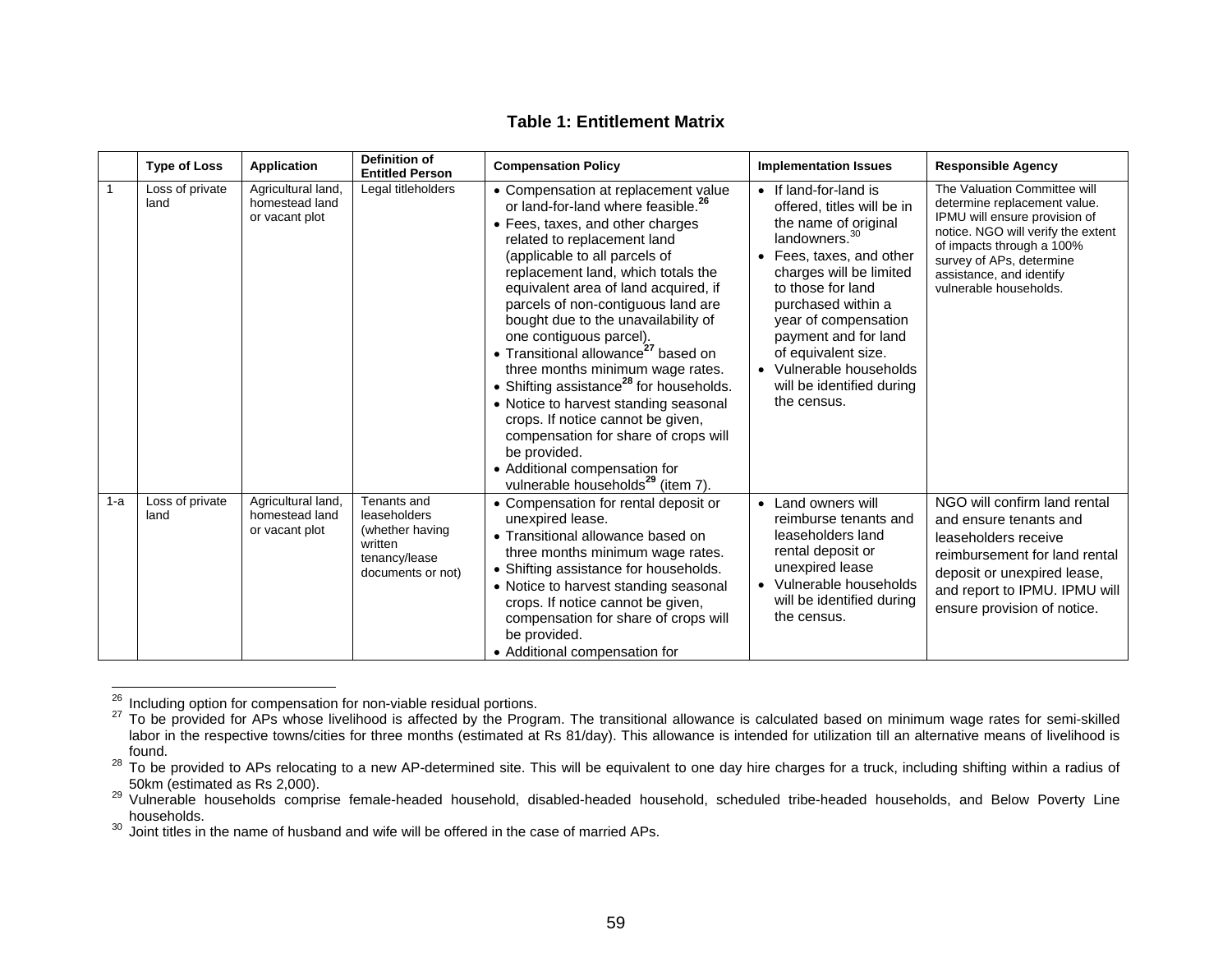|                | <b>Type of Loss</b>           | <b>Application</b>                                                   | <b>Definition of</b><br><b>Entitled Person</b> | <b>Compensation Policy</b>                                                                                                                                                                                                                                                                                                                             | <b>Implementation Issues</b>                                                                                                                                                                                | <b>Responsible Agency</b>                                                               |
|----------------|-------------------------------|----------------------------------------------------------------------|------------------------------------------------|--------------------------------------------------------------------------------------------------------------------------------------------------------------------------------------------------------------------------------------------------------------------------------------------------------------------------------------------------------|-------------------------------------------------------------------------------------------------------------------------------------------------------------------------------------------------------------|-----------------------------------------------------------------------------------------|
|                |                               |                                                                      |                                                | vulnerable households.                                                                                                                                                                                                                                                                                                                                 |                                                                                                                                                                                                             |                                                                                         |
| $1-b$          | Loss of private<br>land       | Agricultural land                                                    | Sharecroppers                                  | • Notice to harvest standing seasonal<br>crops. If notice cannot be given,<br>compensation for share of crops will<br>be provided.<br>• Additional compensation for<br>vulnerable households.                                                                                                                                                          | Harvesting prior to<br>acquisition will be<br>accommodated to the<br>extent possible.<br>• Work schedule will<br>avoid harvest season.<br>Vulnerable households<br>will be identified during<br>the census. | IPMU will ensure provision of<br>notice. NGO will identify<br>vulnerable households.    |
| $1 - c$        | Loss of private<br>land       | Agricultural land,<br>homestead land<br>or vacant plot               | Encroachers and<br>Squatters                   | • 60 days advance notice to shift from<br>encroached land.<br>• Notice to harvest standing seasonal<br>crops. If notice cannot be given,<br>compensation for share of crops will<br>be provided.<br>• Additional compensation for<br>vulnerable households.                                                                                            | • Vulnerable households<br>will be identified during<br>the census.                                                                                                                                         | IPMU will ensure provision of<br>notice. NGO will identify<br>vulnerable households.    |
| $\overline{2}$ | Loss of<br>Government<br>land | Vacant plot,<br>Agricultural land,<br>homestead land                 | Leaseholders                                   | • Reimbursement of unexpired lease.<br>• Transitional allowance based on<br>three months minimum wage rates.<br>• Shifting assistance for households.<br>• Notice to harvest standing seasonal<br>crops. If notice cannot be given,<br>compensation for share of crops will<br>be provided.<br>• Additional compensation for<br>vulnerable households. | Vulnerable households<br>will be identified during<br>the census.                                                                                                                                           | IPMU will ensure provision of<br>notice. NGO will identify<br>vulnerable households.    |
| $2-a$          | Loss of<br>Government<br>land | Vacant plot,<br>Agricultural land,<br>homestead land,<br>RoW of road | Encroachers                                    | • 60 days advance notice to shift from<br>encroached land.<br>• Notice to harvest standing seasonal<br>crops. If notice cannot be given,<br>compensation for share of crops will<br>be provided.<br>• Additional compensation for<br>vulnerable households.                                                                                            | Vulnerable households<br>$\bullet$<br>will be identified during<br>the census.                                                                                                                              | IPMU will ensure provision of<br>notice. NGO will identify<br>vulnerable households.    |
| $2-b$          | Loss of<br>Government<br>land | Vacant plot,<br>Agricultural land,<br>homestead land,<br>RoW of road | Squatters                                      | • 60 days advance notice to shift from<br>occupied land.<br>• Notice to harvest standing seasonal<br>crops. If notice cannot be given,<br>compensation for share of crops will<br>be provided.                                                                                                                                                         | • Vulnerable households<br>will be identified during<br>the census.                                                                                                                                         | IPMU will ensure provision of<br>notice.<br>NGO will identify vulnerable<br>households. |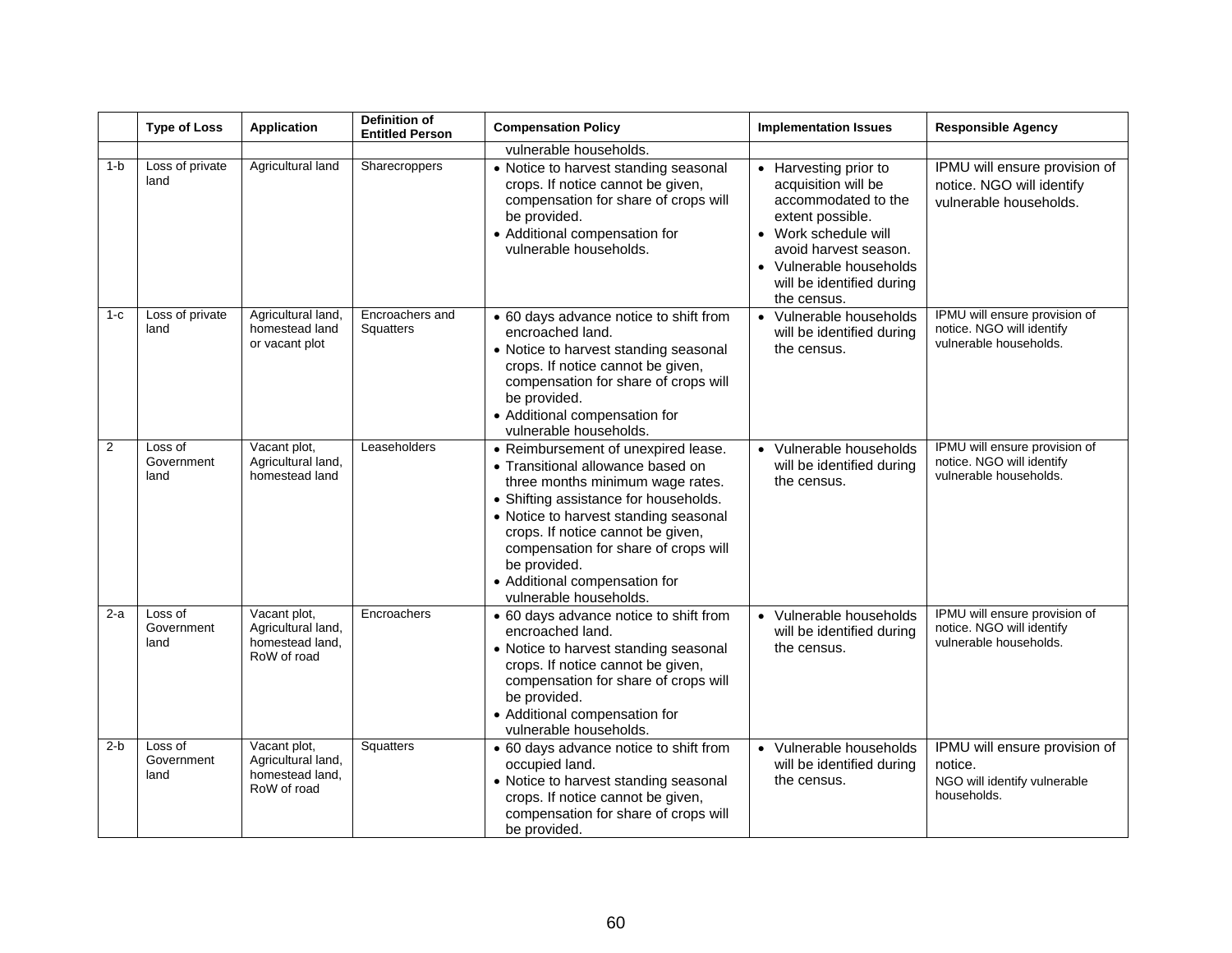|                | <b>Type of Loss</b>                 | <b>Application</b>                                         | <b>Definition of</b><br><b>Entitled Person</b> | <b>Compensation Policy</b>                                                                                                                                                                                                                                                                                                                                                                                                                    | <b>Implementation Issues</b>                                                                                                                                                          | <b>Responsible Agency</b>                                                                                                                                                                              |
|----------------|-------------------------------------|------------------------------------------------------------|------------------------------------------------|-----------------------------------------------------------------------------------------------------------------------------------------------------------------------------------------------------------------------------------------------------------------------------------------------------------------------------------------------------------------------------------------------------------------------------------------------|---------------------------------------------------------------------------------------------------------------------------------------------------------------------------------------|--------------------------------------------------------------------------------------------------------------------------------------------------------------------------------------------------------|
|                |                                     |                                                            |                                                | • Additional compensation for<br>vulnerable households.                                                                                                                                                                                                                                                                                                                                                                                       |                                                                                                                                                                                       |                                                                                                                                                                                                        |
| 3              | Loss of<br>residential<br>structure | Residential<br>structure and<br>other assets <sup>31</sup> | Legal titleholders                             | • Replacement value of the structure<br>and other assets (or part of the<br>structure and other assets, if<br>remainder is viable).<br>• Fees, taxes, and other charges<br>related to replacement structure.<br>• Shifting assistance for households.<br>• Right to salvage materials from<br>structure and other assets with no<br>deductions from replacement value.<br>• Additional compensation for<br>vulnerable households.             | • Vulnerable households<br>will be identified during<br>the census.                                                                                                                   | Valuation committee will verify<br>replacement value. NGO will<br>verify the extent of impacts<br>through a 100% survey of AHs<br>determine assistance, verify and<br>identify vulnerable households.  |
| $3-a$          | Loss of<br>residential<br>structure | Residential<br>structure and<br>other assets               | Tenants and<br>leaseholders                    | • Replacement value of the structure<br>and other assets (or part of the<br>structure and other assets, if<br>remainder is viable) constructed by<br>the AP.<br>• Compensation for rental deposit or<br>unexpired lease.<br>• Shifting assistance for households.<br>• Right to salvage materials from<br>structure and other assets with no<br>deductions from replacement value.<br>• Additional compensation for<br>vulnerable households. | • Land/structure owners<br>will reimburse tenants<br>and leaseholders<br>rental deposit or<br>unexpired lease.<br>• Vulnerable households<br>will be identified during<br>the census. | Valuation committee will verify<br>replacement value. NGO will<br>verify the extent of impacts<br>through a 100% surveys of AHs<br>determine assistance, verify and<br>identify vulnerable households. |
| $3-b$          | Loss of<br>residential<br>structure | Residential<br>structure and<br>other assets               | Encroachers and<br>squatters                   | • 60 days advance notice to shift from<br>occupied land<br>• Shifting assistance for households.<br>• Right to salvage materials from<br>structure and other assets<br>• Additional compensation for<br>vulnerable households.                                                                                                                                                                                                                | • Vulnerable households<br>will be identified during<br>the census.                                                                                                                   | NGO will verify the extent of<br>impacts through a 100% survey<br>of AHs determine assistance,<br>verify and identify vulnerable<br>households.                                                        |
| $\overline{4}$ | Loss of<br>commercial<br>structure  | Commercial<br>structure and<br>other assets                | Legal titleholders                             | • Replacement value of the structure<br>and other assets (or part of the<br>structure and other assets, if<br>remainder is viable).<br>• Fees, taxes, and other charges                                                                                                                                                                                                                                                                       | • Vulnerable households<br>will be identified during<br>the census.                                                                                                                   | Valuation committee will<br>determine replacement value.<br>NGO will verify the extent of<br>impacts through a 100% survey<br>of AHs determine assistance,<br>verify and identify vulnerable           |

 $\overline{31}$  Other assets include, but is not limited to walls, fences, sheds, wells, etc.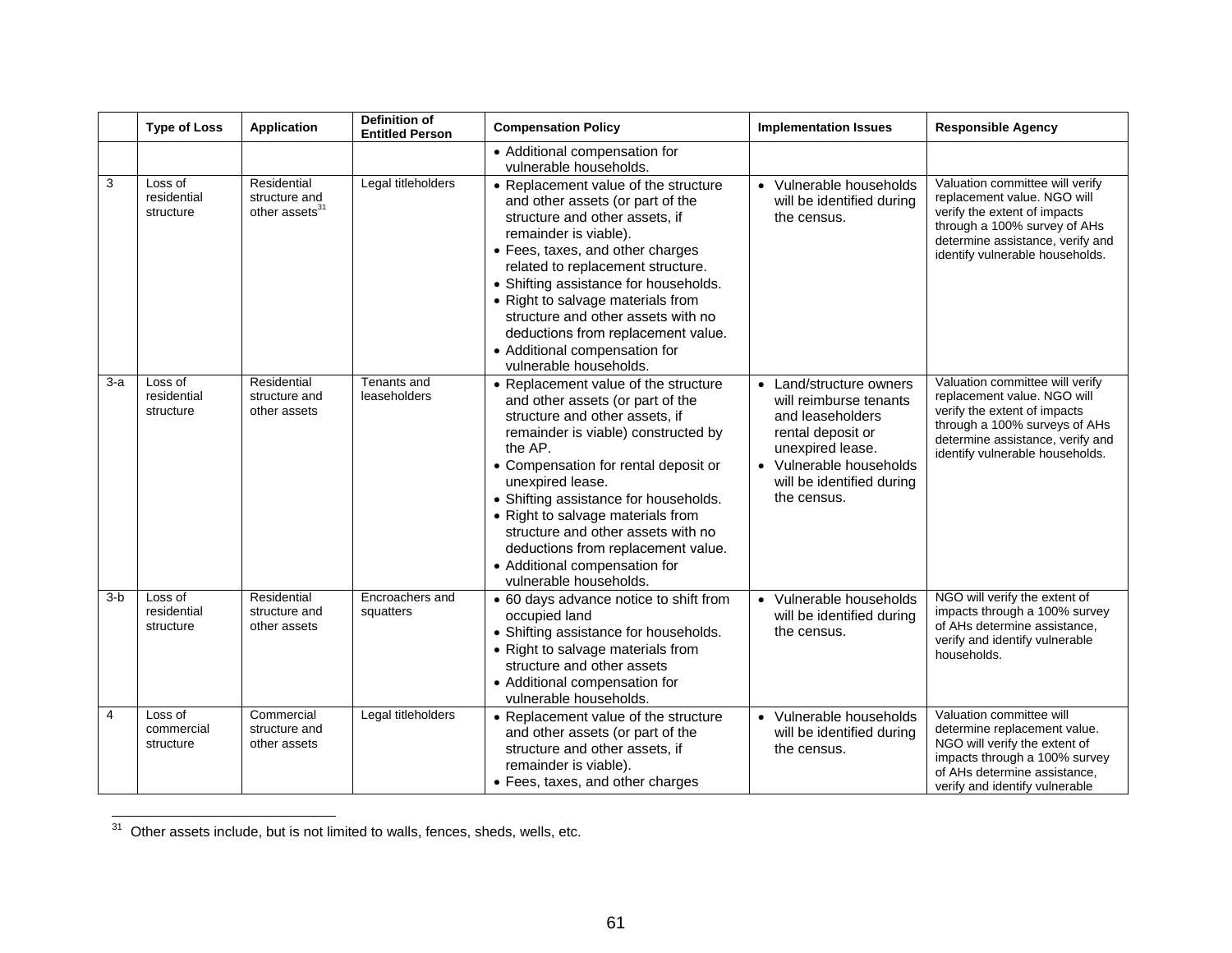|     | <b>Type of Loss</b>                | <b>Application</b>                          | <b>Definition of</b><br><b>Entitled Person</b>                                                                                   | <b>Compensation Policy</b>                                                                                                                                                                                                                                                                                                                                                                                                                                                                                             | <b>Implementation Issues</b>                                                                                                                                                                          | <b>Responsible Agency</b>                                                                                                                                                                                   |
|-----|------------------------------------|---------------------------------------------|----------------------------------------------------------------------------------------------------------------------------------|------------------------------------------------------------------------------------------------------------------------------------------------------------------------------------------------------------------------------------------------------------------------------------------------------------------------------------------------------------------------------------------------------------------------------------------------------------------------------------------------------------------------|-------------------------------------------------------------------------------------------------------------------------------------------------------------------------------------------------------|-------------------------------------------------------------------------------------------------------------------------------------------------------------------------------------------------------------|
|     |                                    |                                             |                                                                                                                                  | related to replacement structure.<br>• Transitional allowance based on<br>three months minimum wage rates.<br>• Shifting assistance for households.<br>• Right to salvage materials from<br>structure and other assets with no<br>deductions from replacement value.<br>• Additional compensation for<br>vulnerable households.                                                                                                                                                                                        |                                                                                                                                                                                                       | households.                                                                                                                                                                                                 |
| 4-a | Loss of<br>commercial<br>structure | Commercial<br>structure and<br>other assets | Tenants and<br>leaseholders                                                                                                      | • Replacement value of the structure<br>and other assets (or part of the<br>structure and other assets, if<br>remainder is viable) constructed by<br>the AP.<br>• Compensation for rental deposit or<br>unexpired lease.<br>• Transitional allowance based on<br>three months minimum wage rates.<br>• Shifting assistance for households.<br>• Right to salvage materials from<br>structure and other assets with no<br>deductions from replacement value.<br>• Additional compensation for<br>vulnerable households. | Land/structure owners<br>$\bullet$<br>will reimburse tenants<br>and leaseholders land<br>rental deposit or<br>unexpired lease.<br>• Vulnerable households<br>will be identified during<br>the census. | Valuation committee will<br>determine replacement value.<br>NGO will verify the extent of<br>impacts through a 100% survey<br>of AHs determine assistance,<br>verify and identify vulnerable<br>households. |
| 4-b | Loss of<br>commercial<br>structure | Commercial<br>structure and<br>other assets | Encroachers and<br>squatters                                                                                                     | • 60 days advance notice to shift from<br>occupied land<br>• Transitional allowance based on<br>three months minimum wage rates.<br>• Shifting assistance for households.<br>• Right to salvage materials from<br>structure and other assets.<br>• Additional compensation for<br>vulnerable households.                                                                                                                                                                                                               | • Vulnerable households<br>will be identified during<br>the census.                                                                                                                                   | NGO will verify the extent of<br>impacts through a 100% surveys<br>of AHs determine assistance,<br>verify and identify vulnerable<br>households.                                                            |
| 5   | Loss of<br>livelihood              | Livelihood                                  | Legal titleholder/<br>tenant/leaseholder/n<br>on-titled/employee of<br>commercial<br>structure,<br>farmer/agricultural<br>worker | • Assistance for lost income based on<br>three months minimum wage rates.<br>• Additional compensation for<br>vulnerable households.<br>• Consideration for project<br>employment.                                                                                                                                                                                                                                                                                                                                     | • Vulnerable households<br>will be identified during<br>the census.                                                                                                                                   | NGO will verify the extent of<br>impacts through a 100% survey<br>of AHs determine assistance,<br>verify and identify vulnerable<br>households.                                                             |
| 6   | Loss of trees<br>and crops         | Standing trees<br>and crops                 | Legal titleholder/<br>tenant/leaseholder/s<br>harecropper/non-                                                                   | • Notice to harvest standing seasonal<br>crops                                                                                                                                                                                                                                                                                                                                                                                                                                                                         | • Harvesting prior to<br>acquisition will be                                                                                                                                                          | IPMU will ensure provision of<br>notice. Valuation Committee will<br>undertake valuation of standing                                                                                                        |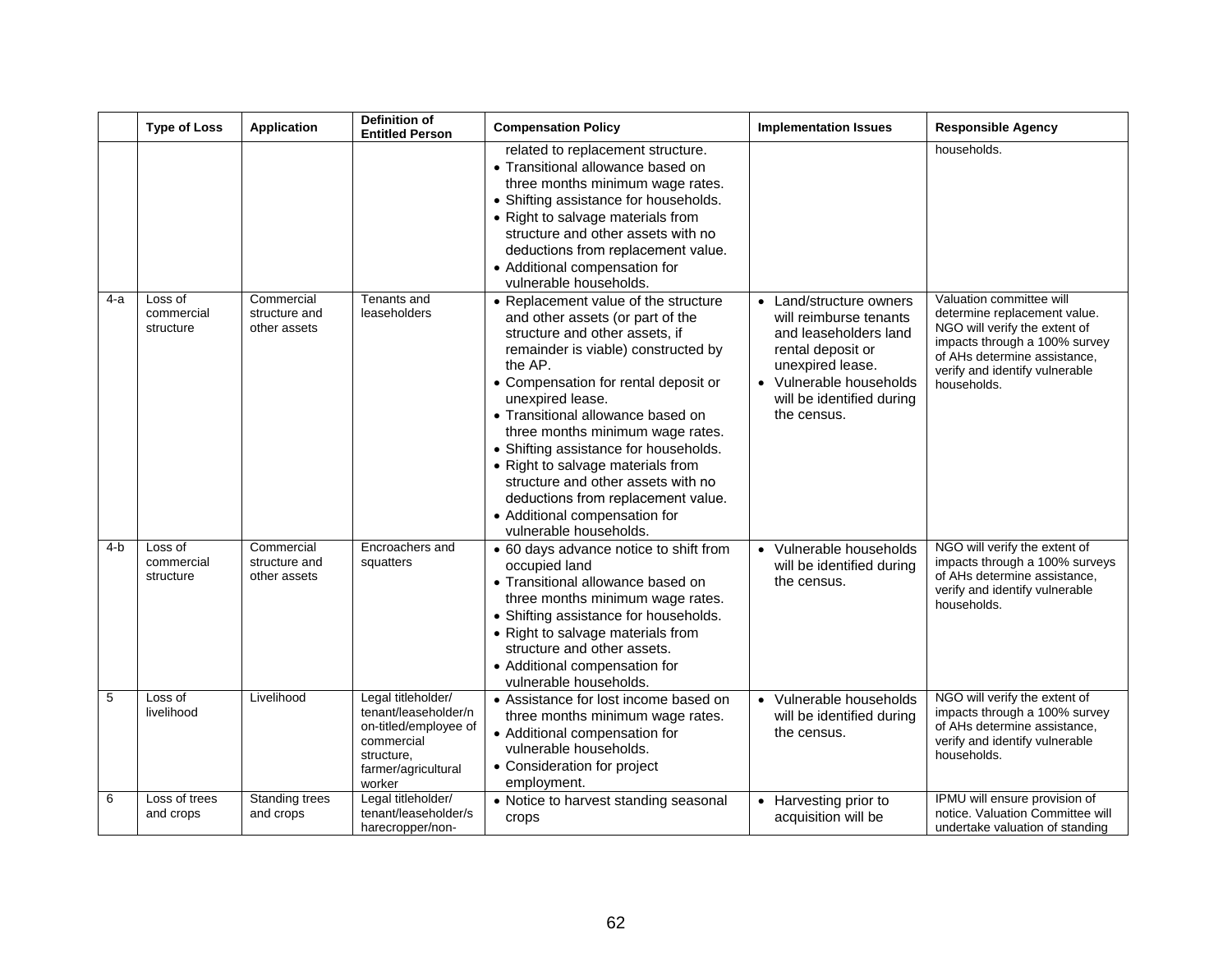|                | <b>Type of Loss</b>          | <b>Application</b>                                               | <b>Definition of</b><br><b>Entitled Person</b> | <b>Compensation Policy</b>                                                                                                                                                                                                                                                                                                                                                                                                                                                                                                                                                                                                      | <b>Implementation Issues</b>                                                                                                                                                               | <b>Responsible Agency</b>                                                                                                                                                                                                                                                                                                               |
|----------------|------------------------------|------------------------------------------------------------------|------------------------------------------------|---------------------------------------------------------------------------------------------------------------------------------------------------------------------------------------------------------------------------------------------------------------------------------------------------------------------------------------------------------------------------------------------------------------------------------------------------------------------------------------------------------------------------------------------------------------------------------------------------------------------------------|--------------------------------------------------------------------------------------------------------------------------------------------------------------------------------------------|-----------------------------------------------------------------------------------------------------------------------------------------------------------------------------------------------------------------------------------------------------------------------------------------------------------------------------------------|
|                |                              |                                                                  | titled AP                                      | • If notice cannot be provided,<br>compensation for standing crop (or<br>share of crop for sharecroppers) at<br>market value<br>• Compensation for trees based on<br>timber value at market price, and<br>compensation for perennial crops and<br>fruit trees at annual net product<br>market value multiplied by remaining<br>productive years; to be determined in<br>consultation with the Forest<br>Department for timber trees and the<br>Horticulture Department for other<br>trees/crops.                                                                                                                                | accommodated to the<br>extent possible.<br>• Work schedules will<br>avoid harvest season.<br>• Market value of<br>trees/crops has to be<br>determined.                                     | crops, perennial crops and trees,<br>and finalize compensation rates<br>in consultation with APs.                                                                                                                                                                                                                                       |
| $\overline{7}$ | Impacts on<br>vulnerable APs | All impacts                                                      | Vulnerable APs                                 | • Land. Further to item 1, in case of<br>total loss of land, and a total<br>dependency on agriculture, land-for-<br>land compensation if signified by the<br>AP.<br>• Government land. Further to Item 2,<br>provision for skills training for<br>displaced APs.<br>• Residential structure. Further to Item<br>3, in case of total loss of structure,<br>skills training for APs.<br>• Commercial structure. Further to item<br>4, in case of total loss of business,<br>skills training for vulnerable<br>households.<br>• Livelihood. Vulnerable households<br>will be given priority in project<br>construction employment. | • Vulnerable households<br>will be identified during<br>the census.<br>• If land-for-land is<br>offered, titles will be in<br>the name of original<br>occupants (refer to<br>footnote 10). | NGO will verify the extent of<br>impacts through a 100% surveys<br>of AHs determine assistance,<br>verify and identify vulnerable<br>households.                                                                                                                                                                                        |
| 8              | Temporary loss<br>of land    | Land temporarily<br>required for sub-<br>project<br>construction | Legal titleholders,<br>non-titled APs          | • Provision of rent for period of<br>occupation for legal titleholders.<br>• Compensation for assets lost at<br>replacement value, and trees and<br>crop loss in accordance with item 6.<br>• Restoration of land to previous or<br>better quality.                                                                                                                                                                                                                                                                                                                                                                             | • Assessment of<br>impacts if any on<br>structures, assets,<br>crops and trees due to<br>temporary occupation.<br>• Site restoration.                                                      | Valuation Committee will<br>determine rental value and<br>duration of construction survey<br>and consultation with APs. A pre-<br>sub-project photograph to be<br>made by the NGO. IPMU will<br>ensure compensation is paid<br>prior to site being taken-over by<br>contractor. Contractor will be<br>responsible for site restoration. |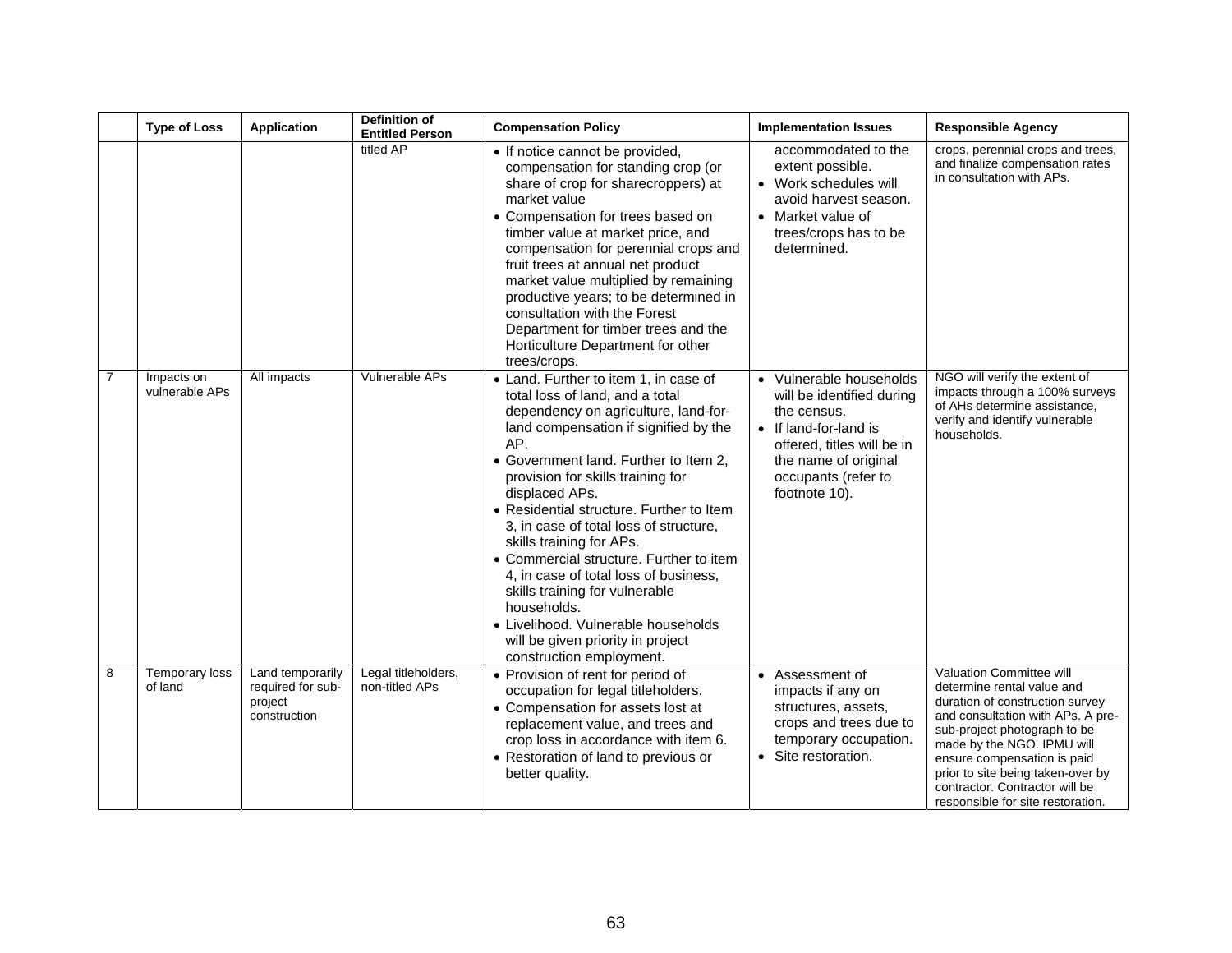|    | <b>Type of Loss</b>                                        | <b>Application</b>  | <b>Definition of</b><br><b>Entitled Person</b> | <b>Compensation Policy</b>                                                                                                                                                                                                                                                                                                                                                                                                                                                                                                                    | <b>Implementation Issues</b>                                                          | <b>Responsible Agency</b>                                                                                                                       |
|----|------------------------------------------------------------|---------------------|------------------------------------------------|-----------------------------------------------------------------------------------------------------------------------------------------------------------------------------------------------------------------------------------------------------------------------------------------------------------------------------------------------------------------------------------------------------------------------------------------------------------------------------------------------------------------------------------------------|---------------------------------------------------------------------------------------|-------------------------------------------------------------------------------------------------------------------------------------------------|
| 9  | Temporary<br>disruption of<br>livelihood                   |                     | Legal titleholders,<br>non-titled APs          | • 30 days advance notice regarding<br>construction activities, including<br>duration and type of disruption.<br>• Contractor's actions to ensure there<br>is no income/access loss consistent<br>with the IEE. $32$<br>• Assistance to mobile<br>vendors/hawkers to temporarily shift<br>for continued economic activity. <sup>33</sup><br>• For construction activities involving<br>unavoidable livelihood disruption,<br>compensation for lost income or a<br>transitional allowance for the period<br>of disruption whichever is greater. | Identification of<br>alternative temporary<br>sites to continue<br>economic activity. | <b>Valuation Committee will</b><br>determine income lost.<br>Contractors will perform<br>actions to minimize<br>income/access loss.             |
| 10 | Loss and<br>temporary<br>impacts on<br>common<br>resources | Common<br>resources | Communities                                    | • Replacement or restoration of the<br>affected community facilities -<br>including public water stand posts,<br>public utility posts, temples, shrines,<br>etc.                                                                                                                                                                                                                                                                                                                                                                              |                                                                                       | IPMU and Contractor.                                                                                                                            |
| 11 | Any other loss<br>not identified                           |                     |                                                | • Unanticipated involuntary impacts will<br>be documented and mitigated based<br>on the principles of the Resettlement<br>Framework.                                                                                                                                                                                                                                                                                                                                                                                                          |                                                                                       | NGO will ascertain the nature<br>and extent of such loss. IPMU<br>will finalize the entitlements in<br>line with the Resettlement<br>Framework. |

 $32$  This includes: leaving spaces for access between mounds of soil, providing walkways and metal sheets to maintain access across trenches for people and vehicles where required, increased workforces to finish work in areas with impacts on access, timing of works to reduce disruption during business hours,

phased construction schedule and working one segment at a time and one side of the road at a time.<br><sup>33</sup> For example assistance to shift to the other side of the road where there is no construction.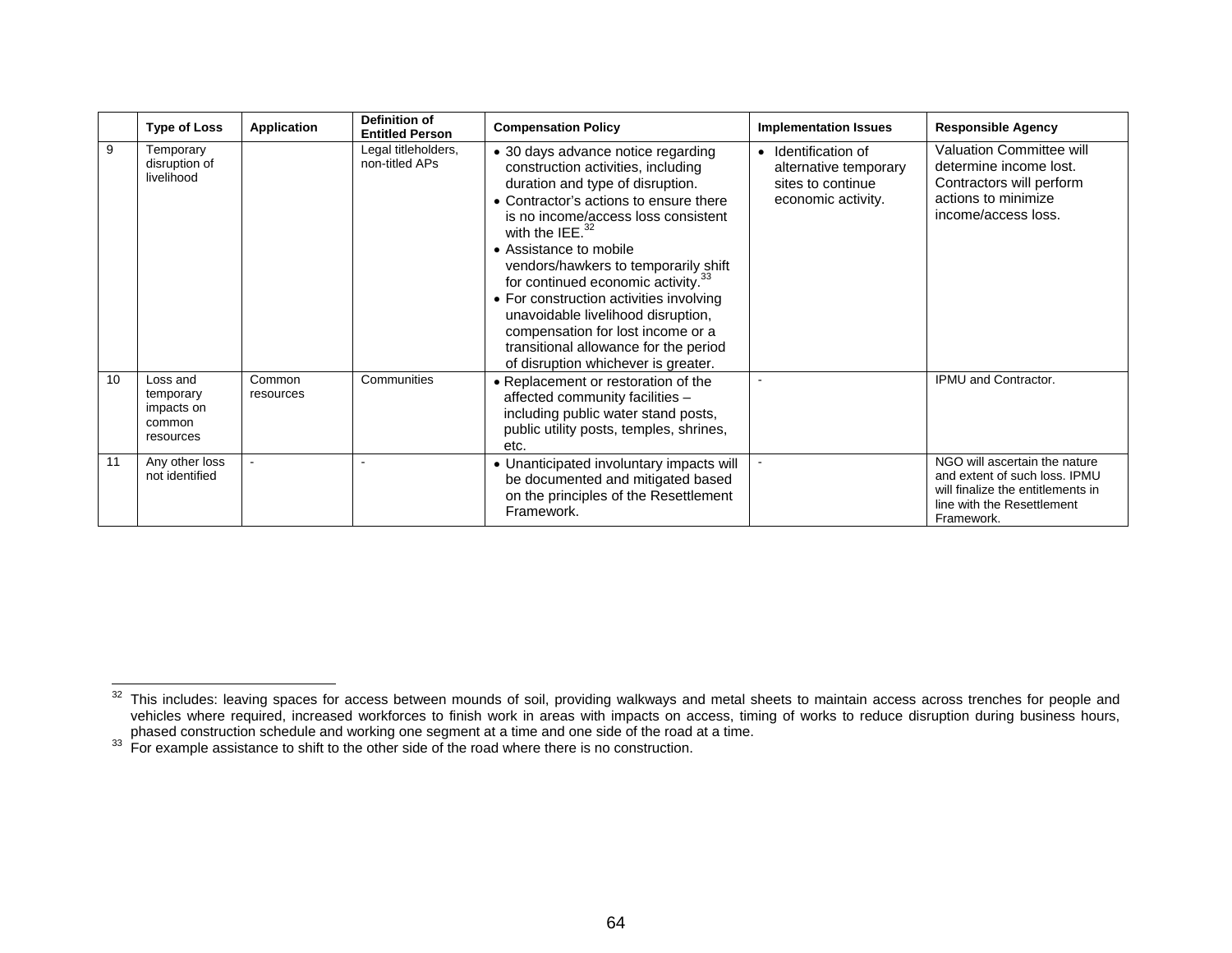# **E. RESETTLEMENT PLAN PREPARATION**

### **1. Surveys**

15. Social impact assessment (SIA) surveys will be undertaken in each sub-project. The Investment Program Implementation Units (IPIUs) with guidance from the Investment Program Management Unit (IPMU) will undertake surveys for each identified sub-project, based on preliminary technical design. The SIA will determine the magnitude of displacement and prospective losses, identify vulnerable groups for targeting, ascertain costs of resettlement, and prepare a rehabilitation program for implementation. The SIA surveys will comprise:

- (i) **Census**. The purpose of the census is to register and document the status of potentially affected persons<sup>1</sup> within the sub-project impact area. The census will cover 100 percent of APs. The census will provide a demographic overview of the population, and will cover people's assets and main sources of livelihood. Guidelines and procedures for conducting the Census and managing the database are provided in Appendix 2.
- (ii) **Baseline Socio-economic Sample Survey**. The purpose of the baseline socioeconomic sample survey is to establish monitoring and evaluation parameters. It will be used as a benchmark for monitoring the socio-economic status of APs. The survey will cover 10 percent of APs and 20 percent of significantly affected persons<sup>2</sup>. The survey will also collect gender-disaggregated data to address gender issues in resettlement. The survey will carry out the following: (i) preparation of accurate maps of the sub-project area; and (ii) analysis of social structures and income resources of the population.

# **2. Resettlement Plan**

16. The RP will be prepared based on the results of the census and from information drawn from the baseline socio-economic sample survey; the database on APs should be complete before RP preparation. RP preparation will be governed by the involuntary resettlement impacts identified during the census, and shall be based on the following criteria:

- (i) If involuntary resettlement impacts are found to be significant (see footnote 16), a full RP will be prepared for the sub-project in consultation with APs.
- (ii) If involuntary resettlement impacts are not significant, a short RP will be prepared for the sub-project in consultation with APs.

17. All RPs will be reviewed and approved by ADB prior to the award of any contracts related to the sub-project.

18. The RP will be prepared by the Social Development Specialist (SDS) of the IPIU. The RP will be prepared in consultation with APs, local representatives, and NGOs. Resettlement issues will be coordinated by a Social Development Specialist (IPMU SDS) within the IPMU, who will ensure that all subprojects comply with involuntary resettlement safeguards. A Resettlement Specialist (RS) who is part of the DSC team will assist the SDS.

 1 The potentially affected persons will include both the titleholders and the non-titleholders within the sub-project construction zone. The identification of non-titleholders will be based on legal documents, such as the ration card, voter's list etc. In the absence of any supporting legal documents, information from the community will be

considered.<br><sup>2</sup> Resettlement is significant when 200 or more people experience major "impacts" defined as involving AP being physically displaced from housing and/or having 10% or more of their productive, income generating assets lost.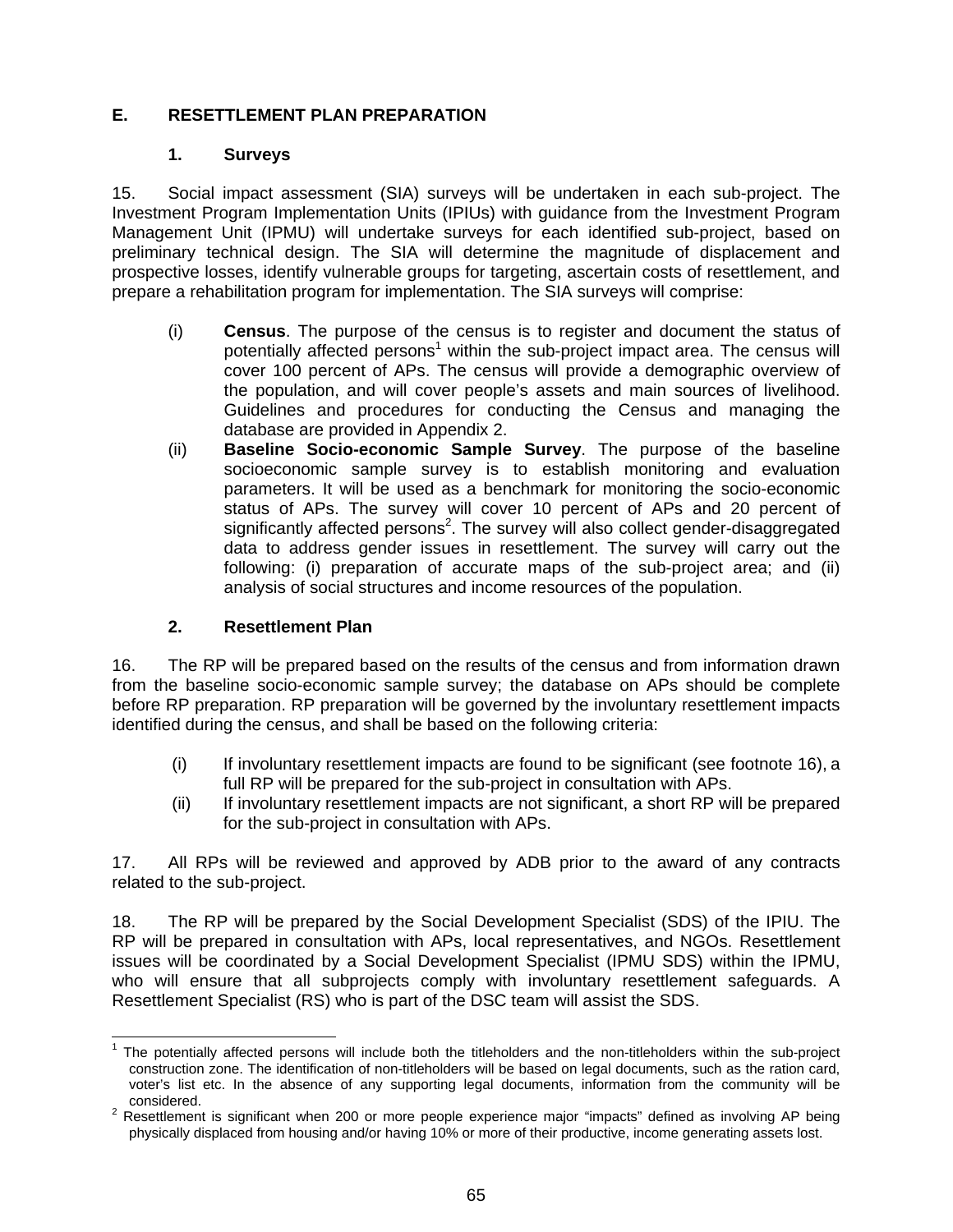19. The draft RP will be shared with APs and host communities, and revised to reflect their views. This will be done through the local NGO engaged to implement the RP. The RP will be prepared in local language or translated and disclosed to APs and the public through posters and/or resettlement information handouts. The completed RP will include the census of APs, and their entitlements to restore losses, institutional mechanisms and schedules, budgets, assessment of feasible income restoration mechanisms, grievance redress mechanisms, and participatory results monitoring mechanisms. The RP should be broadly structured in the following manner:

- (i) Scope of Land Acquisition and Resettlement
- (ii) Socio-economic Information
- (iii) Objectives, Policy Framework, and Entitlements
- (iv) Gender Impact and Mitigative Measures
- (v) Information Dissemination, Consultation, Participatory Approaches, and Disclosure Requirements
- (vi) Grievance Redress Mechanisms
- (vii) Relocation of Housing and Settlements
- (viii) Compensation, Relocation, and Income Restoration
- (ix) Institutional Framework
- (x) Resettlement Budget and Financing
- (xi) Implementation Schedule
- (xii) Monitoring and Evaluation Procedures

### **3. Gender Impacts and Mitigation Measures**

20. Any negative impacts of a sub-project on female-headed households will be taken up on a case-to-case basis and assistance to these households will be treated on a priority basis. The RP will formulate measures to ensure that socio-economic conditions, needs and priorities of women are identified and the process of land acquisition and resettlement does not disadvantage women. The RP will ensure that gender impacts are adequately addressed and mitigated. Women's focus groups discussions will be conducted to address specific women's issues. During disbursement of compensation and provision of assistance, priority will be given to female-headed households. Joint ownership in the name of husband and wife will be provided in cases of non-female-headed households.

### **F. CONSULTATION AND DISCLOSURE**

### **1. Consultation**

21. Focus group discussions (FGDs), meetings and individual interviews were held involving stakeholders, particularly affected households; and socio-economic surveys were conducted to determine the potential impacts of land acquisition to prepare the draft sample sub-project RPs. Based on these, a range of formal and informal consultative methods will be carried out for future sub-projects including, but not limited to: FGDs, public meetings, community discussions, and in-depth and key informant interviews; in addition to the socio-economic surveys. Consultations will be held with special emphasis on vulnerable groups. Encouraging public participation in consultations informs the public of the Program and serves as a venue for the public to express their opinion on priorities which the Program should address.

22. The key stakeholders to be consulted during sub-project preparation, RP implementation, and Program implementation includes: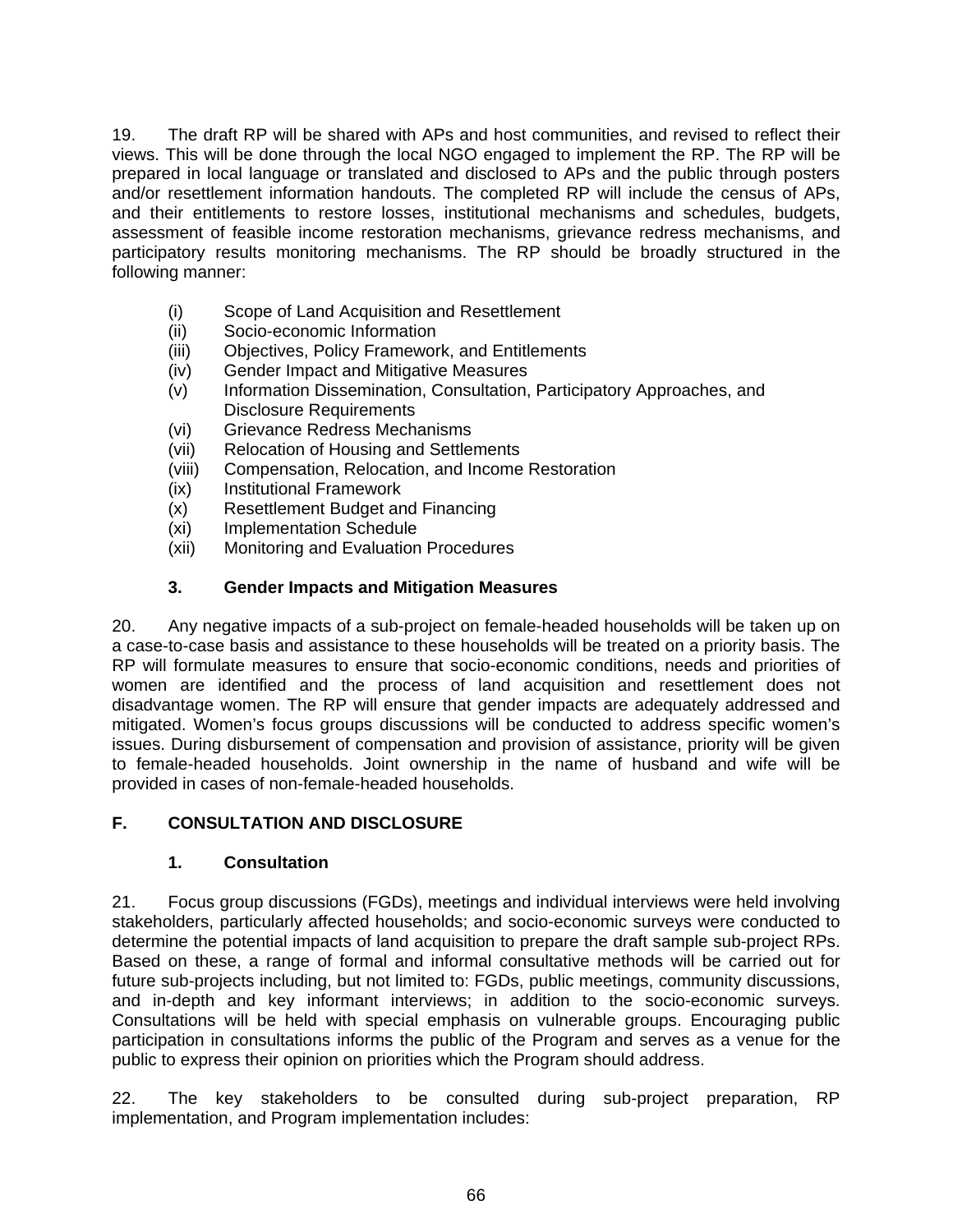- (i) all APs, including vulnerable households;
- (ii) program beneficiaries;
- (iii) host populations in resettlement sites;
- (iv) elected representatives, community leaders, and representatives of communitybased organizations;
- (v) local NGOs;
- (vi) local government and relevant government agency representatives; and
- (vii) Program staff, IPMU, IPIU, and consultants.

23. Consultations with APs during RP preparation will ensure that views of APs on compensation and resettlement assistance measures are fully incorporated while consultations conducted during RP implementation will identify help required by APs during rehabilitation.

24. Continuing involvement of those affected by sub-projects is necessary in the resettlement process. The IPIU will ensure that APs and other stakeholders are informed and consulted about the sub-project, its impact, their entitlements and options, and allowed to participate actively in the development of the sub-project. This will be done particularly in the case of vulnerable APs, who will be encouraged to choose options that entail the lowest risk. This exercise will be conducted throughout the sub-project—during preparation, implementation, and monitoring of sub-project results and impacts.

25. The implementing NGOs will ensure that views of APs, particularly those who are vulnerable, related to the resettlement process are looked into and addressed. The NGOs will ensure that APs consulted are informed of the outcome of the decision-making process, and will confirm how their views were incorporated. Since resettlement is a continuous process and baseline data/information will be collected, the implementing NGO will regularly update the baseline information.

### **2. Disclosure**

26. Information was and continues to be disseminated to APs for the sample sub-projects. Local language versions of the draft summary RF have been made available to relevant stakeholders. The RF and sample sub-project RPs will be made available in relevant government agencies in each towns, and IPIU and IPMU offices. The RF and sample subproject RPs will be disclosed in ADB's website and the IPMU websites. Finalized RPs will also be disclosed in ADB's website, IPMU websites, and IPIU or town websites; and information dissemination and consultation will continue throughout program implementation.

27. For future sub-projects, information will be disseminated to APs at various stages. In the initial stage, the IPMU will be responsible for issuing public notices to acquire land required for sub-projects and providing Program information. The notice will be published in local newspapers, twice with a one week interval. The IPIU SDS will conduct consultations and disseminate information to all APs. RPs will be translated into the local language and made available at offices of the: (i) Urban Local Bodies (ULBs); (ii) relevant local government line agencies; and (iii) IPMU and IPIUs. RPs will also be kept in the public libraries, accessible to citizens as a means to disclose the document and at the same time creating wider public awareness.

28. The RF and RPs will be disclosed in the following websites: IPMU, IPIU, State Government, local governments, and ADB. The IPMU will issue notification of implementation start dates for each sub-project. The notice will be issued by the IPMU in local newspapers one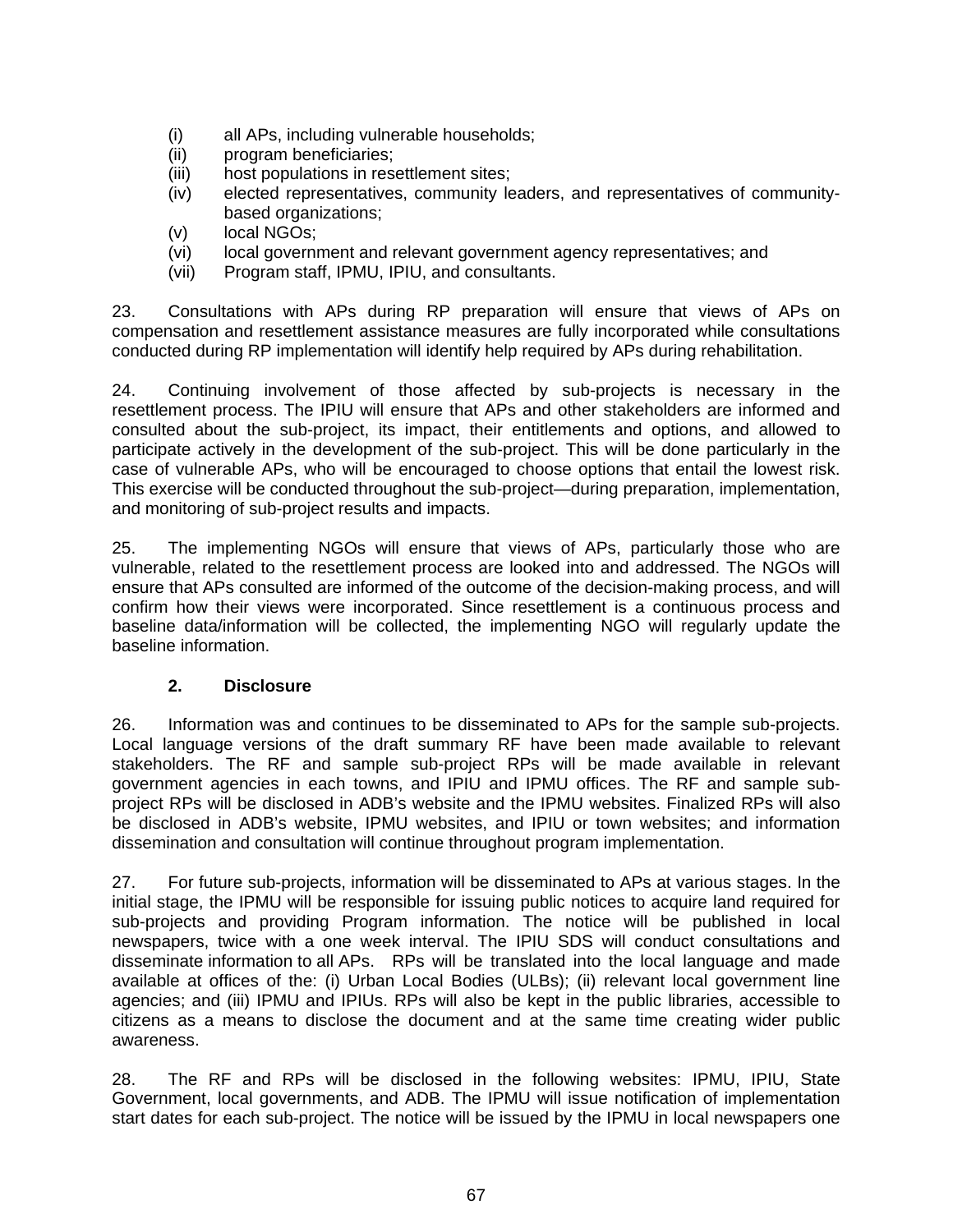month ahead of implementation. This will create awareness of project implementation. The IPMU and IPIUs will provide information on IR policies and features of the RP. Basic information such as sub-project location, impact estimates, entitlements, and implementation schedule will be presented in the form of a brochure that will be circulated among APs. Posters containing basic RP information will also be posted in different localities to increase awareness. Copies of RP summaries will be kept in the IPMU and IPIU offices and will be distributed to any AP consulting on resettlement issues. The RF will be made available in local language during public meetings. This will enable stakeholders to provide inputs on the resettlement process, prior to award of civil work contracts.

29. An intensive information dissemination campaign for APs will be conducted by the IPIU with assistance from the implementing NGO at the outset of RP implementation. All the comments made by the APs will be documented in the sub-project records and summarized in sub-project monitoring reports. A summary of consultation and disclosure activities to be followed for each sub-project are in Table 2.

| Program<br><b>Phase</b>                        | <b>Activities</b>                                                                                  | <b>Details</b>                                                                                                                                                                                                                                                                                             | <b>Responsible Agency</b>                                                                                                                                                                                   |
|------------------------------------------------|----------------------------------------------------------------------------------------------------|------------------------------------------------------------------------------------------------------------------------------------------------------------------------------------------------------------------------------------------------------------------------------------------------------------|-------------------------------------------------------------------------------------------------------------------------------------------------------------------------------------------------------------|
| Investment<br>Program<br><b>Bridging Phase</b> | Mapping of the Program<br>areas                                                                    | Area to be mapped, clearly showing survey<br>numbers of titleholders of land/property<br>proposed for acquisition                                                                                                                                                                                          | IPMU in coordination with DC's<br>offices and other local bodies.                                                                                                                                           |
|                                                | Stakeholder<br>identification                                                                      | Cross section of stakeholders to be identified<br>in order to facilitate their participation in the<br>Program.                                                                                                                                                                                            | IPMU and IPIUs in consultation with<br>stakeholders.                                                                                                                                                        |
|                                                | Program/sub-project<br>information<br>dissemination;<br>Disclosure of proposed<br>land acquisition | Leaflets containing information on the<br>Program and sub-project to be prepared.<br>Public notice issued in local newspapers<br>(and disclosed on IPMU/IPIU websites)<br>including survey numbers and names of<br>titleholders for land to be acquired<br>concurrent with consultation with titleholders. | SDS and RS from IPMU. IPMU may<br>seek the assistance of CAAP<br>consultants for leaflet preparation.<br>Notice will be issued from the DC's<br>office.<br>SDS IPMU and SDS IPIU to<br>disclose on the web. |
|                                                | Stakeholder<br>consultations                                                                       | Further consultations with affected<br>titleholders and households. Consultations<br>with non-titled APs and other stakeholders<br>during sub-project scoping.                                                                                                                                             | SDS IPIU and NGO.                                                                                                                                                                                           |
| <b>RP</b><br>Preparation<br>Phase              | SIA surveys                                                                                        | Surveys to be conducted.<br>Summary RF to be disclosed in local<br>language though printed materials to APs<br>particularly those who are vulnerable and<br>other stakeholders.                                                                                                                            | IPIU to conduct surveys.<br>SDS IPIU to disclose RF to<br>stakeholders (including making it<br>available in IPMU/IPIU offices and<br>government agency offices), SDS<br>IPMU to disclose on the web.        |
|                                                | Formulating<br>compensation and<br>resettlement assistance<br>measures                             | Conducting stakeholder consultations<br>particularly APs in and reflecting issues<br>raised in revised RP.                                                                                                                                                                                                 | SDS IPIU and NGO.                                                                                                                                                                                           |
|                                                | Disclosure of final<br>entitlements and<br>rehabilitation packages                                 | Provision of RPs to all stakeholders<br>particularly APs. Conducting consultations<br>and distributing local language versions of<br>the summary RP.                                                                                                                                                       | SDS IPMU, and SDS IPIU to<br>disclose on the web.<br>SDS IPIU and NGO to conduct<br>consultations.                                                                                                          |
| <b>RP</b><br>Implementation<br>Stage           | Disclosure of RP                                                                                   | Review and approval of RP by EA.<br>Review and approval of RP by ADB.<br>Web disclosure of the RP.                                                                                                                                                                                                         | EA to provide ADB with RP for<br>review and approval.<br>SDS IPMU, and SDS IPIU to<br>disclose on the web.                                                                                                  |
|                                                | Consultation with APs<br>during RP<br>implementation                                               | Consultations with APs.                                                                                                                                                                                                                                                                                    | NGO with monitoring from IPIU and<br>external agency.                                                                                                                                                       |

#### **Table 2: Consultation and Disclosure Activities**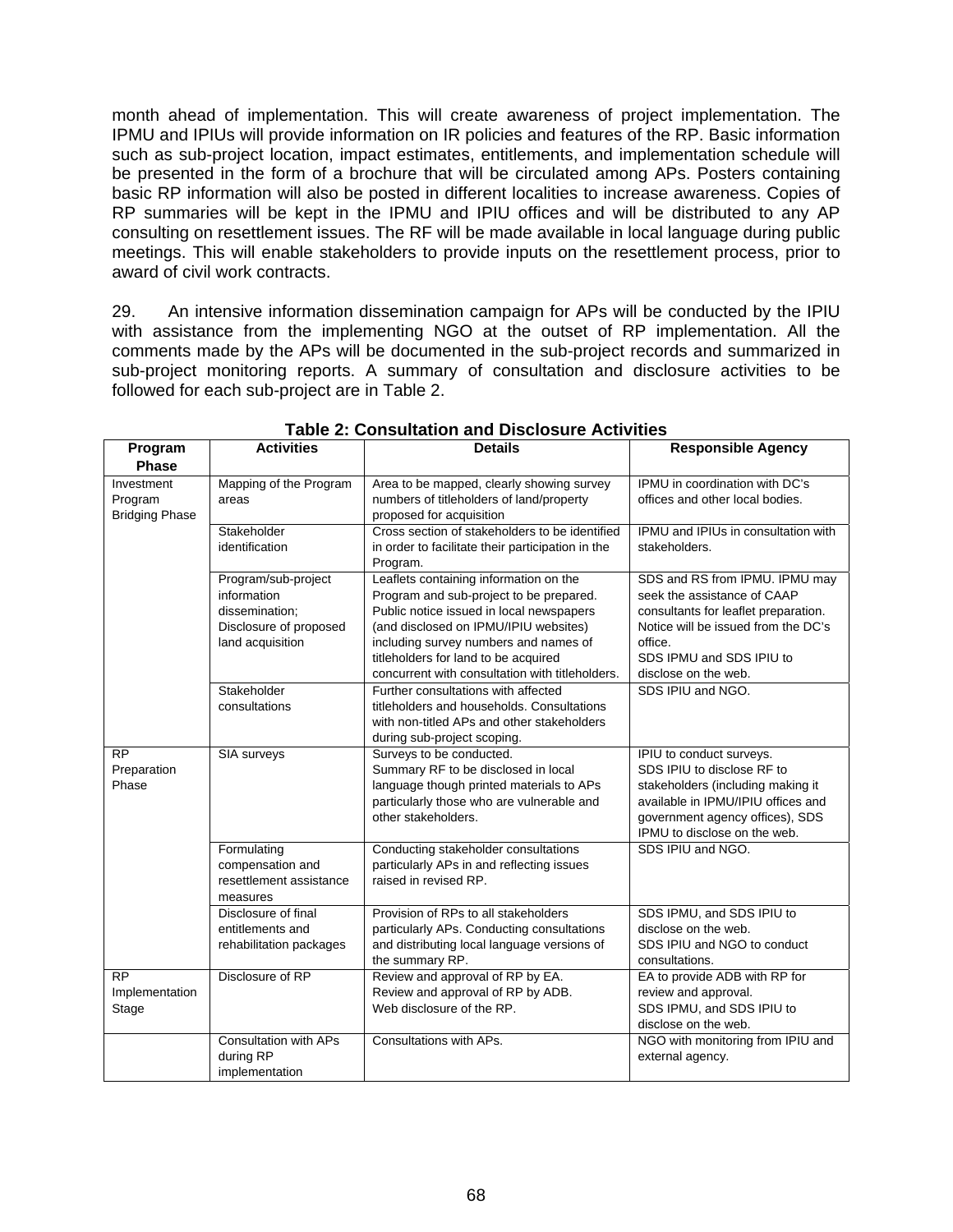### **G. COMPLAINTS AND GRIEVANCE**

24. Each RP will detail specific grievance redress mechanisms. Grievances of APs will first be brought to the attention of the implementing NGO or SDS. Grievances not redressed by the NGO or SDS will be brought to the City Level Committees (CLC) set up to monitor project implementation in each town. The CLC, acting as a grievance redress committee is chaired by the District Collector with representatives from the ULB, state government agencies, IPIU, CBOs, and NGOs. As GRC, the CLC will meet every month. The GRC will determine the merit of each grievance, and resolve grievances within a month of receiving the complaint, failing which the grievance will be addressed by the inter-ministerial Empowered Committee. The Committee will be chaired by the Minister of Urban Development and LSG, and members will include Ministers, Directors and/or representatives of other relevant Government Ministries and Departments. Further grievances will be referred by APs to the appropriate courts of law. The IPIU will keep records of all grievances received including: contact details of complainant, date that the complaint was received, nature of grievance, agreed corrective actions and the date these were effected, and final outcome. The grievance redress process is shown in Figure 1.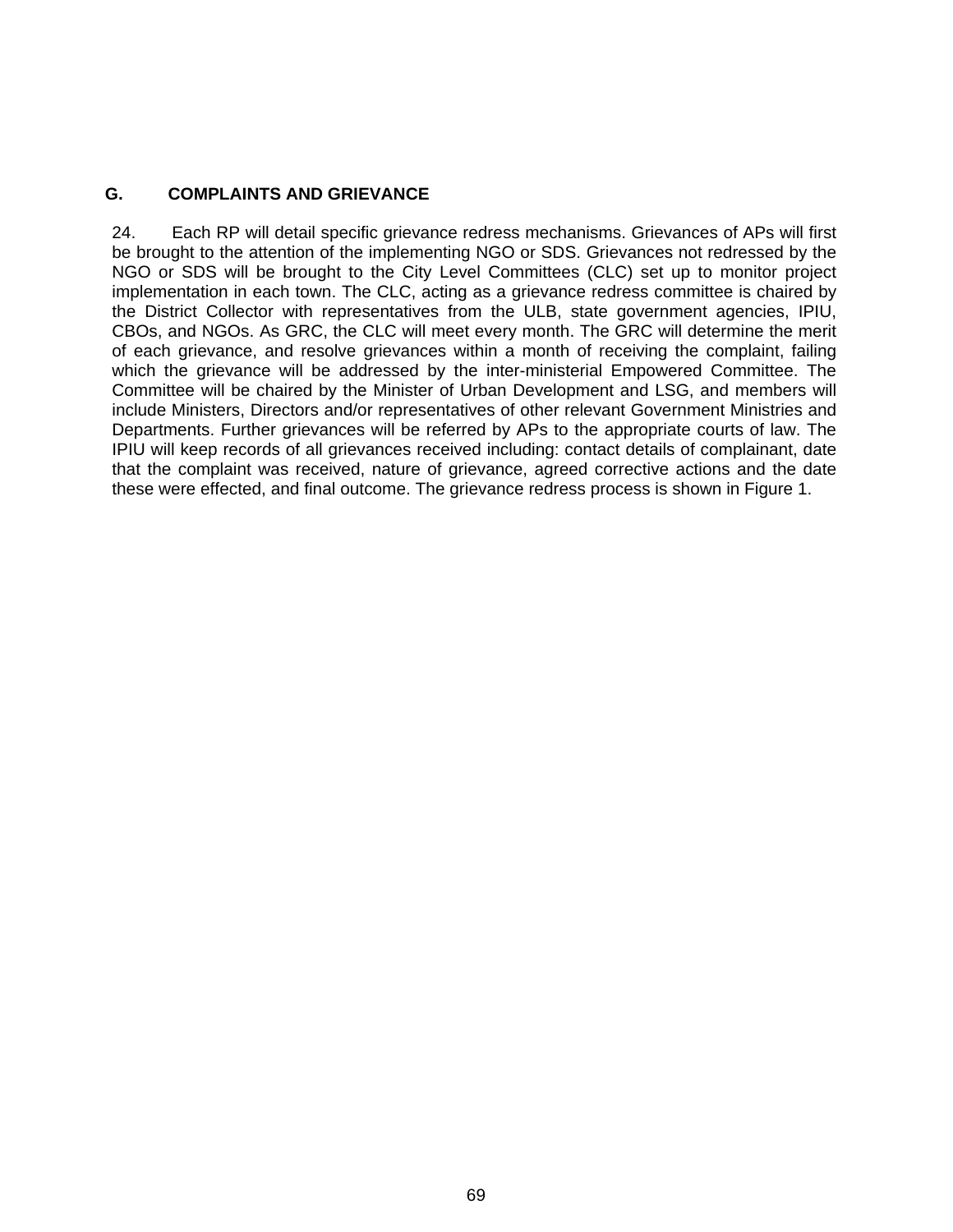

**Figure 1: Grievance Redress Process** 

30. All costs involved in resolving the complaints will be borne by the IPMU. The GRCs will continue to function throughout the project duration.

# **H. COMPENSATION, INCOME RESTORATION, AND ASSISTANCE**

# **1. Compensation**

31. Land acquisition and resettlement impacts will be compensated in accordance with the entitlement matrix (Table 1). Loss of assets will be at replacement cost. A Valuation Committee (VC) will be constituted comprising Land Revenue Officers nominated by the District Collector and Accounts Officers of the Collectorate from the zones; the Social Development Specialists (SDS) of the Investment Program Implementation Units (IPIU); and representatives from the IPIU, Public Works Department; affected persons (AP) and nongovernmental organizations (NGO) to determine replacement values.

32. The replacement value for the land will be determined by the VC in consultation with APs. The VC will finalize the replacement value by undertaking a land market survey with the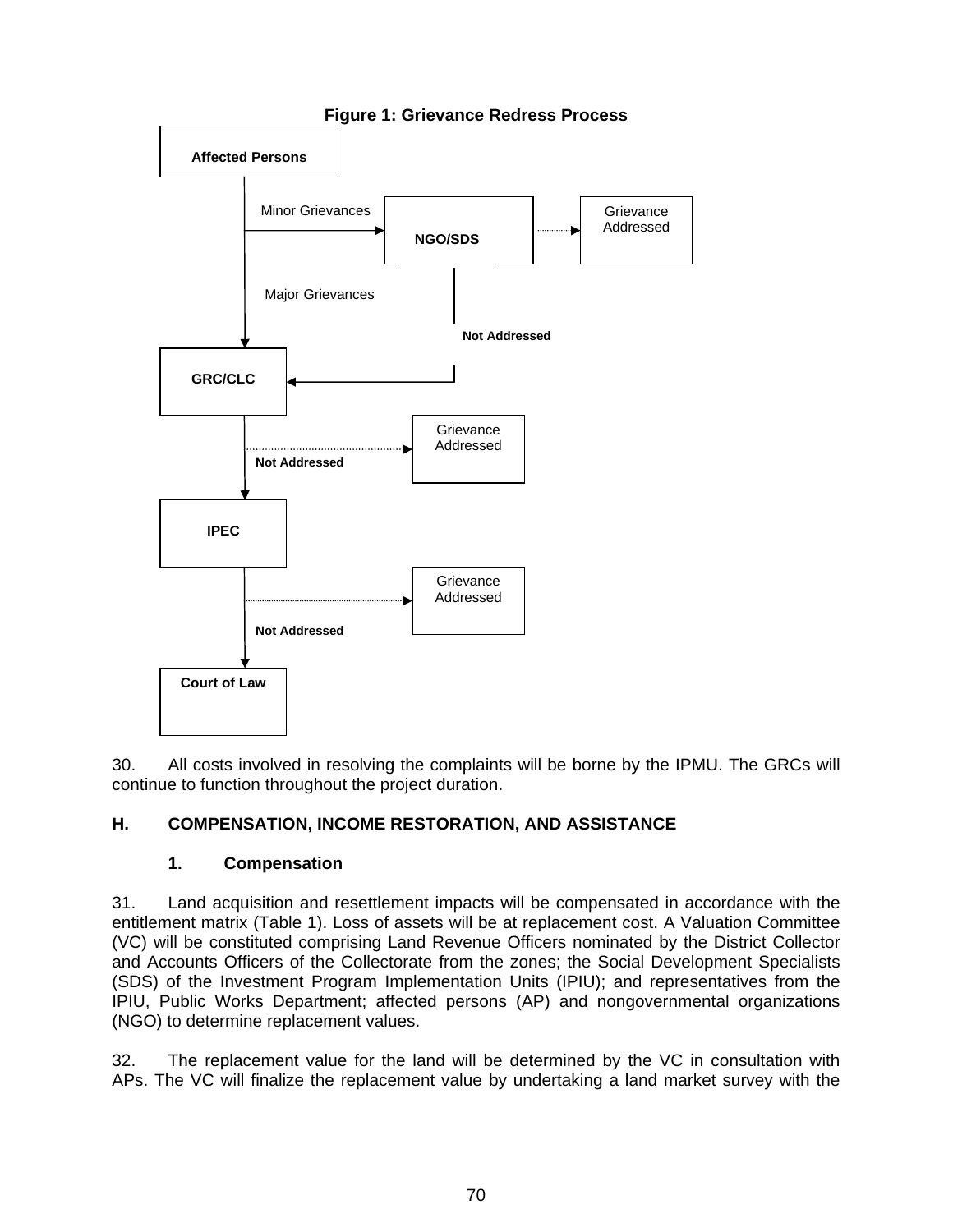objective of ascertaining prevailing market values<sup>3</sup> of land. Vulnerable households will be provided additional assistance in the form of land-for-land replacement options. The VC will facilitate the valuation of immovable properties<sup>4</sup>, including structures and assets, as follows:

- (i) **Residential and Commercial Structures**. The replacement value of structures and other immovable properties will be finalized by the VC through verification that the Basic Schedule of Rates (BSR) published for the State is up to date. If the BSR is not up to date, the VC will undertake a market survey to determine replacement value.
- (ii) **Trees and Crops**. Compensation for trees will also be based on the current market value of timber for timber trees, the annual net product market value multiplied by remaining productive years for perennial crops and fruit trees, and the market value of standing crops will be finalized by the VC in consultation with the Department of Forest, Horticulture, or Agriculture.
- (iii) **Other Assets**. Compensation for assets such as (wells, irrigation units, etc.) will be based on replacement value. The VC will estimate this through detailed market surveys.

33. Compensation and assistance to APs must be made prior to possession of land/assets and prior to the award of civil works contracts.<sup>5</sup>

### **2. Income Restoration**

34. Income restoration schemes will be designed in consultation with APs. The strategy for income restoration will be prepared prior to land acquisition. Based on the information collected from the census and the socio-economic surveys, income restoration strategies will be framed and activities planned. The IPIU SDS will consider the resource base of APs and their socioeconomic characteristics and preferences to develop appropriate income restoration schemes.

35. The objective of income restoration is to ensure that each AP will have at least the same or improved income after the sub-project. The implementing NGO will identify the number of eligible APs based on the 100% census of the APs and will conduct a training needs assessment in consultations with the APs. The implementing NGO will examine local employment opportunities and produce a list of possible income restoration options. Suitable trainers or local resources will be identified by the local NGO in consultation with local training institutes.

36. The Program will provide short-term income restoration activities intended to restore AP's income in the period immediately before and after relocation focusing on relocation, and providing short-term allowances such as (i) transitional allowance; and (ii) shifting assistance. Medium-term income restoration activities such as provision of longer-term training will also be

 3 The prevailing market values are influenced by various factors such as location of land, connectivity, and classification/ land use, type of soil, crops grown, available irrigation and other facilities, and other plus and minus points such as frontage to road, proximity to developed areas, regularity of shape, unevenness of land, etc. 4

Vulnerable households will be provided additional assistance in the form of preference for employment in sub-<br>project construction activities, and skills training.

project construction activities, and skills training.<br><sup>5</sup> The APs will hand over land and properties acquired free from all encumbrances such as mortgage, debt, etc. after compensation. However, in case there are loans on acquired land and properties such amounts will be deducted from the total compensation. The acquired land and properties shall vest in the Competent Authority paying compensation for such lands/properties. If the Competent Authority fails to pay decided compensation to APs within a year after the date of notification, additional amount by way of interest (12 percent) will apply on final compensation payable to each AP, unless and except in cases where the AP has approached the judiciary for grievance redress.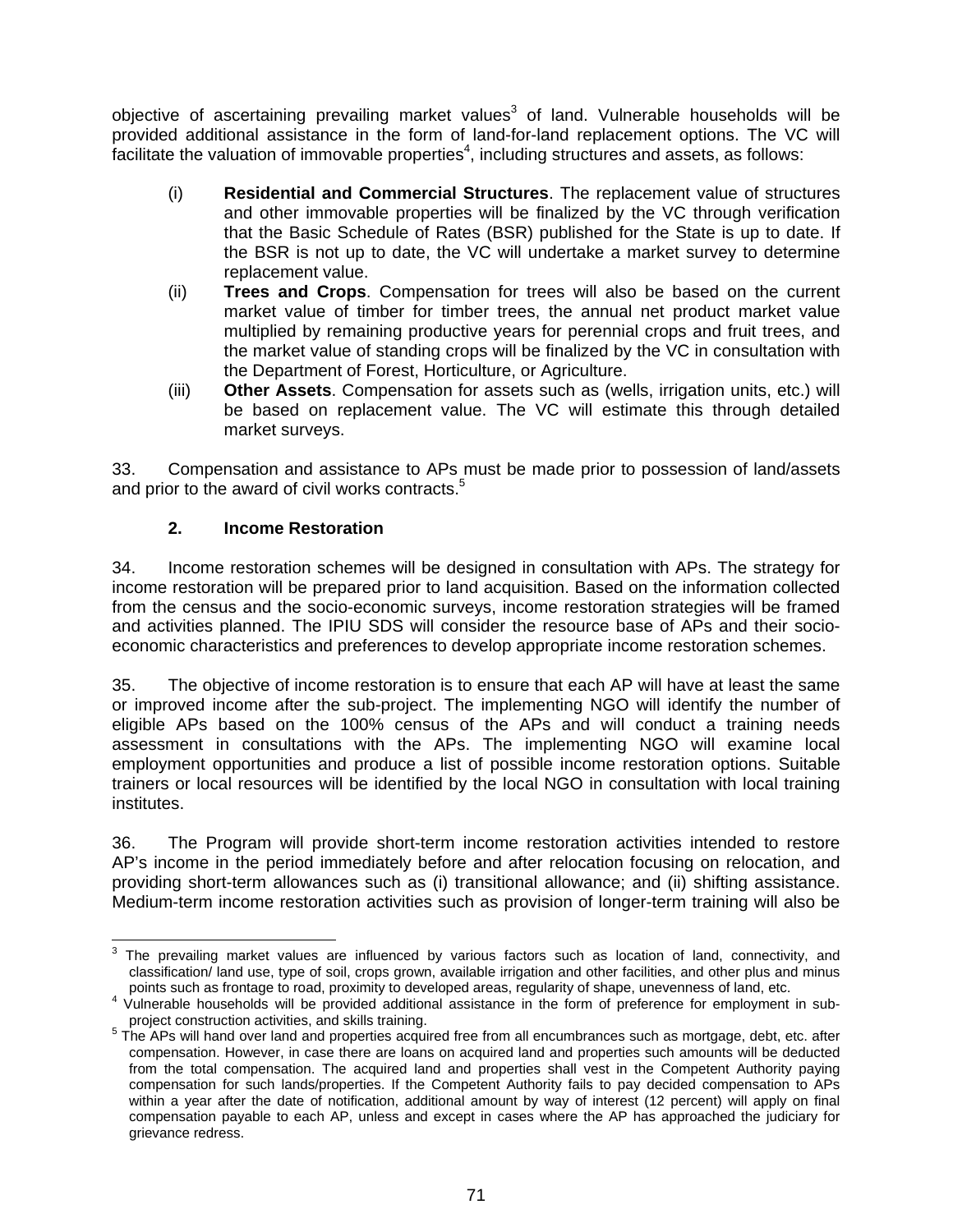provided. Longer-term training will be developed based on the degree of disruption to livelihood activities. These will be derived from detailed socio-economic survey information, conducted as a part of the RP. The time frame will be decided based on training to be provided, and will also be outlined in the RP. The RP budget will reflect the cost of providing training. The IPIU will also facilitate AP access to Government schemes that could help them to restore income and livelihood.

37. Key steps to be undertaken in livelihood skills training by the implementing NGO for vulnerable households are:

- (i) Identification of affected, vulnerable households through the census and socioeconomic survey of APs;
- (ii) Identification of potential trainees and training needs assessment for vulnerable households, which would require a detailed survey and assessment of the literacy, educational level, and/or skill sets of one member of the household nominated for skill training. The needs assessment will also document income from various sources, assets, resources, and coping strategies currently used by the household. The strategy will improve/maximize returns from present occupation of the principal earning member or introduce a new/supplementary occupation aimed at achieving the right mix of activities in order to enable the household to improve/maintain its living standards. Baseline details will be documented in order for post-training impact assessment.
- (iii) Identification of local trainers, resource persons or training institutes by the NGO. A maximum time frame of three months is planned for training.
- (iv) Internal monitoring of training and submission of progress reports.
- (v) Post-training impact assessment will be conducted by an external agency engaged for external monitoring, one year after project implementation. Indicators would be developed during detailed design stage.

# **3. Assistance for Temporary Impacts**

38. Temporary loss of land and common resources is expected to be minimal. Should there be temporary losses, APs will be provided with:

- (i) Rent for the period of occupation for legal titleholders.
- (ii) Compensation for assets lost at replacement value, including trees and crop loss in accordance with the entitlement matrix.
- (iii) Restoration of land to previous or better quality.
- (iv) Restoration or replacement of common resources.

39. Subprojects requiring work on right-of-ways such as rehabilitation or construction of water supply and sewage networks are not expected to require land acquisition nor affect structures. However, there are possible minimal impacts on access and livelihood. APs will be provided with:

- (i) 30 days advance notice regarding construction activities, including duration and type of disruption.
- (ii) Contractor's actions to ensure there is no income/access loss consistent with the initial environmental examination. This includes: leaving spaces for access between mounds of soil, providing walkways and metal sheets to maintain access across trenches for people and vehicles where required, increased workforces to finish work in areas with impacts on access, timing of works to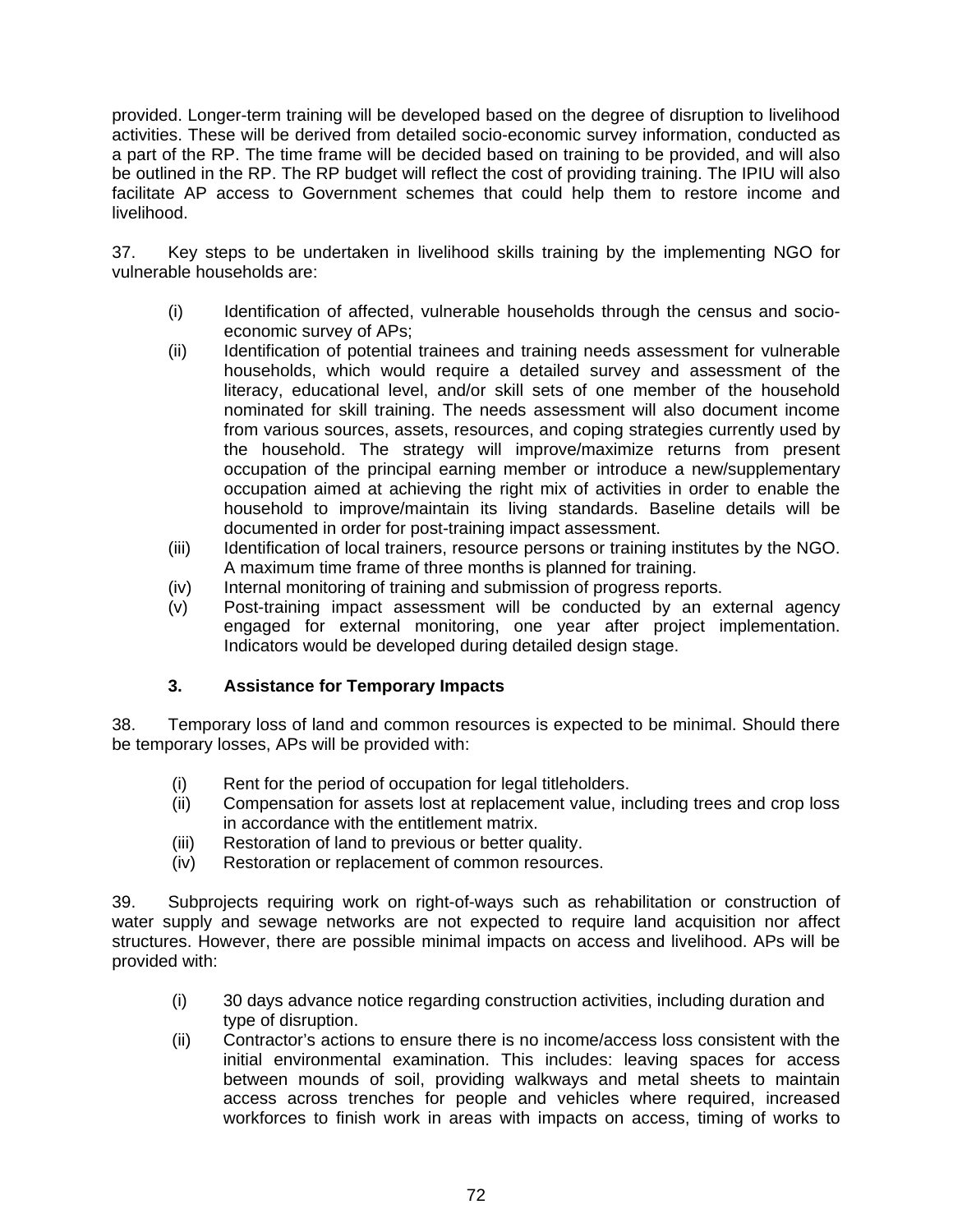reduce disruption during business hours, phased construction schedule and working one segment at a time and one side of the road at a time.

- (iii) Assistance to mobile vendors/hawkers temporarily shift for continued economic activity. For example assistance to shift to the other side of the road where there is no construction.
- (iv) For construction activities involving unavoidable livelihood disruption, compensation for lost income or a transitional allowance for the period of disruption whichever is greater.

### **I. BUDGETING AND FUND FLOW MECHANISM**

40. Detailed budget estimates for involuntary resettlement will be prepared for each RP, by the IPMU. It will be included in the overall sub-project estimate. The budget will include i) detailed costs of land acquisition, relocation, and livelihood and income restoration and improvement, ii) administrative and implementation costs, iii) source of funding, iv) arrangements for approval, and v) the flow of funds and contingency arrangements. Overall land acquisition and resettlement costs for the Program are estimated at Rs. 132 million. Table 3 shows cost estimates for sample sub-projects which includes detailed costs of compensation and assistance for known assets lost, relocation and transfer costs, and administrative and implementation costs. The cost estimates also provides allocation for contingencies. Subprojects involving rehabilitation and expansion of pipe networks are allocated with an additional 10% of physical contingencies for unanticipated impacts such as temporary impacts on structures or temporary loss of land. Funds for land acquisition (including land acquisition for non-titled APs), compensation for all assets lost, related resettlement assistance, and relocation and transfer will be provided by the EA. Administrative and implementation costs, including engagement of the implementing NGO, cost of census and survey of APs and inventory of assets, cost of information and consultations, training and monitoring (including evaluation by independent agency), and rental of office space and required physical facilities and materials will be funded under the loan. Land acquisition and resettlement costs will be considered as an integral component of sub-project costs.

| Item                                                                                            | Cost      |
|-------------------------------------------------------------------------------------------------|-----------|
| Alwar Urban Transport and Roads Sub-project                                                     |           |
| <b>Compensation and assistance</b>                                                              |           |
| Compensation for structures                                                                     | 100,000   |
| <b>Relocation and transfer</b>                                                                  |           |
| Cost of moving and transporting kiosks                                                          | 20,000    |
| Administrative and implementation costs (Cost for IPIU for all sub-projects in the zone)        |           |
| Implementing NGO covering NGO engagement, cost of census and survey of APs and inventory of     | 3,000,000 |
| assets, cost of information and consultations, training and monitoring (including evaluation by |           |
| independent agency), and rental of office space and required physical facilities and materials. |           |
| <b>Contingencies</b>                                                                            |           |
| Price (5%)                                                                                      | 200,000   |
| Physical (10%)                                                                                  | 400,000   |
| Sub-total (Rs)                                                                                  | 3,720,000 |
| Jaisalmer Wastewater Management Sub-project                                                     |           |
| <b>Compensation and assistance</b>                                                              |           |
| Replacement value for land (including fees, taxes, and other charges)                           | 600,000   |
| Compensation for standing crop at market value                                                  | 50,000    |
| Administrative and implementation costs (Cost for IPIU for all sub-projects in the zone)        |           |
| Implementing NGO covering NGO engagement, cost of census and survey of APs and inventory of     | 3,000,000 |
| assets, cost of information and consultations, training and monitoring (including evaluation by |           |
| independent agency), and rental of office space and required physical facilities and materials. |           |
| <b>Contingencies</b>                                                                            |           |

#### **Table 3: Summary of Land Acquisition and Resettlement Costs for Sample Sub-projects**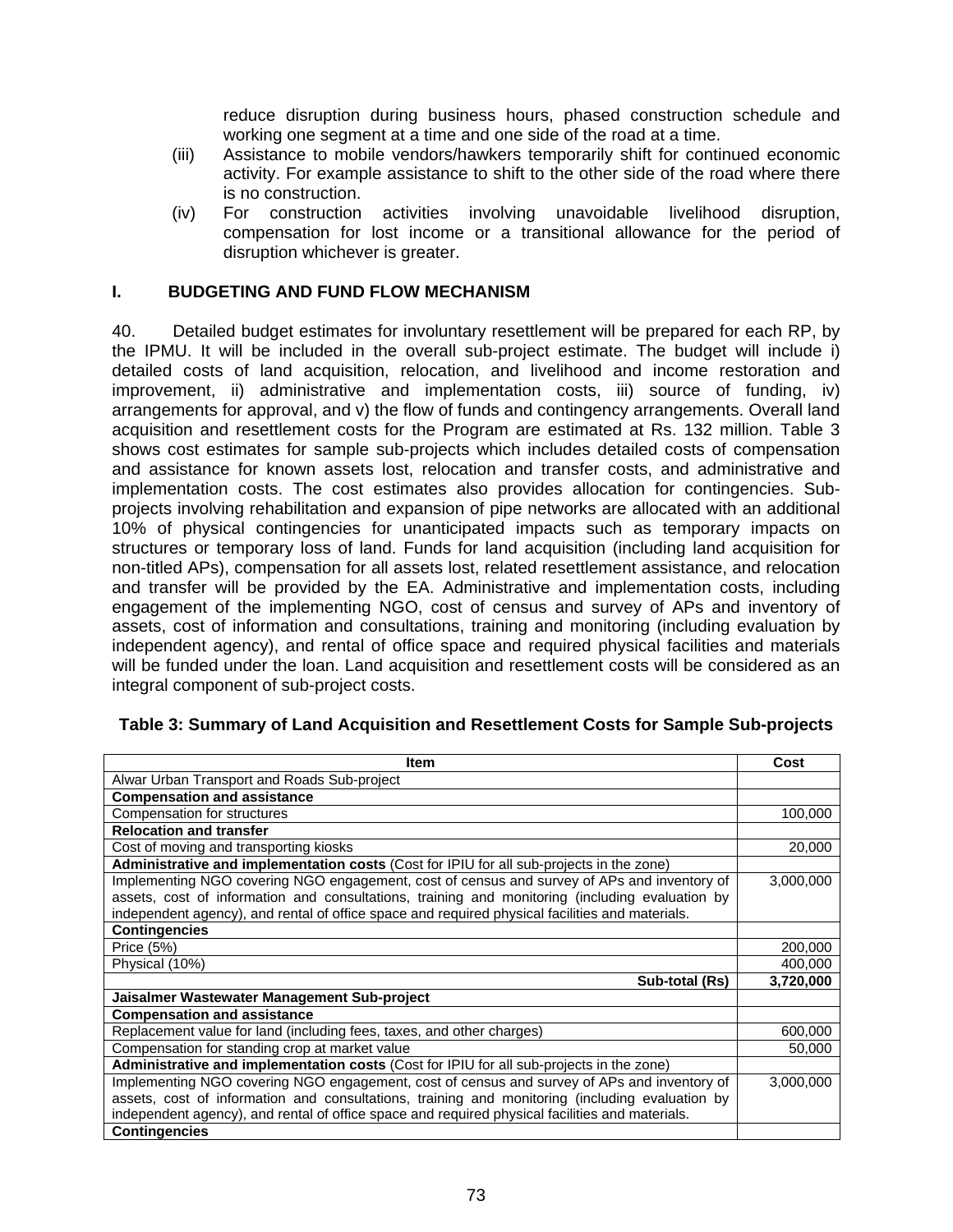| Price (5%)                                                                                       | 250,000   |
|--------------------------------------------------------------------------------------------------|-----------|
| Physical (10%)                                                                                   | 450,000   |
| Sub-total (Rs)                                                                                   | 4,350,000 |
| Jaisalmer Water Supply Sub-project                                                               |           |
| Administrative and implementation costs (Cost for IPIU for all sub-projects in the zone)         |           |
| Implementing NGO covering NGO engagement, cost of census and survey of APs and inventory of      | 3,000,000 |
| assets, cost of information and consultations, training and monitoring (including evaluation by  |           |
| independent agency), and rental of office space and required physical facilities and materials.  |           |
| <b>Contingencies</b>                                                                             |           |
| Price (5%)                                                                                       | 200,000   |
| Physical (20%) for unanticipated impacts such as impacts on structures or temporary loss of land | 800,000   |
| Sub-total (Rs)                                                                                   | 4,000,000 |
| Jhalawar-Jahalrapatan Water Supply Sub-project                                                   |           |
| <b>Relocation and transfer</b>                                                                   |           |
| Movement of electricity posts                                                                    | 660,000   |
| Administrative and implementation costs (Cost for IPIU for all sub-projects in the zone)         |           |
| Implementing NGO covering NGO engagement, cost of census and survey of APs and inventory of      | 3,000,000 |
| assets, cost of information and consultations, training and monitoring (including evaluation by  |           |
| independent agency), and rental of office space and required physical facilities and materials.  |           |
| <b>Contingencies</b>                                                                             |           |
| Price (5%)                                                                                       | 200,000   |
| Physical (20%) for unanticipated impacts such as impacts on structures or temporary loss of land | 900,000   |
| Sub-total (Rs)                                                                                   | 4,760,000 |

#### **J. INSTITUTIONAL ARRANGEMENTS AND RESPONSIBILITIES**

41. The Local Self-Government Department (LSGD) is the Executing Agency (EA) responsible for overall technical supervision and execution of all sub-projects funded under the Program. The Implementing Agency (IA) is the Project Management Unit of the ongoing RUIDP, which will be expanded and assigned as the Investment Program Management Unit (IPMU), to coordinate construction of subprojects and ensure consistency across the towns. An inter-ministerial Empowered Committee (EC) will provide LSGD with central policy guidance and coordination. The EC will be chaired by the Minister of Urban Development and LSGD, and members will include Ministers, Directors and/or representatives of other relevant Government Ministries and Departments. The IPMU will be assisted by: Investment Program Management Consultants (IPMC) who will manage the program and assure technical quality of the design and construction; and Design and Supervision Consultants (DSC), who will design the infrastructure, manage tendering of Contractors, and supervise construction.

42. Investment Program Implementation Units (IPIU) will be established in seven zones across the State to manage implementation of sub-projects in their area. City Level Committees (CLC) have been set up to monitor project implementation in each town. Chaired by the District Collector, members include representatives of ULBs, state government agencies, the IPIU, CBOs and NGOs. They will appoint Construction Contractors (CC) to build elements of the infrastructure in a particular town (supervised by DSC). Once the infrastructure begins to operate, responsibility will be transferred to the appropriate state or local Government Agency (GA), who will be given training, support and financial assistance through the Program where necessary to enable them to fulfill their responsibilities. They will employ local Operations and Maintenance Contractors (OMC) to maintain and repair the infrastructure as required.

43. Resettlement issues will be coordinated by a Social Development Specialist (IPMU SDS) within the IPMU, who will ensure that all subprojects comply with involuntary resettlement safeguards. A Resettlement Specialist (RS) who is part of the IPMC team will assist the SDS. SDS, as part of the DSC, will be appointed to work with each IPIU to update the RP in the detailed design stage, and to prepare RPs for new subprojects, where required to comply with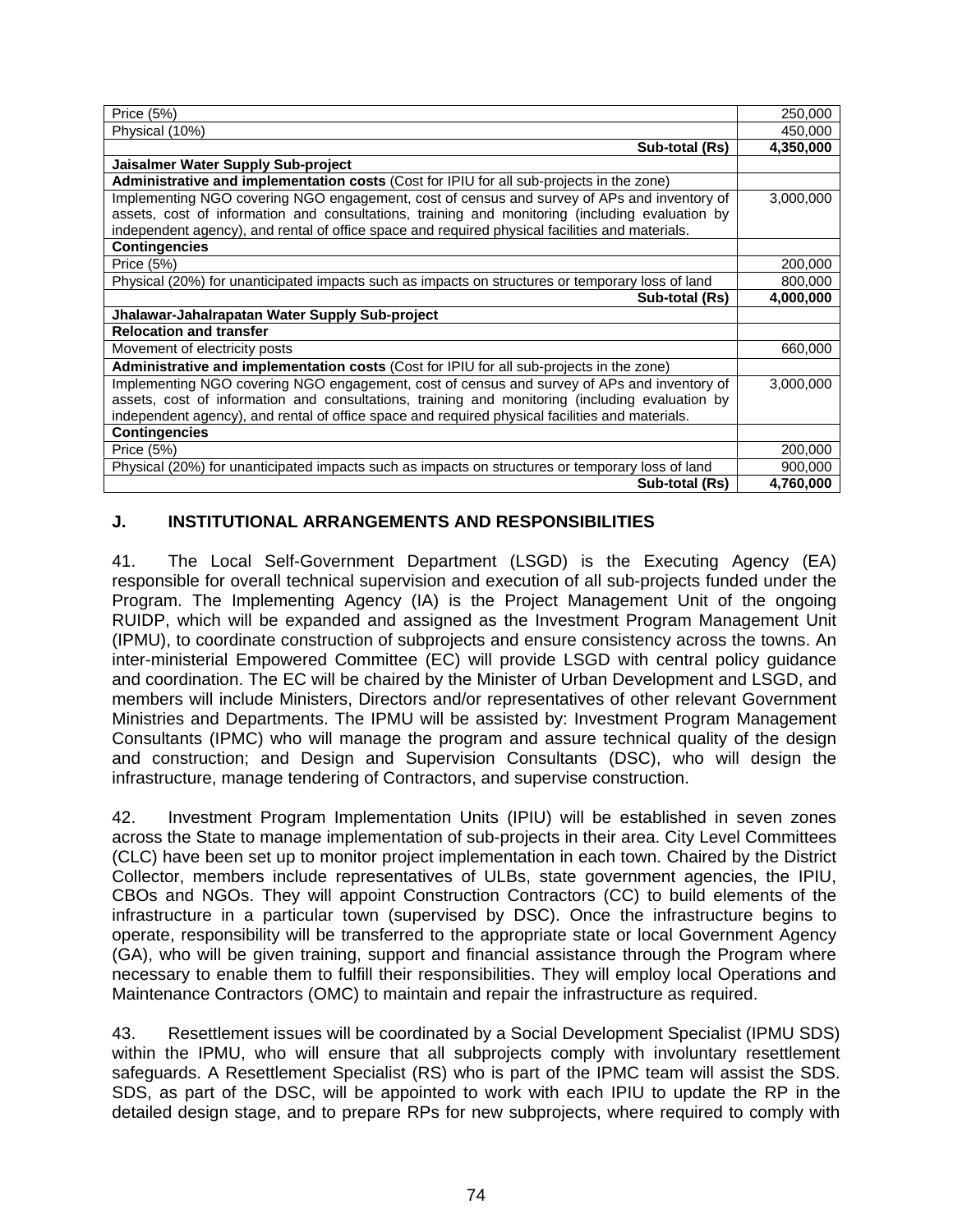Government and ADB policies. NGOs will be appointed to implement RPs. Draft terms of reference for the IPMU and IPIU SDS, and the NGO are in Appendix 3. Further details on agencies responsible for RP activities are in Table 4.

#### **Table 4: Institutional Roles and Responsibilities**

| <b>Activities</b>                                                                                          | <b>Agency</b><br><b>Responsible</b> |
|------------------------------------------------------------------------------------------------------------|-------------------------------------|
| <b>Sub-project Initiation Stage</b>                                                                        |                                     |
| Finalization of sites/alignments for sub-projects                                                          | <b>IPMU</b>                         |
| Disclosure of proposed land acquisition and sub-project details by issuing Public Notice                   | <b>IPMU</b>                         |
| Meetings at community/household level with APs of land/property                                            | <b>NGO</b>                          |
| <b>Formation of Valuation Committees</b>                                                                   | <b>IPMU</b>                         |
|                                                                                                            |                                     |
| <b>RP Preparation Stage</b><br>Conducting Census of all APs                                                | <b>IPMU/IPIU/NGO</b>                |
|                                                                                                            | <b>IPIU/NGO</b>                     |
| Conducting FGDs/meetings/workshops during SIA surveys                                                      | VC/IPIU                             |
| Computation of replacement values of land/properties proposed for acquisition and for<br>associated assets |                                     |
|                                                                                                            | <b>IPIU/IPMU</b>                    |
| Categorization of APs for finalizing entitlements                                                          | <b>IPIU/IPMU</b>                    |
| Formulating compensation and rehabilitation measures                                                       |                                     |
| Conducting discussions/meetings/workshops with all APs and other stakeholders                              | <b>IPIU/NGO</b>                     |
| Fixing compensation for land/property with titleholders                                                    | VC/IPMU                             |
| Finalizing entitlements and rehabilitation packages                                                        | <b>IPIU/IPMU</b>                    |
| Disclosure of final entitlements and rehabilitation packages                                               | <b>IPIU/NGO</b>                     |
| Approval of RP                                                                                             | <b>IPMU/ADB</b>                     |
| Sale deed execution and payment                                                                            | <b>IPMU</b>                         |
| Taking possession of land                                                                                  |                                     |
| <b>RP Implementation Stage</b>                                                                             |                                     |
| Implementation of proposed rehabilitation measures                                                         | NGO/SDS                             |
| Consultations with APs during rehabilitation activities                                                    | NGO/SDS                             |
| Grievance redressal                                                                                        | NGO/SDS/GRC                         |
| Internal monitoring                                                                                        | <b>IPIU</b>                         |
| External monitoring                                                                                        | <b>External Agency</b>              |
| VC=Valuation Committee<br><b>EGD</b> -focus aroup discussions<br>AP=affected nerson                        | $GRC =$ Grievance Redress           |

on, VC=Valuation Committee, FGD=focus group discussion Committee, NGO = nongovernmental organization, IPMU = investment program management unit, IPIU = investment program implementation unit, SDS = Social Development Specialist, RP=resettlement plan, SIA=social impact assessment.

### **K. IMPLEMENTATION SCHEDULE**

44. All land acquisition, resettlement, and compensation for a sub-project will be completed before award of civil works contracts. All land required will be provided free of encumbrances to the contractor prior to handing over of sub-project site and the start of civil works. The implementation of the RP will include: (i) identification of cut-off date and notification<sup>6</sup>, (ii) verification of losses and extent of impacts, (iii) finalization of entitlements and distribution of identity cards, (iv) consultations with APs on their needs and priorities, and (v) resettlement, provision of compensation and assistance, and income restoration for APs. The expected implementation schedule for a sub-project is given in Table 5.

<sup>&</sup>lt;u>Endone consus will be the cut-off date for non-titled APs. For titled APs, the cut-off is the date of notification.</u><br><sup>6</sup> The census will be the cut-off date for non-titled APs. For titled APs, the cut-off is the date of n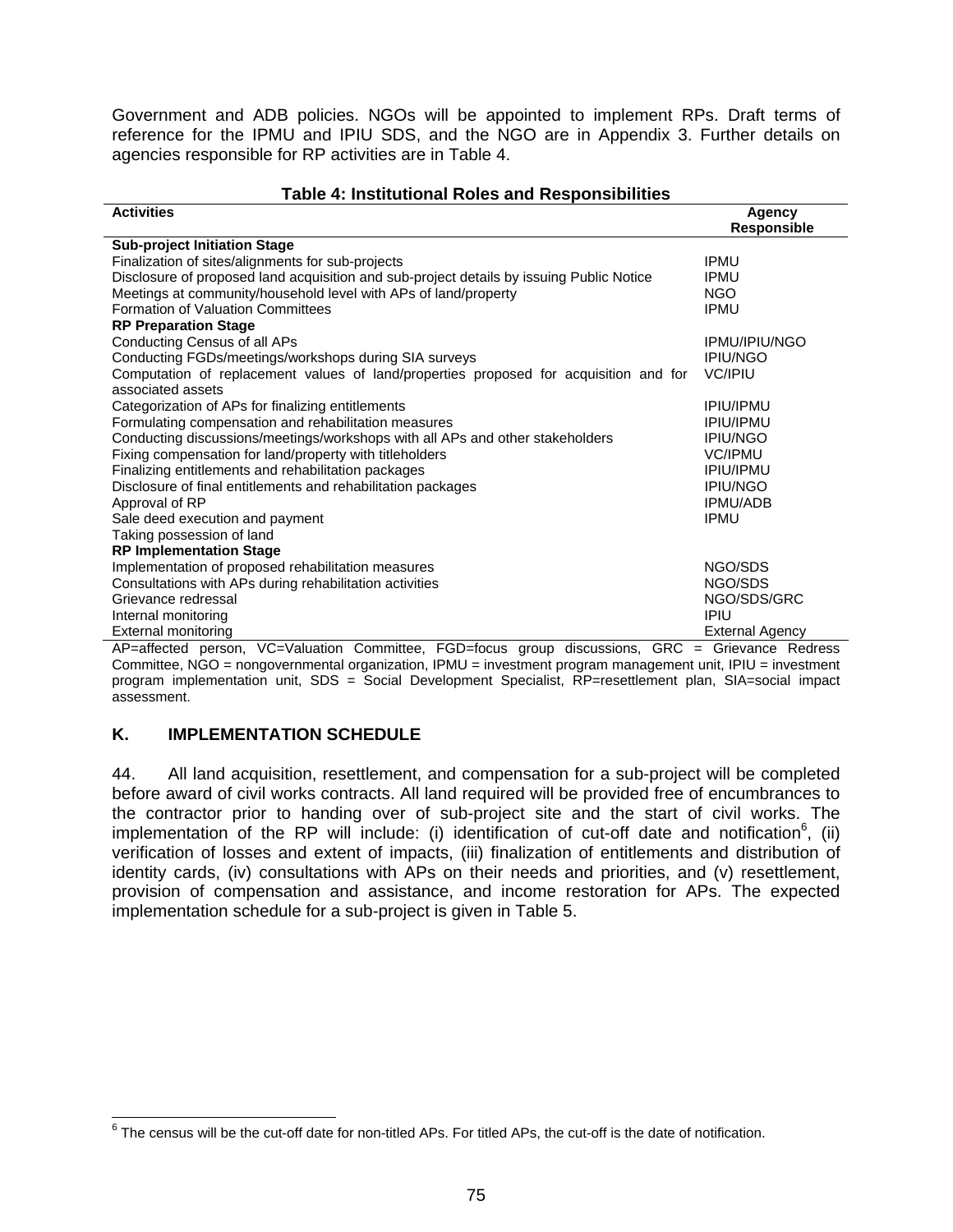| <b>Activity</b>                                                                              |           |             |   |   |   |   |   |           |   |    | <b>Months</b> |    |    |    |    |                             |           |       |
|----------------------------------------------------------------------------------------------|-----------|-------------|---|---|---|---|---|-----------|---|----|---------------|----|----|----|----|-----------------------------|-----------|-------|
|                                                                                              | 1         | 2           | 3 | 4 | 5 | 6 | 7 | 8         | 9 | 10 | 11            | 12 | 13 | 14 | 15 | 16                          | 17        | 18    |
| Establishment of IPMU and<br>i.<br><b>IPIU</b>                                               | ٠         |             |   |   |   |   |   |           |   |    |               |    |    |    |    |                             |           |       |
| ii.<br>Appointment of SDS (IPMU<br>and IPIU)                                                 | $\bullet$ |             |   |   |   |   |   |           |   |    |               |    |    |    |    |                             |           |       |
| iii.<br>Appointment of NGOs                                                                  | $\bullet$ |             |   |   |   |   |   |           |   |    |               |    |    |    |    |                             |           |       |
| Briefing of the CLC on GRC<br>iv.<br>functions                                               | ٠         |             |   |   |   |   |   |           |   |    |               |    |    |    |    |                             |           |       |
| Census and socio-economic<br>v.<br>surveys (issuance of i.d. cards)                          | $\bullet$ | $\bullet$   |   |   |   |   |   |           |   |    |               |    |    |    |    |                             |           |       |
| vi.<br>Consultations and disclosure                                                          |           | ٠           | ٠ | ٠ | ٠ |   | ٠ | ٠         | ٠ | ٠  | ٠             |    | ٠  | ٠  | ٠  | ٠                           | ٠         |       |
| vii.<br>Confirmation of government<br>land to be used and transfer from<br>other departments |           | $\triangle$ |   |   |   |   |   |           |   |    |               |    |    |    |    |                             |           |       |
| viii.<br>RP preparation                                                                      |           |             | ٠ |   |   |   |   |           |   |    |               |    |    |    |    |                             |           |       |
| RP review and approval<br>ix.<br>(IPMU and ADB)                                              |           |             | ٠ |   |   |   |   |           |   |    |               |    |    |    |    |                             |           |       |
| Issue notice to APs<br>х.                                                                    |           |             |   | ٠ |   |   |   |           |   |    |               |    |    |    |    |                             |           |       |
| xi.<br>Compensation and<br>resettlement assistance                                           |           |             |   |   |   |   | ۵ |           |   |    |               |    |    |    |    |                             |           |       |
| xii.<br>Relocation as required                                                               |           |             |   |   |   |   | ٠ |           |   |    |               |    |    |    |    |                             |           |       |
| xiii.<br>Skills training as required                                                         |           |             |   |   | ٠ | ٠ | ٠ |           |   |    |               |    |    |    |    |                             |           |       |
| Takeover possession of<br>xiv.<br>acquired property                                          |           |             |   |   |   |   |   |           |   |    |               |    |    |    |    |                             |           |       |
| Internal monitoring<br>XV.                                                                   |           |             |   |   | ٠ | ٠ | ٠ | $\bullet$ |   |    | $\bullet$     | ٠  | ٠  | ٠  |    | $\bullet$                   | $\bullet$ |       |
| Handover land to contractors<br>xvi.                                                         |           |             |   |   |   |   |   |           |   |    | ٠             |    |    |    |    |                             |           |       |
| xvii.<br>Start of civil works                                                                |           |             |   |   |   |   |   |           |   |    |               |    |    |    |    |                             |           |       |
| <b>External monitoring</b><br>xviii.                                                         | ٠         |             |   |   |   |   |   |           |   |    |               |    |    |    |    |                             |           |       |
| Rehabilitation of temporarily<br>xix.<br>occupied lands                                      |           |             |   |   |   |   |   |           |   |    |               |    |    |    |    | Immediately<br>construction |           | after |

## **Table 5: Schedule of Resettlement Implementation**

## **L. MONITORING AND EVALUATION**

45. RP implementation will be closely monitored to provide the IPMU with an effective basis for assessing resettlement progress and identifying potential difficulties and problems. Internal monitoring will be undertaken by the IPIU with assistance from the IPMU. Monthly progress reports will be prepared and submitted to the IPMU. The EA will appoint an independent agency to undertake external monitoring. The independent agency will monitor sub-projects twice a year and submit reports directly to the EA. The EA will submit all external monitoring reports to ADB for review.

## **1. Internal Monitoring**

46. Internal monitoring for RP implementation will be carried out during the entire Program period. Regular monitoring of resettlement progress will identify potential difficulties and problem areas. After 3 months of project initiation, monitoring will be performed with reports generated every quarter for the first year of implementation and bi-annually thereafter. The IPIU SDS will undertake internal monitoring and reports will be submitted to the IPIU documenting actual achievements against targets fixed and identifying reasons for shortfalls, if any. All monitoring reports will be produced within fifteen days of the end of each quarter or half-year. After review, the IPIU will submit the monitoring report to the IPMU.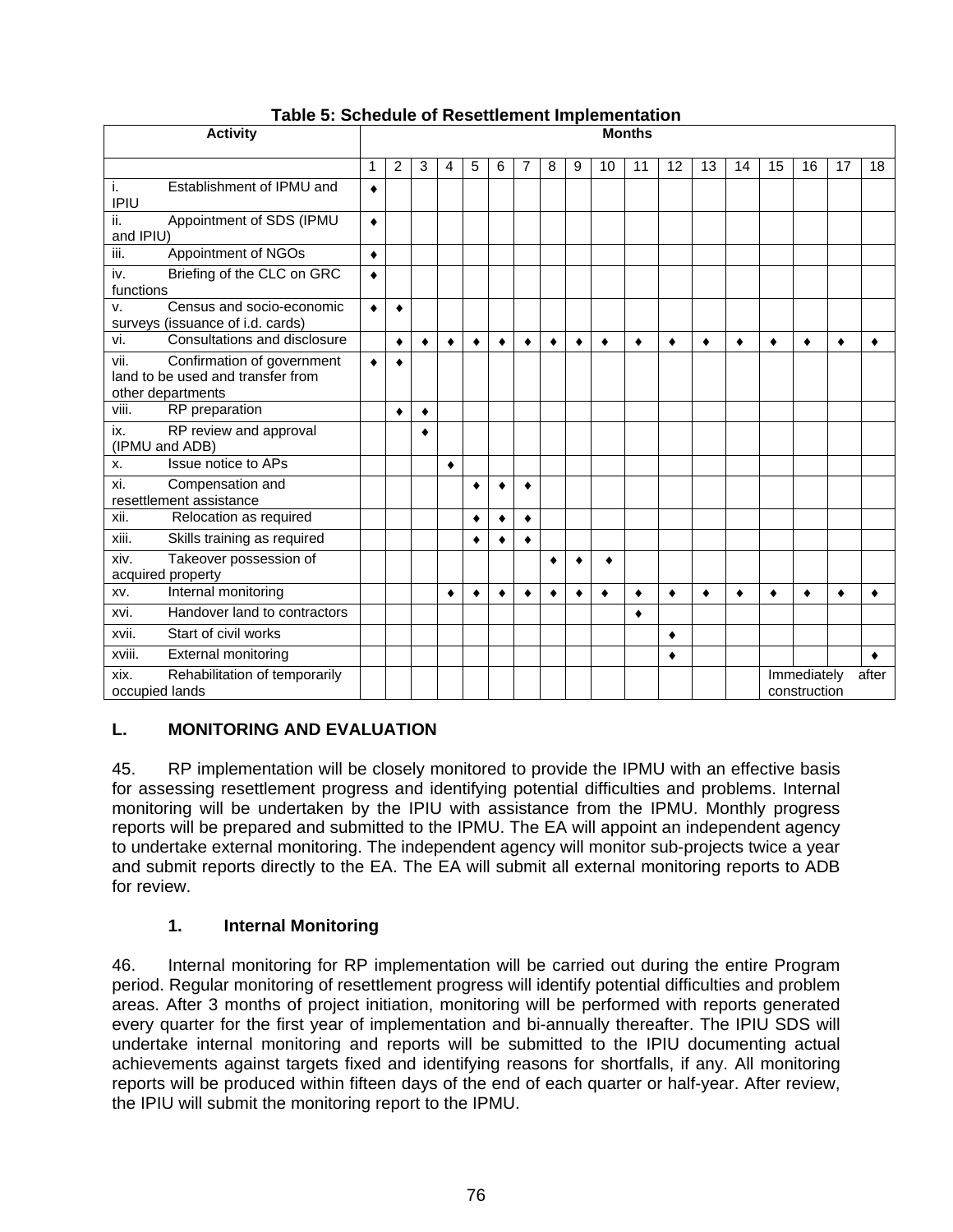- 47. Broadly, the monitoring and evaluation system will involve:
	- (i) Administrative monitoring including but not limited to: daily planning, implementation, feedback and trouble shooting, individual AP file maintenance, progress reporting;
	- (ii) Socio-economic monitoring including but not limited to: case studies, using baseline information for comparing AP socio-economic conditions, evacuation, demolition, salvaging materials, morbidity and mortality, communal harmony, dates for consultations, number of grievances and resolutions; and
	- (iii) Impact evaluation monitoring including but not limited to income standards restored or improved.

### **2. Monitoring Physical and Financial Progress**

- 48. Internal monitoring will involve the following:
	- (i) Administrative monitoring to ensure that implementation is on schedule and problems are dealt with on a timely basis.
	- (ii) Socio-economic monitoring during and after the relocation process to ensure that people are settled and recovering. This will utilize the baseline information established by the socio-economic survey of APs undertaken during sub-project preparation.
	- (iii) Overall monitoring whether recovery has taken place successfully and on time.

49. Data from baseline socio-economic surveys undertaken during sub-project preparation will provide the benchmark for monitoring to assess the progress and success of RP implementation. Monitoring will also include the following:

- (i) Communication with and documentation of reactions from APs.
- (ii) Information from APs on entitlements, options, alternative developments, etc.
- (iii) Valuation of properties.
- (iv) Usage of grievance redress mechanism.
- (v) Disbursement of compensation amounts and all assistance.

50. Monitoring will also cover the physical progress of RP implementation. This will include relocation of APs and affected community properties.

#### **3. Internal Monitoring Indicators**

- 51. The indicators for achievement of objectives during RP implementation are of two kinds:
	- (i) Process Indicators: Indicating project inputs, expenditure, staff deployment, etc.<br>(ii) Output Indicators: Indicating results in terms of numbers of APs compensated
	- Output Indicators: Indicating results in terms of numbers of APs compensated, area of temporarily occupied lands restored with topsoil (and other pre-project features), number of APs provided with skills training, etc.

52. Input and output indicators related to physical progress of the work will include items such as:

- (i) Training of IPIU SDS, IPIU and other staff completed
- (ii) Census, assets inventories, assessments and socio-economic studies completed
- (iii) NGO recruited and trained
- (iv) Grievance redress procedures in-place and functionality
- (v) Compensation payments disbursed
- (vi) Relocation of APs completed
- (vii) Project employment provided to APs
- (viii) Infrastructure rehabilitated or constructed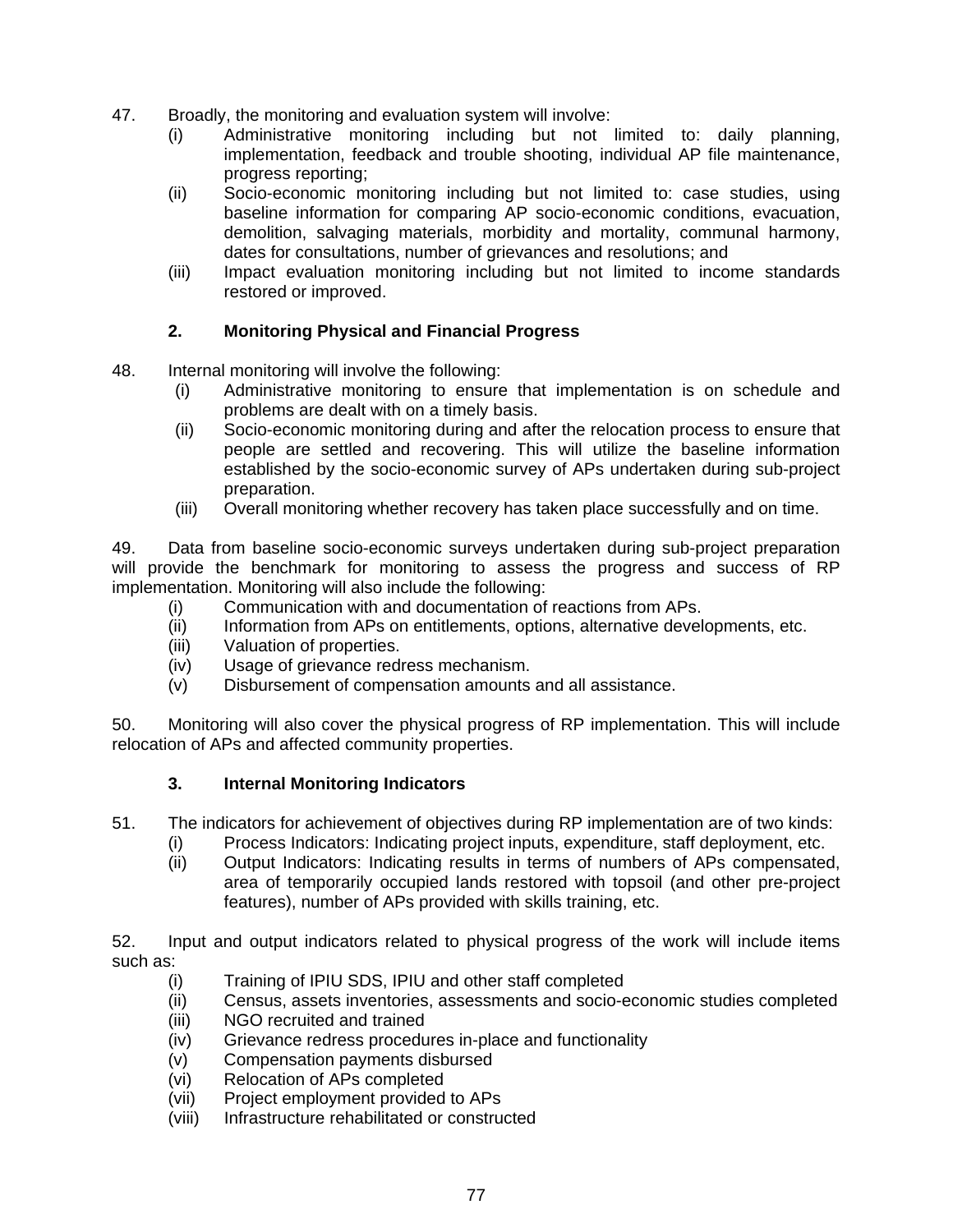- (ix) Income restoration activities initiated
- (x) Skills training of APs initiated
- (xi) Number of households displaced and resettled, and
- (xii) Monitoring and evaluation reports submitted.

53. A set of indicators will be used to monitor Program objectives. These indicators will form the basis of the monitoring and evaluation of RP implementation. The information collected through the household survey will provide benchmarks for comparison on the socio-economic status of the APs in the Program implementation period. A key objective will be the estimation of the APs incomes and quality of lives. If monitoring and documentation done during the first 6 months of RP implementation indicate that these objectives are not being achieved, more resources will be allocated for implementation. During implementation, benchmarks and indicators will be monitored to ensure that comparisons made on socio-economic status including income streams and not just fixed assets lost due to the sub-project.

### **4. External Impact Evaluation**

54. The broad objectives of the external evaluation are to:

- (i) assess whether APs have improved living standards, in terms of income, housing, access to basic amenities, ownership of land and material assets;
- (ii) monitor schedules and achievement of targets; and
- (iii) evaluate whether social development objectives of the Program are achieved.

55. An external impact evaluation agency with prior experience in resettlement implementation monitoring and evaluation will be engaged by the EA. The agency will document: (i) restoration of income levels; (ii) changes and shifts in occupation patterns; (iii) changes in AP type of housing and asset ownership; (iv) assessment of APs access to amenities, such as water, electricity, and transportation; and (v) performance of the NGO, IPIU, and IPMU in resettlement implementation. The agency will monitor the Program twice a year and submit reports directly to the EA. The EA will submit all external monitoring reports to ADB.

56. After Program implementation, the agency will carry out an end-term evaluation to assess the effectiveness of RP implementation. The evaluation will emphasize on the assessment of achievements of RP targets and the change in the quality of life of APs. In carrying out the evaluation, the agency will develop the necessary evaluation indicators. All evaluations are expected to be done on the basis of selective indicators. Table 6 provides a suggested list of impact indicators.

| <b>Items</b>         | <b>Impact Indicators</b>                                    | <b>Frequency</b>                      |
|----------------------|-------------------------------------------------------------|---------------------------------------|
| Better Economic •    | Income: Program-related and independent income              | Implementation stage through          |
| Conditions           | but assisted by the Program                                 | monitoring.                           |
|                      | Housing: Changes in quality over a period of time<br>٠      |                                       |
|                      | Food security<br>$\bullet$                                  | • Implementation and post             |
|                      | Changes in occupation<br>٠                                  | implementation stage through mid-term |
|                      | Skill portfolio<br>٠                                        | and end-term impact evaluation study  |
|                      | Migration profile<br>$\bullet$                              |                                       |
| <b>Better Social</b> | Representation in community-based institutions<br>$\bullet$ | • Implementation stage through        |
| Conditions           | Indicators of participation<br>$\bullet$                    | monitoring.                           |
|                      | Empowerment<br>٠                                            |                                       |
|                      | School enrolment<br>٠                                       | • Implementation and post             |
|                      | Health and morbidity<br>$\bullet$                           | implementation stage through impact   |
|                      | Better available urban infrastructure<br>$\bullet$          | evaluation study                      |

#### **Table 6: Impact Indicators for Evaluation**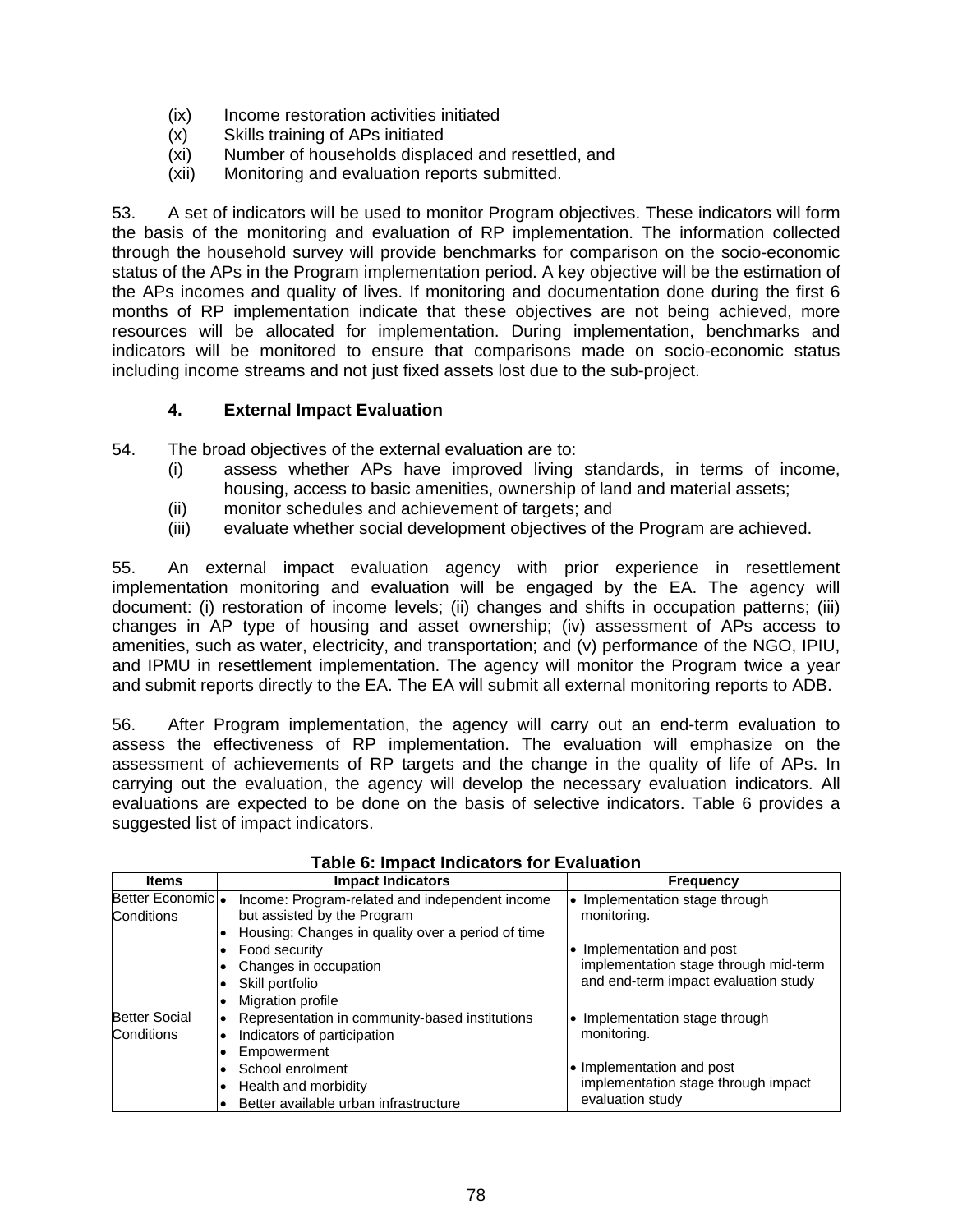57. Evaluation study reports, one mid-term and one end-term will be generated based on the findings of the mid-term and end-term evaluation studies. Reports will be generated within one month after the completion of each study. The mid-term evaluation report will highlight Program achievements based on set targets for the period and specify whether any problem exists in RP implementation. If such problems are encountered, the reports will provide rectification measures for achieving targets in the next phase.

58. The end-term evaluation will reveal the actual target achievements of RP implementation by the IPMU. This report will evaluate whether the Program has improved the quality of life of residents of the towns, especially APs. Gaps will be identified and future strategies to address these should be included in the evaluation's conclusion.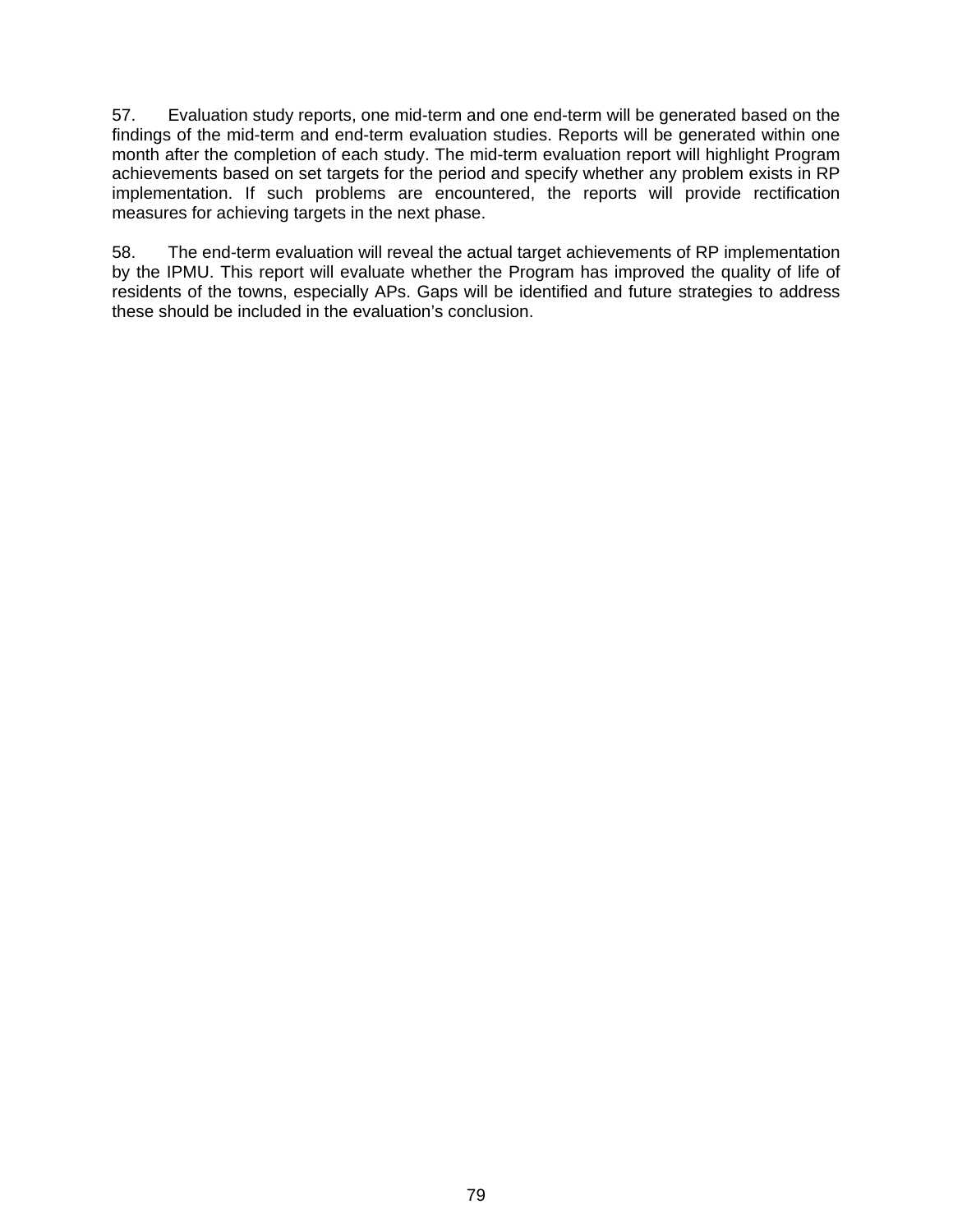# **Appendix 1**

## **COMPARISON BETWEEN THE BORROWER AND ADB's INVOLUNTARY RESETTLEMENT POLICY**

|    | <b>Policy Principles</b>                                                                                                                                                                                                                                                                                                                                                                                                                                                                                                                                                                                                                                                                                           | <b>LAA</b> | <b>NPRR</b> | <b>Remarks</b>                                                                                                                                                                                                                                                                                                                                                                                                                                                                                                                                                                                                                                    | <b>Compliance of</b><br>proposed RF with<br><b>ADB's IR Policy</b>                                                                                                                                                                                 |
|----|--------------------------------------------------------------------------------------------------------------------------------------------------------------------------------------------------------------------------------------------------------------------------------------------------------------------------------------------------------------------------------------------------------------------------------------------------------------------------------------------------------------------------------------------------------------------------------------------------------------------------------------------------------------------------------------------------------------------|------------|-------------|---------------------------------------------------------------------------------------------------------------------------------------------------------------------------------------------------------------------------------------------------------------------------------------------------------------------------------------------------------------------------------------------------------------------------------------------------------------------------------------------------------------------------------------------------------------------------------------------------------------------------------------------------|----------------------------------------------------------------------------------------------------------------------------------------------------------------------------------------------------------------------------------------------------|
| 1. | Involuntary resettlement should be<br>avoided where feasible.                                                                                                                                                                                                                                                                                                                                                                                                                                                                                                                                                                                                                                                      | ×          |             | LAA is applicable wherever<br>private land is to be<br>acquired by Government<br>for public purpose.                                                                                                                                                                                                                                                                                                                                                                                                                                                                                                                                              | This is addressed in the<br>RF. The locations for<br>project components<br>have been identified in<br>such a manner that IR is<br>avoided to the extent<br>possible. These IR<br>impacts shall be further<br>minimized during<br>detailed designs. |
| 2. | Where population displacement is<br>unavoidable, it should be<br>minimized by exploring viable<br>project options.                                                                                                                                                                                                                                                                                                                                                                                                                                                                                                                                                                                                 | ×          |             | LAA is applicable wherever<br>private land is to be<br>acquired by Government<br>for public purpose.                                                                                                                                                                                                                                                                                                                                                                                                                                                                                                                                              | This is addressed in the<br>RF. The locations for<br>project components<br>have been identified in<br>such a manner that IR is<br>avoided to the extent<br>possible. These IR<br>impacts shall be further<br>minimized during<br>detailed designs. |
| 3. | If individuals or a community must<br>lose their land, means of livelihood,<br>social support systems, or way of<br>life in order that a project might<br>proceed, they should be<br>compensated and assisted so that<br>their economic and social future<br>will generally be at least as<br>favorable with the project as<br>without it. Appropriate land,<br>housing, infrastructure, and other<br>compensation, comparable to the<br>without project situation, should be<br>provided to the adversely affected<br>population, including indigenous<br>groups, ethnic minorities, and<br>pastoralists who may have usufruct<br>or customary rights to the land or<br>other resources taken for the<br>project. | ×          |             | According to the ADB's IR<br>policy full RP is required<br>when 200 or more people<br>will experience major<br>impacts. A Short RP is<br>required when<br>resettlement is insignificant<br>when less than 200 people<br>will experience major<br>impacts. According to the<br>NPRR, RP should be<br>prepared when it involves<br>resettlement of more than<br>500 families (roughly about<br>2,500 persons) in plain<br>areas and 250 families<br>(roughly about 1,250<br>people) in hilly areas,<br><b>Desert Development</b><br>Programme (DDP) blocks,<br>areas mentioned in<br>Schedule V and Schedule<br>VI of the Constitution of<br>India. | The RF addresses the<br>IR impacts. The<br>entitlements to the APs<br>are outlined in the<br><b>Entitlement Matrix.</b>                                                                                                                            |
| 4. | Any involuntary resettlement<br>should, as far as possible, be<br>conceived and executed as a part<br>of a development project or                                                                                                                                                                                                                                                                                                                                                                                                                                                                                                                                                                                  | ×          |             | According to the ADB's IR<br>policy full RP is required<br>when 200 or more people<br>will experience major                                                                                                                                                                                                                                                                                                                                                                                                                                                                                                                                       | The RF addresses the<br>IR impacts. The<br>entitlements to the APs<br>are outlined in the                                                                                                                                                          |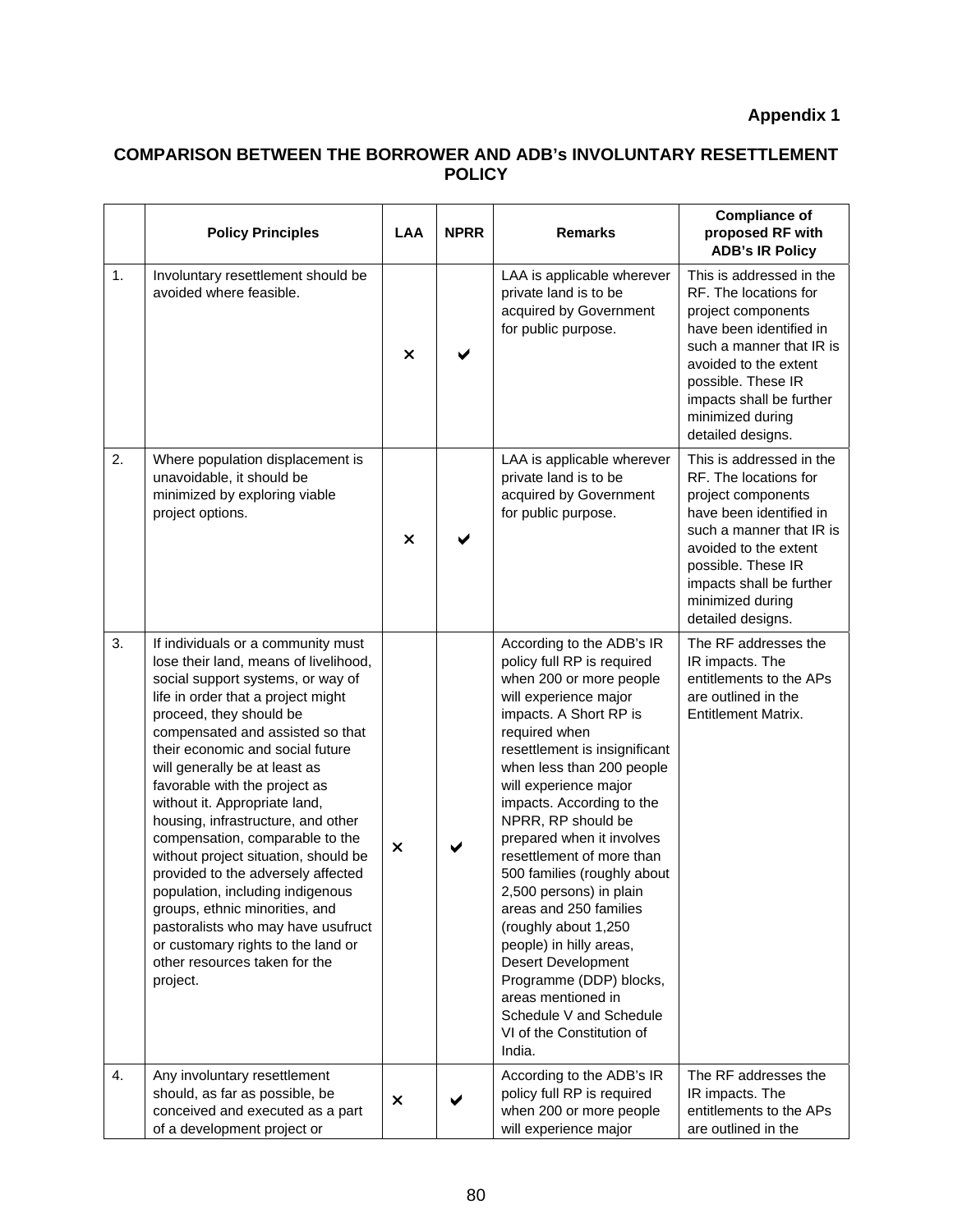|    | <b>Policy Principles</b>                                                                                                                                                                                                                                                                                                                                                                                                                                                                                             | <b>LAA</b> | <b>NPRR</b><br><b>Remarks</b> |                                                                                                                                                                                                                                                                                                                                                                                                                                                                                                                                    | <b>Compliance of</b><br>proposed RF with<br><b>ADB's IR Policy</b>                                                                                                                                     |
|----|----------------------------------------------------------------------------------------------------------------------------------------------------------------------------------------------------------------------------------------------------------------------------------------------------------------------------------------------------------------------------------------------------------------------------------------------------------------------------------------------------------------------|------------|-------------------------------|------------------------------------------------------------------------------------------------------------------------------------------------------------------------------------------------------------------------------------------------------------------------------------------------------------------------------------------------------------------------------------------------------------------------------------------------------------------------------------------------------------------------------------|--------------------------------------------------------------------------------------------------------------------------------------------------------------------------------------------------------|
|    | program and resettlement plans<br>should be prepared with<br>appropriate timebound actions and<br>budgets. Resettlers should be<br>provided sufficient resources and<br>opportunities to reestablish their<br>homes and livelihoods as soon as<br>possible.                                                                                                                                                                                                                                                          |            |                               | impacts. A Short RP is<br>required when<br>resettlement is insignificant<br>when less than 200 people<br>will experience major<br>impacts. According to the<br>NPRR, RP should be<br>prepared when it involves<br>resettlement of more than<br>500 families (roughly about<br>2,500 persons) in plain<br>areas and 250 families<br>(roughly about 1,250<br>people) in hilly areas,<br><b>Desert Development</b><br>Programme (DDP) blocks,<br>areas mentioned in<br>Schedule V and Schedule<br>VI of the Constitution of<br>India. | <b>Entitlement Matrix.</b>                                                                                                                                                                             |
|    |                                                                                                                                                                                                                                                                                                                                                                                                                                                                                                                      |            |                               | LAA does not provide for<br>resettlement. However, it<br>specifies the time limit for<br>acquisition, though the<br>project / program for which<br>it is conceived need not<br>necessarily be time-bound.                                                                                                                                                                                                                                                                                                                          | A time-bound action<br>plan and implementation<br>schedule for the IR<br>activities is outlined. The<br>key RP activities are<br>identified and the<br>responsibilities for the<br>same outlined.      |
| 5. | The affected people should be fully<br>informed and closely consulted on<br>resettlement and compensation<br>options. Where adversely affected<br>people are particularly vulnerable,<br>resettlement and compensation<br>decisions should be preceded by a<br>social preparation phase to build<br>up the capacity of the vulnerable<br>people to deal with the issues.                                                                                                                                             | ×          |                               | LAA recognizes only<br>titleholders, who are to be<br>notified prior to acquisition.                                                                                                                                                                                                                                                                                                                                                                                                                                               | Consultations have<br>been carried out with<br>APs. This will be further<br>consolidated by the RP<br>implementing NGO. The<br>plan for information<br>disclosure in the project,<br>including the RF. |
| 6. | Appropriate patterns of social<br>organization should be promoted,<br>and existing social and cultural<br>institutions of resettlers and their<br>hosts should be supported and<br>used to the greatest extent<br>possible. Resettlers should be<br>integrated economically and<br>socially into host communities so<br>that adverse impacts on host<br>communities are minimized. One of<br>the effective ways of achieving this<br>integration may be by extending<br>development benefits to host<br>communities. | ×          |                               |                                                                                                                                                                                                                                                                                                                                                                                                                                                                                                                                    | This is addressed in the<br><b>Entitlement Matrix.</b>                                                                                                                                                 |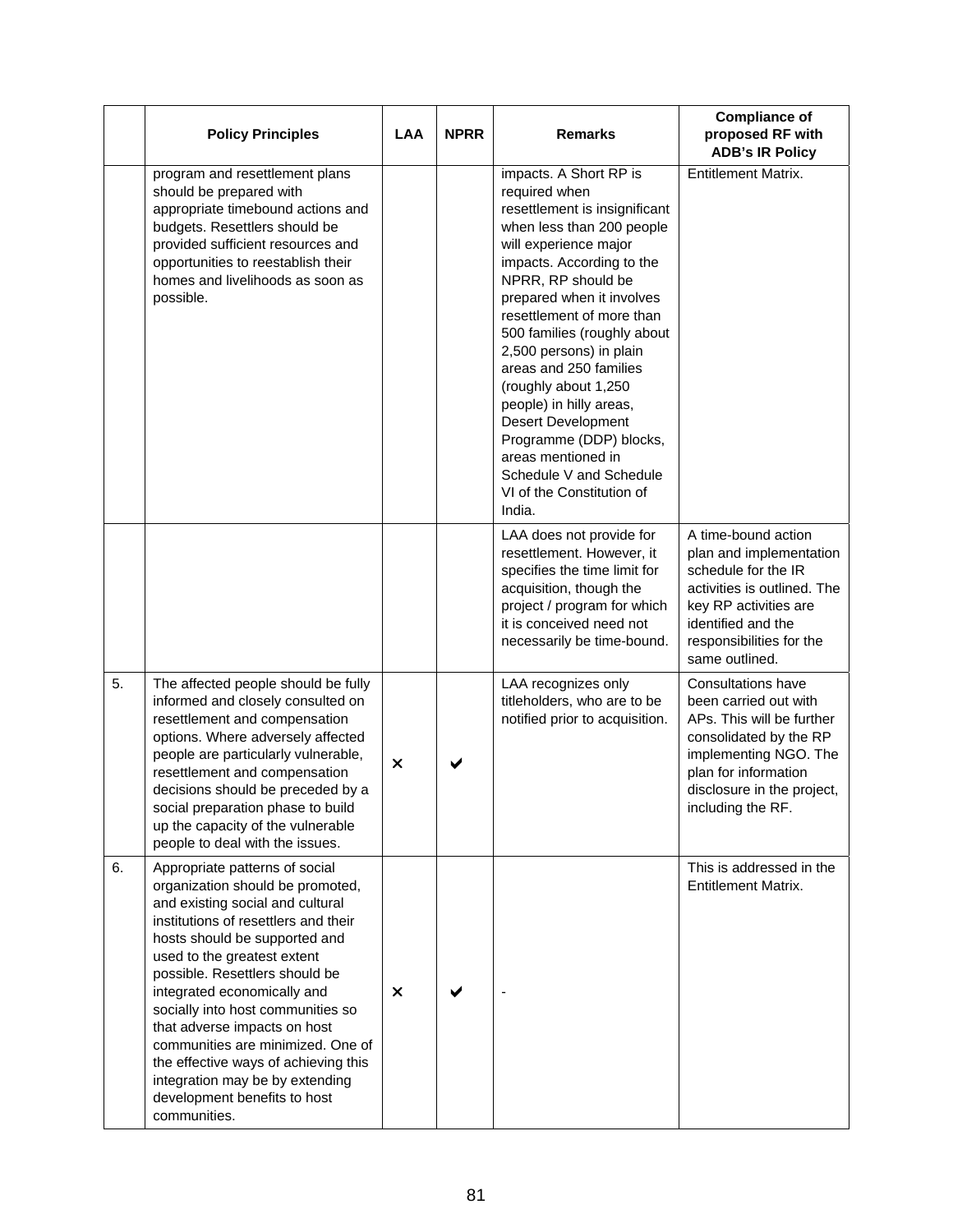|    | <b>Policy Principles</b>                                                                                                                                                                                                                                                                                                                                                                                                                                                                                                                                                                                                                                                                                                                                                 | <b>LAA</b> | <b>NPRR</b> | <b>Remarks</b>                                                                                                                                                                                                                                                                                                                                                                                                                                                                                                                                                                                                                                                                                                                                                          | <b>Compliance of</b><br>proposed RF with<br><b>ADB's IR Policy</b>                                                     |
|----|--------------------------------------------------------------------------------------------------------------------------------------------------------------------------------------------------------------------------------------------------------------------------------------------------------------------------------------------------------------------------------------------------------------------------------------------------------------------------------------------------------------------------------------------------------------------------------------------------------------------------------------------------------------------------------------------------------------------------------------------------------------------------|------------|-------------|-------------------------------------------------------------------------------------------------------------------------------------------------------------------------------------------------------------------------------------------------------------------------------------------------------------------------------------------------------------------------------------------------------------------------------------------------------------------------------------------------------------------------------------------------------------------------------------------------------------------------------------------------------------------------------------------------------------------------------------------------------------------------|------------------------------------------------------------------------------------------------------------------------|
| 7. | The absence of formal legal title to<br>land some affected groups should<br>not be a bar to compensation.<br>Affected persons entitled to<br>compensation and rehabilitation<br>should be identified and recorded<br>as early as possible, preferably at<br>the project identification stage, in<br>order to prevent an influx of illegal<br>encroachers, squatters, and other<br>nonresidents who wish to take<br>advantage of such benefits.<br>Particular attention should be paid<br>to the needs of the poorest affected<br>persons including those without<br>×<br>legal title to assets,, female-headed<br>households and other vulnerable<br>groups, such as indigenous<br>peoples, and appropriate<br>assistance provided to help them<br>improve their status. |            |             | LAA provides for every<br>affected person to receive<br>a notification prior to<br>acquisition and for a<br>hearing in case of any<br>objection. Acquisition<br>under the Act is permitted<br>within one year from the<br>date of declaration of intent<br>to acquire, failing which,<br>the process has to start<br>again. LAA does not<br>regard non-titleholders as<br>APs.<br>The Rajasthan Urban<br><b>Housing and Habitat</b><br>Policy, 2006 aims to<br>provide tenurial rights to<br>urban slum dwellers with<br>special emphasis on<br>persons belonging to<br>scheduled castes,<br>scheduled tribes, weaker<br>sections, physically<br>handicapped and widows.<br>This is consistent with<br>recognizing those without<br>legal titles and the<br>vulnerable. | The process for<br>verification of impacts<br>and establishing the<br>eligibility of the APs is<br>outlined in the RF. |
| 8. | The full costs of resettlement and<br>compensation, including the costs<br>of social preparation and livelihood<br>programs as well as the<br>incremental benefits over the<br>"without project" situation, should<br>be included in the presentation of<br>Project costs and benefits.                                                                                                                                                                                                                                                                                                                                                                                                                                                                                  | $\times$   |             | According to the ADB's IR<br>policy full RP is required<br>when 200 or more people<br>will experience major<br>impacts. A Short RP is<br>required when<br>resettlement is insignificant<br>when less than 200 people<br>will experience major<br>impacts. According to the<br>NPRR, RP should be<br>prepared when it involves<br>resettlement of more than<br>500 families (roughly about<br>2,500 persons) in plain<br>areas and 250 families<br>(roughly about 1,250<br>people) in hilly areas,<br><b>Desert Development</b><br>Programme (DDP) blocks,<br>areas mentioned in<br>Schedule V and Schedule<br>VI of the Constitution of                                                                                                                                 | The RF addresses the<br>IR impacts. The<br>entitlements to the APs<br>are outlined in the<br>Entitlement Matrix.       |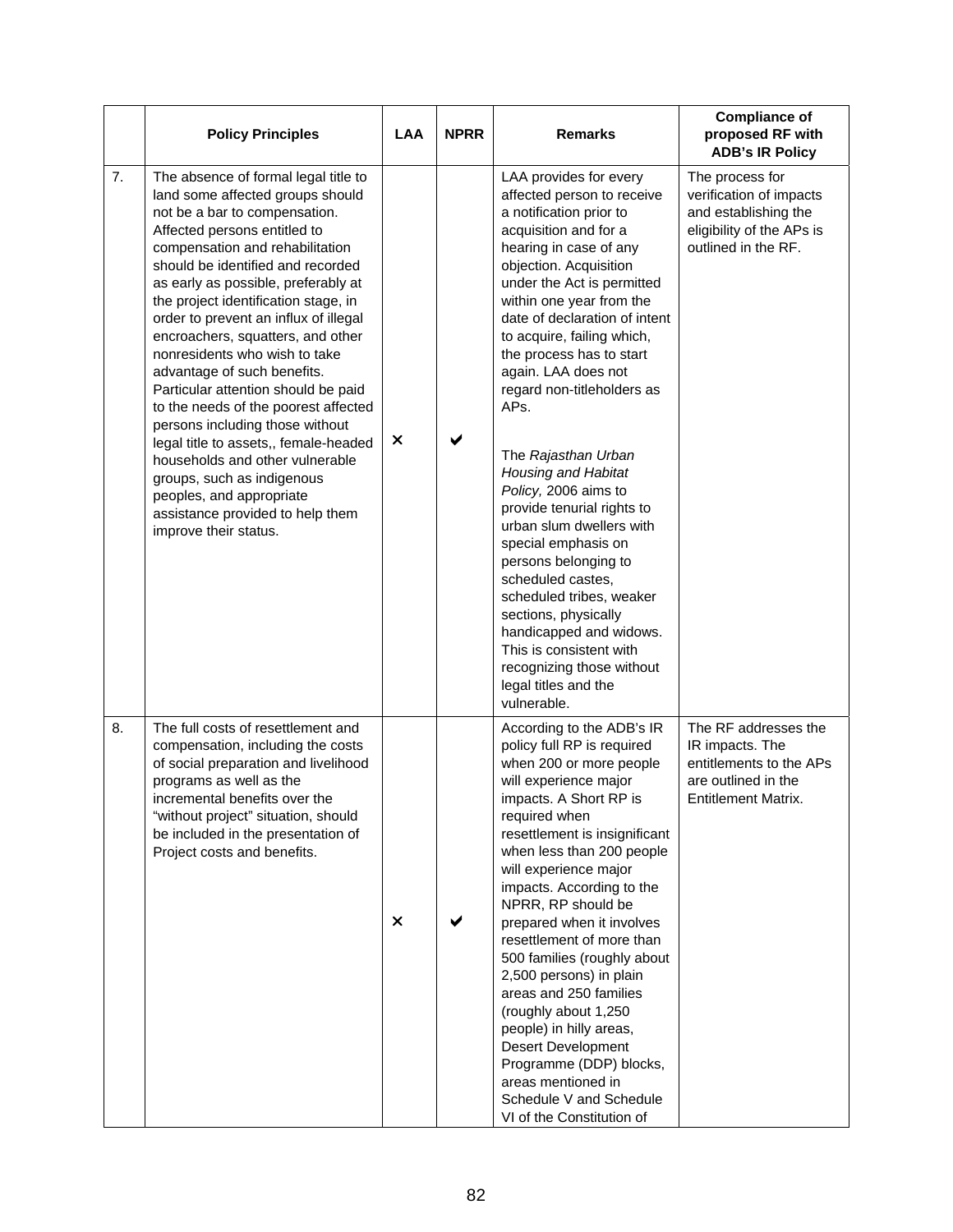|    | <b>Policy Principles</b>                                                                                                                                                                                                                                                                                         | <b>LAA</b>            | <b>NPRR</b> | <b>Remarks</b>                                                                                                                                                                  | <b>Compliance of</b><br>proposed RF with<br><b>ADB's IR Policy</b>                                                                                                     |
|----|------------------------------------------------------------------------------------------------------------------------------------------------------------------------------------------------------------------------------------------------------------------------------------------------------------------|-----------------------|-------------|---------------------------------------------------------------------------------------------------------------------------------------------------------------------------------|------------------------------------------------------------------------------------------------------------------------------------------------------------------------|
|    |                                                                                                                                                                                                                                                                                                                  |                       |             | India.                                                                                                                                                                          |                                                                                                                                                                        |
|    |                                                                                                                                                                                                                                                                                                                  |                       |             | The NPRR's concept of<br>replacement cost is not<br>clearly defined. However,<br>the NPRR does consider<br>various compensation<br>packages to substitute the<br>losses of APs. | This is addressed in the<br><b>Entitlement Matrix</b>                                                                                                                  |
| 9. | To better assure timely availability<br>of required resources and to<br>ensure compliance with involuntary<br>resettlement procedures during<br>implementation, eligible cots of<br>resettlement and compensation<br>may be considered for inclusion in<br>Bank loan financing for the project,<br>if requested. | $\boldsymbol{\times}$ |             |                                                                                                                                                                                 | The impacts have been<br>assessed and RP costs<br>according to the<br>entitlement matrix have<br>been worked out. These<br>costs are included in the<br>Project Costs. |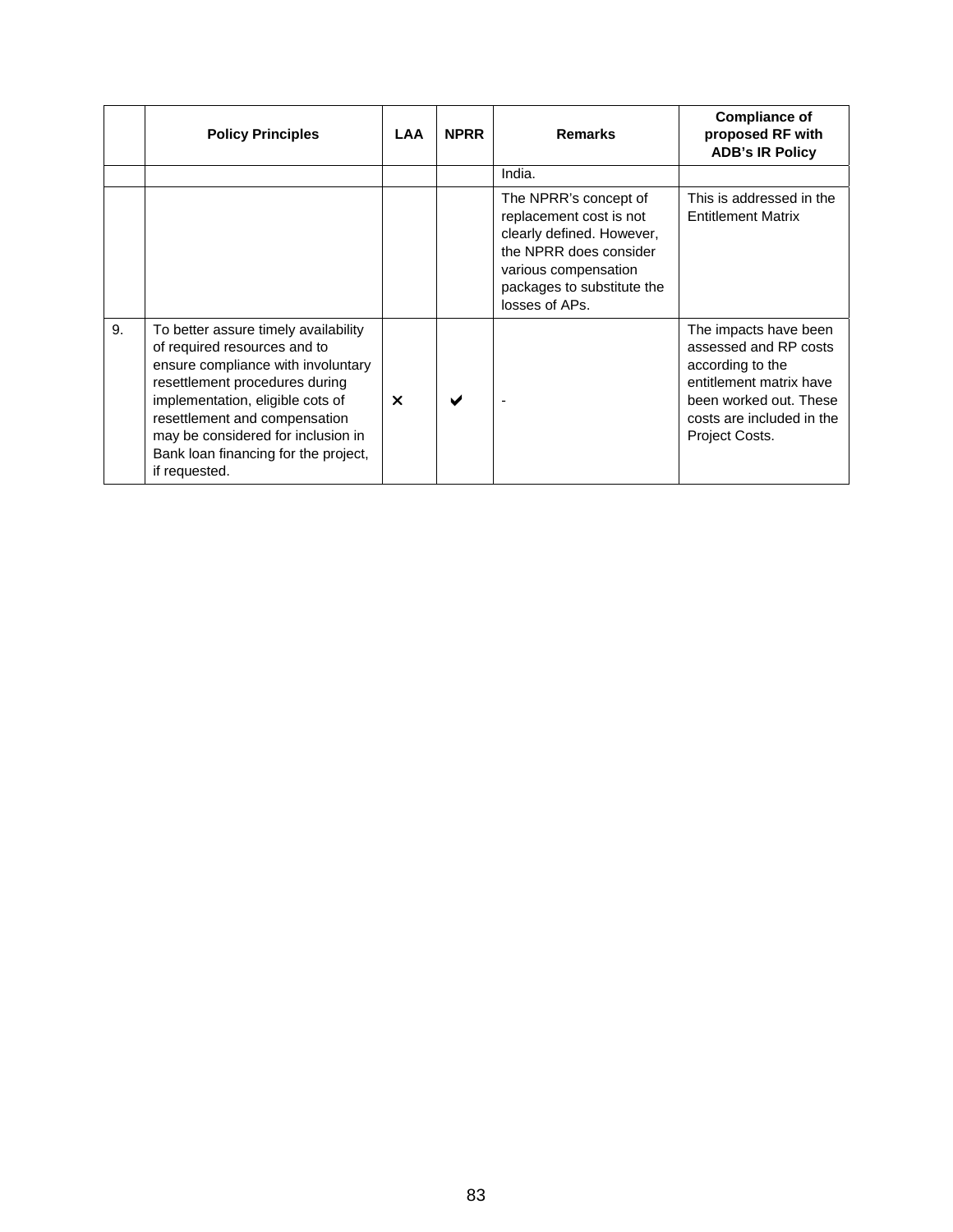### **CENSUS AND BASELINE SOCIO-ECONOMIC SURVEY GUIDELINES**

### **I. Cut-Off Date**

1. The cut-off date for those who have legal title is the date of Notification under Section 4 (1) of Land Acquisition Act. The date of census is the cut-off date for those who do not have legal standing for eligibility of assistance under the Program. People moving into the sub-project area after this cut-off date will not be entitled to support. Persons, who were not enumerated during the census but can show documentation or evidence that he/she is rightfully an Affected Person (AP), will be included. The SDS of the IPMU is responsible for such verification. Only those APs within the sub-project impact area will be considered eligible for support under the sub-project.

#### **II. Census Requirement and Contents**

2. Census of households and individuals located within the sub-project has to be undertaken to register and document the status of potentially affected population within the subproject impact area. It will provide a demographic overview of the population covered by the Resettlement Plan (RP) and profiles of household assets and main sources of livelihood. It will cover 100% of the potentially affected population within the sub-project impact area.

- (i) **Resource Base.** The resource base including land, water, and forest, etc., with an assessment of its development and ecological potential in the pre-project conditions. During the conduct of the census, legal boundaries of affected properties and the right of way (ROW) are to be verified. Structures, trees and other assets are to be recorded.
- (ii) **Economy Base.** The economy base of the affected people including the modes and magnitude of production, consumption pattern, related economic institutions.
- (iii) **Household Census.** Household census covering immovable property owned by the APs and other resources in their possession/use. These surveys would be carried out in association with local and host communities as well as with the local representatives.
- (iv) **Social Structures.** The social structure, norms, customs, cultural centers, traditions, patterns of leadership and institutions of social network.
- (v) **Affected Persons.** The census will prima-facie identify tenants, leaseholders, sharecroppers, encroachers, squatters, and agricultural workers. During such census, those APs dependent on the existing infrastructure link for their livelihood, shall also be identified and listed along with their identified income. Besides this, the census will also identify APs who are from Scheduled Tribes (STs), and vulnerable APs such as the poor, female-headed, old, handicapped, infirm, orphaned, and destitute.

### **III. Census Procedures**

- 3. The following procedure is to be adopted in carrying out the census:
	- (i) Preliminary screening to provide initial information on social impacts;
	- (ii) Verification of legal boundaries of the sub-project area, to document existing structures, land plots, and others physical assets. This involves: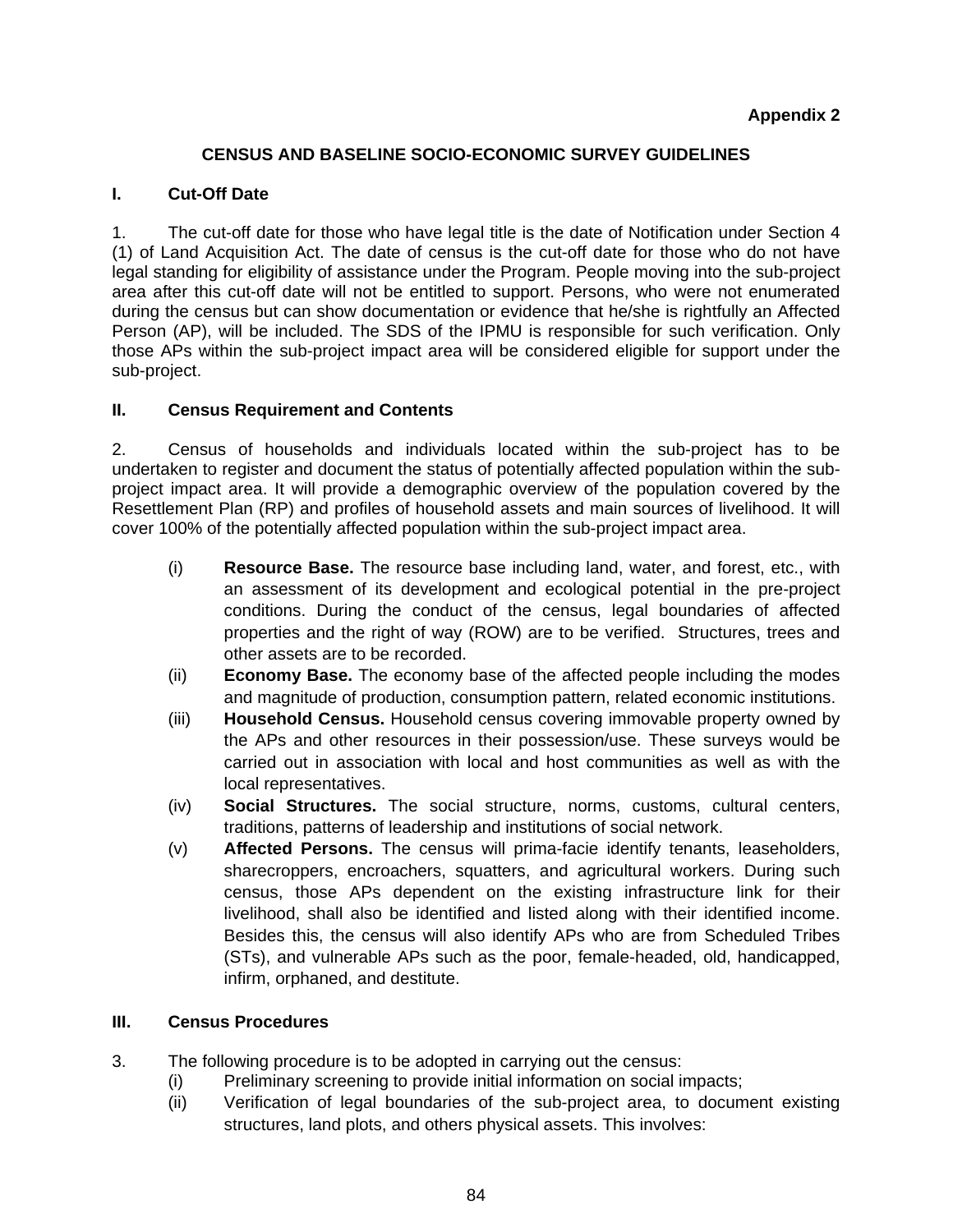- (a) Identification of suitable resettlement sites, in close proximity to the affected area if required;
- (b) All encroachments, private land holdings and others assets in the subproject area is to be documented;
- (c) Assets, structures, land holdings, trees, etc. to be recorded; and
- (d) All information is to be computerized; photography to be used to document existing structures.
- (iii) The baseline socio-economic survey shall cover information on the various categories of losses and other adverse impacts likely under the sub-project;
- (iv) The census will identify potentially affected populations with special attention to vulnerable groups; and
- (v) Assessment on the value of various assets to be made.

### **IV. Database Management**

- (i) **Data Sources.** As a pre-requisite for conducting the primary household surveys, relevant information is to be collected from secondary sources. These include:
	- (a) Revenue records maintained, with regard to land particulars for facilitating acquisition of properties and resettlement of displaced;
	- (b) Census records for demographic information;
	- (c) Development agencies to get information on various development programs for special sections of population like those living below poverty line, Scheduled Tribes, , etc.; and
	- (d) Local organizations including NGOs in order to involve them and integrate their activities in the economic development programs of the displaced population.
- (ii) **Data Collection.** Household level contacts and interviews with each affected family for completing the household socio-economic profile. Each of the households surveyed and the structure/land likely to be affected by the sub-project has to be numbered, documented and photographed. Public consultation exercises in different sub-project areas to be conducted with the involvement of Affected Persons. In these exercises, women among the Affected Persons are to be involved to elicit their views and options on the overall planning of resettlement activities. Discussions with a cross-section of affected population will help towards understanding the problems and preference of the APs.
- (iii) **Data Analysis.** The analysis would cover the following: population, population density, age, sex ratio, literacy rates/education, gender issues, tribal issues, religious groups, income, occupation and poverty line.
- (iv) **Data Update.** Since there is generally a time gap between the census and land acquisition procedure, it implies that actual physical relocation of APs may be delayed. Therefore, it is suggested that NGOs responsible for implementation of RP along with IPMU, should conduct a rapid appraisal to continuously update information.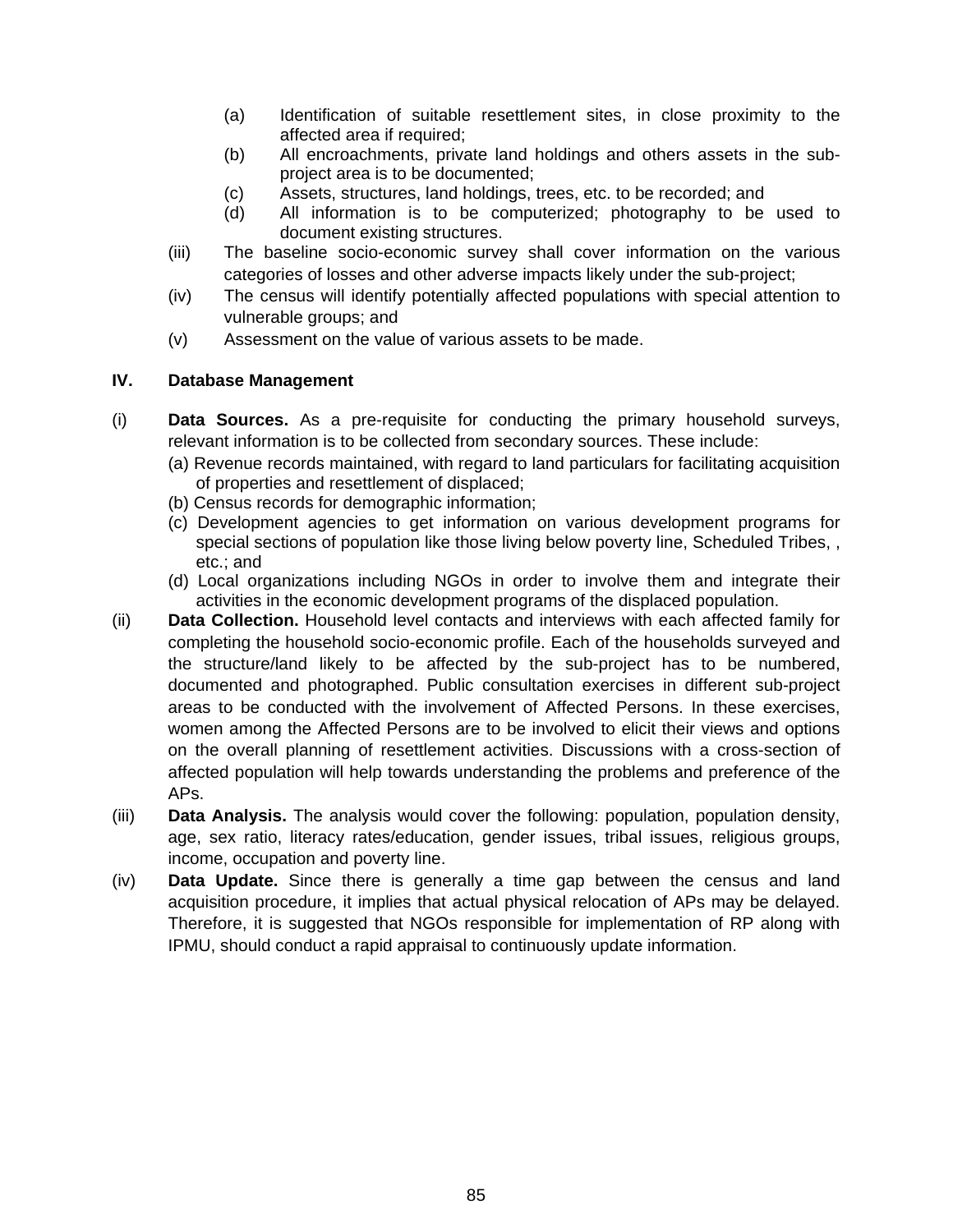### **DRAFT TERMS OF REFERENCE**

#### **1. Social Development Specialist in IPMU:**

 The Specialist will ensure consistency of resettlement plan (RP) and indigenous peoples development plan (IPDP) development and implementation between towns and provide guidance on social issues. Specific tasks include:

- 1. Assist the IPMU in coordinating all social issues and ensuring that all sub-projects comply with Government and ADB social safeguards.
- 2. Assist the IPMU in review of updated RPs and new RPs and IPDPs from the IPIUs.
- 3. Ensure the implementation of RPs and IPDPs are consistent with Government and ADB policies, and the resettlement framework (RF) and indigenous peoples development framework (IPDF) agreed upon by the Government and ADB for RUSDIP for all subprojects.
- 4. Provide necessary guidance in the classification, and development of all social safeguards documents to IPIUs, including the provision of training in the development and implementation of RPs and IPDPs.
- 5. Coordinate valuation by the zonal valuation committees and finalizing compensation packages.
- 6. Review all classifications and social safeguards documents (RPs and IPDPs) developed by IPIUs and ensure comments from the IPMU and ADB are integrated in finalized documents.
- 7. Coordinate monitoring of RP and IPDP implementation including reporting. Provide the detailed terms of reference for the external monitoring agency and facilitate engagement.

### **2. Social Development Specialists to assist IPIUs**

 The Consultants will update existing RPs in the detailed design stage, and will prepare RPs and IPDPs for new subprojects, where required to comply with national law and ADB procedure. Specific tasks include:

- 1. Update and implement RPs for Tranche 1 sub-projects during detailed design stage
- 2. Ensure all new sub-projects follow the criteria related to social dimensions in the environmental sub-project selection criteria and classify all new sub-projects in accordance with ADB's classification system.
- 3. For involuntary resettlement, if involuntary resettlement impacts are found to be significant, a full RP will be prepared for the sub-project in consultation with APs. The EA and ADB will approve its final version before the award of contracts; and if involuntary resettlement impacts are not significant, a short RP will be prepared for the sub-project in consultation with APs. All RPs shall be reviewed and approved by ADB before the award of contracts. RPs will be consistent with the Government and ADB's Policy on Involuntary Resettlement and the RF for RUSDIP.
- 4. For indigenous peoples: is sub-projects has significant impacts on IPs and they positively or negatively (i) affect their customary rights of use and access to land and natural resource; (ii) change their socio-economic status; (iii) affect their cultural and communal integrity; (iv) affect their health, education, livelihood and social security status; or (v) alter or undermine the recognition of indigenous knowledge, and IPDP is prepared. If impacts are not significant, specific actions in favor of IPs can be incorporated within the RP formulated for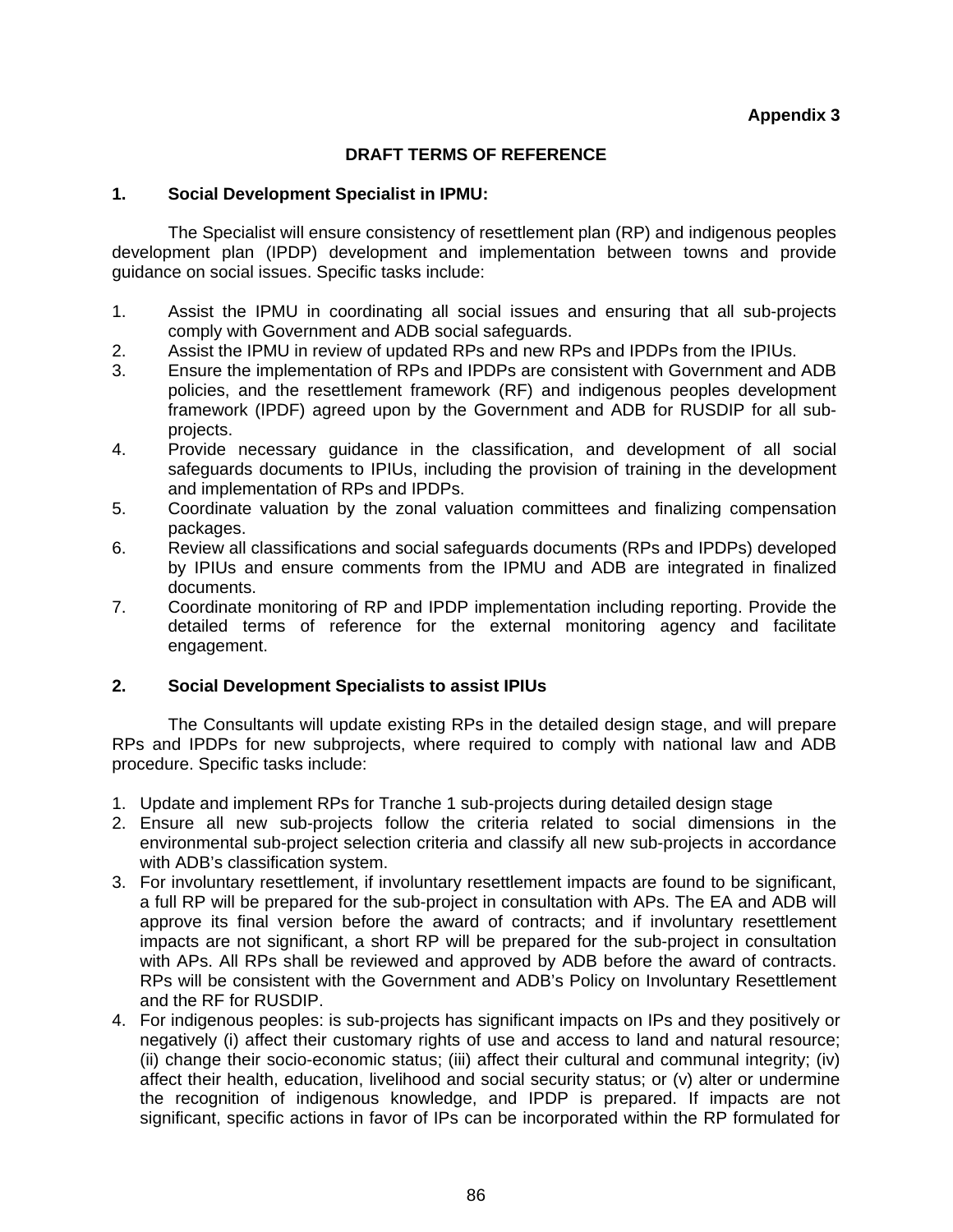the sub-project. IPDPs will be consistent with the Government and ADB's Policy on Indigenous Peoples and the IPDF for RUSDIP.

- 5. The Consultants will address comments based on the review of the IPMU and ADB in finalizing the RP and IPDP.
- 6. Update and implement RPs and IPDPs during detailed design stage. For RP implementation, the consultants will be specifically responsible for implementation of proposed rehabilitation measures, consultations with APs during rehabilitation activities, and grievance redressal.
- 7. The Consultants will coordinate and provide assistance to nongovernmental organizations engaged to assist in implementing the RPs.

#### **3. Implementing NGO**

 The major RP implementation responsibilities will be with NGOs. The NGO will be the link between the IPMU/IPIU and APs. Specific tasks are:

- (i) Work under close coordination of the SDS to implement the RP.
- (ii) Involve the elected representatives and local leaders, wherever necessary to implement the RP to facilitate transparency in the process and public participation.
- (iii) Assist the IPMU/IPIU in dissemination of the RP and other resettlement related information.
- (iv) Take lead in joint verification and identification of APs.
- (v) Participate in the Valuation Committee to determine the replacement value of assets lost.
- (vi) Carry out a census of the APs and identify the vulnerable households.
- (vii) Identify training needs of APs for income generation activities and ensure that they are adequately supported.
- (viii) Through counseling and awareness generation, resolve the grievances of the affected persons.
- (ix) Put forth the unresolved grievances of the APs to the GRC.
- (x) Generate awareness about the livelihood restoration activities, and help the APs to make informed choices. Including assisting APs in participating in government development programs.
- (xi) Prepare sub-project level plans for implementation of RP and issue ID cards.
- (xii) Assist the in disbursement of compensation checks.
- (xiii) Participate in public meetings as and when required.
- (xiv) Submit periodical RP implementation report to the RO.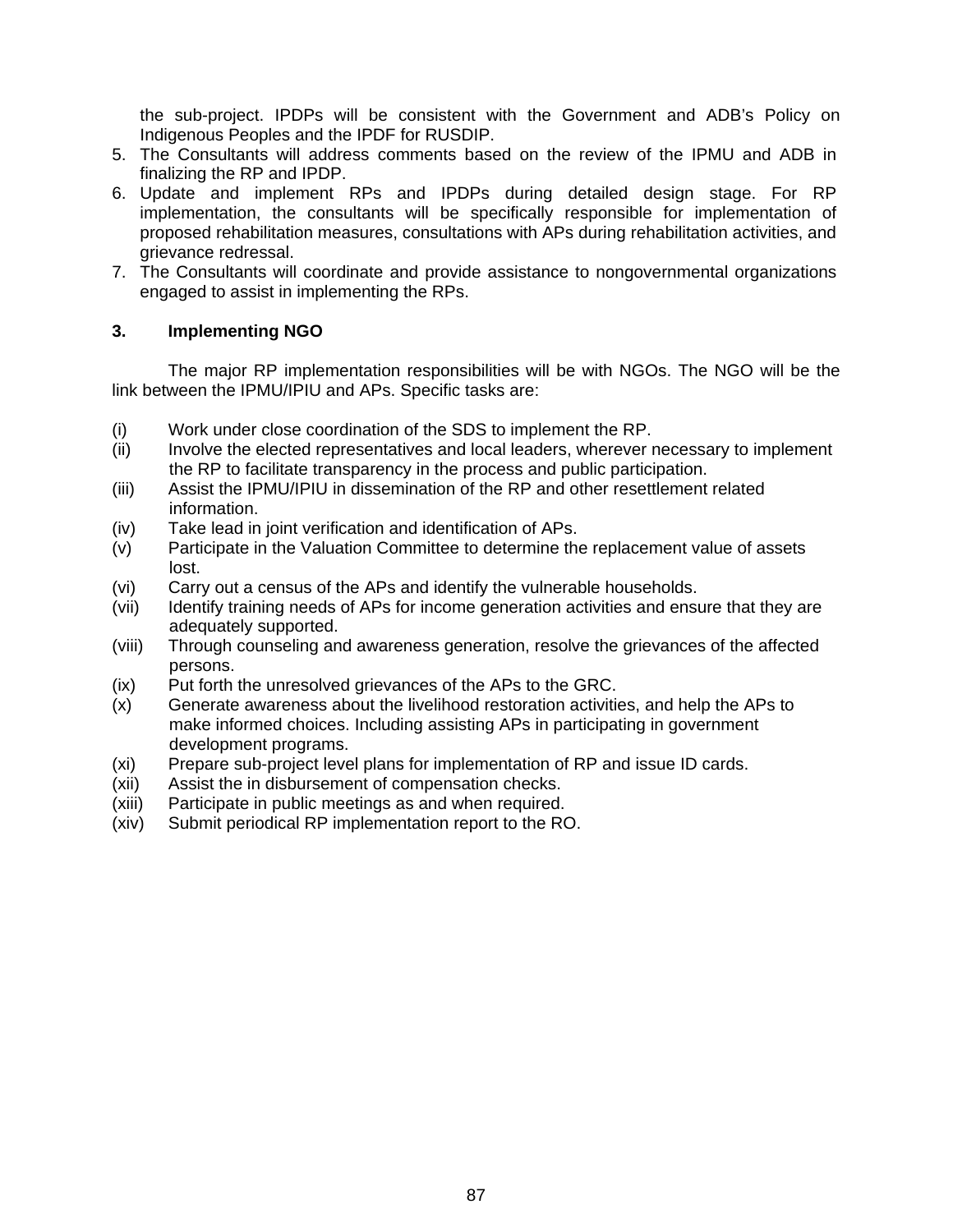### **INDIGENOUS PEOPLES DEVELOPMENT FRAMEWORK**

### **A. Overview**

1. The Investment Program will optimize social and economic development in 15 selected towns<sup>1</sup> in Rajasthan through investments in urban infrastructure (water supply, wastewater management, solid waste management, urban drainage, and urban transport and roads), social infrastructure, and infrastructure support to cultural heritage. The Program will also provide policy reforms to strengthen urban governance, management, and support for urban infrastructure and services. $2$ 

2. Extensive consultations with stakeholders were conducted in the sample towns. Focus group discussions, meetings and individual interviews were held involving stakeholders, particularly affected households; and a socio-economic survey was conducted. In the project sites, however, scheduled tribes (STs) were not found in all the three sample towns. Based on discussions with the respective state government officials and city level socio-economic in sample towns, it was observed that STs (less than 4% of the town population) have already been mainstreamed into the society.

3. RUSDIP will result in environmental and public health benefits to the population, STs and non-STs. The negative impacts on affected persons are mostly related to land acquisition. Negative impacts are addressed through resettlement plans (RPs) including specific entitlements for vulnerable persons that include IPs. Based on the *National Policy on Scheduled Tribes* displacement of tribal people should be kept to a minimum and undertaken only after possibilities of non-displacement and least displacement have been exhausted. When displacement becomes inevitable, each scheduled tribe family having land in the earlier settlement shall be given land against land. This will be reflected in the entitlement matrix of the RP. In view of this, the likelihood of sub-projects affecting IPs is small and likely impacts are addressed by RPs. Further, sub-project design prioritizes rehabilitation over new construction of infrastructure, avoiding land acquisition and consequent resettlement, and sub-project siting in built-up areas. Despite the small likelihood, there is a possibility that certain sub-projects identified during program implementation may have some impact on STs.

### *B. Legal and Policy Framework*

4. Article 366(25) refers to STs as those communities who are scheduled in accordance with Article 342 of the Constitution. According to Article 342 of the Constitution, STs are the tribes or tribal communities or part of or groups within these tribes and tribal communities which have been declared as such by the President through a public notification. Identification of tribes is a State subject. Thus, classification of a tribe would depend on the status of that tribe in the respective State. Therefore, tribes notified for Rajasthan State are Schedule Tribes in Rajasthan only and their category may vary in other States.

5. The Rehabilitation Policy for the displaced persons including the STs is being finalised by the Ministry of Rural Development, Government of India. The Ministry of Rural Development (Department of Land Resources) is the nodal Ministry for preparing the project affected persons

 1 Particularly district headquarters and towns with significant tourism potential. 2

<sup>&</sup>lt;sup>2</sup> The assistance will be based on the State-level framework for urban reforms, and institutional and governance reforms recommended by the Government of India through the Jawaharlal Nehru National Urban Renewal Mission and Urban Infrastructure Development Scheme for Small and Medium Towns.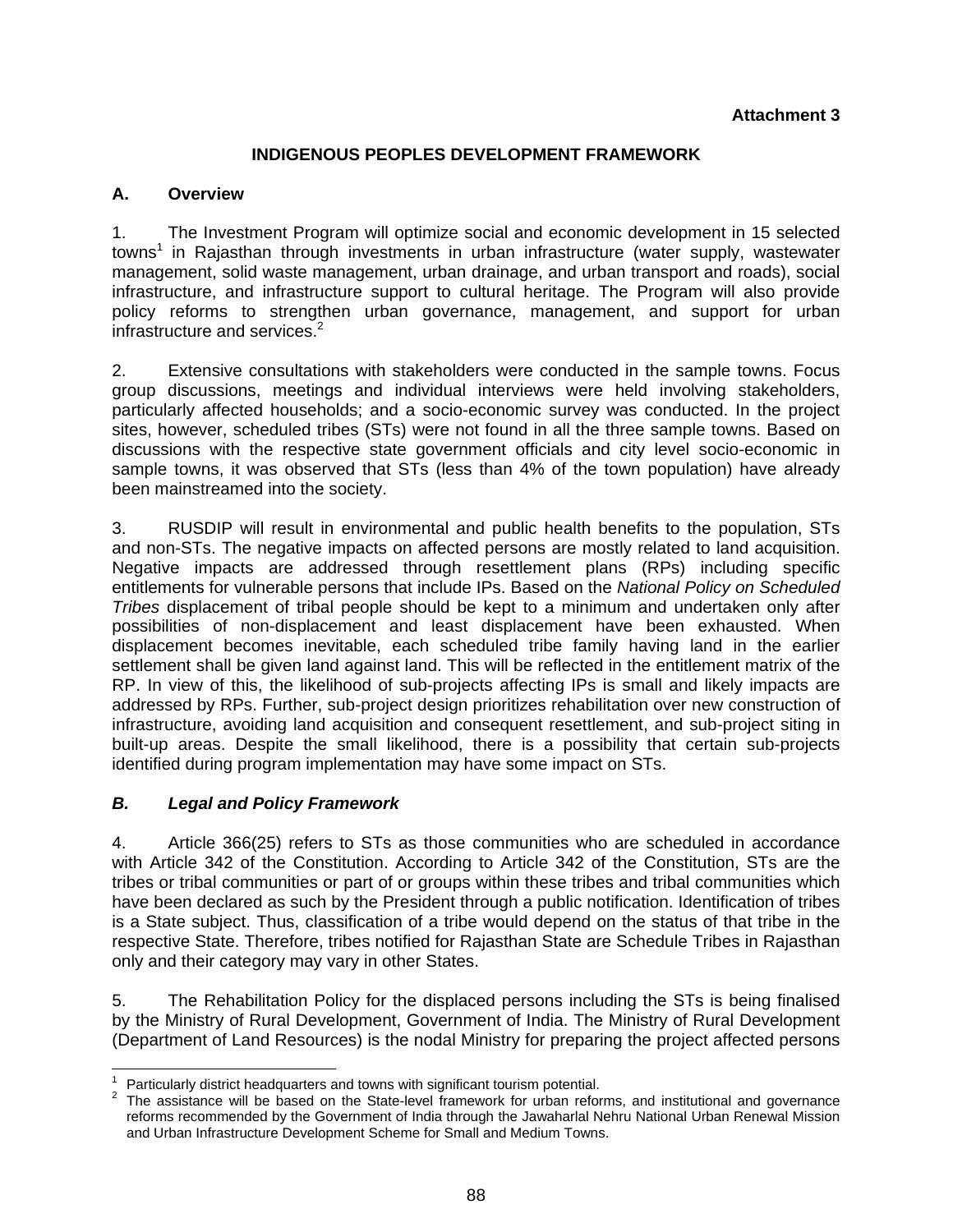(resettlement and rehabilitation) package including tribals. In pursuance of the directions of the Govt., a draft on "The Project Affected Persons (resettlement and rehabilitation) Bill, 2002" has been drafted and circulated to all concerned Ministries including the Ministry of Tribal Affairs. The draft bill inter-alia deals with the Relief and Rehabilitation Package for tribals as well. Respective State Governments are adopting various measures for the displaced STs including the PTGs by providing proper rehabilitation packages like housing, land for agriculture, irrigation, drinking water, electrification, education and various other developmental activities under beneficiary oriented programmes etc.

6. Government of India implements provisions contained in Panchayats (Extension to Scheduled Areas) Act, 1996. According to this Act, Gram Sabha has adequate power to regulate the MFPs (Minor Forest Produce) in tribal areas and Scheduled Areas.

7. The Ministry of Tribal Affairs, Government of India has drafted a National Policy on Scheduled Tribes to bring these tribes into the mainstream society through a multi-pronged approach for their all-round development without disturbing their distinct culture. The Policy stipulates that displacement of tribal people should be kept to a minimum and undertaken only after possibilities of non-displacement and least displacement have been exhausted. When displacement becomes inevitable, each scheduled tribe family having land in the earlier settlement shall be given land against land. To handle the problem of shifting cultivation, land tenure system is proposed giving tribals the right to land ownership so that they invest their energy and resources in checking soil erosion and fertility. The Policy seeks to tackle tribal land alienation by stipulating that:

- (i) Tribals have access to village land records.
- (ii) Land records be displayed at the Panchayat.
- (iii) Oral evidence be considered in the absence of records in the disposal of tribals'land disputes.
- (iv) States prohibit transfer of lands from tribal to non-tribal.
- (v) Tribals and their representatives are associated with land surveys

8. ADB's Indigenous Peoples Policy (1998) ensures equality of opportunity for indigenous peoples. It aims to ensure that any Bank-assisted development interventions which will have any impact on indigenous peoples will be consistent with the needs and aspirations of affected indigenous peoples and compatible in substance and structure with affected IP's culture and social and economic institutions. The IPDF recognizes the vulnerability of indigenous peoples and it specifically ensures that any project intervention, whether positive or adverse will be addressed by the implementing agencies. Moreover, the implementing agencies will ensure that affected IPs will have opportunities to participate in and benefit equally from such project interventions.

9. RUSDIP activities in urban areas are unlikely to have impacts on STs. However, an Indigenous People's Development Framework (IPDF) has been developed setting out the policy, principles and implementation mechanisms to address impacts if any, which is consistent with Government and ADB's policies. During the course of project identification and survey if IPs are identified, the impacts (both positive and negative) of the subproject component on affected groups/community will be addressed according to the IPDF. The IPDF will address the developmental needs of Scheduled Tribes as a distinct community through a process of sustainable development.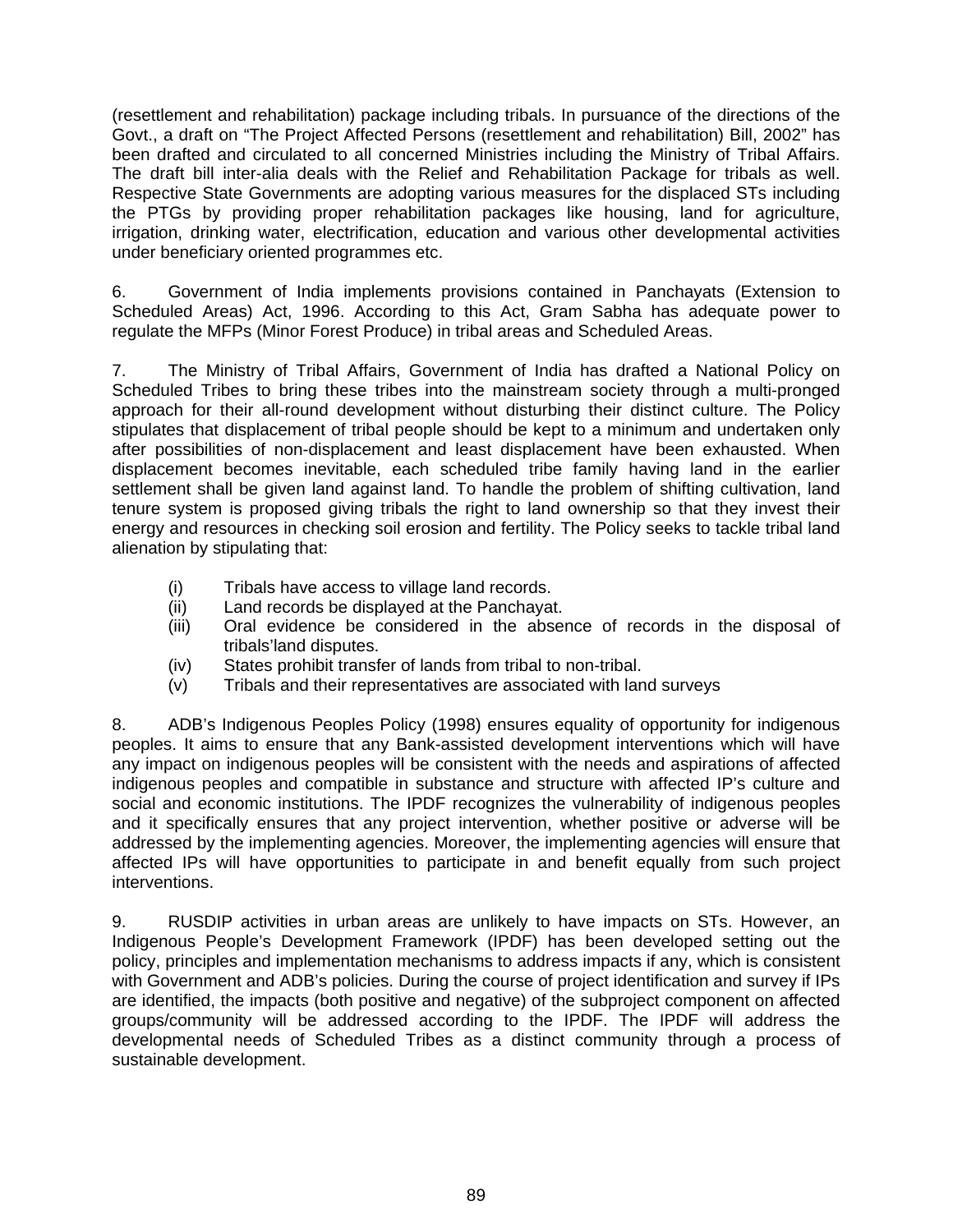## **II. OBJECTIVES OF IPDF AND APPROACH TO IPDP PREPARATION**

## **A. Identification of IPs**

10. ADB's Indigenous Policy uses the following characteristics to define indigenous people (i) descent from population groups present in a given area before territories were defined; (ii) maintenance of cultural and social identities separate from dominant societies and cultures; (iii) self identification and identification by others as being part of a distinct cultural group; (iv) linguistic identity different from that of dominant society; (v) social, cultural, economic, and political traditions and institutions distinct from dominant culture; (vi) economic systems oriented more towards traditional production systems rather than mainstream; and (vii) unique ties and attachments to traditional habitats and ancestral territories.

11. Likewise, the President of India under Article 342 of the Constitution uses the following characteristics to define indigenous peoples [Scheduled Tribes (ST)], (i) tribes' primitive traits; (ii) distinctive culture; (iii) shyness with the public at large; (iv) geographical isolation; and (v) social and economic backwardness before notifying them as a Scheduled Tribe. Essentially, indigenous people have a social and cultural identity distinct from the 'mainstream' society that makes them vulnerable to being overlooked or marginalized in the development processes. In the context of the project cities, STs who have no modern means of subsistence, with distinctive culture and are characterized by socio-economic backwardness could be identified as Indigenous People's.

## **B. Approach to IPDP Preparation**

12. An Indigenous People Development Framework (IPDF) is a policy and procedural framework for Indigenous People Development Plans (IPDPs) that are developed for subprojects and that are to be approved during Project implementation. Further, an IPDF sets out the indigenous people's policy together with the screening and planning procedures. In the case of the MFF, IPDF would concern itself with STs notified for the State in accordance with the Indian laws (herein after referred to as Indigenous Peoples (IPs)).

13. The need for a formulation of an IPDP will be established if the sub-projects to be funded under RUSDIP are screened as Category 'A' projects.<sup>3</sup> Category 'A' projects envisage significant impacts on IPs and they positively or negatively (i) affect their customary rights of use and access to land and natural resource; (ii) change their socio-economic status; (iii) affect their cultural and communal integrity; (iv) affect their health, education, livelihood and social security status; or (v) alter or undermine the recognition of indigenous knowledge.

14. If impacts are not significant, specific actions in favor of IPs can be incorporated within the Resettlement Plan (RP) formulated for the sub-project. This will include additional assistance for IPs as vulnerable groups. This would ensure appropriate mitigation of adverse program impacts on IPs and enhancement of program benefits for IPs.

15. The IPDP policy framework is based on the overall local and national development strategies and ADB's *Policy on Indigenous Peoples* (1998). The principal objectives are to:

(i) ensure IPs affected by any sub-project will benefit from the Program;

 3 As per the ADB's F3/OP (13 May 2004), screening process categorizes projects by the significance of their impacts on IPs. It is recommended that for (i) Category 'A' projects: Impacts should be significant that require IPDP and/or IPDF; (ii) Category 'B' Projects: Impacts are limited that require specific action for IPs, specified in RP; and (iii) Category 'C' Projects: No impacts on IPs that require no special provision for them.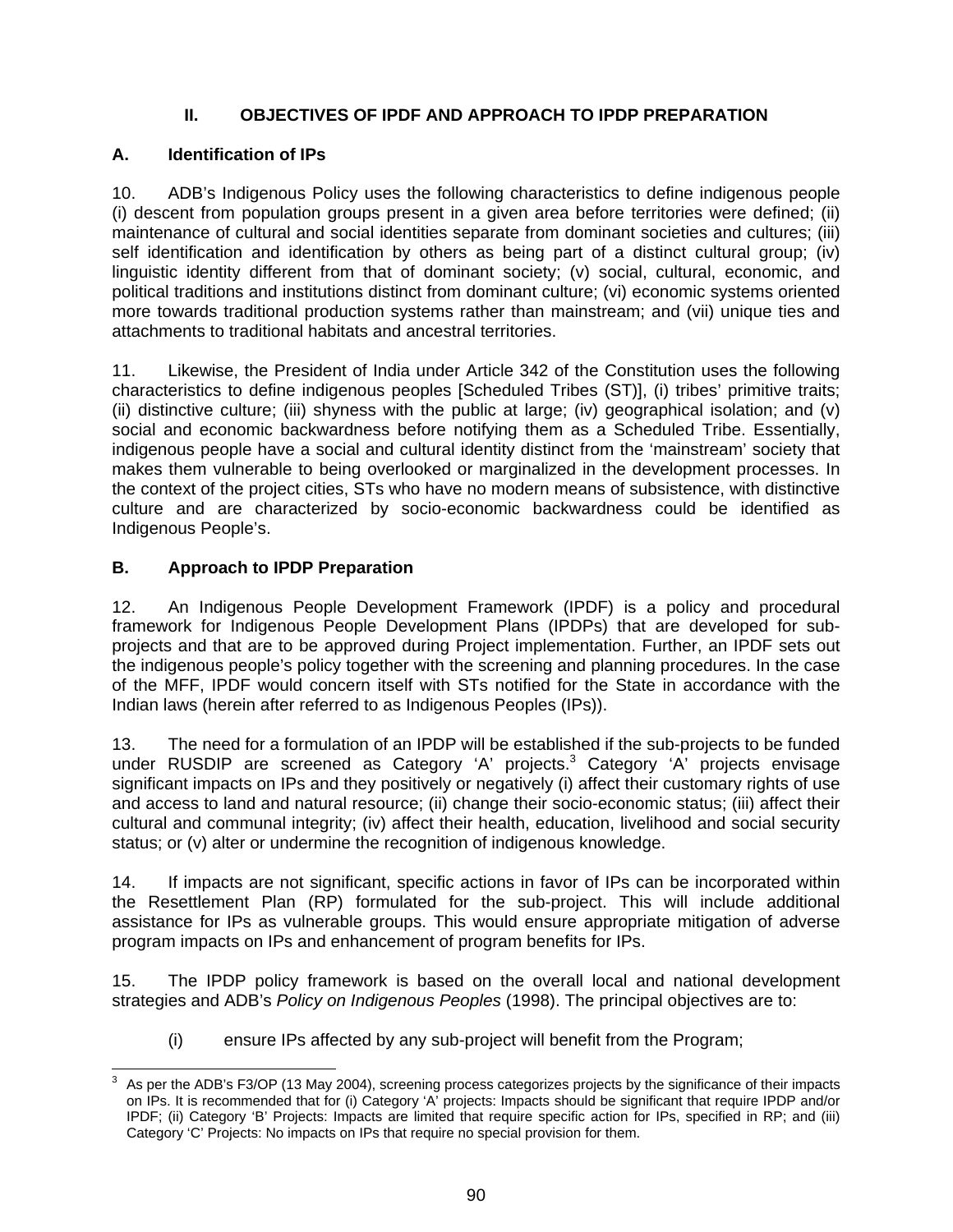- (ii) ensure IPs inclusion in the entire process of preparation, implementation, and monitoring of program activities;
- (iii) ensure benefits of sub-projects are available to IPs more than or at least equal to other affected groups; this may require giving preference to IPs as vulnerable groups over others on certain benefits under the Program; and,
- (iv) provide a base for IPs in the area to receive adequate development attention.

16. An IPDP addresses the aspirations, needs and preferred options of the affected indigenous peoples taking into consideration the marginality status of IP community and offers them development options while respecting their socio-cultural distinctiveness. The IPDP aims at strengthening the existing capacity of the affected IP community to participate and benefit from Project interventions. The key elements in an IPDP include: (i) All development plans for indigenous people should be based on full consideration of the options and approaches that best meet the interests of individuals and communities affected by the Project. (ii) Scope and impact of adverse effects be assessed and appropriate mitigation measures are identified. (iii) Project should take into account the social and cultural context of affected peoples, and their skills and knowledge relating to local resource management. (iv)During Project preparation, formation, and strengthening of indigenous peoples organization; communication to facilitate their participation in Project identification, planning, execution and evaluation should be promoted. (v) Where previous experience and knowledge of working successfully with indigenous peoples is lacking, pilot scale operations should be carried out and evaluated prior to the execution of full-scale efforts. (vi) Experienced community organizations, non-government organizations (NGOs), and consultants will be hired to prepare IPDP. (vii) Responsible agency will formulate IPDP implementation schedule, which will be periodically monitored by ULB officials as well as independent/external monitoring agency. (viii) Responsible agency will also prepare a budget for IPDP implementation and a Financing Plan to ensure smooth progress.

17. The IPDP will consist of a number of activities and will include mitigation measures of potentially negative impacts, modification of program design, and development assistance. Where there is land acquisition in IP communities, the Program will ensure their rights will not be violated and that they will be compensated for the use of any part of their land in a manner that is culturally acceptable to the affected IPs.<sup>4</sup> The IPDP will include:

- (i) Baseline data,
- (ii) Land tenure information,
- (iii) Local participation,
- (iv) Technical identification of development or mitigation activities,
- (v) Institutional arrangement,
- (vi) Implementation schedule,
- (vii) Monitoring and evaluation, and
- (viii) Cost estimate and financing plan.

## **III. STEPS FOR FORMULATING AN IPDP**

18. The IPDF seeks to ensure that IPs are informed, consulted, and mobilized to participate in the sub-projects during IPDP preparation. Their participation can either provide them benefits with more certainty, or protect them from any potential adverse impacts of the sub-project. The main features of IPDP will be a preliminary screening process, a social impact assessment to determine the degree and nature of impact of each sub-project, and an action plan developed, if

 4 Compensation will be consistent with the Resettlement Framework for the Program.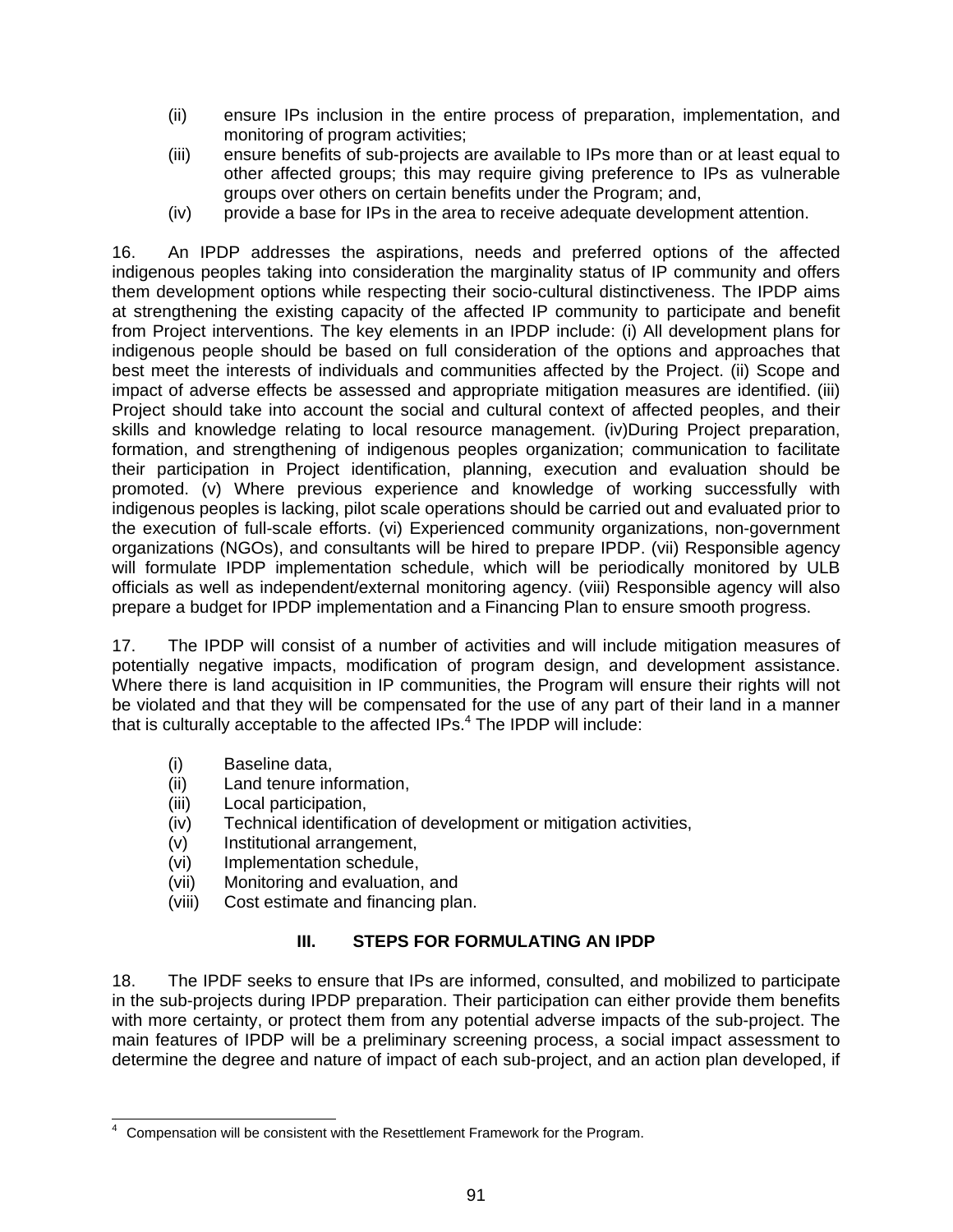warranted. Consultations with and participation of IP communities, their leaders, and local government representatives will be an integral part of the overall IPDP.

## **A. Preliminary Screening**

19. The Social, Resettlement and Rehabilitation Expert of the Design & Supervision Consultants (DSCs) will study all IP communities and villages within and in the vicinity of the proposed sub-project area. The PIUs/PMU will arrange public meetings at IP communities to provide information regarding the proposed sub-project. During these meetings, community leaders and other participants will be given an opportunity to present their views and concerns.

20. An initial screening will check for the following:

- (i) Name(s) of IP community group(s) in the area;
- (ii) Total number of IP community groups in the area;
- (iii) Percentage of IP community population in the area compared with the total population; and
- (iv) Number and percentage of IP households to be affected by the sub-project site.

21. An IP assessment checklist will be prepared. If the results of the preliminary screening (reviewed with assistance from the project consultants) show that there are IP households in the proposed sub-project area, a social impact assessment (SIA) will be conducted to capture IP issues and development opportunities that exist in the area. (A checklist format for screening of IPs in the sub projects is in Appendix 1 of this Attachment)

### **B. Social Impact Assessment**

22. The policy on indigenous people ensures that the process of initial social assessment includes specific consideration of indigenous peoples as a potentially affected population. If the initial social assessment identifies indigenous peoples specifically as a significantly and adversely affected population, or vulnerable to being so affected, it is required that an indigenous peoples plan acceptable to ADB is prepared by the project proponent. The SIA will gather relevant information on demographic data; social, cultural, and economic situation; and both positive and negative social, cultural and economic impacts.

23. Information will be gathered through separate group meetings within the IP community, including IP leaders; group of IP men and women, especially those who live in the zone of influence of the proposed sub-project. Discussions will focus on positive and negative impacts of the sub-project as well as recommendations on the design of the sub-project. The Social, Resettlement and Rehabilitation Expert of the DSCs will prepare the SIA and the PMU will be responsible for analyzing the SIA and for leading the development of an action plan with the support of IP community leaders. If the SIA indicates that the potential impact of the proposed sub-project will be significantly adverse—threatening the cultural practices and IP sources of livelihood, or that the IP community rejects the sub-project works—the PMU will consider other design options to minimize such adverse impacts. If IP communities support the sub-project an IPDP will be formulated.

## **C. Benefits Sharing and Mitigation Measures**

24. Where impacts on indigenous households are potentially positive, measures will be undertaken to ensure that benefits are equally shared. This will be through ensuring indigenous peoples as stakeholders take part during all stages of the Project. Where impacts are potentially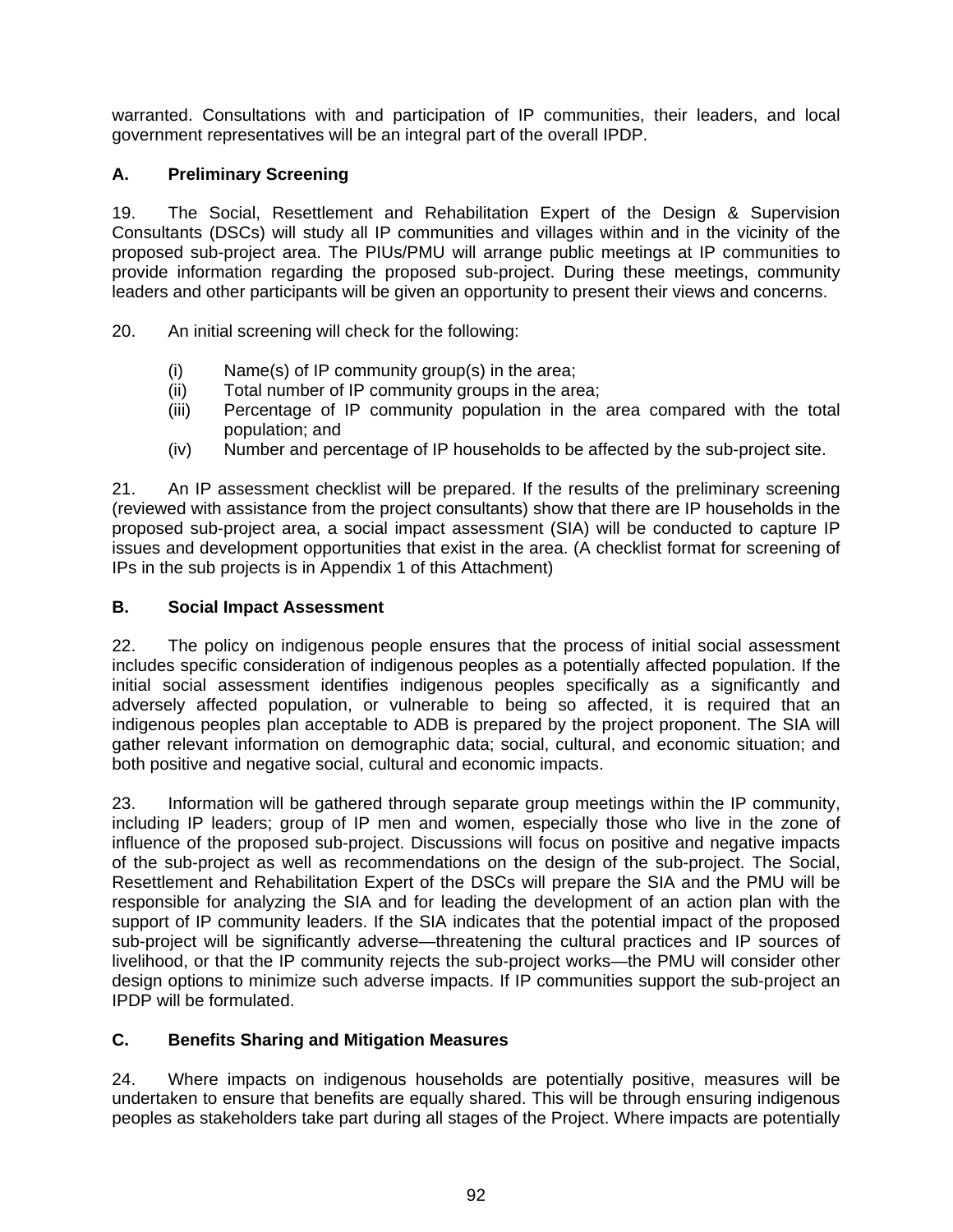negative, all affected indigenous households will be provided with assistance, which would help them to improve their living standards without exposing their communities to disintegration. As vulnerable groups, they are entitled to receive special assistance not only to restore and improve their income and livelihood, but also to maintain their distinct cultural identity.

25. As indigenous peoples, they are likely to have traditional land rights; these will be honored and the absence of land titles will not be a bar for receiving compensation and alternate land. Their compensation entitlements will be the same that are listed in the approved Resettlement Framework (RF) of the Program. The RF defines IPs as vulnerable people/ households.

26. If the sub-project impacts are not significant, and if they could be addressed by resettlement plans that will be prepared according to the agreed RF, 'specific actions' could be built into resettlement plans to safeguard their entitlements. This decision will depend on the severity of impacts on them. Such 'specific actions' are outlined in the RF.

## **D. Monitoring**

27. Monitoring and Evaluation (M&E) help ameliorate problems faced by project implementing agencies and develop solutions without delay. IPDP includes a set of monitoring indicators, for periodic assessment of planned activities, which will be reviewed during IPDP implementation. The NGO appointed by the PMU will periodically report the assessment under these indicators and reports will be sent to the PMU. The PMU after initial check will send these reports to ADB for final evaluation.

## **IV. STRATEGY FOR INDIGENOUS PEOPLE PARTICIPATION**

28. Consultations and information disclosure will be undertaken to ensure that needs, priorities and preferences of IPs are adequately dealt with. The strategy of IPDP therefore would be to promote participation of the IPs, initiating and identifying people's need, priorities and preferences through participatory approaches. Consultations with and participation of IP communities, their leaders, ULBs/line agencies and PMU representatives hence will be an integral part of the overall IPDP.

29. The affected IPs will be informed and consulted in preparing IPDP. Their participation in planning will enable them to benefit from the project and to protect them from any potential adverse impacts of the project. The IPDP prepared in consultation with affected IPs will be translated into local language of IPs and made available to them before implementation with the assistance of NGOs (the NGOs appointed for conducting Community Development and Participation activities will implement the IPDP). The PMU will ensure that adequate funds will be made available for consultation and facilitation.

30. In the following paragraphs, a broad strategy for inclusion of IP s issues and information disclosure has been formulated.

## **A. Activities for inclusion of IPs' Issues**

31. Involvement of IPs / indigenous groups in problem identification and design of solutions has to be ensured through the entire cycle of project interventions. *Table 2* presents the activities to be undertaken by the implementation agency to ensure inclusion of indigenous issues in the main project.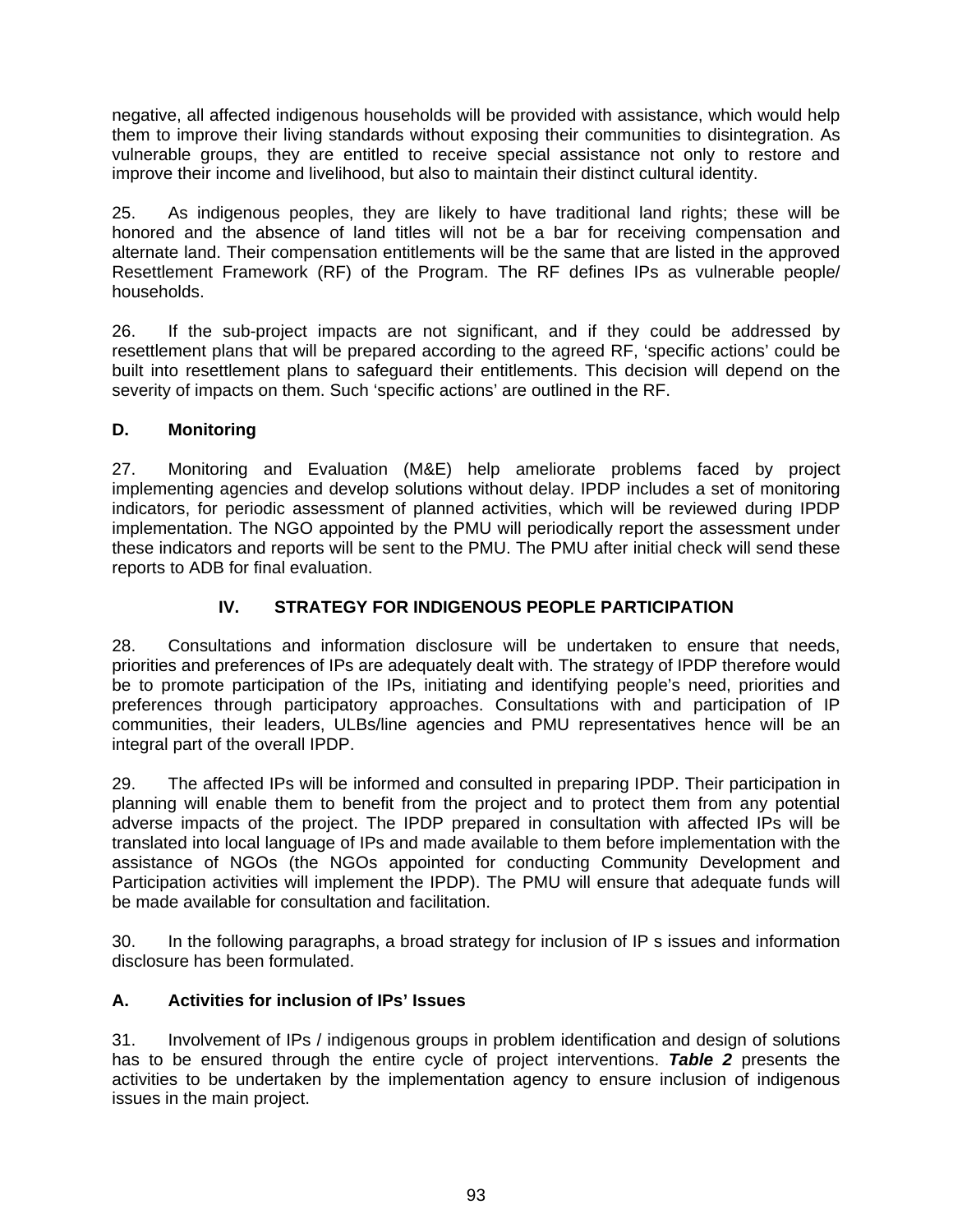| <b>Project Stages</b> | <b>Procedures</b>                                                                    | <b>Process and Outcome</b><br><b>Indicators</b>       | <b>Remarks</b>             |
|-----------------------|--------------------------------------------------------------------------------------|-------------------------------------------------------|----------------------------|
|                       | Identify locations of dominant indigenous                                            | IP screening checklist                                | To be carried out by       |
|                       | population in the sub-project sites.                                                 |                                                       | PMU with assistance        |
|                       | Identification of indigenous community                                               | List of all Indigenous                                | from DSCs.                 |
|                       | stakeholders at site                                                                 | communities in the project                            |                            |
|                       |                                                                                      | areas                                                 |                            |
|                       | Sensitization and consultation through focus Documentation on number                 |                                                       |                            |
|                       | group discussions with indigenous                                                    | of discussions and minutes                            |                            |
|                       | communities                                                                          | of the meetings                                       |                            |
|                       | Identification of environmental and social                                           | Documentation of the                                  |                            |
|                       | issues of the indigenous population and                                              | issues.                                               |                            |
| <b>Planning Stage</b> | possible impacts as a result of the project                                          |                                                       |                            |
|                       |                                                                                      | Justifications for preparing<br><b>IPDP</b>           |                            |
|                       | Consultations to establish existing concerns List of spatial and non-                |                                                       |                            |
|                       | related to:                                                                          | spatial issues                                        |                            |
|                       | 1. Land availability and Tenure                                                      |                                                       |                            |
|                       | 2. Access to urban infrastructure facilities                                         |                                                       |                            |
|                       | 3. Representation in Community Based                                                 |                                                       |                            |
|                       | Developments                                                                         |                                                       |                            |
|                       | 4. Existing Government schemes                                                       |                                                       |                            |
|                       | 5. Dependency on Minor Forest Produce                                                |                                                       |                            |
|                       | (MFP) and common property resources                                                  |                                                       |                            |
|                       | Discussions on possible intervention                                                 | List of safeguard measures                            |                            |
|                       | measures, through the project their likely                                           |                                                       |                            |
|                       | impacts and safeguard measures (mitigation Enlistment of project                     |                                                       |                            |
|                       | and monitoring) to be incorporated into the                                          | impacts                                               |                            |
|                       | project activities.<br>1. Loss of agricultural and homestead land                    |                                                       |                            |
|                       | 2. Loss of structure and immovable assets                                            |                                                       |                            |
| Design Stage          | 3. Loss of livelihood                                                                |                                                       |                            |
|                       | 4. Loss of common property resources                                                 |                                                       |                            |
|                       | Consultations with indigenous groups for                                             | List of safeguards measures                           |                            |
|                       | further suggestions                                                                  | into the Draft Plan                                   |                            |
|                       | Participatory approach to be taken up to                                             | Measures to be taken in                               |                            |
|                       | involve IPs in finalizing projects,                                                  | complying with the                                    |                            |
|                       | Resettlement Action Plan/ IPDP etc.                                                  | frameworks prepared for                               |                            |
|                       |                                                                                      | resettlement and IPDP.                                |                            |
|                       | Disbursement of entitlements as per the RP                                           | Measures undertaken as                                | NGO engaged for            |
|                       | / IPDP / Framework.                                                                  | suggested in RP/IPDP /                                | implementing RAP /         |
| Implementation        |                                                                                      | Framework                                             | IPDP will do that during   |
| Stage                 | Implementation of safeguards measures as                                             | Measures undertaken as<br>suggested in RP/IPDP /      | project implementation     |
|                       | per IPDP / Framework proposals                                                       | Framework                                             |                            |
| Post                  | Evaluation of the success of programs and                                            | Indicators developed for                              | Consultants engaged for    |
| Implementation        | safeguard measures undertaken                                                        | evaluation of project impacts impact evaluation study |                            |
| Stage                 |                                                                                      |                                                       | will do that after project |
|                       | Follow up activities based on lessons learnt Listing of modified programs completion |                                                       |                            |
|                       |                                                                                      | to be implemented for                                 |                            |
|                       |                                                                                      | uplifting affected indigenous                         |                            |
|                       |                                                                                      | communities                                           |                            |

#### **Table 4: Activities and Indicators of IPs' Involvement Issues**

IP = indigenous people, IPDP = Indigenous People Development Plans, RP = resettlement plan, PMU = Program Management Unit.

32. Electronic version of the IPDP will be placed in the official website of the PMU / State Government and the official website of ADB after approval of the IPDP by Government and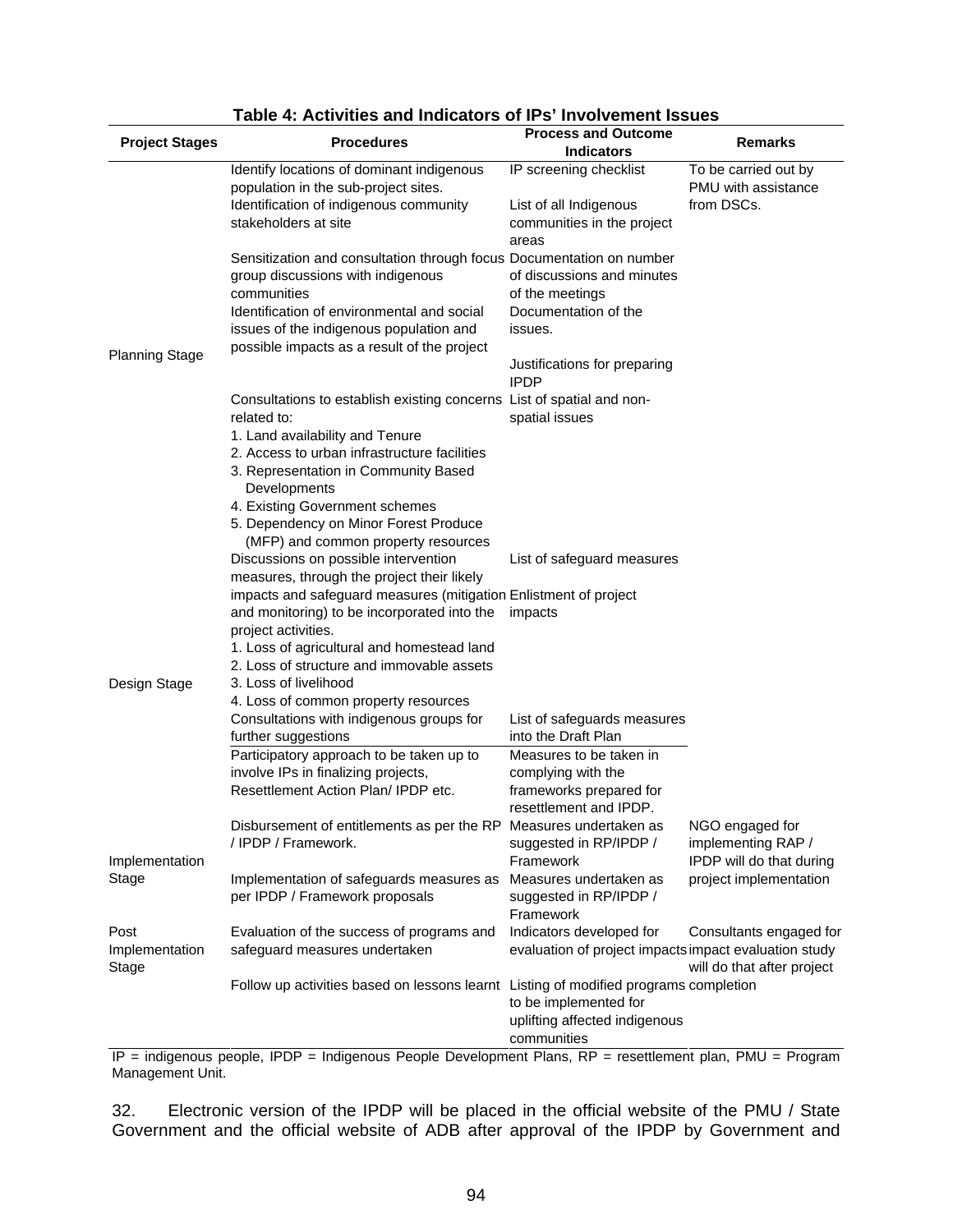ADB. Hard copies of the IPDP will be accessible to citizens and kept in the town library, PMU and office of the municipal/line agencies. The information of the IPDP including entitlements for IPs and implementation arrangements will be presented in the form of a brochure that will be circulated among the indigenous APs. Posters designed to mass campaign the basic tenets of the IPDP will be displayed at suitable locations for generating mass awareness.

## **V. BENEFITS AND MITIGATION OF ADVERSE IMPACTS**

33. The main thrust of IPDP is to address the development issues taking into consideration the marginality status of IP community. The IPDP will offer development options addressing community based needs of indigenous people while respecting their socio-cultural distinctiveness. The IPDP aims at strengthening the existing capacity of the affected IP community to participate and benefit from project interventions. Based on the impacts and their significance, affected IPs will be entitled to various compensation packages. These compensation entitlements will be the same that are listed in the approved Resettlement Framework of the program. As indigenous peoples, they will have traditional land rights and these will be honored and the absence of land titles will not be a bar for receiving compensation.

34. Additionally, as vulnerable group, they are entitled to receive special assistance, not only to restore and improve their income and livelihood but also to maintain their distinct cultural identity.

35. If the impacts of the sub-projects are not significant, the PMU could decide to prepare a 'specific action' to address the IP issues without preparing IPDP. This decision will depend on the severity of impacts on them. A 'specific action' could take the form of a common community action plan where the indigenous peoples groups live with non-indigenous peoples in the same subproject location. Another 'specific action' is to incorporate IP issues and their benefits into the Resettlement Plan, if any.

## **VI. INSTITUTIONAL ARRANGEMENTS**

## **A. Institutional Arrangements for preparing and implementing IPDPs**

36. The Urban Development Department (UDD) of Government of Rajasthan is the Executing Agency (EA) of the Program. The Empowered Committee (EC) is the apex body for the Project which is responsible for taking all important decisions with respect to Project implementation and accord all sanctions under the Project. To ensure timely Project implementation and for efficient & effective decision-making, the powers of the State Government are delegated to the Empowered Committee. The PMU with support of PIUs will be responsible for overall program implementation, progress review, contracting, supervising of work and providing progress-monitoring information coordination and will be responsible for the preparation of all documentation needed for decisions required for the Program. The DSCs will have a Social, Resettlement and Rehabilitation Expert in their team who along with the implementing NGO will prepare, implement, and monitor the IPDP. Approved IPDPs will be provided to ADB for review and approval prior to implementation.

37. The PMU shall be responsible for implementing the IPDP. The PMU with support from PIUs and the DSCs will be taking care of redressing grievances and mitigating negative social impacts caused due to the project on APs including those belonging to indigenous communities. The implementing NGO should have staff fully aware of provisions of IPDP, adequate understanding on norms and customs of and respect to the indigenous people.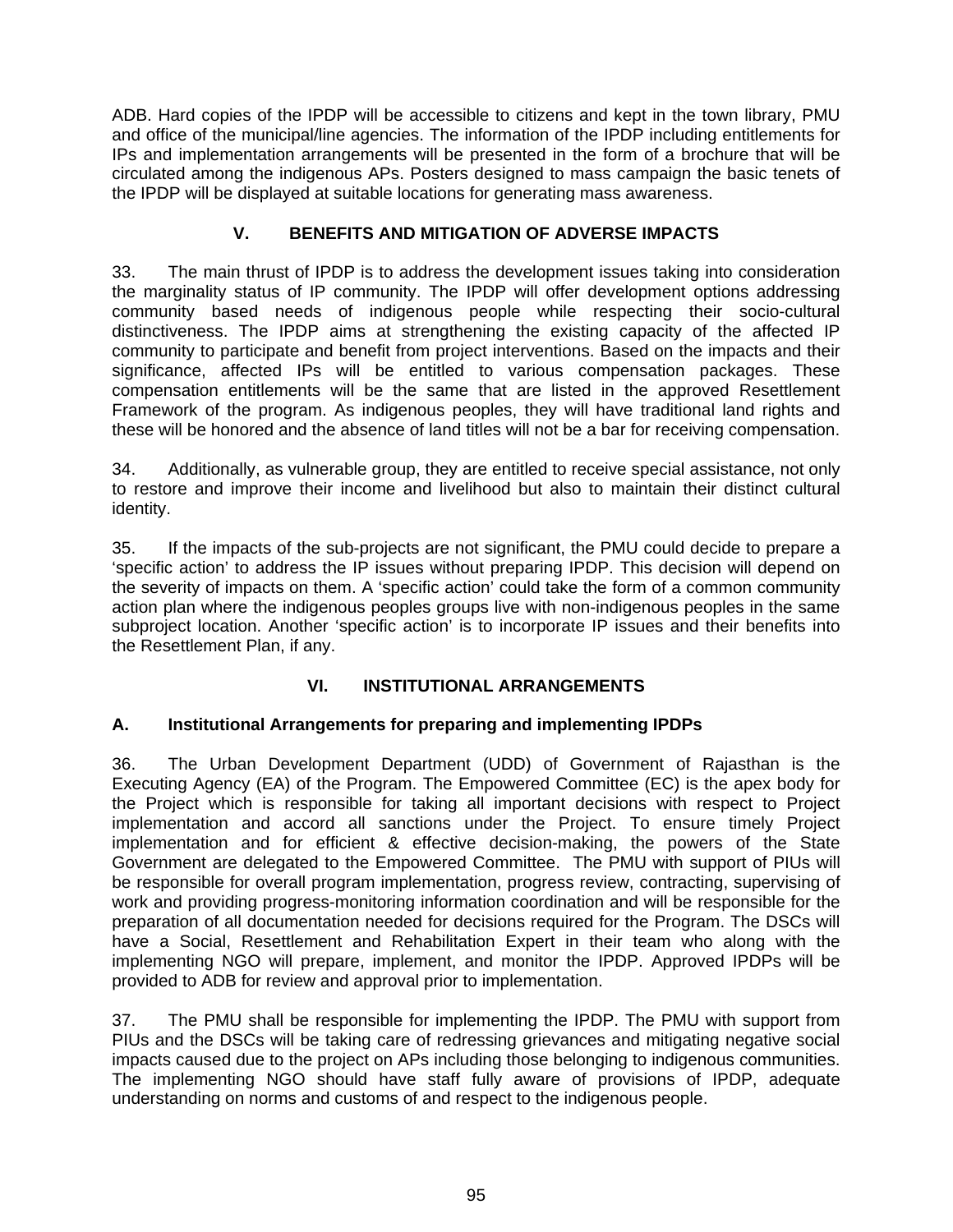38. A Resettlement Officer (RO) will be designated within the PMU and entrusted with responsibilities to effectively implement the RP / Gender Action Plan / IPDP / Community Development Plan complying with the safeguard provisions in the project. The roles and responsibilities of the RO would include but not limit to the following:

- (i) Coordinate implementation of R&R activities.
- (ii) Organize public awareness campaigns on project including resettlement provisions with the help of print and electronic media.
- (iii) Facilitate and coordinate joint verification survey of APs with the elected representatives as appropriate, finalize list of APs and inform them about tentative schedule of land acquisition / occupation.
- (iv) Coordinate valuation of assets, such as land, trees of various species, agricultural crops, etc. facilitating a joint process involving the elected representatives, NGOs and APs.
- (v) Based on assessment of property values finalize compensation packages.
- (vi) Prepare procedures to be adopted for the land acquisition within the ambit of LA Act, 1894.
- (vii) Coordinate the land acquisition processes with the associated Government departments.
- (viii) Inform APs about entitlement matrix and compensation packages against different categories of losses.
- (ix) Liaison with the District Administration and line departments (DRDA, DoRD, etc.) for dovetailing Government's schemes for income generation and development programs for the APs.
- (x) Make budgetary provisions for R&R activities.
- (xi) Coordinate, supervise and monitor disbursement of compensation.
- (xii) Coordinate monitoring activities to be taken up for assessing progress in implementing RP.
- (xiii) Facilitate the appointment of the external agency for Impact Evaluation and coordinate evaluation activities to be taken up by the agency.
- (xiv) Prepare Terms of Reference (ToR) for procuring the external agency.
- (xv) Facilitate appointment of the consultant to carry out the studies and coordinate them.
- (xvi) Prepare quarterly monitoring reports on the progress of RP implementation.
- (xvii) Participate in the GRC.

39. The major IPDP implementation responsibilities vests with RP implementing NGO. The responsibilities of these NGOs in IPDP implementation will include the following:

- (i) Work under close coordination with the RO to implement the IPDP.
- (ii) Facilitate transparency in process and public participation.
- (iii) Take lead in joint verification and identification of IPs, enlist IPs, counselling for livelihood restoration, dissemination of project policies, documents etc.
- (iv) Identify training needs of IPs for income generation activities and ensure that they are adequately supported.
- (v) Put forth the grievances of the IPs to the GRC.
- (vi) Generate awareness about the livelihood restoration activities, and help the IPs to make informed choices.
- (vii) Assist the RO in disbursement of cheques.
- (viii) Participate in public meetings as and when required.
- (ix) Submission of periodical IPDP implementation reports to the RO.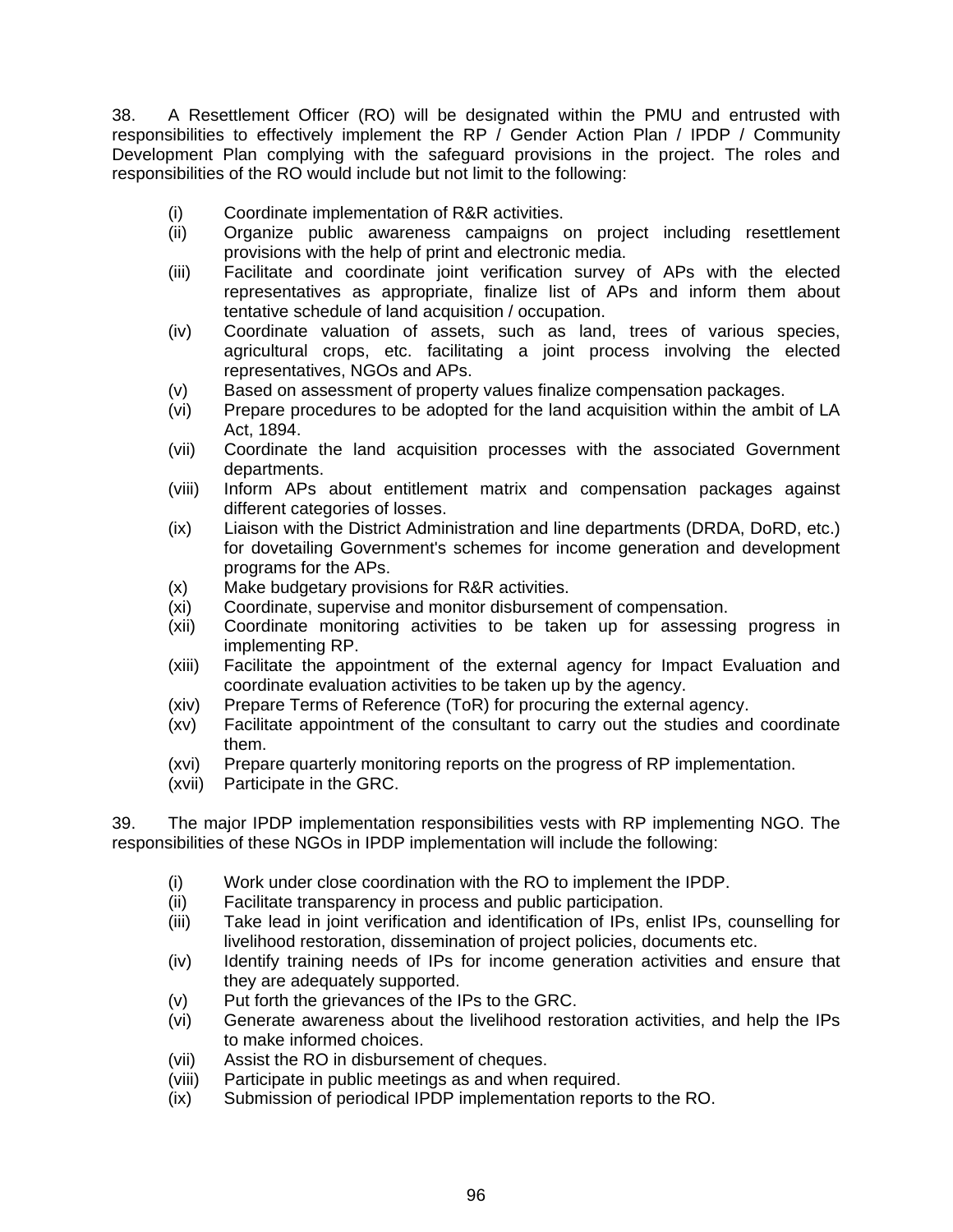40. The external impact evaluation agency appointed for RP implementation will also carry out monitoring and evaluation of the effectiveness of IPDP implementation through formulation of indicators. The program will have a Grievance Redressing Committee (GRC) for redressing the grievances of the APs, with emphasis on IP communities in the project. *Table 2* gives the institutional roles and responsibilities for preparation and implementation of IPDP.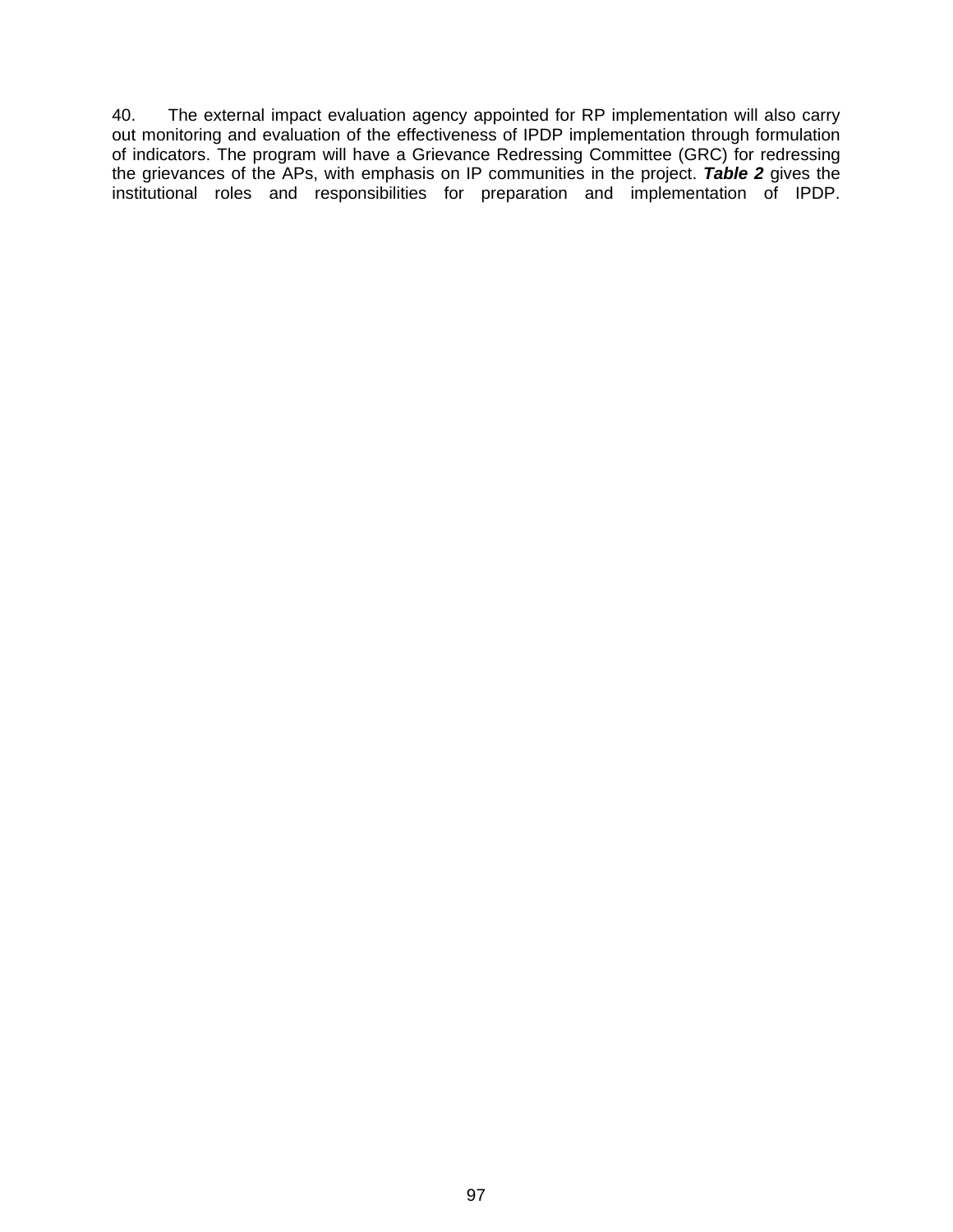| S.           | <b>Activities</b>                     | <b>Municipal/Line</b> | <b>PMU</b>            | <b>Project consultants</b> | <b>NGOs</b> | <b>ADB</b> | <b>IP Community</b>   |
|--------------|---------------------------------------|-----------------------|-----------------------|----------------------------|-------------|------------|-----------------------|
| No.          |                                       | Agency                |                       |                            |             |            | Involvement           |
| $\mathbf{1}$ | Finalization of                       | Identify and finalize | PMU will appoint      | PC appointed by            |             |            |                       |
|              | sites/alignments for                  | sites/alignments for  | project consultants   | PMU will provide           |             |            |                       |
|              | sub-project                           | sub-project           | (PC) for design and   | technical help to ULB      |             |            |                       |
|              | components                            | components            | implementation of     | in finalizing              |             |            |                       |
|              |                                       |                       | sub-project           | sites/alignments           |             |            |                       |
|              |                                       |                       | components            |                            |             |            |                       |
| 2            | Preliminary                           |                       |                       |                            |             |            |                       |
|              | Screening (PS)                        |                       |                       |                            |             |            |                       |
| A            | Collecting and                        |                       | PMU will appoint a    | The PCs will               |             |            | Co-operation and      |
|              | analyzing required                    |                       | full time RO to       | undertake PS               |             |            | active participation  |
|              | information                           |                       | oversee IPDP          |                            |             |            | of IPs is anticipated |
|              |                                       |                       | activities            | Designated staff will      |             |            | in IPDP activities    |
| B            | Preparation of PS                     |                       |                       | prepare PS report,         |             |            |                       |
|              | report                                |                       |                       | which will be sent to      |             |            |                       |
|              |                                       |                       |                       | <b>PMU</b>                 |             |            |                       |
| С            | SIA recommendation                    |                       | Based on PS report,   |                            |             |            |                       |
|              |                                       |                       | and in compliance     |                            |             |            |                       |
|              |                                       |                       | with ADB policy,      |                            |             |            |                       |
|              |                                       |                       | PMU will              |                            |             |            |                       |
|              |                                       |                       | recommend SIA         |                            |             |            |                       |
| 3            | Social Impact                         |                       |                       |                            |             |            |                       |
|              | Assessment                            |                       |                       |                            |             |            |                       |
| A            | Collecting and                        |                       | Designated staff      | PC appointed by            |             |            | IPs will be           |
|              | analyzing required                    |                       | (RO) of PMU will      | PMU will conduct SIA       |             |            | responsible for       |
|              | information                           |                       | monitor SIA           |                            |             |            | giving information to |
|              |                                       |                       | activities            |                            |             |            | and participate with  |
|              |                                       |                       |                       |                            |             |            | concerned officials   |
| B            | Preparation of SIA                    |                       |                       | PC will prepare            |             |            |                       |
|              | report                                |                       |                       | report and submit it       |             |            |                       |
|              |                                       |                       |                       | to the PMU                 |             |            |                       |
| C            | Recommendation for                    |                       | <b>Based on SIA</b>   |                            |             |            |                       |
|              | IPDP preparation                      |                       | report, and in        |                            |             |            |                       |
|              |                                       |                       | compliance with the   |                            |             |            |                       |
|              |                                       |                       | ADB policy, PMU       |                            |             |            |                       |
|              |                                       |                       | will recommend        |                            |             |            |                       |
|              |                                       |                       | IPDP preparation      |                            |             |            |                       |
| 4            | Preparation of IPDP<br>Formulation of |                       | Designated staff will | PC will prepare IPDP       |             |            | Affected IPs, IP      |
| a            |                                       |                       | monitor IPDP          | in consultation with       |             |            | leaders, CBOs will    |
|              | mitigation measures                   |                       |                       |                            |             |            |                       |

## **Table 2: Institutional Roles and Responsibilities**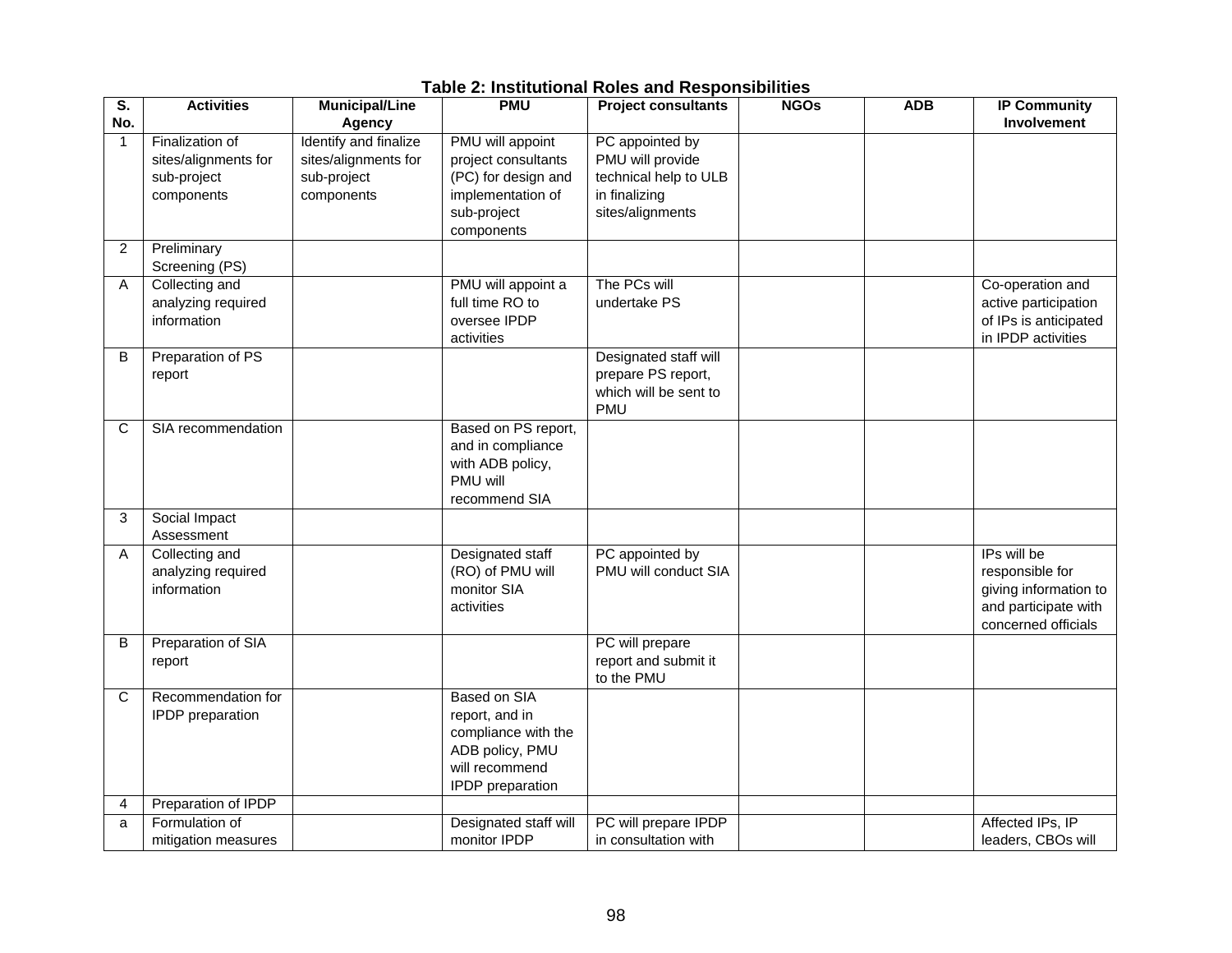| S.  | <b>Activities</b>    | <b>Municipal/Line</b> | <b>PMU</b>             | <b>Project consultants</b> | <b>NGOs</b>     | <b>ADB</b>      | <b>IP Community</b> |
|-----|----------------------|-----------------------|------------------------|----------------------------|-----------------|-----------------|---------------------|
| No. |                      | Agency                |                        |                            |                 |                 | Involvement         |
|     | and development of   |                       | preparation activities | affected                   |                 |                 | participate in      |
|     | action plan          |                       | and will provide       | IPs/community              |                 |                 | formulation of      |
|     |                      |                       | required help to PC    | leaders                    |                 |                 | mitigation measures |
|     |                      |                       |                        |                            |                 |                 | and development of  |
|     |                      |                       |                        |                            |                 |                 | action plan         |
| B   | Disclosure of IPDP   | Designated staff will | PMU staff will         | PC will conduct            | Local NGOs can  |                 | Affected IPs, IP    |
|     |                      | participate in        | participate in         | meetings for               | be invited to   |                 | leaders will        |
|     |                      | information           | information            | information                | bring           |                 | participate and     |
|     |                      | disclosure meetings   | disclosure meetings    | disclosure and will        | transparency in |                 | approve IPDP        |
|     |                      | to finalize IPDP at   | to finalize IPDP at    | provide required           | information     |                 |                     |
|     |                      | community level       | community level        | information during         | disclosure      |                 |                     |
|     |                      |                       |                        | meetings                   | meetings        |                 |                     |
| C   | Preparation of       |                       | Designated staff will  | PC will prepare IPDP       |                 |                 |                     |
|     | budget and financing |                       | provide required       | budget and financing       |                 |                 |                     |
|     | plan                 |                       | necessary help to      | plan                       |                 |                 |                     |
|     |                      |                       | PC                     |                            |                 |                 |                     |
| E   | IPDP approval from   |                       | PMU after              | As per ADBs                |                 | Concerned       |                     |
|     | <b>ADB</b>           |                       | scrutinizing IPDP for  | comments, PC will          |                 | staff at ADB    |                     |
|     |                      |                       | compliance with        | revise IPDP and            |                 | will review and |                     |
|     |                      |                       | ADB policy will        | budget                     |                 | approve the     |                     |
|     |                      |                       | submit it to ADB       |                            |                 | <b>IPDP</b>     |                     |
|     |                      |                       |                        |                            |                 | document        |                     |
| 5   | IPDP implementation  |                       | PMU appoint NGO        |                            |                 |                 |                     |
|     |                      |                       | for IPDP               |                            |                 |                 |                     |
|     |                      |                       | implementation and     |                            |                 |                 |                     |
|     |                      |                       | monitor IPDP           |                            |                 |                 |                     |
|     |                      |                       | implementation         |                            |                 |                 |                     |
|     |                      |                       | periodically along     |                            |                 |                 |                     |
|     |                      |                       | with an independent    |                            |                 |                 |                     |
|     |                      |                       | agency                 |                            |                 |                 |                     |

ADB = Asian Development Bank, IP = indigenous people, IPDP = Indigenous People Development Plans, SIA = social impact assessment, PMU = Project Management Unit.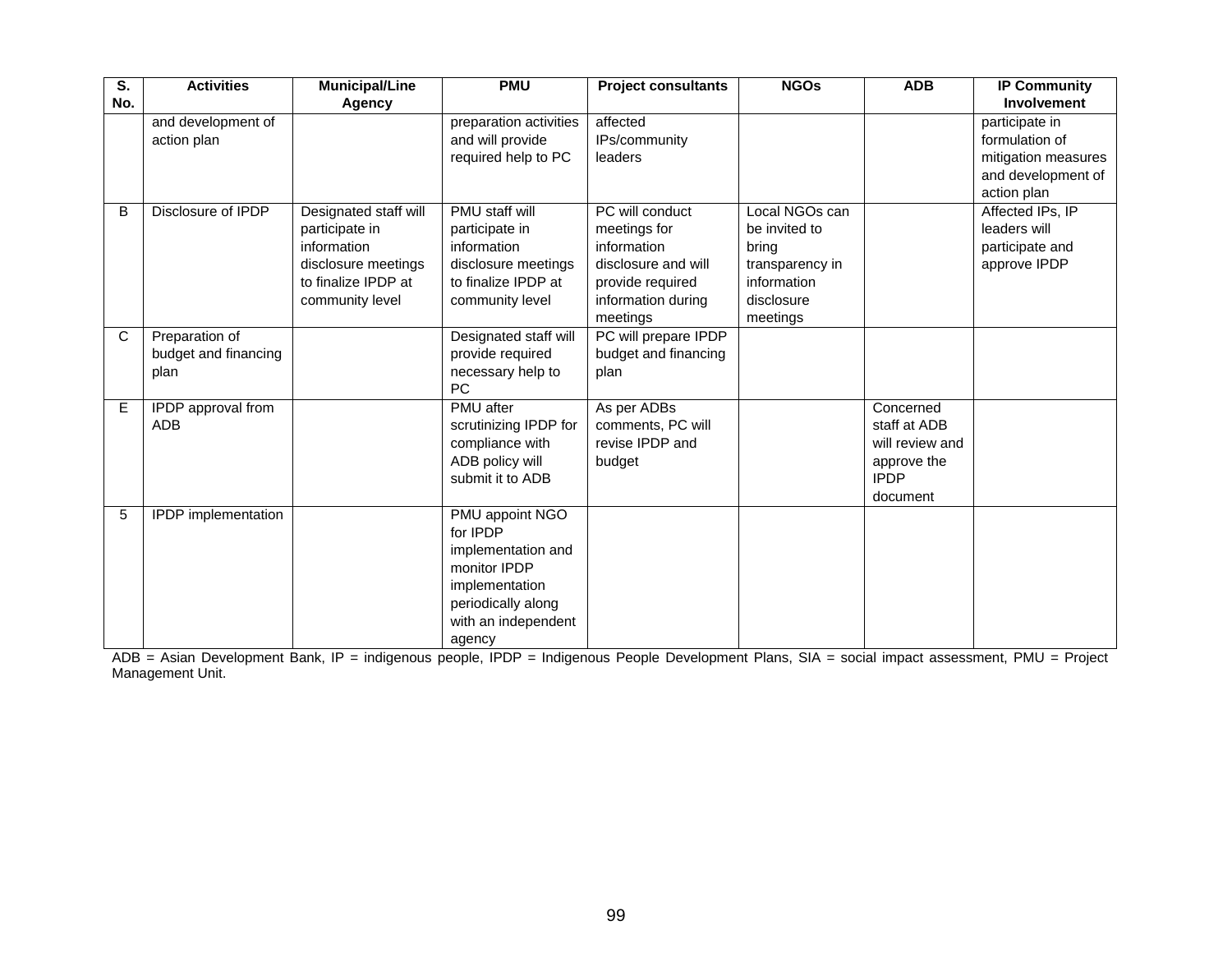### **VII. BUDGET FOR FORMULATING AND IMPLEMENTING IPDPs**

41. Each IPDP will have its own budget. The EA will provide sufficient resources to formulate an IPDP for each sub-project that will have impacts on IPs. A detailed budget will be prepared by the social, resettlement and rehabilitation unit taking into account all activities associated with the formulation and implementation of the IPDP. Such budgets will be an integral part of the program cost, and will be made available during program implementation.

### **VIII. PROGRAM FOR MONITORING AND EVALUATION**

42. Implementation of the IPDP will be monitored regularly. The PMU will establish a quarterly monitoring system involving the RO, the DSCs, representative of affected IP groups, NGOs and CBOs to ensure that participatory monitoring arrangements are followed. A set of monitoring indicators will be determined during IPDP implementation. The PMU will prepare appropriate monitoring formats for effective internal and external monitoring and reporting requirements. Independent monitoring will be undertaken through NGOs and CBOs engaged by the PMU in consultation with ADB to carry our external monitoring of the IPDP operations for the whole Program. Monitoring reports will be prepared twice a year during program implementation. These reports will be submitted to the PMU and ADB for review. The PMU will be responsible for determining if any follow-up actions are necessary and ensuring any necessary actions are taken regarding the implementation of IPDPs.

43. The PMU will implement the IPDP and carry out the monitoring and evaluation activities as prescribed in this section. The RO will be trained and motivated in carrying out these activities. The mid-term and end-term impact evaluation will be conducted by outsourcing it to an Agency/NGO/Institution, which will do the work in close coordination with the PMU.

44. IPDP implementation will be closely monitored to provide the PMU with an effective basis for assessing resettlement progress and identifying potential difficulties and problem areas. Monitoring will be carried out by the RO and reported regularly to the Project Director (PD) on a quarterly basis. The internal monitoring will involve the following tasks:

- (i) Administrative monitoring to ensure that implementation is on schedule and problems are dealt with on a timely basis.
- (ii) Socio-economic monitoring during and after the relocation process utilizing the baseline information established by the socio-economic survey of APs undertaken during project preparation to ensure that people are settled and recovering.
- (iii) Overall monitoring whether recovery has indeed taken place successfully and in time.

45. Data from the baseline socio-economic surveys undertaken during the project preparation stage will provide the benchmark for the monitoring process to assess the progress and success of the IPDP programme. However, monitoring process will also include the following:

- (i) Communication to and noting of reactions from APs.
- (ii) Information from APs on entitlements, options, alternative developments and relocation timetables.
- (iii) Valuation of properties.
- (iv) Usage of grievance redress mechanism.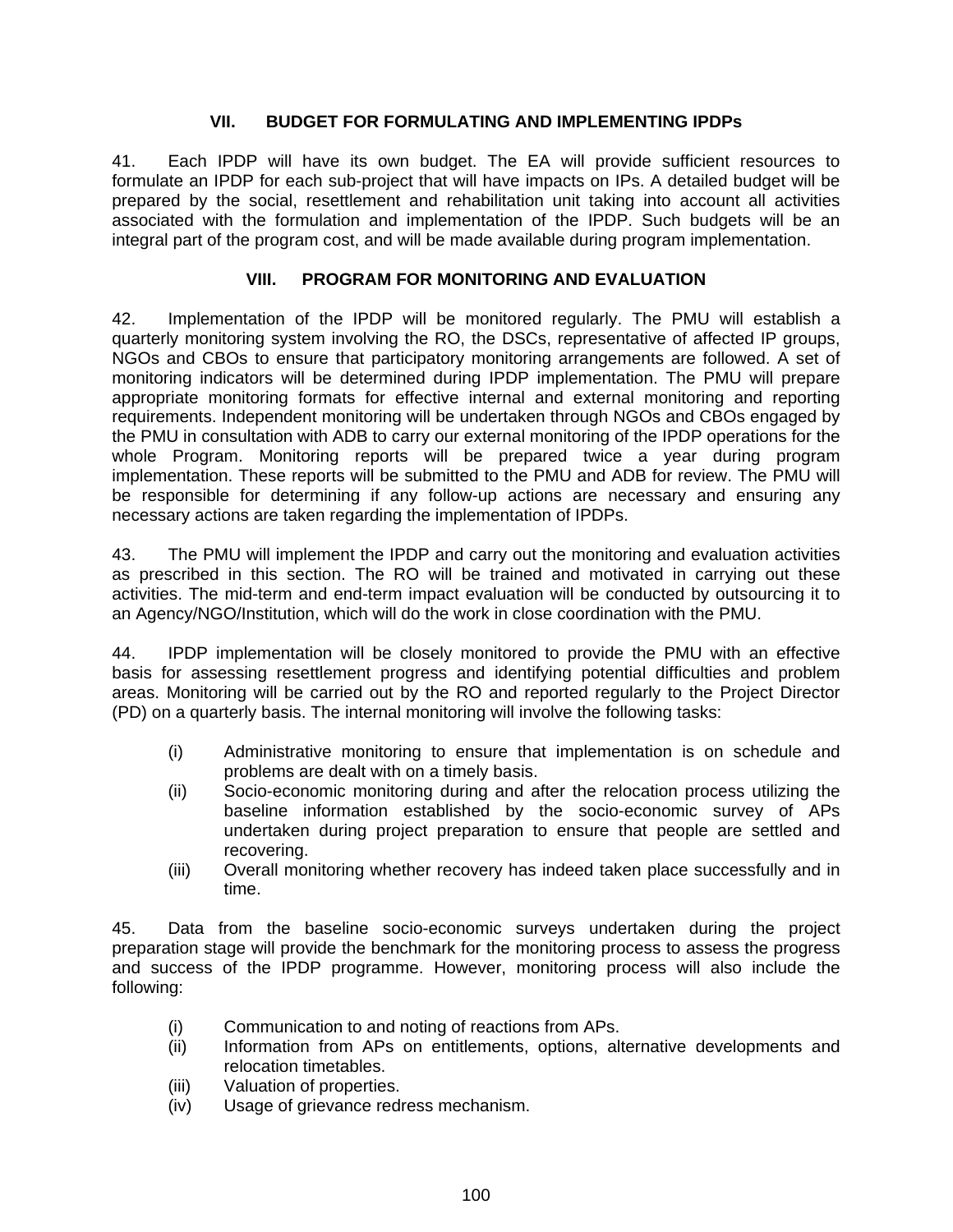(v) Disbursement of compensation amounts and all assistances.

46. Monitoring will also cover the physical progress of implementation of IPDP. This will include land acquisition of the Affected Households (AHs) and project affected community properties. Quarterly reports will be prepared on the progress of the IPDP provisions.

47. **Internal Monitoring Indicators.** The PMU with the designated RO will carry out internal monitoring. The indicators for achievement of objectives under the IPDP programme are of two kinds as stated below:

- (i) Process Indicators Indicating project inputs, expenditure, staff deployment, etc.
- (ii) Output Indicators Indicating results in terms of numbers of affected indigenous people compensated and resettled, training imparted, credit disbursed, etc.

48. **Reporting**: Reporting and monitoring formats will be prepared for an effective internal and external monitoring. These reports will be submitted to ADB for review and comments. Each IPDP will be submitted by EA to ADB for review and approval.